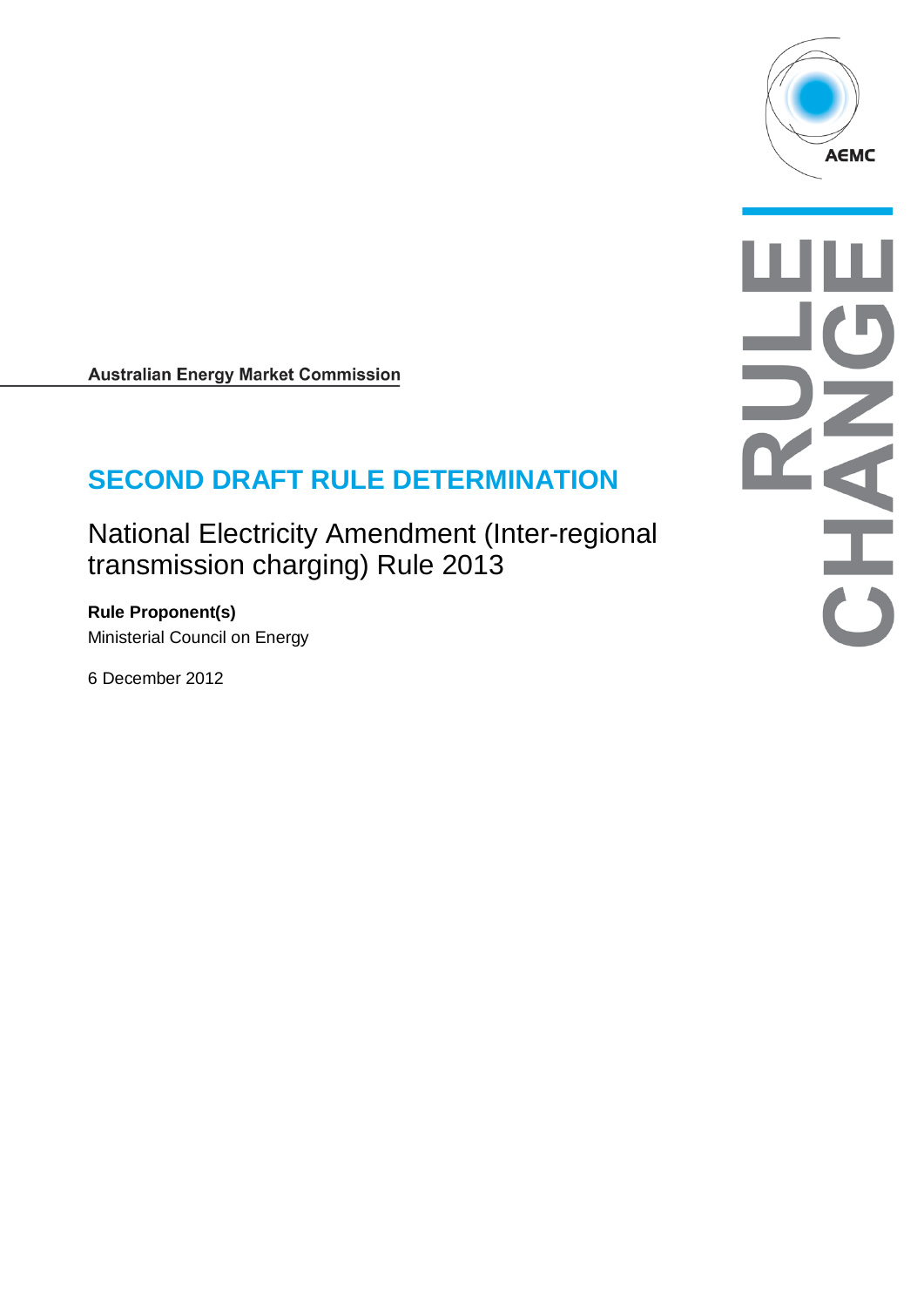#### **Inquiries**

Australian Energy Market Commission PO Box A2449 Sydney South NSW 1235

**E**: aemc@aemc.gov.au **T**: (02) 8296 7800 **F**: (02) 8296 7899

Reference: ERC0106

#### **Citation**

AEMC 2013, Inter-regional transmission charging, Second draft rule determination, 6 December 2012 , Sydney

#### **About the AEMC**

The Council of Australian Governments (COAG), through its then Ministerial Council on Energy (MCE), established the Australian Energy Market Commission (AEMC) in July 2005. In June 2011, COAG established the Standing Council on Energy and Resources (SCER) to replace the MCE. The AEMC has two principal functions. We make and amend the national electricity, gas and energy retail rules, and we conduct independent reviews of the energy markets for the SCER.

This work is copyright. The Copyright Act 1968 permits fair dealing for study, research, news reporting, criticism and review. Selected passages, tables or diagrams may be reproduced for such purposes provided acknowledgement of the source is included.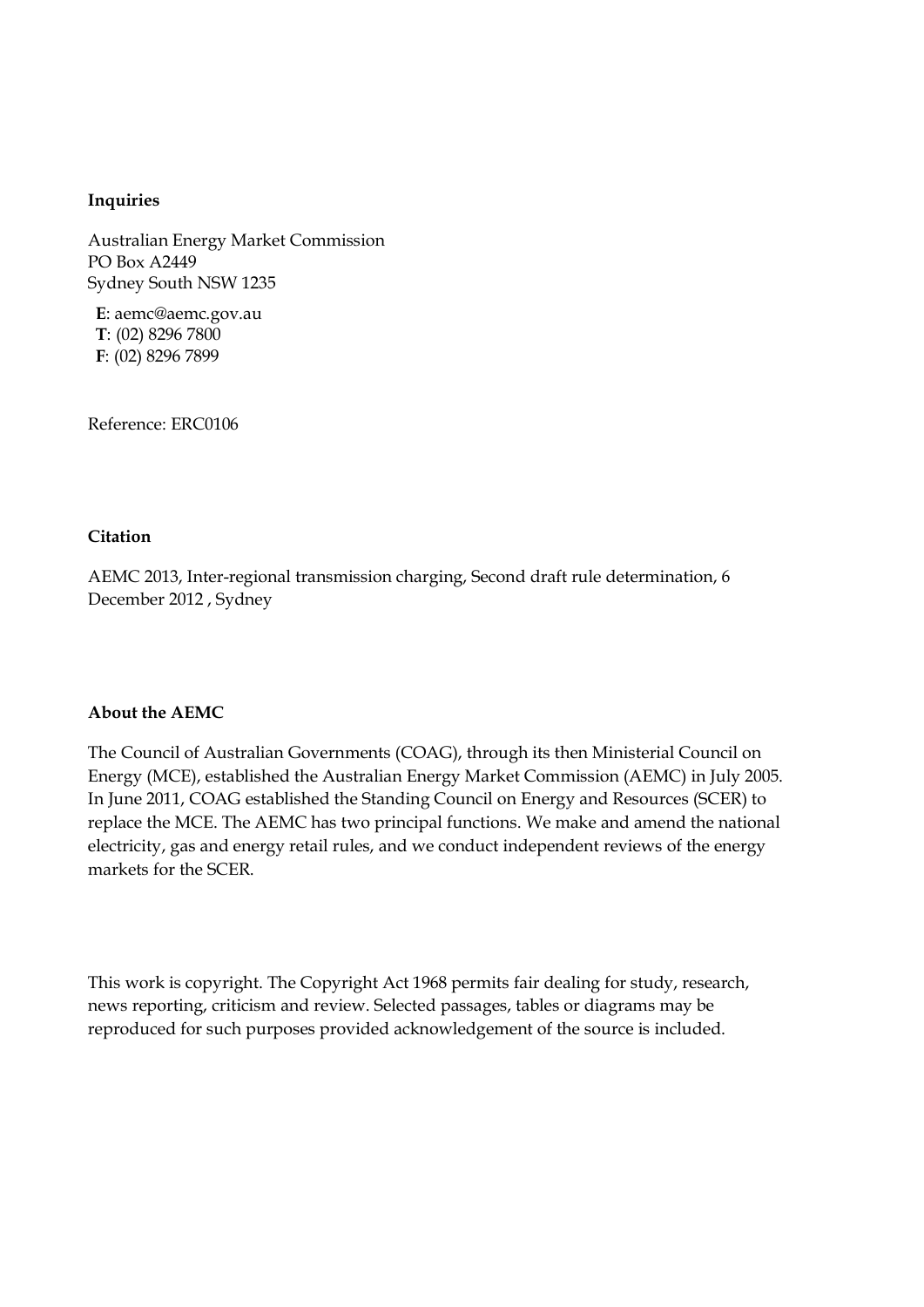# **Summary of second draft determination**

In this second draft determination the Australian Energy Market Commission has determined to make a more preferable rule in relation to the inter-regional transmission charging rule change request. This second draft rule change seeks to introduce a modified load export charge. This charge will mean that prices better reflect the benefit derived by customers from costs incurred in a neighbouring transmission region. This will enhance the cost reflectivity of transmission prices as well as remove a minor disincentive on transmission network service providers undertaking network expenditure where the benefit, or a significant part of the benefit, is derived in another region.

On 15 February 2010, the Ministerial Council on Energy submitted a rule change request to the Australian Energy Market Commission seeking to implement an inter-regional transmission charging mechanism. This rule change sought to introduce an inter-regional transmission charge in the form of a load export charge to neighbouring National Electricity Market regions. Currently, customers in a region who benefit from the use of transmission assets in a neighbouring region under the rules do not directly contribute towards the cost of those assets.

Modelling undertaken by transmission network service providers showed that the calculation of load export charge could vary across the National Electricity Market in part as a result of different methodologies utilised in different regions rather than any underlying fundamental change in the use of the network. In response to stakeholder feedback on the draft rule determination the Commission undertook further analysis and consultation on options for an inter-regional transmission charge.

The Commission consulted on three options in addition to the original rule change proposal and a fourth was put forward by a group of generators based on the regulatory investment test for transmission. This means the options under active consideration were the:

- Status quo
- Load export charge
- Modified load export charge
- National electricity market -wide cost sharing
- Cost sharing
- Allocation based on the regulatory investment test for transmission businesses.

These options are outlined in more detail in section [4](#page-20-0)

Following further analysis and modelling, the Commission has determined that the modified load export charge best meets the National Electricity Objective as it provides an appropriate balance of cost reflectivity, transparency, stability and cost of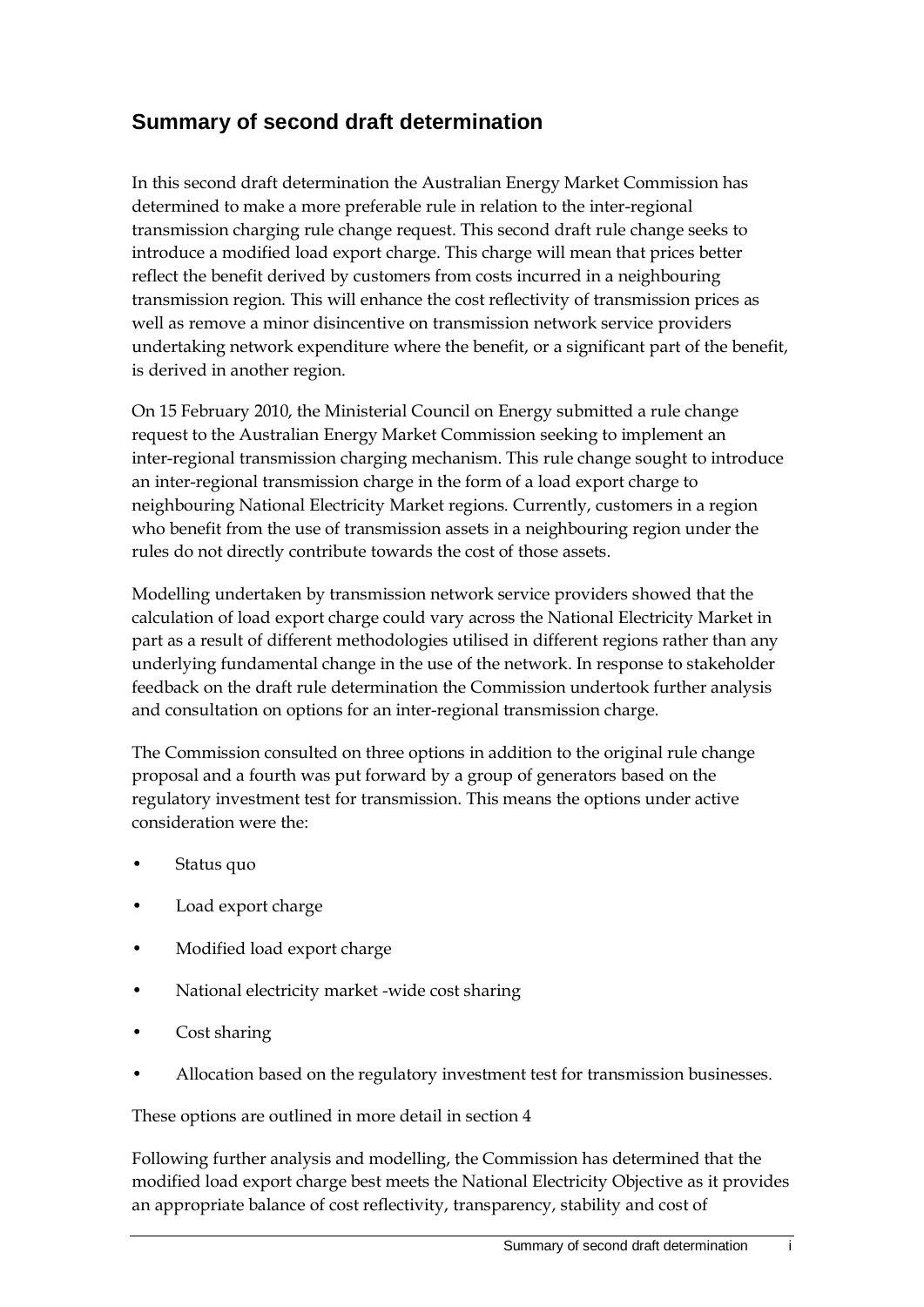implementation. The Commission has also determined that the modified load export charge should be allocated on a locational basis, as a postage stamp basis would undermine cost reflectivity and introduce another level of inconsistency between jurisdictions.

The Commission notes the interaction between the matters considered as part of the inter-regional transmission charging rule change and the Transmission Frameworks Review. Recommendations arising from the Transmission Frameworks Review will be reported to the Standing Council on Energy and Resources (SCER) during 2013. Following SCER's consideration of that report, rule changes and other development work would be required to implement any adopted recommended changes to the current transmission arrangements. This process is likely to occur over a significant period of time. The Commission is of the view that the introduction of an inter-regional transmission charge based on the modified load export method will better meets the National Electricity Objective and its implementation will deliver consumer benefits in the short to medium term. The possibility of future changes to the transmission arrangements in the medium to long term arising from the Transmission Frameworks Review is not an impediment to the introduction of this rule. Both the second draft rule and the Transmission Framework Review are working towards an enhanced nationally consistent approach to transmission charging and investment.

The introduction of an inter-regional transmission charge does not alter the revenue to be kept by transmission networks. The Commission recognises that some customer's will face a slightly higher charge as the result of the introduction of the inter-regional transmission charge. However, other customers will face slightly lower transmission charges. From a total national electricity market perspective there are no additional costs being paid by customers.

The Australian Energy Market Commission welcomes submissions on this draft determination or the draft rule. Submissions are due by 18 January 2013.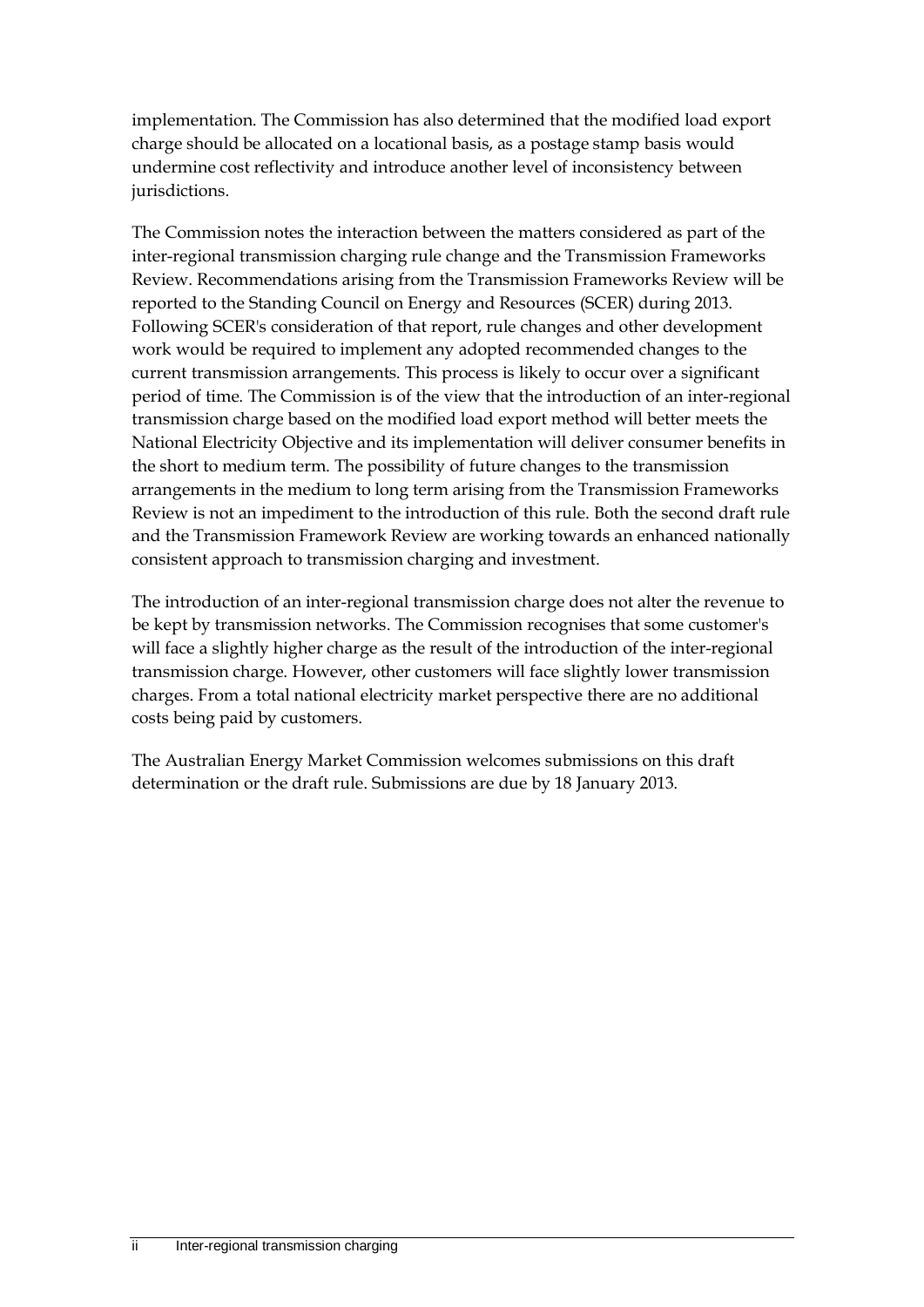# **Contents**

| $\mathbf{1}$   |     |  |  |  |  |
|----------------|-----|--|--|--|--|
|                | 1.1 |  |  |  |  |
|                | 1.2 |  |  |  |  |
|                | 1.3 |  |  |  |  |
|                | 1.4 |  |  |  |  |
|                | 1.5 |  |  |  |  |
|                | 1.6 |  |  |  |  |
|                | 1.7 |  |  |  |  |
|                | 1.8 |  |  |  |  |
|                | 1.9 |  |  |  |  |
| $\overline{2}$ |     |  |  |  |  |
|                | 2.1 |  |  |  |  |
|                | 2.2 |  |  |  |  |
|                | 2.3 |  |  |  |  |
|                | 2.4 |  |  |  |  |
|                | 2.5 |  |  |  |  |
|                | 2.6 |  |  |  |  |
| 3              |     |  |  |  |  |
|                |     |  |  |  |  |
|                | 3.2 |  |  |  |  |
|                | 3.3 |  |  |  |  |
|                | 3.4 |  |  |  |  |
| 4              |     |  |  |  |  |
|                | 4.1 |  |  |  |  |
|                | 4.2 |  |  |  |  |
|                | 4.3 |  |  |  |  |
|                | 4.4 |  |  |  |  |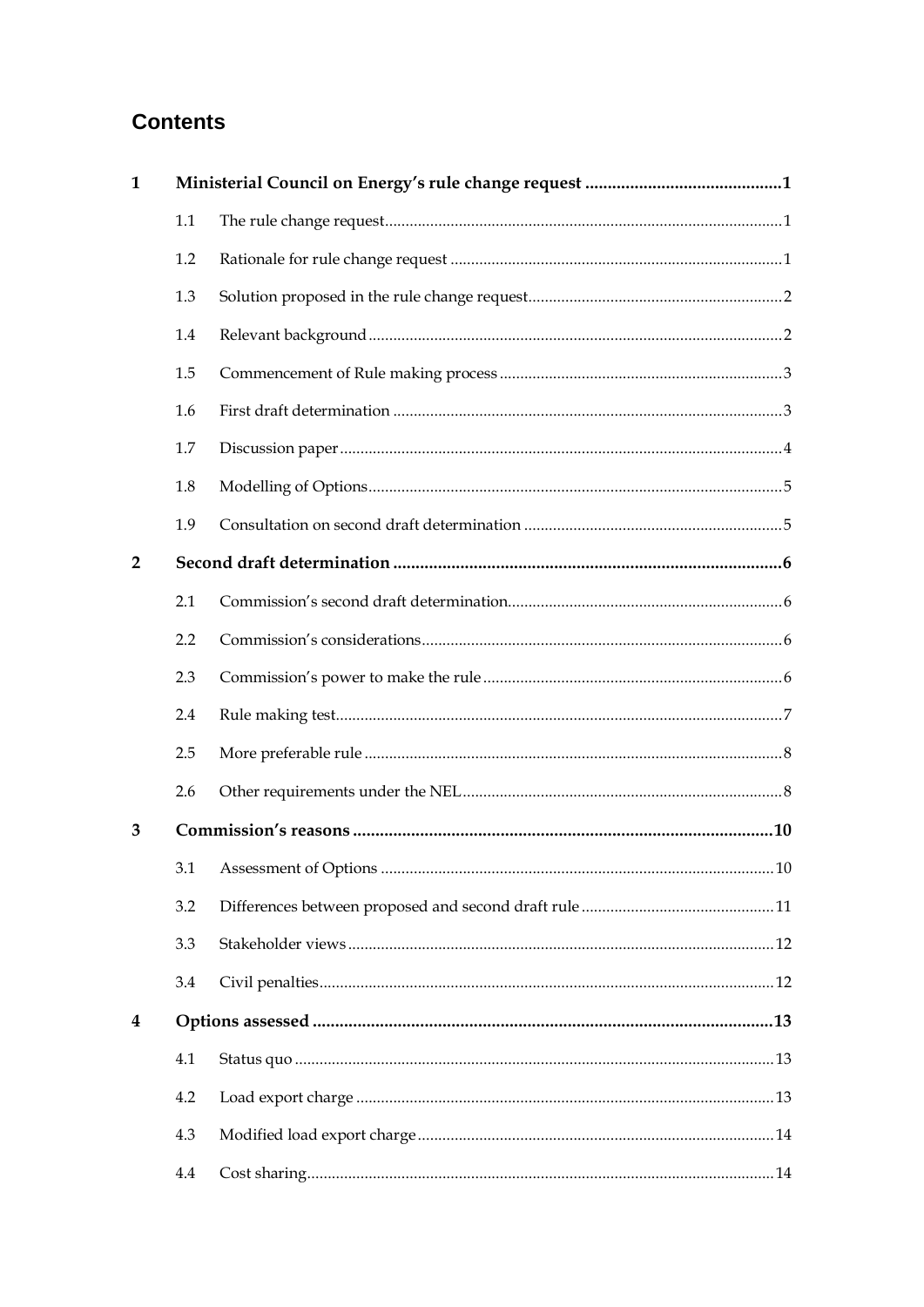|    | 4.5  |  |  |  |  |  |
|----|------|--|--|--|--|--|
| 5  |      |  |  |  |  |  |
|    | 5.1  |  |  |  |  |  |
|    | 5.2  |  |  |  |  |  |
|    | 5.3  |  |  |  |  |  |
|    | 5.4  |  |  |  |  |  |
| 6  |      |  |  |  |  |  |
|    | 6.1  |  |  |  |  |  |
|    | 6.2  |  |  |  |  |  |
|    | 6.3  |  |  |  |  |  |
| 7  |      |  |  |  |  |  |
|    | 7.1  |  |  |  |  |  |
|    | 7.2  |  |  |  |  |  |
|    | 7.3  |  |  |  |  |  |
| 8  |      |  |  |  |  |  |
|    | 8.1  |  |  |  |  |  |
|    | 8.2  |  |  |  |  |  |
|    | 8.3  |  |  |  |  |  |
| 9  |      |  |  |  |  |  |
|    | 9.1  |  |  |  |  |  |
|    | 9.2  |  |  |  |  |  |
|    | 9.3  |  |  |  |  |  |
| 10 |      |  |  |  |  |  |
|    | 10.1 |  |  |  |  |  |
|    | 10.2 |  |  |  |  |  |
|    | 10.3 |  |  |  |  |  |
| 11 |      |  |  |  |  |  |
|    | 11.1 |  |  |  |  |  |
|    | 11.2 |  |  |  |  |  |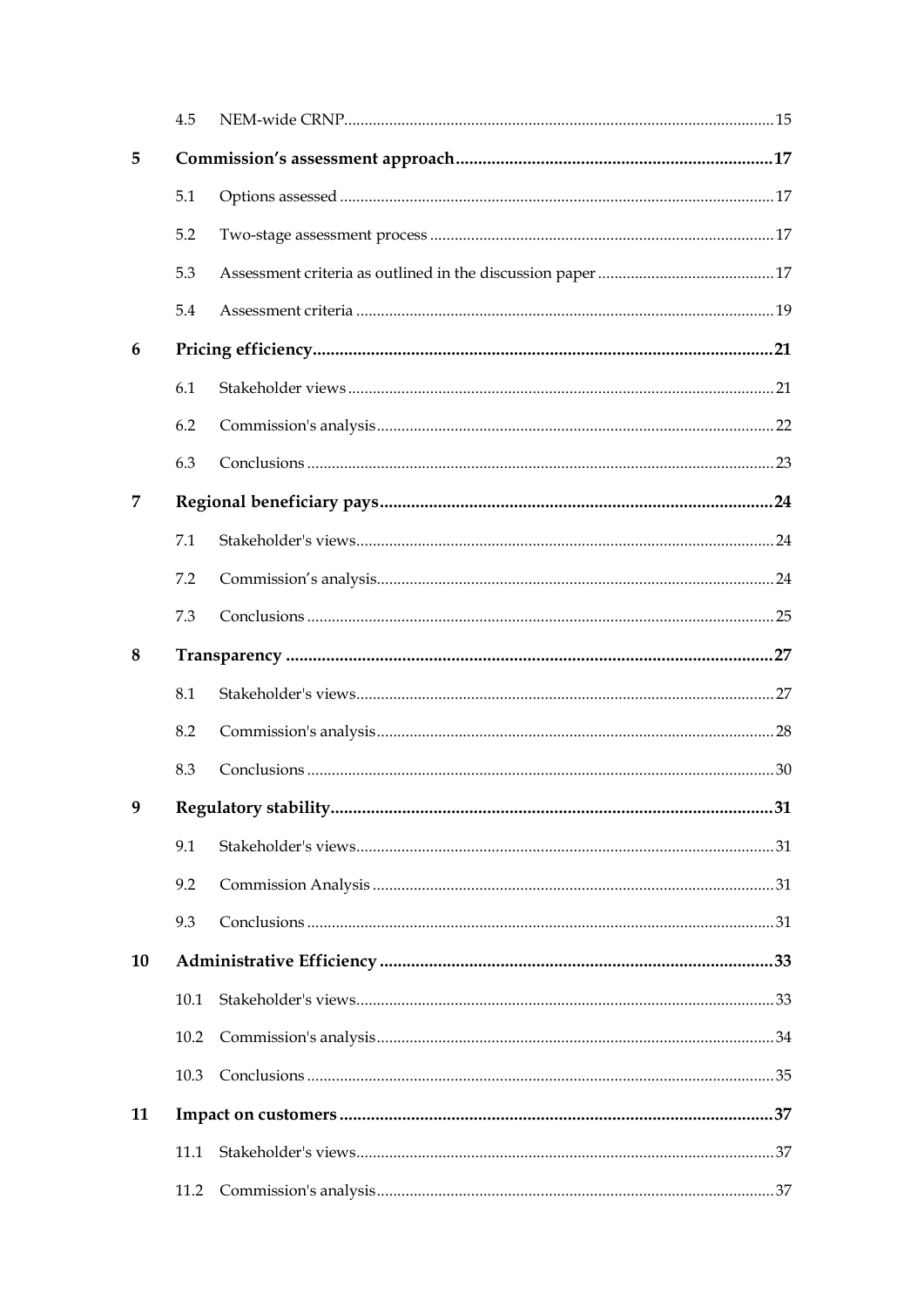|    | 11.3 |                                                                                  |  |  |
|----|------|----------------------------------------------------------------------------------|--|--|
| 12 |      |                                                                                  |  |  |
| 13 |      |                                                                                  |  |  |
|    | 13.1 |                                                                                  |  |  |
|    | 13.2 |                                                                                  |  |  |
|    | 13.3 |                                                                                  |  |  |
|    | 13.4 |                                                                                  |  |  |
|    | 13.5 |                                                                                  |  |  |
|    | 13.6 |                                                                                  |  |  |
| 14 |      |                                                                                  |  |  |
|    | 14.1 |                                                                                  |  |  |
|    | 14.2 | Determination of locational transmission charges for inclusion in MLEC50         |  |  |
|    | 14.3 |                                                                                  |  |  |
|    | 14.4 |                                                                                  |  |  |
|    | 14.5 | Adjustment of the prescribed TUOS services - locational component for the MLEC52 |  |  |
|    | 14.6 |                                                                                  |  |  |
|    | 14.7 |                                                                                  |  |  |
|    | 14.8 |                                                                                  |  |  |
|    |      |                                                                                  |  |  |
| A  |      |                                                                                  |  |  |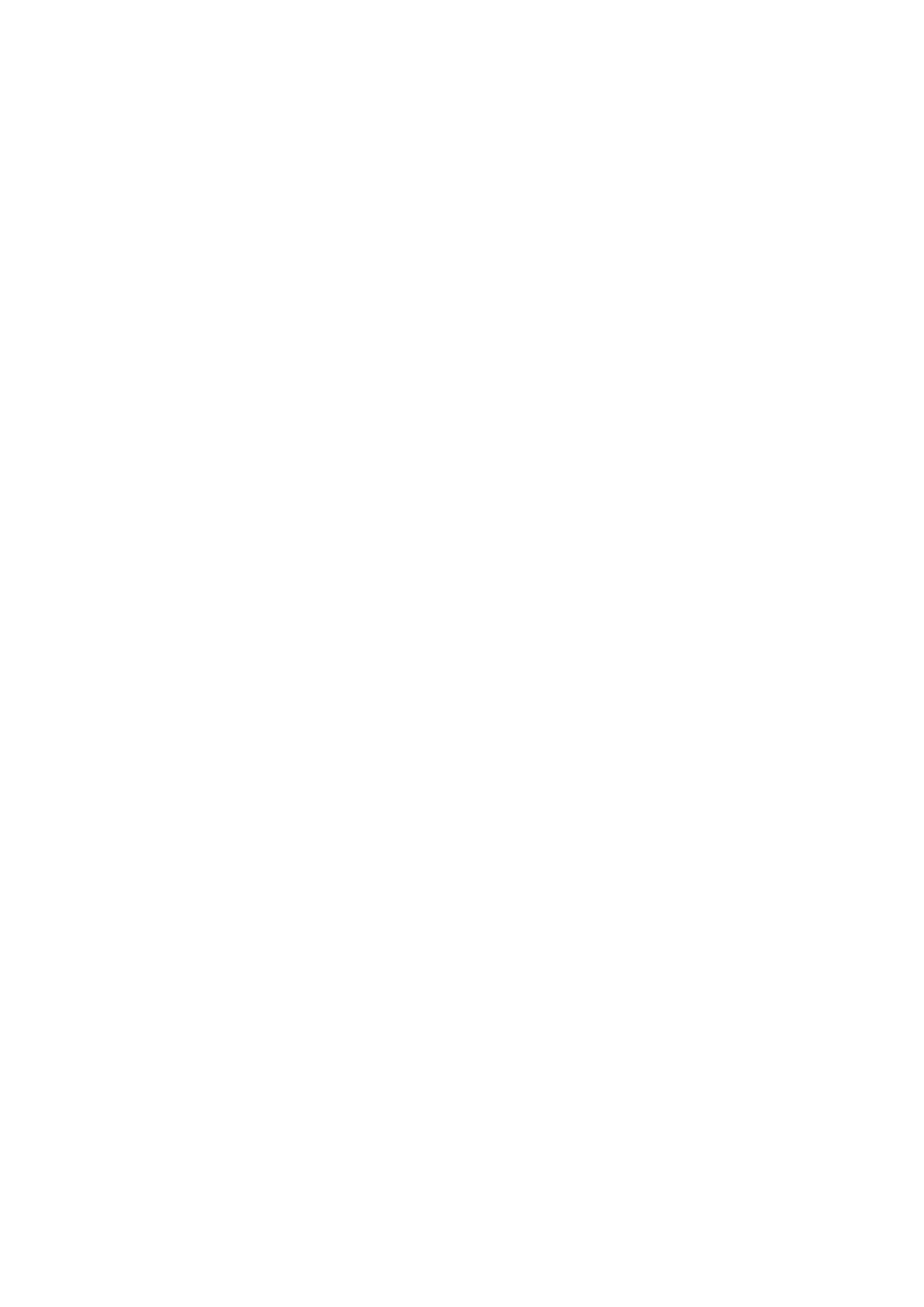# <span id="page-8-0"></span>**1 Ministerial Council on Energy's rule change request**

### <span id="page-8-1"></span>**1.1 The rule change request**

On 15 February 2010, the Ministerial Council on Energy (MCE) (rule proponent) submitted a rule change request to the Australian Energy Market Commission (AEMC or Commission) seeking to implement an inter-regional transmission charging mechanism (rule change request).

The rule change request proposes that new inter-regional transmission charging arrangements be introduced such that transmission businesses in each region would levy a new charge - a load export charge - on transmission businesses in adjoining regions. This new charge would reflect the flow of electricity from one region to the adjoining regions.

#### <span id="page-8-2"></span>**1.2 Rationale for rule change request**

Currently under Chapter 6A of the National Electricity rules (rules), a transmission network service provider (TNSP) recovers its costs in building and operating its transmission system from customers within its region.<sup>[1](#page-0-0)</sup> The pricing provisions under the rules, which set out how these costs are to be recovered, are based on a set of principles and require TNSPs to develop separate prices for each category of prescribed transmission service.[2](#page-8-3) Each TNSP must also publish a pricing method which, in part, sets out how the revenue to be recovered has been allocated to each category of prescribed transmission service.[3](#page-8-4)

The National Electricity Market (NEM) consists of five interconnected regions where electricity may be exported and imported between regions. When electricity flows between regions, the provision of electricity to customers in the importing region will utilise the network in the exporting region. Under the rules, however, the transmission system charges in the importing region are based on the costs of the TNSP in the importing region only. They do not reflect the costs of utilising the assets of the exporting region's network. By not paying charges that reflect the cost of the transmission network in the exporting region, customers in the importing region, in effect, could be paying a network price that is lower than they should and those in the exporting region could be paying a higher network price than they should.

<sup>1</sup> Clause 3.6.5(a)(5) of the rules provides for jurisdictions to establish inter-regional charges through inter-governmental agreement. However, in practice, inter-regional transmission service payments have been negotiated only between South Australia and Victoria.

<span id="page-8-5"></span><span id="page-8-3"></span><sup>&</sup>lt;sup>2</sup> The categories of prescribed transmission services are set out in clause 6A.23.4 of the rules and are prescribed entry services, prescribed exit services, prescribed common transmission services and prescribed transmission use of system services. The allocation principles generally are set out under clause 6A.23 of the rules.

<span id="page-8-4"></span><sup>3</sup> The pricing method is set out in clause 6A.24 of the rules.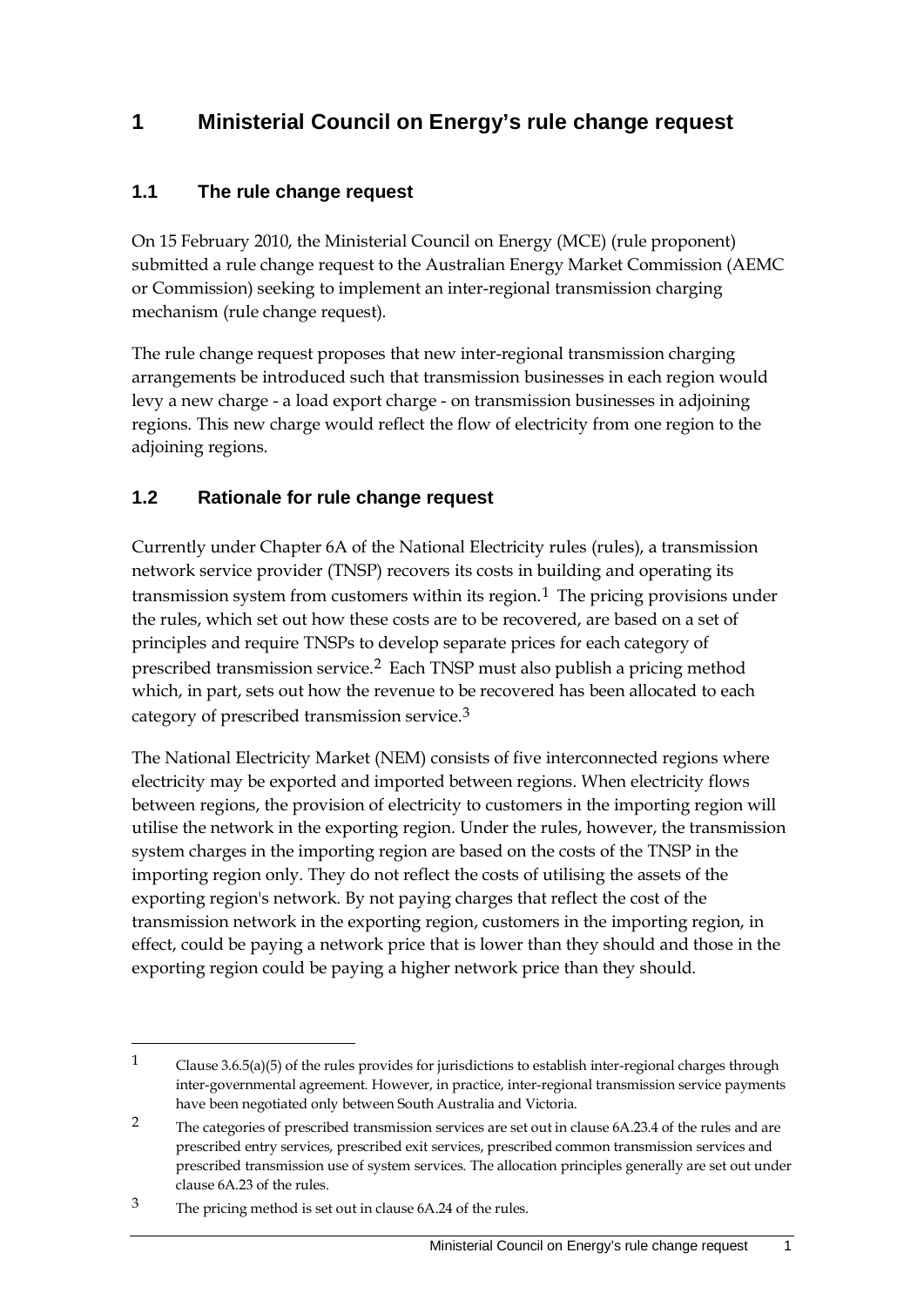Without a robust inter-regional transmission charging mechanism, transmission network charges would not be effectively seen across region boundaries. As customers do not contribute to the costs of transmission assets in other regions that support electricity flows to their region, even if they benefit from those flows, the charges for the imported energy may not reflect the long-run marginal cost of serving loads in the importing region.

### <span id="page-9-0"></span>**1.3 Solution proposed in the rule change request**

The rule change request provides the following:[4](#page-8-5)

- transmission businesses in each region would be required to levy a new charge a load export charge - on transmission businesses in adjoining regions;
- the charge would reflect the flow of electricity from the region to adjoining regions;
- the level of the load export charge would reflect the costs incurred in the use of the transmission network in the region to conduct electricity to the adjoining region and therefore the charge should be calculated as if the relevant interconnection with the adjoining region was a load on the boundary of the region;
- a Co-ordinating Network Service Provider (CNSP) would be responsible for calculating both the charges to be levied on CNSPs in adjoining regions and the allocation of charges payable by transmission businesses in its own region; $5$
- TNSPs would calculate the prices to be applied in the upcoming financial year in accordance with a pricing method that has been approved by the Australian Energy Regulator (AER); and
- the total permitted revenue to be recovered by TNSPs in aggregate would not change - the rule proposed by the MCE would change the way revenues are collected.[6](#page-9-3)

# <span id="page-9-1"></span>**1.4 Relevant background**

<span id="page-9-5"></span> $\overline{a}$ 

The development of provisions for inter-regional transmission charging have been ongoing and were first considered by the Commission as a part of the Review of Electricity Transmission Revenue and Pricing rules, which was initiated in 2005.[7](#page-9-4) Potential solutions were considered further in the National Transmission Planner

<sup>4</sup> MCE 2010, rule change request - Inter-regional Transmission Charging, February 2010, pp. 2-3.

<span id="page-9-2"></span><sup>&</sup>lt;sup>5</sup> There are existing provisions under the rules in clause 6A.29.1 for the appointment of CNSPs.

<span id="page-9-3"></span> $6$  The Commission notes that the rule proposed by the MCE would also change the way in which costs are allocated by TNSPs.

<span id="page-9-4"></span><sup>7</sup> An inter-regional transmission charge was first considered in the National Electricity Code Administrator's (NECA's) transmission and distribution pricing review in 1999.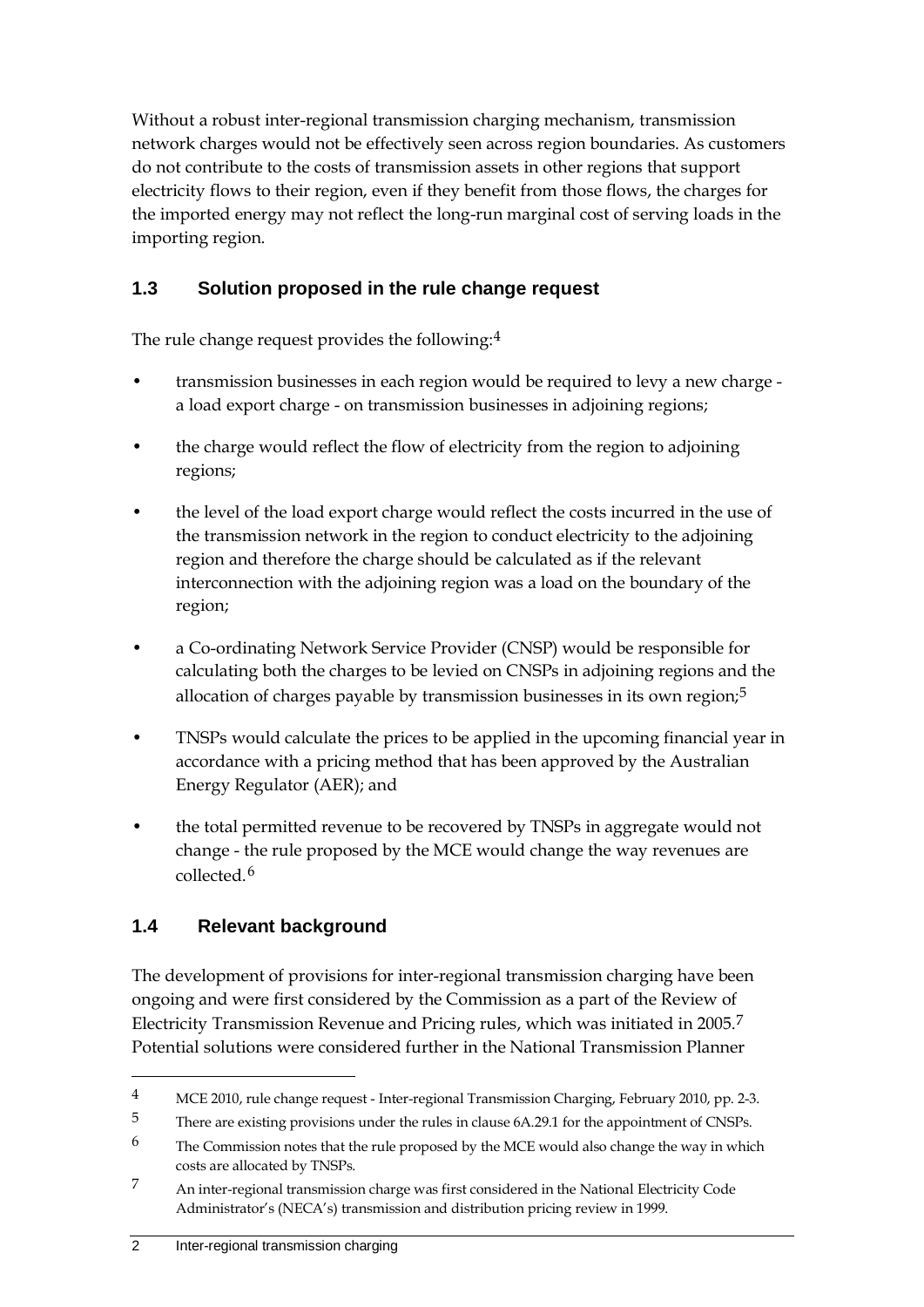(NTP) Review and one of the recommendations to the MCE from the Review was that the current lack of a systematic inter-regional transmission charging mechanism could impede the development of a more efficient national transmission network.[8](#page-9-5) In response, the MCE requested that the Commission consider the need to improve the existing inter-regional transmission pricing arrangements as a part of the Review of Energy Market Frameworks in light of Climate Change Policies (Climate Change Review).[9](#page-10-2)

In the Final Report on the Climate Change Review, the Commission recommended the introduction of an obligation on transmission businesses to levy a "load export charge" on the transmission business in each adjoining region.[10](#page-10-3) This charge would reflect the costs of providing transmission capacity to transport electricity to the adjoining regions. In its policy response to the Climate Change Review, the MCE supported, in principle, the introduction of the load export charge and subsequently submitted this rule change request.[11](#page-10-4)

### <span id="page-10-0"></span>**1.5 Commencement of Rule making process**

On 13 May 2010, the Commission published a notice under section 95 of the National Electricity Law (NEL) advising of its intention to commence the Rule making process and the first round of consultation in respect of the Rule Change Request. A consultation paper prepared by AEMC staff identifying specific issues or questions for consultation was also published with the rule change request. Submissions closed on 24 June 2010.

The Commission received eight submissions on the Rule Change Request as part of the first round of consultation. They are available on the AEMC website.[12](#page-10-5)

The publication of the draft rule determination had been extended under section 107 of the NEL on two occasions. Firstly a notice under section 107 of the NEL was published on 13 May 2010 extending the time by four weeks to 30 September 2010, and secondly on 30 September 2010 extending the time by nine weeks to 2 December 2010.

# <span id="page-10-1"></span>**1.6 First draft determination**

On 2 December 2010, the Commission published the first draft rule determination (first draft rule determination) and first draft rule. In that determination, the first draft rule

<sup>8</sup> AEMC, 2008, National Transmission Planning Arrangements, Final Report to MCE, 30 June 2008, pp. 68-72.

<span id="page-10-2"></span><sup>9</sup> The Hon Martin Ferguson AM MP, Chair MCE, Letter to Dr Tamblyn, Chairman AEMC, 5 November 2008. See www.mce.gov.au.

<span id="page-10-3"></span><sup>10</sup> AEMC 2009, Review of Energy Market Frameworks in light of Climate Change Policies: Final Report, September 2009, pp. 42-53.

<span id="page-10-4"></span><sup>11</sup> MCE 2009, Response to the AEMC's Final Report on the Review of Energy Market Frameworks in light of Climate Change Policies, December 2009, pp. 7-8. See www.mce.gov.au.

<span id="page-10-5"></span><sup>12</sup> www.aemc.gov.au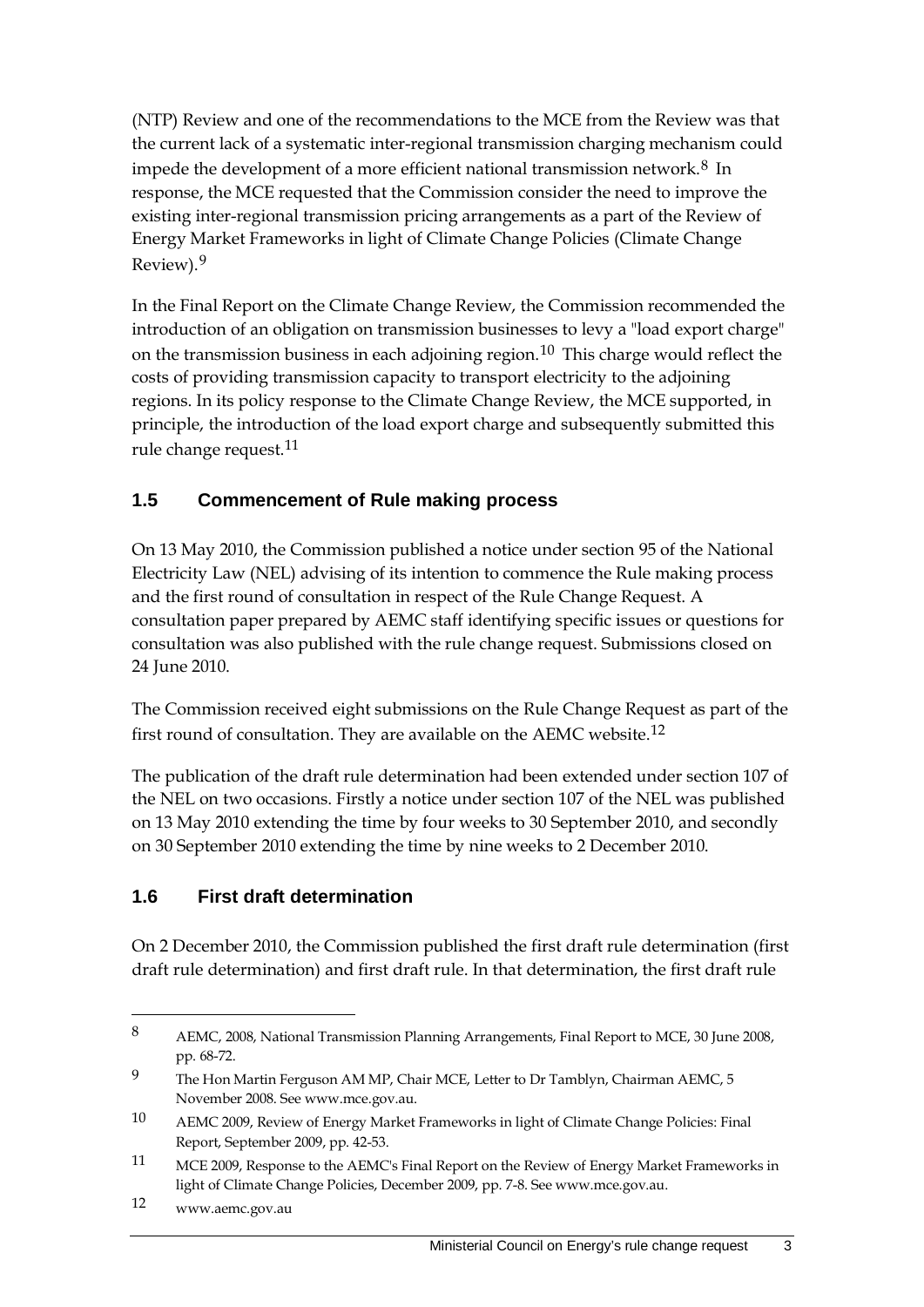generally maintained the intent of the proposal in the rule change request in terms of the composition of the load export charge and how it should be applied. It differed from the proposal in the rule change request in the following ways:

- the drafting of the load export charge provisions were amended for clarification;
- settlement residue auction proceeds were to be redistributed through the locational prescribed transmission use of system (TUOS )charge component under the draft rules (as opposed to through the non-locational prescribed TUOS charge);
- the transitional provisions under the rule change request were replaced with new transitional provisions. Under the draft rule, the transitional provisions require the AER to amend its pricing method guidelines and TNSPs to amend their pricing methodologies.

The Commission received 17 submissions on the first draft rule determination. Submissions in response to the draft rule determination argued against the proposed design of the load export charge (LEC). Issues raised include the fact that the redistribution of costs may not reflect the actual usage of interconnection, and the inconsistency between the transmission charging methodologies provided. After considering submissions and modelling undertaken, the Commission formed the view that the inconsistency in the way the LEC would be calculated in each region would undermine the credibility of the reforms.

In response, in April 2011 the Commission extended the period for making its determination on the rule change request to consider the issues further. At this time the Commission, amongst other things:

- noted stakeholder concerns regarding consistency in the way a LEC was originally to be applied to recover inter-regional transmission charges; and
- committed to a uniform national inter-regional transmission charging regime.

# <span id="page-11-0"></span>**1.7 Discussion paper**

On 25 August 2011, the Commission published a Discussion Paper.<sup>[13](#page-10-5)</sup> That paper, described several options to develop a uniform national inter-regional transmission charging regime, which the Commission sought comment on. The options are described in section [4.](#page-20-0) In line with the rule change request, the scope of those options did not extend into changing the approach to the current intra-regional transmission charging arrangements. To the extent that issues arose in relation to the intra-regional transmission charging arrangements, the Commission signalled its intention to address those through alternative processes such as the longer term Transmission Frameworks Review.

<span id="page-11-1"></span><sup>13</sup> AEMC, Discussion Paper, 25 August 2011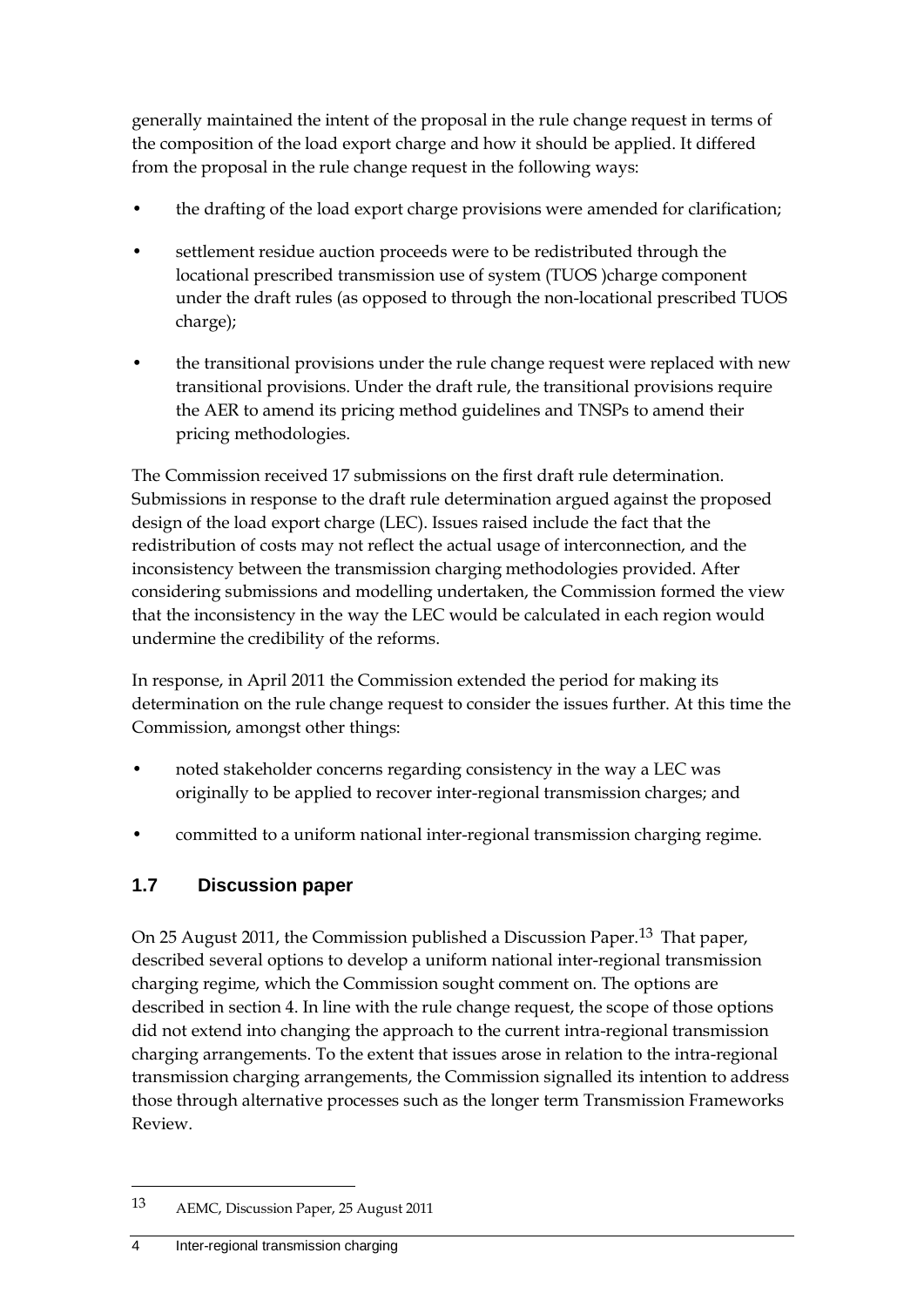The Commission received 9 submissions on the Discussion Paper. These are summarised and responded to in Appendix [A.](#page-63-0)

# <span id="page-12-0"></span>**1.8 Modelling of Options**

The Commission engaged ROLIB Pty Ltd to estimate the amount of inter-regional transmission charges that would have been levied between TNSPs over recent years if different options had been implemented. The results of the modelling have been published on the AEMC website.[14](#page-11-1)

# <span id="page-12-1"></span>**1.9 Consultation on second draft determination**

The Commission invites submissions on this second draft determination, including a second draft rule, by 18 January 2013.

Submissions should quote project number ERC0106 and may be lodged online at www.aemc.gov.au or by mail to:

Australian Energy Market Commission PO Box A2449 SYDNEY SOUTH NSW 1235

<span id="page-12-2"></span><sup>14</sup> www.aemc.gov.au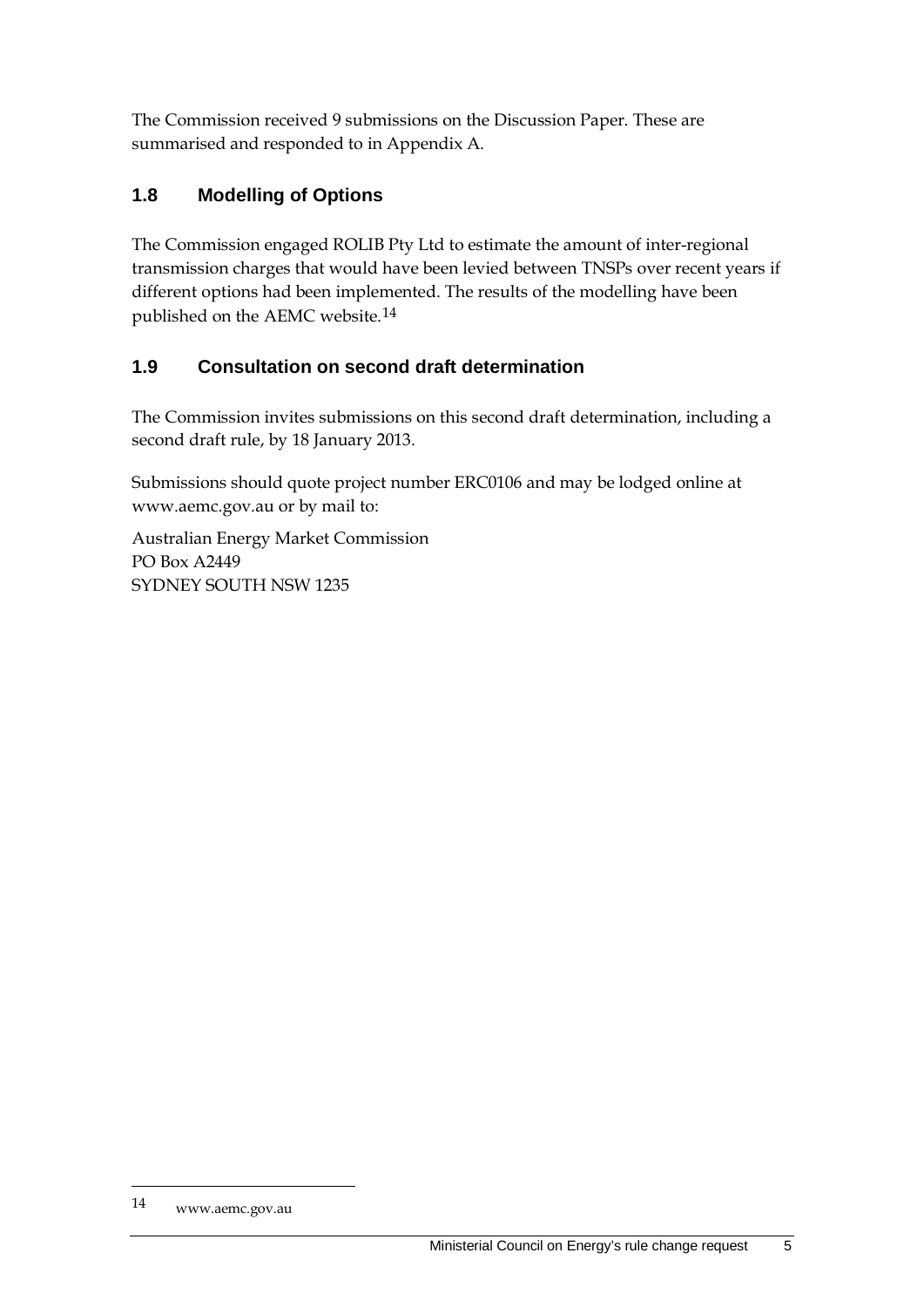# <span id="page-13-0"></span>**2 Second draft determination**

### <span id="page-13-1"></span>**2.1 Commission's second draft determination**

The Commission has made this second draft determination in relation to the rule proposed by the MCE.

The Commission has determined to make a proposed more preferable rule.[15](#page-12-2)

The Commission's reasons for making this second draft determination are set out in section [3.](#page-17-0)

The second draft rule that the Commission proposes to be made is attached to and published with this second draft determination. The second draft rule is a more preferable rule. Its key features are described in section [13.](#page-49-0)

### <span id="page-13-2"></span>**2.2 Commission's considerations**

In assessing the rule change request the Commission considered:

- the Commission's powers under the NEL to make the Rule;
- the rule change request;
- the fact that there is no relevant MCE Statement of Policy Principles;<sup>[16](#page-13-4)</sup>
- submissions received in response to the consultation paper, draft determination, discussion paper and modelling report; and
- the Commission's analysis as to the ways in which the proposed rule will or is likely to, contribute to the National Electricity Objective (NEO).

# <span id="page-13-3"></span>**2.3 Commission's power to make the rule**

The Commission is satisfied that the second draft rule falls within the subject matter about which the Commission may make rules. The second draft rule falls within the matters set out in section 34 of the NEL as it relates to section 34(1)(a)(iii) which sets out that the Commission may make rules with respect to the activities of persons (including registered participants) participating in the NEM or involved in the

<sup>15</sup> Under section 91A of the NEL the AEMC may make a rule that is different (including materially different) from a market initiated proposed rule (a more preferable rule) if the AEMC is satisfied that having regard to the issue or issues that were raised by the market initiated proposed rule (to which the more preferable rule relates), the more preferable rule will or is likely to better contribute to the achievement of the National Electricity Objective.

<span id="page-13-5"></span><span id="page-13-4"></span><sup>16</sup> Under section 33 of the National Electricity Law (NEL) the AEMC must have regard to any relevant MCE statement of policy principles in making a Rule.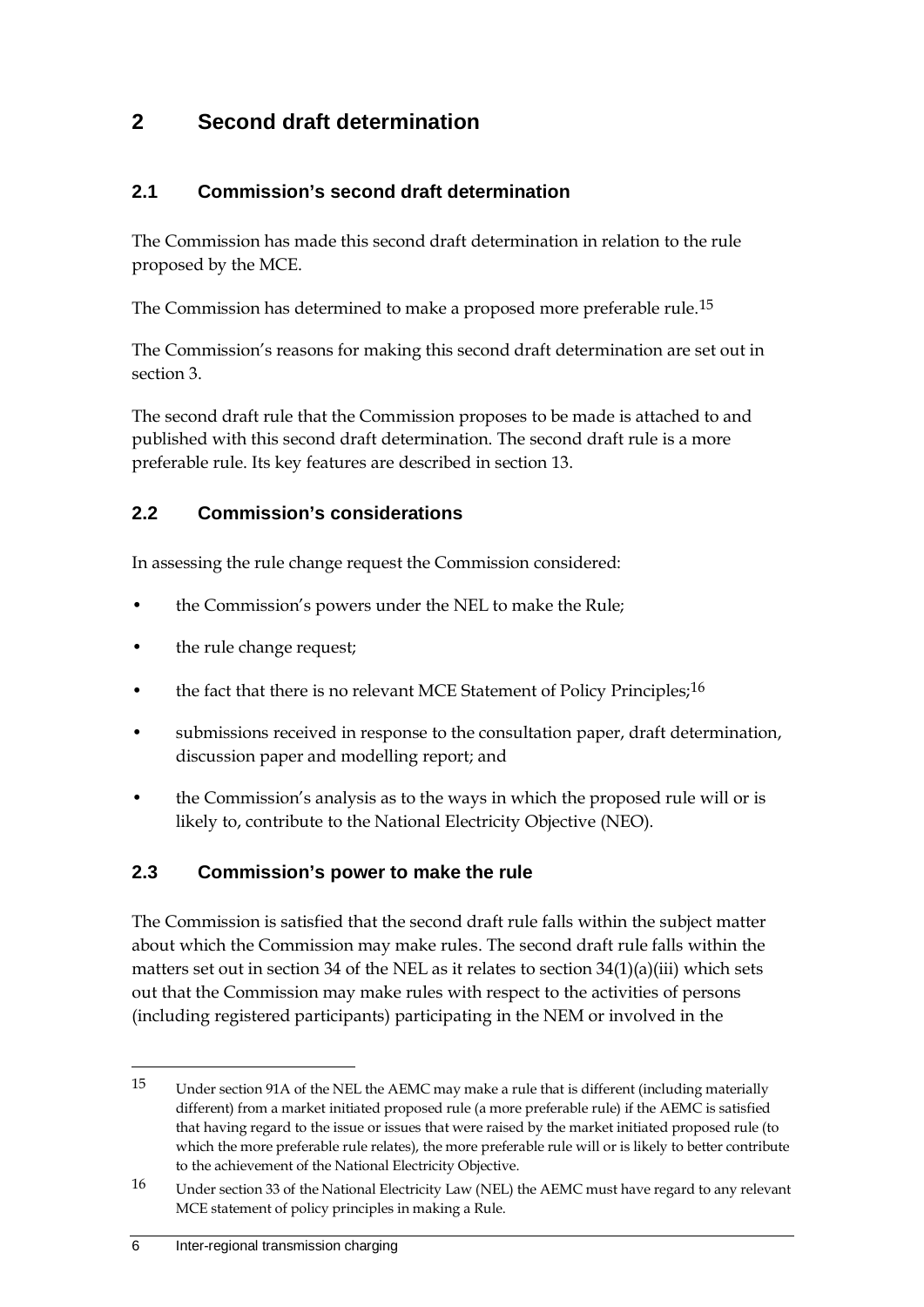operation of the national electricity system. Further, the second draft rule falls within the matters set out in schedule 1 to the NEL as it relates to:

- Item 16(1) The regulation of prices charged or that may be charged by owners, controllers or operators of transmission systems for the provision by them of services that are the subject of a transmission determination; and
- Item 20 The economic framework, mechanisms or methodologies to be applied or determined by the AER for the purpose of items 15 to 16 including (without limitation) the economic framework, mechanisms or methodologies to be applied or determined by the AER for the derivation of the revenue (whether maximum allowable revenue or otherwise) or prices to be applied by the AER in making a transmission determination.

The Commission considers that the second draft rule falls within these subject matters as the second draft rule relates to the setting and regulation of transmission pricing.

# <span id="page-14-0"></span>**2.4 Rule making test**

 $\overline{a}$ 

Under section 88(1) of the NEL the Commission may only make a rule if it is satisfied that the rule will, or is likely to, contribute to the achievement of the NEO. This is the decision making framework that the Commission must apply.

The NEO is set out in section 7 of the NEL as follows:

"The objective of this Law is to promote efficient investment in, and efficient operation and use of, electricity services for the long term interests of customers of electricity with respect to:

- (a) price, quality, safety, reliability and security of supply of electricity; and
- (b) the reliability, safety and security of the national electricity system."

For this rule change request, the Commission considers that the relevant aspect of the NEO is promoting the efficient investment in, and use of, electricity services. <sup>[17](#page-13-5)</sup>

The Commission is satisfied that the second draft rule will, or is likely to, contribute to the achievement of the NEO because the second draft rule promotes allocative efficiency and dynamic efficiency and hence would be in the long term interest of customers with respect to the price of supply of electricity. The second draft rule promotes efficiency in the following ways:

<span id="page-14-1"></span><sup>17</sup> Under section 88(2), for the purposes of section 88(1) the AEMC may give such weight to any aspect of the NEO as it considers appropriate in all the circumstances, having regard to any relevant MCE statement of policy principles. As noted in section 2.2, there is no relevant Statement of Policy Principles.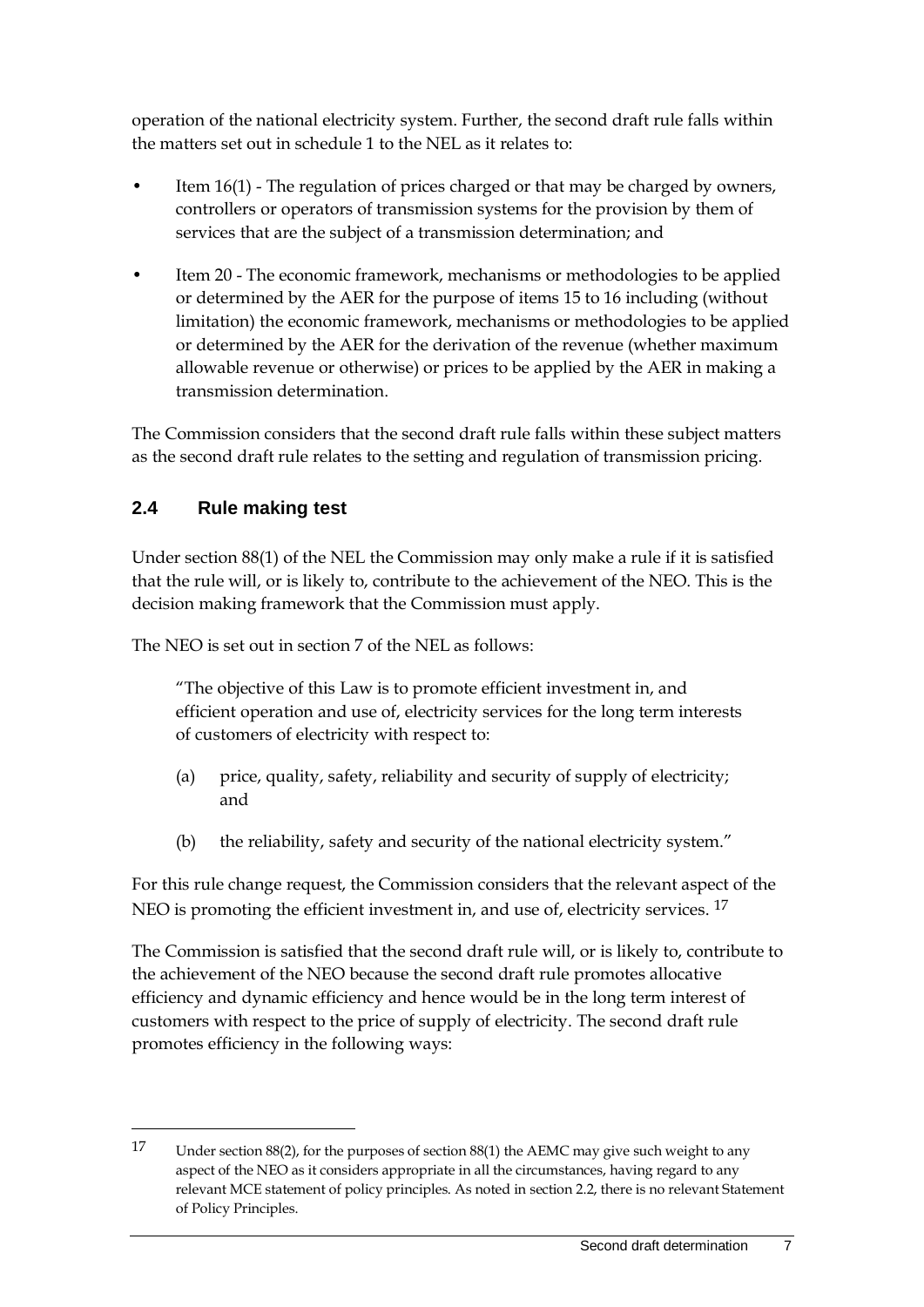- allocative efficiency the load export charge improves the cost-reflectivity of transmission charges by requiring customers that benefit from imported energy to contribute to the transmission costs of the exporting region. In the long term this would lead to more efficient use of the transmission system by existing and future customers, improving allocative efficiency; and;
- dynamic efficiency the load export charge would promote dynamic efficiency by minimising any potential barrier to coordinated planning of investment in transmission network infrastructure by ensuring that all customers that may benefit from an investment would be able to contribute to its cost.

Under section 91(8) of the NEL the Commission may only make a Rule that has effect with respect to an adoptive jurisdiction if it is satisfied that the proposed rule is compatible with the proper performance of the Australian Energy Market Operator (AEMO)'s declared network functions. The second draft rule sets out a new process for TNSPs to allocate costs to a modified load export charge component. AEMO, in its capacity of a TNSP in Victoria, would be required to amend its pricing method in order to implement the second draft rule. The second draft rule does not impact on AEMO's obligations associated with planning or providing shared transmission services. For these reasons, the Commission considers the second draft rule is compatible with AEMO's declared network functions.

# <span id="page-15-0"></span>**2.5 More preferable rule**

Under section 91A of the NEL, the AEMC may make a rule that is different (including materially different) from a market initiated proposed rule (a more preferable rule) if the AEMC is satisfied that, having regard to the issues or issues that were raised by the market initiated proposed rule (to which the more preferable rule relates), the more preferable rule will or is likely to better contribute to the achievement of the NEO.

Having regard to the issues raised by the rule proposed in the rule change request, the Commission is satisfied that the second draft rule will, or is likely to, better contribute to the NEO as:

- it sends better price signals than the rule change proposal (section [6\)](#page-28-0)
- it is calculated in a more consistent way across the NEM
- the regional beneficiary pays reflecting the benefit they derive (section [7\)](#page-31-0)
- there is improved operational transparency (section [8\)](#page-34-0)

# <span id="page-15-1"></span>**2.6 Other requirements under the NEL**

Under section 88B of the NEL, the AEMC must take into account the revenue and pricing principles in making a rule for, or with respect to, any matter or thing specified in items 15 to 24 and 25 to 26J in Schedule 1 of the NEL. The Commission has taken into account the revenue and pricing principles in making this second draft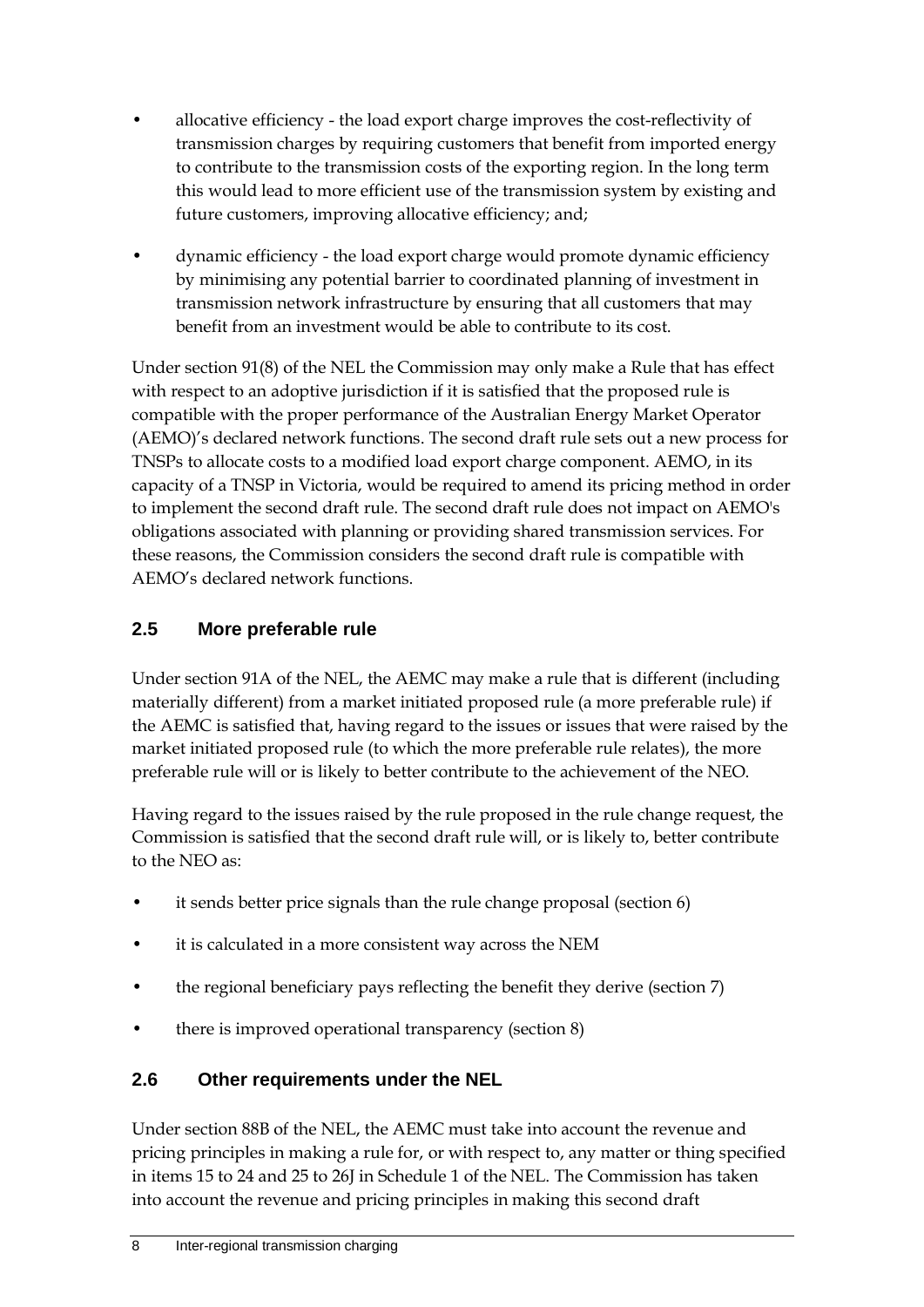determination as the second draft rule relates to items 16(1) and 20 of Schedule 1 of the NEL. Some relevant aspects of the revenue and pricing principles relate to:

- providing a reasonable opportunity to service providers to recover efficient costs and ensuring that prices should allow for a return commensurate with the regulatory and commercial risks in providing the service; and
- having regard to the economic costs and risks of the potential for under and over utilisation of a transmission system with which a regulated network service provider provides direct control network services.

The Commission considers that the second draft rule is consistent with the revenue and pricing principles as it improves the cost reflectivity of the prices charged by TNSPs, encouraging more efficient use of the transmission network, without impacting the TNSPs' ability to recover efficient costs.

The second draft rule does not change the total amount of revenue recovered by TNSPs. However, it would result in an ongoing redistribution of transmission charges.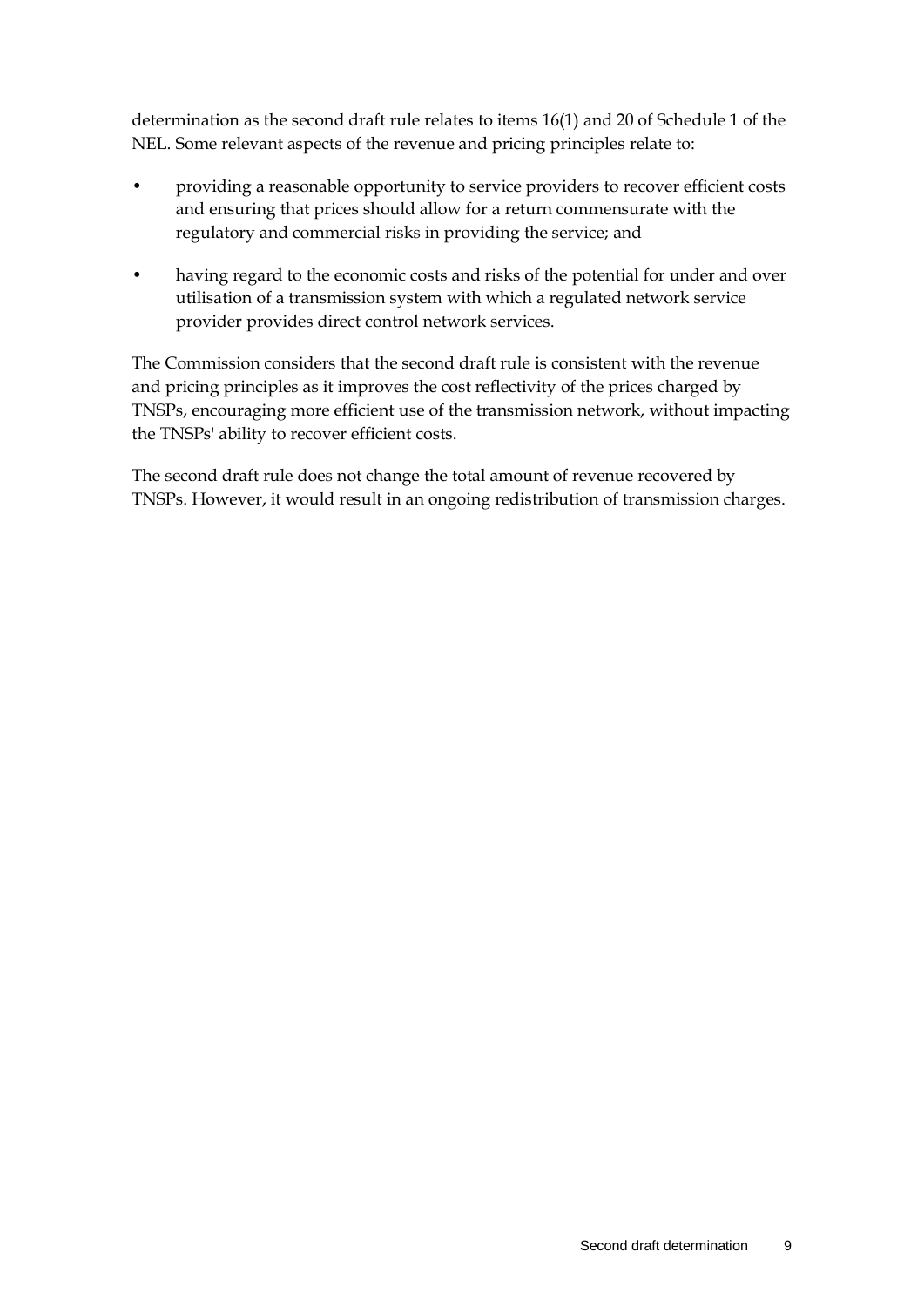# <span id="page-17-0"></span>**3 Commission's reasons**

The Commission has analysed the rule change request and assessed the issues/propositions arising out of this rule change request. For the reasons set out below, the Commission has determined to make a more preferable rule.

#### <span id="page-17-1"></span>**3.1 Assessment of Options**

#### **Introduction of an IRTC**

Current transmission charging arrangements, where customers do not contribute to the costs of transmission assets in other regions that support electricity flows to their region, do not fully reflect the interconnected nature of the NEM. Under the current arrangements, a region that experiences net-imports does not incur charges that fully reflects the costs of transporting that energy. The materiality of this issue is likely to increase in the future given that greater inter-regional flows are anticipated as a result of changes in the location of generation and for other reasons such as in response to climate change policies.

In its consideration of the rule change request the AEMC had to consider two separate but related questions.

- is the introduction of an inter-regional transmission charge (IRTC) going to better achieve the NEO, and
- if it does is there a implementable form of the IRTC that would better achieve the NEO?

The Commission considers that over time the introduction of an IRTC will better achieve the NEO. This is because an IRTC will:

- promote pricing efficiency by recognising the benefits from a transmission network that flow across state boundaries
- over time improve investment decision making by removing a small disincentive from TNSPs in pursuing expenditure that provides benefit to customers in neighbouring regions; and
- be more consistent with a regional beneficiary pays approach than the current arrangements.

#### **Selection of a IRTC method**

The Commission has developed and analysed several design options for inter-regional transmission charges. It has assessed these options in accordance with assessment framework described in section [5.](#page-24-0)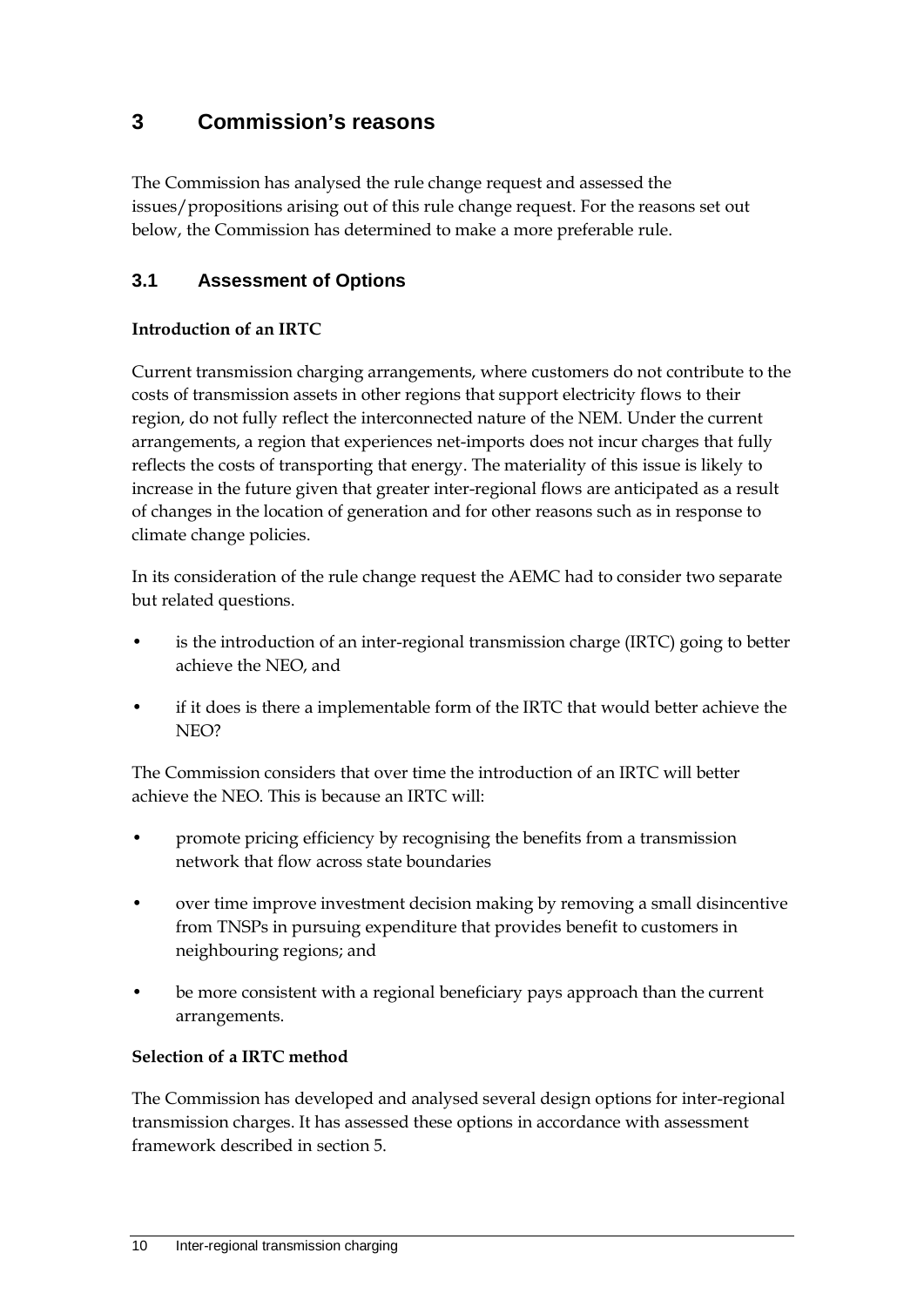The Commission considers that the modified load export charge (MLEC) option is the preferred option, for the following reasons:

- it is likely to promote pricing efficiency at least as well as any of the other options, for the reasons set out in section 6;
- it is more consistent with regional beneficiary pays than a cost sharing approach and at least as consistent as the other cost reflective network pricing (CRNP) options and better than maintaining the status quo and cost sharing, for the reasons set out in section 7;
- while having significant issues in terms of transparency compared to cost sharing arrangements the MLEC is transparent as either the LEC or the NEM-wide CRNP based on the reasons set out in section 8;
- it promotes regulatory stability, for the reasons discussed in section 9; and
- the administrative cost of implementation and operation is the lowest of any of the options, for the reasons discussed in section 10

The Commission sees that there might be some potential benefits from introducing an alternative cost-sharing approach at some point in the future. However, the costs of designing and implementing these approaches would be disproportionate to the benefits of this rule change and, therefore, are not justified in the context this rule change request. Rather, they might be considered as part of a more fundamental NEM reform which also encompassed intra-regional transmission charging and, possibly, other aspects of the transmission frameworks.

# <span id="page-18-0"></span>**3.2 Differences between proposed and second draft rule**

Under the proposed rule, the LEC was proposed to be calculated based on adjustments to the locational and non-locational components of prescribed TUOS services and prescribed common services (prescribed TUOS services and prescribed common services are two categories of the four categories of prescribed transmission services). The adjustments would reflect the recovery of inter-regional charges levied by CNSPs in adjacent regions to the CNSP in the region that had the benefit of imports of energy.

Under the second draft rule, the LEC is modified (as the Modified Load Export Charge, MLEC) is proposed only to be calculated based upon adjustments to the locational component of prescribed TUOS services (as a more preferable rule).

To ensure consistent approach is taken for the estimation, recovery and billing for MLEC, the proposed rule (as necessary and consequential rules):

• requires the CNSP to undertake this estimation, recovery and billing for MLEC (and where a region only has one TNSP, that TNSP is to be regarded as the CNSP);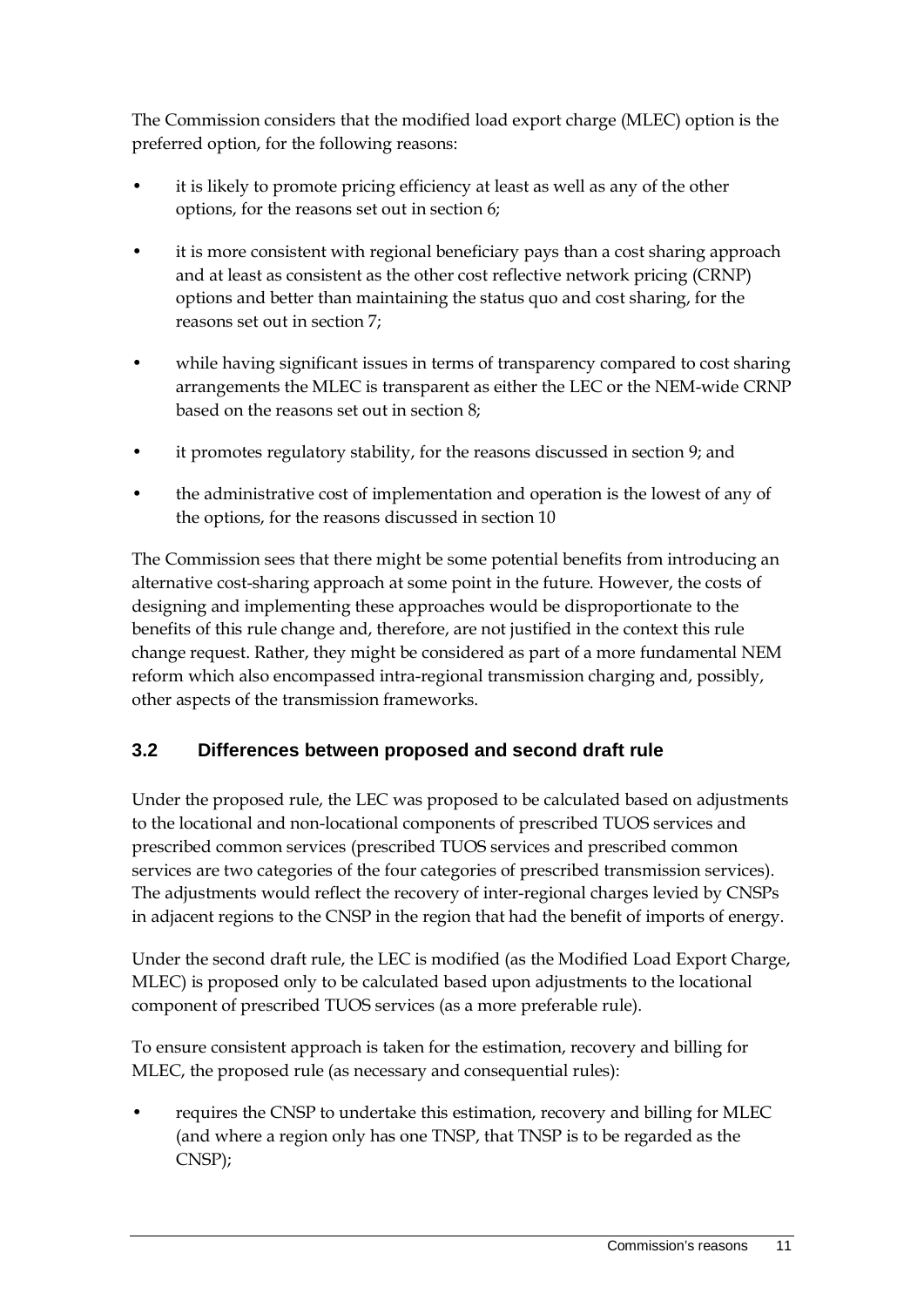- requires the CNSP to adopt a standardised form of the CRNP methodology (the MLEC CRNP Methodology, in which all network costs are attributed, each interval of the previous regulatory year is considered and peak usage of each asset is used for the allocation of generation to load);
- excludes the effect of the MLEC from the 2% constraint on price variations for prescribed TUOS services – locational component;
- requires TNSPs who is a CNSP for a region to publish the calculated MLEC amounts by 15 March each year; and
- provides savings and transitional arrangements in which the AER is required to publish an amended pricing methodology guideline that takes into account the MLEC arrangements, and at a subsequent date, each of the TNSPs to prepare an amended pricing methodology that is subject to public consultation requirements).

### <span id="page-19-0"></span>**3.3 Stakeholder views**

The Commission's assessment has taken into consideration issues raised in stakeholder submissions to the rule change process. The issues raised in submissions are discussed in the following chapters and a detailed summary of the issues, and responses and comments from the Commission, are outlined in Appendix A.

### <span id="page-19-1"></span>**3.4 Civil penalties**

Chapter 6A contains no civil penalty provisions. The Commission does not propose to recommend to the MCE that any of the proposed amendments in the second draft rule be classified as civil penalty provisions as the second draft rule relates to the TNSPs' pricing provisions under Chapter 6A of the rules. The financial nature of the provisions under Chapter 6A provides incentives to ensure that TNSPs adhere to the requirements so that their costs may be efficiently recovered.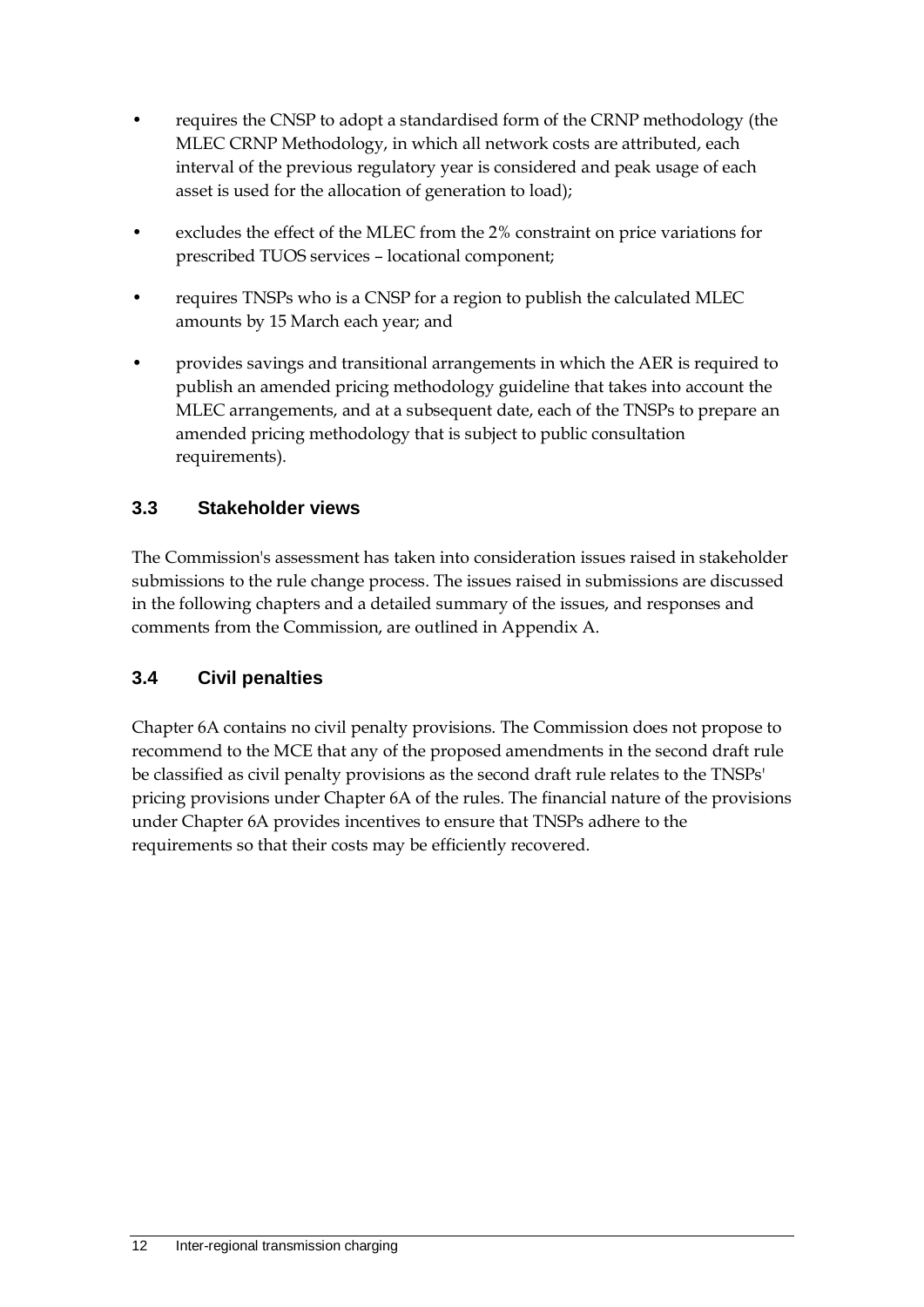# <span id="page-20-0"></span>**4 Options assessed**

The Commission has consulted on five options to address the problems identified in the rule change request:

- status quo
- a load export charge;
- a modified load export charge
- cost-sharing; and
- a national electricity market -wide cost reflective network pricing.

Within each IRTC option, there are a number of design elements that can be varied, giving rise to multiple *sub-options* of each option.

The rule change request proposed a LEC.<sup>[18](#page-14-1)</sup> The remaining three options were presented and discussed in the Discussion paper. Some submissions to that paper have proposed variants to these options, which have also been considered by the Commission.

### <span id="page-20-1"></span>**4.1 Status quo**

 $\overline{a}$ 

The status quo is a continuation of the existing arrangements for the recovery of costs associated with inter-regional transmission flows. So that recovery of these costs would be from customers within the TNSP region only.

### <span id="page-20-2"></span>**4.2 Load export charge**

Under this option, a transmission business in each region calculates and levies a LEC on TNSPs in adjoining regions. The charge is calculated as if the relevant interconnection with the importing network is a load on the boundary of the exporting region (ie, the load export point). It will reflect the costs of the assets in the exporting region which contribute to the transfer capability to export flows to the importing region.

In most respects the load export point is treated in the same way as all of the exporting transmission business's other load points. The CRNP is applied using the same methodologies as used to calculate the TNSP's intra-regional charge and TNSPs are required to submit pricing methodologies as part of the transmission determination process for every revenue reset to the AER.

The original LEC as proposed in the rule change request was to comprise the prescribed locational TUOS service charge, the prescribed non-locational TUOS service

<span id="page-20-3"></span><sup>18</sup> MCE, Inter-regional transmission charging rule change proposal, 15 February 2010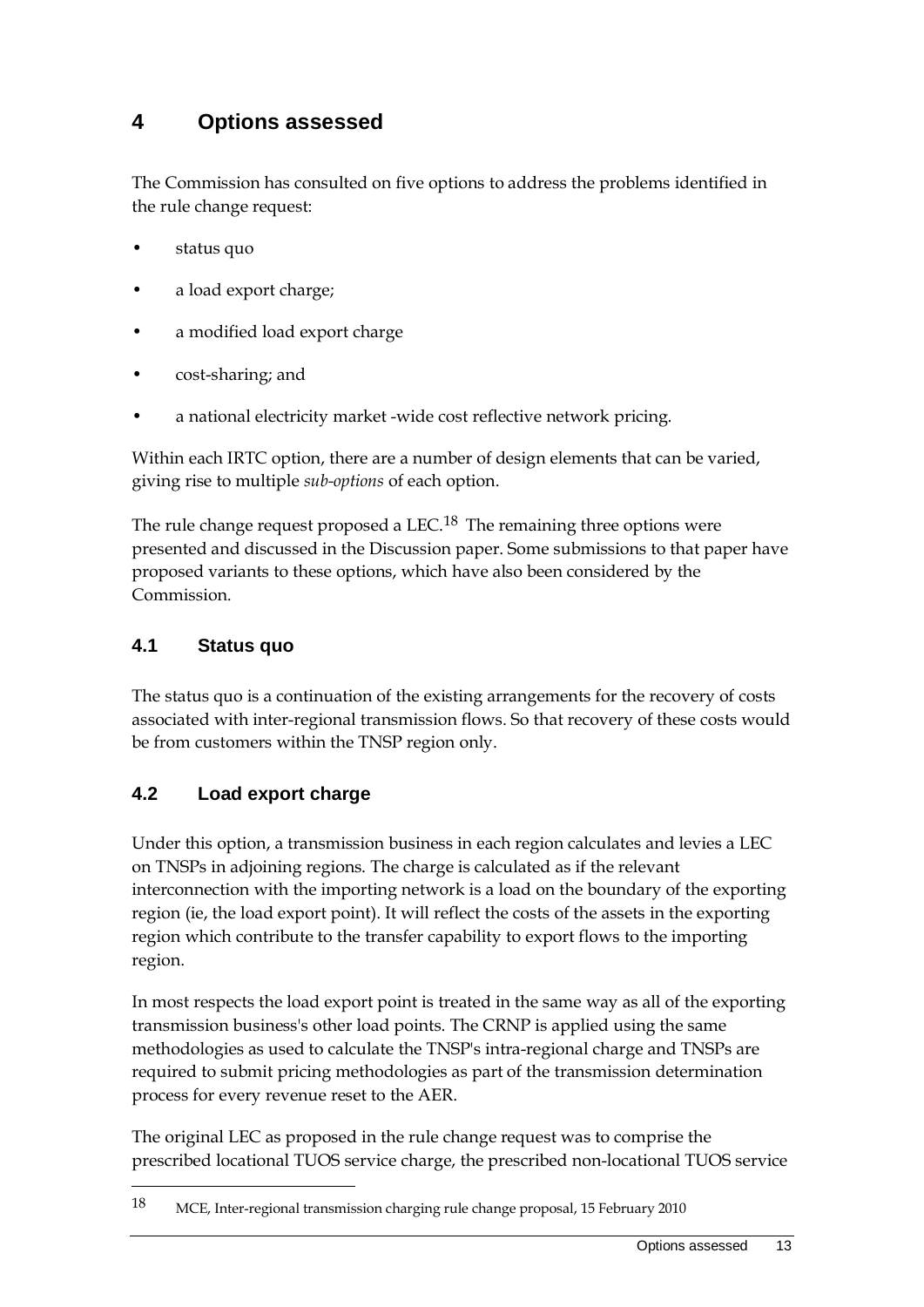charge and the prescribed common transmission service charge. However, the MLEC sub-option that is considered in this second draft determination only comprises the locational charge. This method is considered superior to the original LEC, for reasons discussed in sections [6](#page-28-0) to [11.](#page-44-0)

# <span id="page-21-0"></span>**4.3 Modified load export charge**

Under the modified LEC option, each TNSP similarly calculates load export charges based on the LEC concepts described above. However, unlike in the LEC option, the calculation of LECs is undertaken separately from the calculation of locational transmission charges for intra-regional load points.

The TNSP undertakes one run of its CRNP method for intra-regional load points in which load export points are included, using the MLEC. For intra-regional transmission charging purposes the TNSP then undertakes a second run of the CRNP method, this time excluding load export points but including the IRTC caluclated under the first run. Locational TUOS charges at the other, intra-regional points are based on the second run.

There are many variants of the CRNP method permissible under the existing rules for calculating intra-regional locational TUOS charges and TNSPs have adopted different variants discussed further in section [13.](#page-49-0) However, under the MLEC option, all TNSPs are required to undertake the inter-regional pricing calculation using a common, specified variant.

The second draft rule specifies the CRNP variant to be used in the MLEC. The reasons for proposing that particular variant are discussed in section [13.](#page-49-0)

# <span id="page-21-1"></span>**4.4 Cost sharing**

The cost sharing option shares the costs of assets used for inter-regional flows between regions. In practice, all of the options do this. However, under the cost-sharing, the allocation is explicit and fixed. In the CRNP options, the allocation will vary from year to year, depending upon the timing and magnitude of inter-regional flows in the CRNP measurement intervals.

There are two steps in the cost sharing option:

- identifying assets for which costs are to be shared; and
- determining the cost allocation for those assets.

There are innumerable ways of undertaking these two steps - many of them presented and discussed in the Discussion Paper - and it would not be feasible to consider them all in detail in this second draft determination. Therefore, based on the analysis presented in the Discussion paper and on submissions to that paper, the Commission has examined a specific cost-sharing sub-option which it believes would be most likely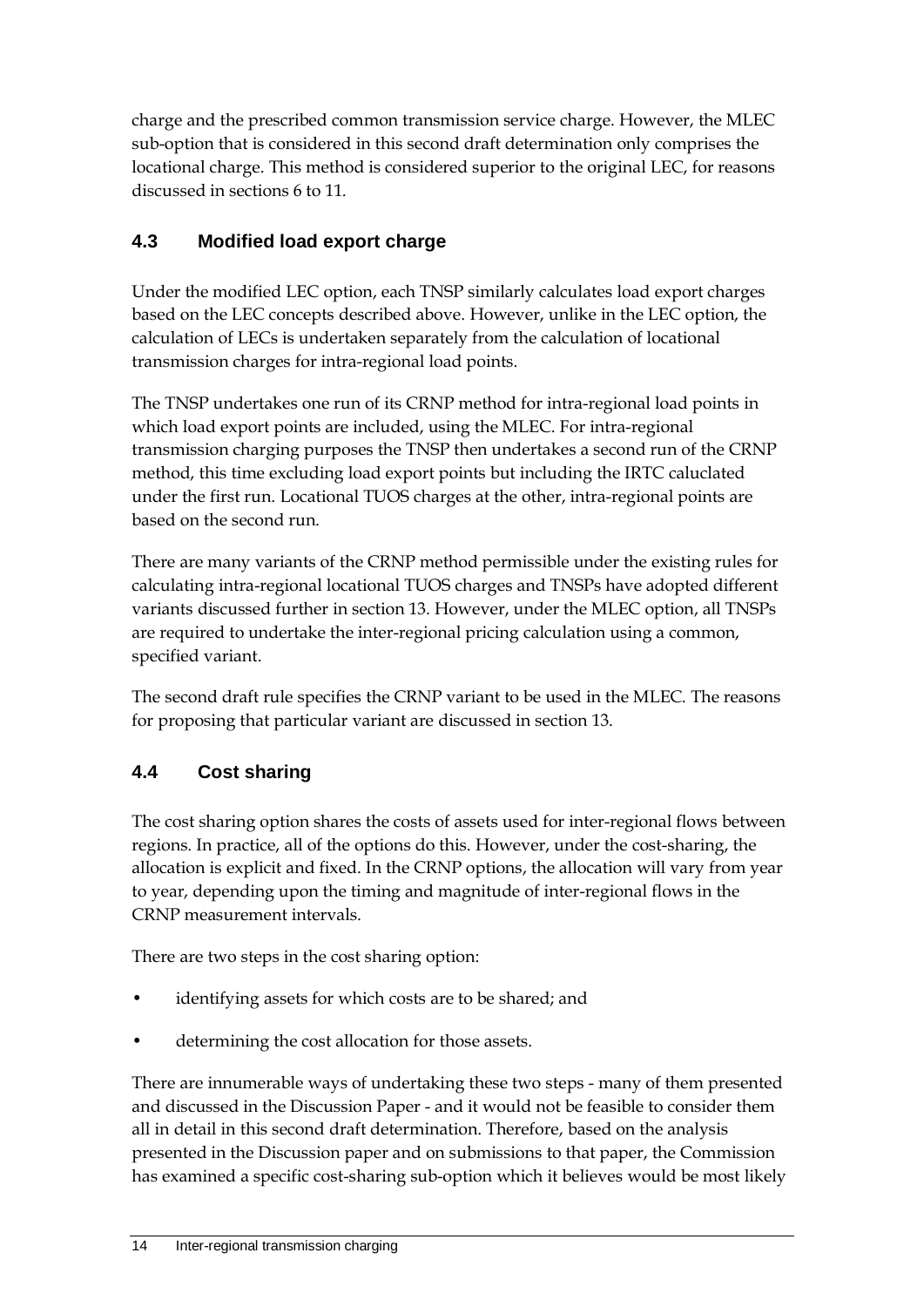(out of all of the cost-sharing sub-options) to be consistent with the NEO. Under this sub-option, which is based on a proposal made in a stakeholder submission<sup>[19](#page-20-3)</sup>:

- only the cost of "new" assets (ie those developed and commissioned after the implementation of IRTC charging) are shared between regions;
- allocation of costs is based on the regulatory investment test transmission (RIT-T) analysis, or an extension of that analysis, that was used to justify the development of the relevant assets;
- cost allocation is proportionate to the regional allocation of benefits arising from the development of the new assets, as estimated by that extended RIT-T analysis;
- the cost-allocation would be determined and agreed between relevant TNSPs ex ante: that is, before the new asset was developed; and
- the cost-allocation would then generally be fixed for the life of the asset, although in exceptional circumstances it may be possible to "re-open" and vary the cost-allocation at a later time.

Annually, the applicable annual revenues associated with each asset would be shared in accordance with the agreed allocation. IRTC would be calculated by each TNSP aggregating the shared revenue amounts across all relevant assets, netting off the amounts receivable from the amounts payable.

# <span id="page-22-0"></span>**4.5 NEM-wide CRNP**

 $\overline{a}$ 

This option is similar to the MLEC in that there are two runs of CRNP used in calculating transmission charges. As with the other CRNP methods the first run is used to calculate intra-regional transmission charges, based on current rules and methodologies, and the second run is used to calculate inter-regional transmission charges.

However, in the NEM-wide CRNP option, the second run uses a NEM-wide CRNP method, rather than a region-based CRNP with load export points. The NEM-wide CRNP run would allocate the cost of each shared network asset in the NEM between all customers in the NEM, across all regions in the NEM simultaneously, in accordance with the CRNP method. Similar to the MLEC option, and for similar reasons, the CRNP variant to be applied NEM-wide would be specified in the rules.

Since it is run just once, across all region simultaneously, the NEM-wide CRNP method must be operated by a single body. This body might be AEMO or another body established jointly by TNSPs for the purpose.

<span id="page-22-1"></span>Inter-regional TUOS charges would be based on the aggregation of all costs that are allocated across region boundaries. For example, an asset in region A may have a cost

<sup>19</sup> AGL Energy, Alinta Energy, International Power GDF-Suez, LYMMCo, Response to the AEMC's discussion paper, 23 September, p1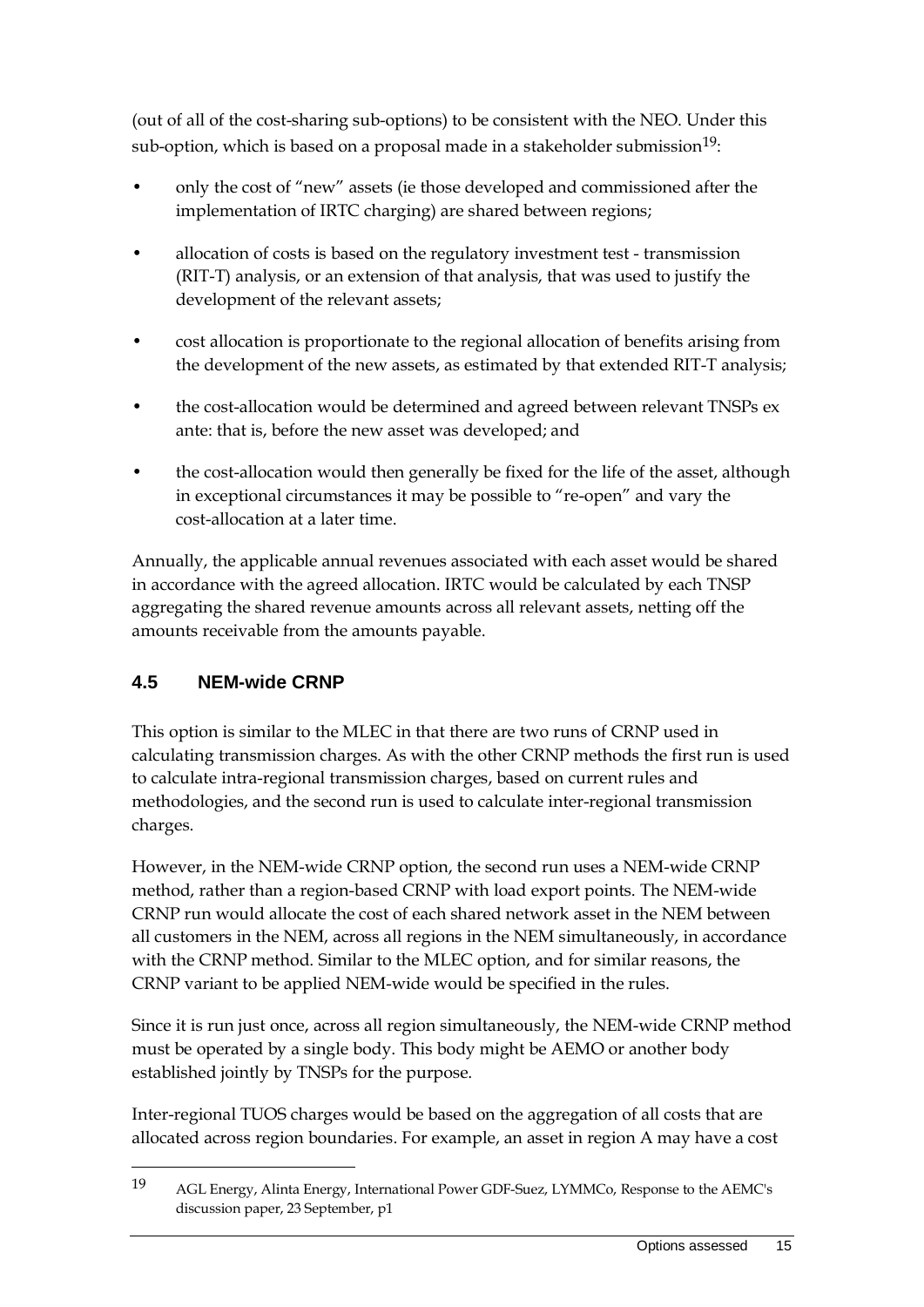(ie annual revenue target) of \$100,000, of which \$70,000 is allocated to customers in region A, \$20,000 to region B and \$10,000 to region C. The intra-regional allocation is ignored. The \$20,000 allocation contributes to the IRTC payable by TNSP in region B to the TNSP in region A. The \$10,000 allocation contributes to the IRTC payable by TNSP in region C to the TNSP in region A.

As with the other CRNP-based options, IRTC are aggregated and netted, to determine the amounts payable bilaterally between TNSPs, and the net amount to be recovered through adjustment to intra- regional locational TUOS charges.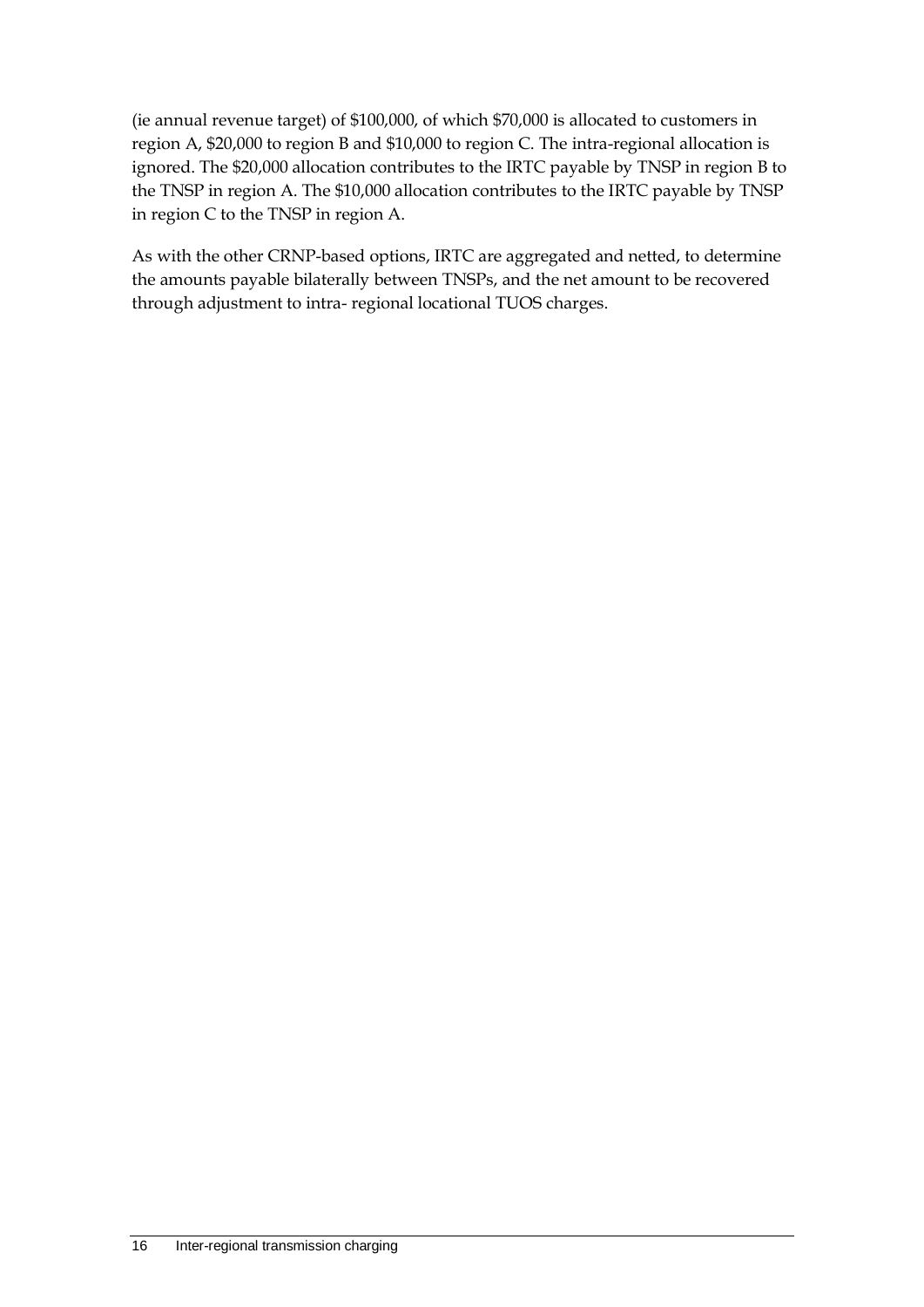# <span id="page-24-0"></span>**5 Commission's assessment approach**

This chapter describes the assessment framework that the Commission has applied to assess the rule change request in accordance with the requirements set out in the NEL (and explained in chapter 2). The rule proposed by the MCE was assessed against the relevant counterfactual arrangements which, in this case, were the current provisions under the rules. It has also been assessed against the options described in section [4.](#page-20-0)

### <span id="page-24-1"></span>**5.1 Options assessed**

The following IRTC mechanisms have been assessed:

- the LEC method proposed in the rule change request
- a MLEC method
- a cost-sharing method, in particular the RIT-T approach suggested by AGL Energy, Alinta Energy, International Power GDF-Suez, LYMMCo (group of generators)
- an NEM-wide CRNP method

The design of each of these options is described in section [4.](#page-20-0)

#### <span id="page-24-2"></span>**5.2 Two-stage assessment process**

To make the assessment process manageable, a two stage process has been applied. In the first stage, the preferred option is identified. In the second stage, the preferred sub-option is determined. The preferred sub-option is constrained to be a variant of the preferred option identified in the first stage.

#### <span id="page-24-3"></span>**5.3 Assessment criteria as outlined in the discussion paper**

The AEMC published the following assessment criteria in its discussion paper.[20](#page-22-1) The assessment criteria as outlined in that document are:

- 1. Achieving more cost-reflective price signals this requires consideration of how the method:
	- (a) recovers the costs of the existing network;
	- (b) provides a signal for future investment; and
	- (c) reflects a "causer or beneficiary pays" approach; and
- <span id="page-24-4"></span>2. Procedural and implementation issues - this includes: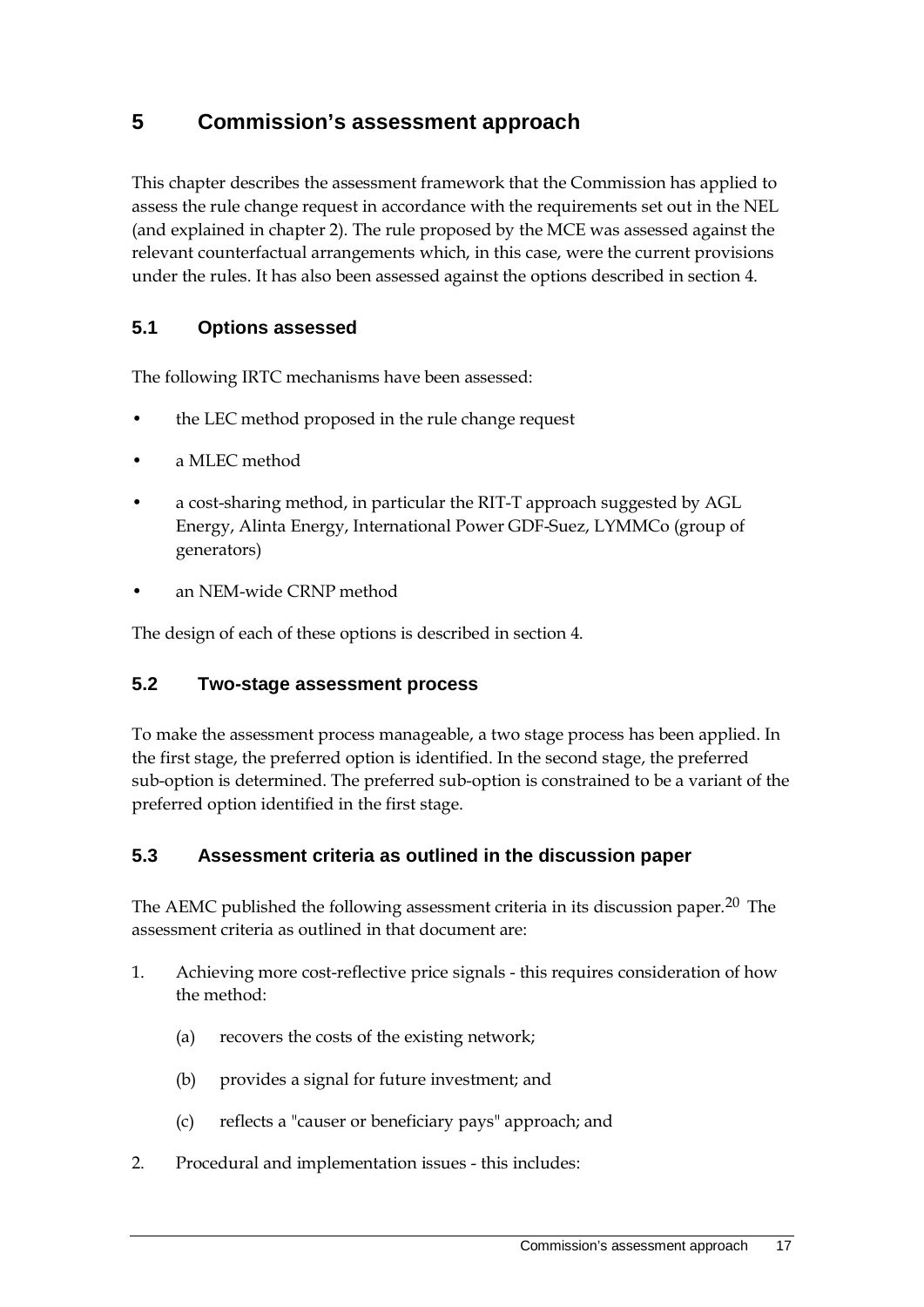- (a) administrative efficiency;
- (b) transparency; and
- (c) stability and regulatory certainty, including cost impacts.

Following feedback from stakeholders the AEMC has clarified some aspects of its assessment framework.

#### **Cost-reflective price signals**

In their submission, the group of generators have raised concerns about the objective of cost-reflectivity.[21](#page-24-4) They argue that the cost of existing assets is sunk and so should not be reflected in TUOS prices; only new assets should be charged for. The Commission notes that existing assets are currently captured in the TNSPs intra-regional transmission charging method. It is important to recognise that the IRTC is being recovered through the intra-regional charge. To introduce a different method for an IRTC from the intra-regional method even if it is only to focus the IRTC on new assets is to distort the signal that is being produced by the combined pricing methodlogy.

The concept of "cost-reflective" does not just refer to variable (non-sunk) costs. Indeed, in the Commission's interpretation, cost-reflectivity is simply a means to an end. The end objective is simply "to promote efficient use of, and investment in, the transmission system". Transmission pricing affects transmission use directly, as customers respond to the prices. But it also affects transmission investment indirectly, since TNSPs take account of current and projected customer demand when planning transmission expansion.

The efficient transmission prices referred to in the assessment criteria simply mean prices that promote the NEO. Efficient transmission prices are discussed further in section 6.

#### **"Causer or beneficiary pays" and regional beneficiary pays**

The Victorian Department of Primary Industry (DPI) argues that, strictly speaking, a cross-subsidy only exists if the transmission charges in a region exceed the standalone cost: ie the cost of transmission if that region were isolated and not interconnected with other regions. The DPI indicates that this is unlikely to be the case.[22](#page-25-0)

The Commission agrees that a cross subsidy only exists if the charges exceed the standalone cost, however, it is worth noting that the targeted removal of a cross-subsidy is simply a means to an end. The end objective is to remove a potential barrier to efficient inter-regional transmission development.

<sup>20</sup> AEMC, Inter-regional transmission charging rule change, p8

<span id="page-25-1"></span><sup>21</sup> AGL Energy, Alinta Energy, International Power GDF-Suez, LYMMCo, Response to the AEMC's discussion paper, 23 September, p3

<span id="page-25-0"></span><sup>22</sup> DPI, Response to the draft determination, 25 February 2012, p2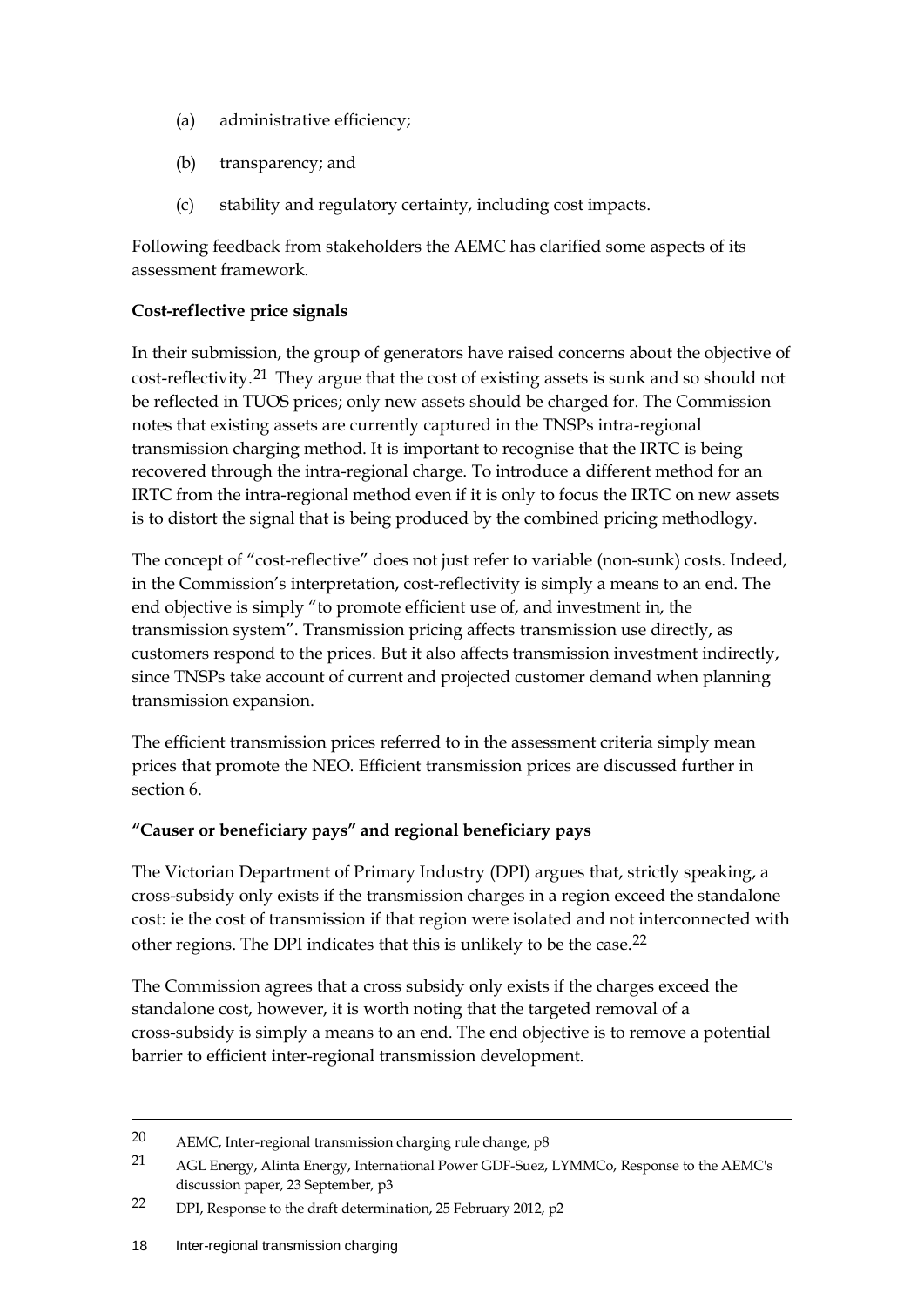To reflect the broader meaning the Commission has therefore decided to express the relevant assessment criterion as follows: the TUOS pricing method should lead to a regional beneficiary pays outcome for investment, under which the allocation of costs between regions (ie between customers in aggregate in each region) is proportionate to the perceived regional allocation of benefits.

#### **Cost-recovery**

Under each of the options set out in section 4.2 to 4.5 each TNSP would apply the relevant method to calculate IRTC charges to apply to other TNSPs. These amounts would then be netted off, to calculate net charges payable. For example, if TNSP A calculate an IRTC for TNSP B of \$10 million and TNSP B calculate an IRTC for TNSP A of \$3 million, the net IRTC charge of \$7 million would be payable by TNSP B to TNSP A.

Each TNSP would then aggregate its net IRTC charges across all other TNSPs. For example, suppose that, for TNSP B, \$7 million is payable to TNSP A and \$5 million receivable from TNSP C. So, the net aggregate IRTC to be recovered from customers in TNSP B's region is \$2 million.

The net aggregate IRTC would be recoverable through an adjustment to the intra-regional revenue to be recovered.

For simplicity and comparability, it is assumed that the same approach is taken under each option. Although variants of this approach are possible, the Commission does not consider that these would affect its reasons for proposing the second draft rule.

The adjustment ensures that the aggregate revenue received by TNSPs – from its customers and from other TNSPs – is unaffected by the introduction of an IRTC, under all options.

This means that cost recovery would be equally achieved under all options under active consideration by the Commission. So while the Commission acknowledges the importance of cost recovery it does not provide a basis under which to distinguish between the options under consideration.

# <span id="page-26-0"></span>**5.4 Assessment criteria**

In order to clarify these issues, the AEMC is now describing its assessment criteria as:

- *efficient transmission pricing:* the development of transmission prices that promote efficient use of, and investment in, the transmission network;
- *regional beneficiary pays:* for transmission assets, the allocation of costs between regions (ie between customers in aggregate in each region) is proportionate to the perceived regional allocation of benefits;
- *regulatory stability:* the proposed rule change is consistent with the AEMC's approach of promoting NEM-wide consistency in regulatory frameworks in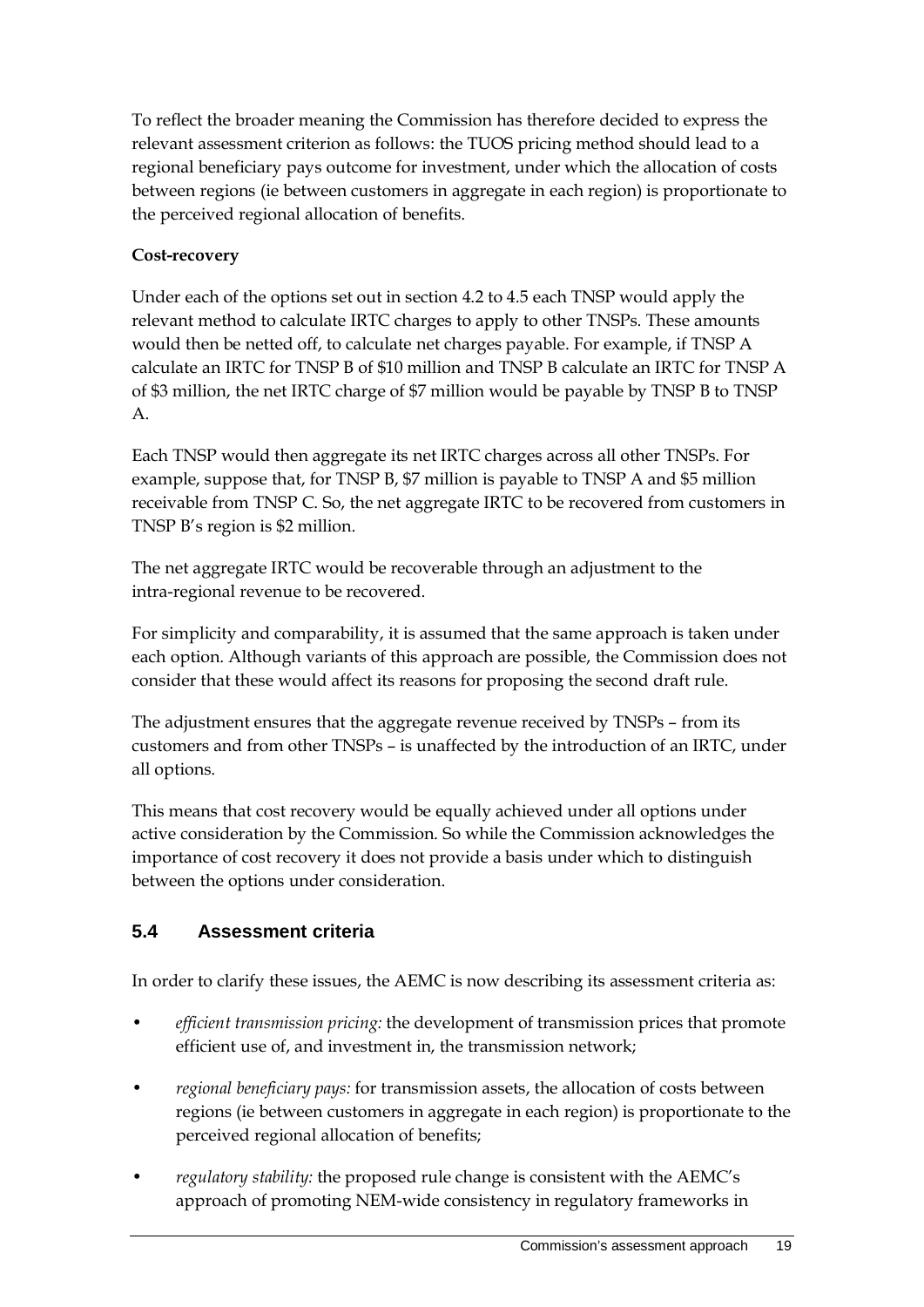order to encourage inter-regional trading. Also any departure from existing practice must be justified by the benefits it delivers;

- *administrative efficiency:* costs of implementation and operation are proportionate to expected benefits;
- *transparency:* transmission pricing methods and outcomes should be understandable and meaningful to customers and other stakeholders; and
- *impact on customers:* the impacts of the proposed rule change on customers are consistent with, and proportionate to, the issue that is being addressed.

Each of the options for a rule outlined in section 5.1 are considered each individual assessment criteria. The AEMC's considerations against each of these criteria are set out in sections [6](#page-28-0) to [11](#page-44-0) below.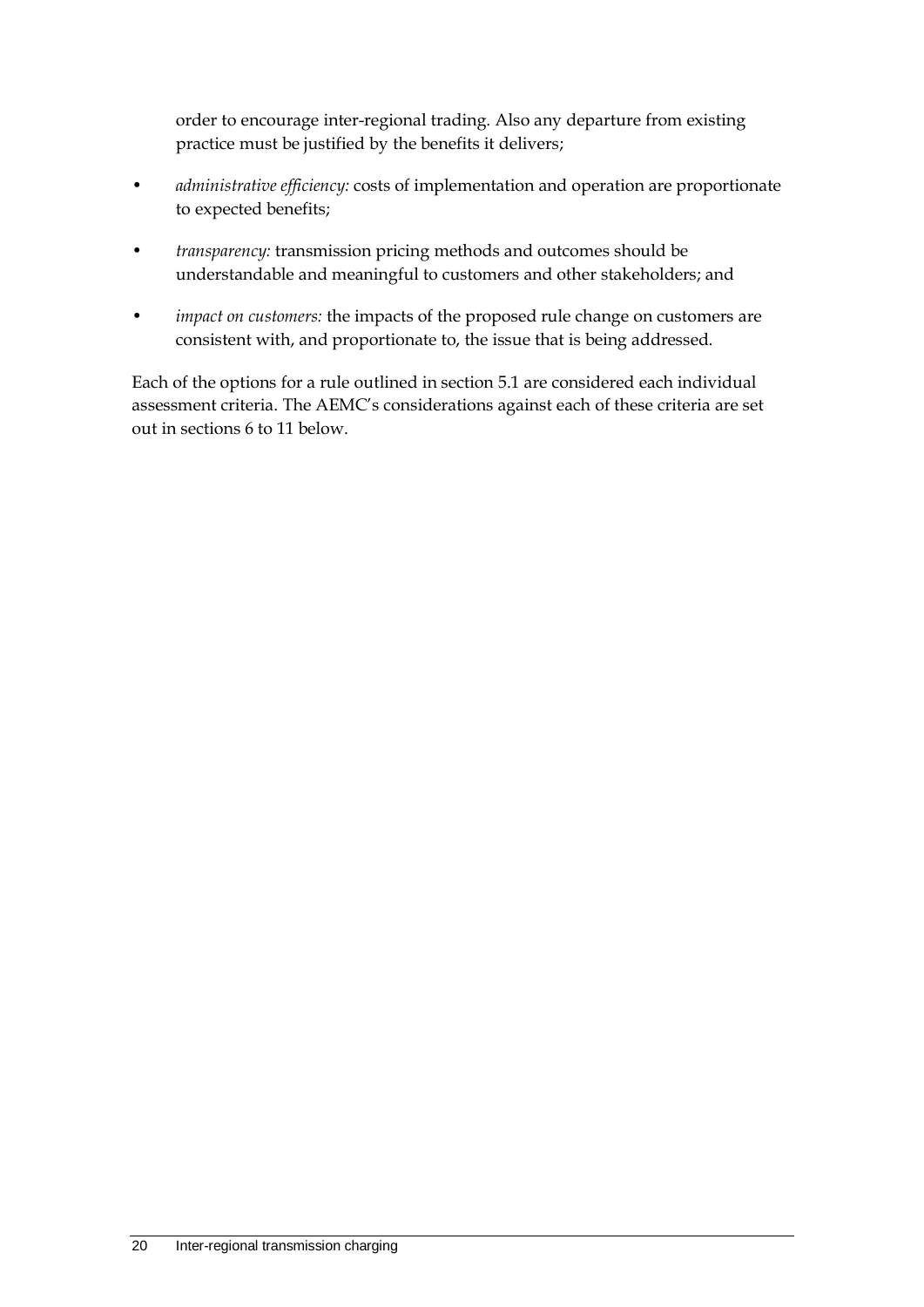# <span id="page-28-0"></span>**6 Pricing efficiency**

The LEC, MLEC and NEM-wide CRNP are all variations on CRNP. Therefore the question of pricing efficiency is considered at two levels. The first level considers the question: does the CRNP method deliver reasonable pricing efficiency compared to either the status quo or cost sharing?

If it does, then the second-level issue is to identify the form of CRNP that maximises net benefits consistent with the AEMC's assessment framework from an IRTC. However, if it does not, then alternative, cost-sharing approaches must be assessed.

#### <span id="page-28-1"></span>**6.1 Stakeholder views**

Stakeholders raised two primary concerns about a CRNP based method:

- that it seeks to recover or "reallocate" sunk asset costs; and
- that it does this on the basis that reflects deemed usage.

#### **Sunk asset costs**

The group of generators considered that an IRTC should be based on the "purpose of the investment, and not on the essentially cost-free opportunistic use of transmission assets once they exist"[23](#page-25-1) and there is "no justification in terms of the NEO in now undoing these past decisions [to construct interconnectors], by re-allocating these historical and sunk costs"[24.](#page-28-2) Usage-based charging is not cost-reflective because "opportunistic usage of the network for purposes other than those originally envisaged has no material impact on [TNSP costs]"<sup>[25](#page-28-3)</sup>

Similarly, the DPI Victoria considered that "there is no economic benefit in using long run marginal cost (LRMC) pricing linked to network usage for existing customers as the locational decision has been made and pricing usage above congestion costs will lead to a loss of allocative efficiency".

For these stakeholders, a cost sharing approach was preferred, under which cost allocation for a new asset would be based on the reasons for building that asset and would only subsequently change if those reasons could be said subsequently to have changed.

#### **Reflects deemed usage**

 $\overline{a}$ 

For those stakeholders who (at least implicitly) support CRNP as an efficient pricing method, concerns related to the inconsistent application of the CRNP method within or between regions.

<span id="page-28-4"></span><sup>23</sup> Group of generators, Response to the AEMC's discussion paper, 23 September 2012, p2

<span id="page-28-2"></span><sup>24</sup> Group of generators, Response to the AEMC's discussion paper, 23 September 2012, p2

<span id="page-28-3"></span><sup>25</sup> Group of generators, Response to the AEMC's discussion paper, 23 September 2012, p7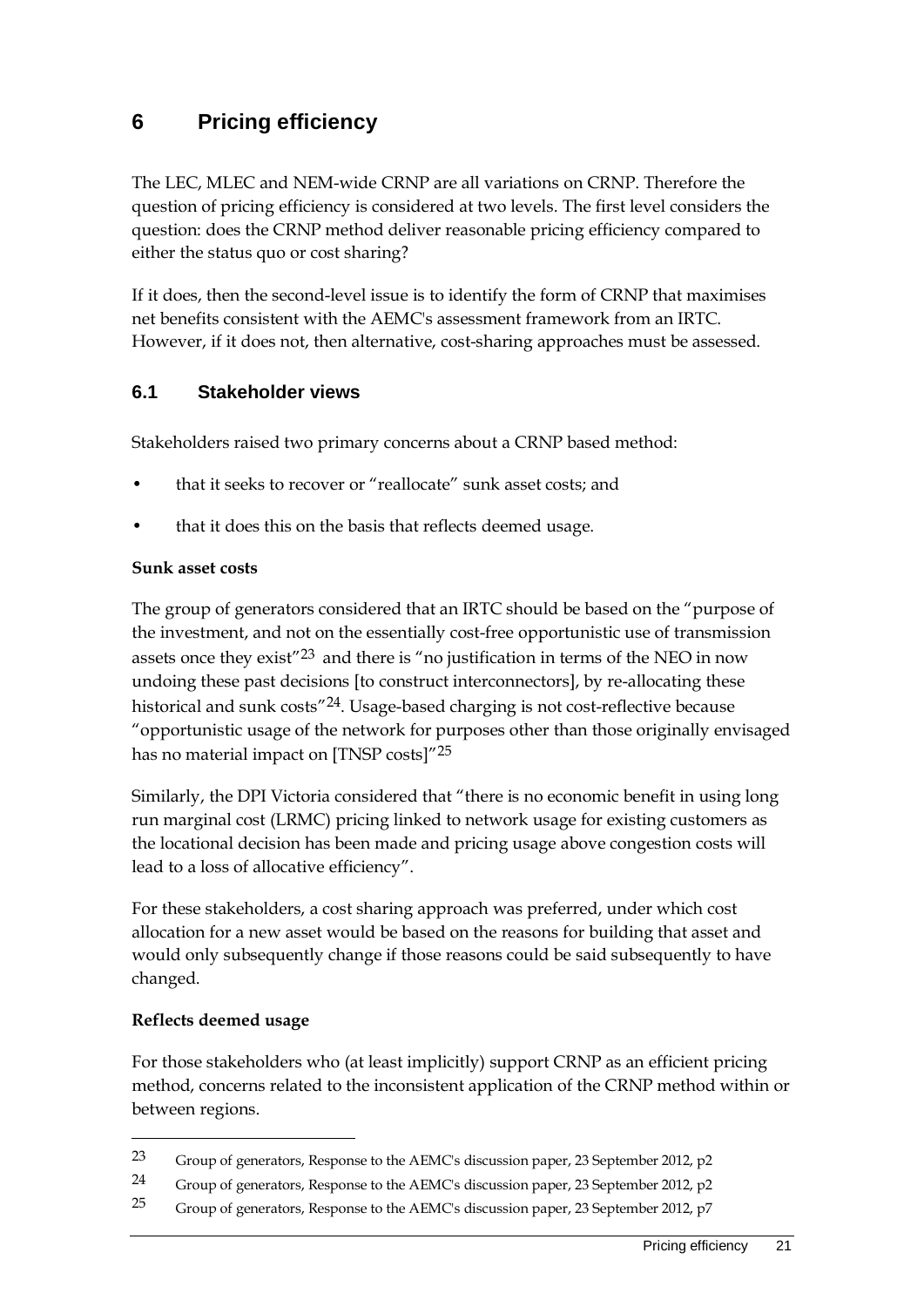AEMO noted that "inconsistencies (under the LEC option) in how key elements to transmission pricing were to be applied cast doubt on the validity of the pricing under that method."

TruEnergy considered that NEM-wide CRNP "would be applied in a consistent manner nationally across the different jurisdictions "[26](#page-28-4) Both AEMO and TruEnergy saw benefits from NEM-wide CRNP that, unlike other options, customers could be charged for transmission assets in non-adjoining regions (eg Queensland customers could be charged for their use of Victorian assets).

Some stakeholders<sup>27</sup>agreed that only locational TUOS charges should be applied across regions and applying non-locational charges inter-regionally could lead to less efficient prices.

# <span id="page-29-0"></span>**6.2 Commission's analysis**

For the Commission to accept that a non-CRNP method (ie, a different pricing method) is preferable (in principle) for an IRTC, it would need to be persuaded that the economic fundamentals of *inter*-regional transmission charging are sufficiently different from *intra*-regional transmission charging.

Although – in submissions – some stakeholders assert that the context is meaningfully different, the arguments that they make appear, to the Commission, to apply equally to inter-regional and intra-regional transmission. Specifically that:

- the costs of transmission assets should be sunk:
- assets should be built for a particular purpose and the CRNP method does not explicitly reflect that purpose; and
- applying a "LRMC" type price could lead to a reduction in short-run allocative efficiency.

The primary difference *between* the inter-regional and intra-regional context is that congestion prices are applied between regions but not within regions. However, this difference is not salient in the arguments made by stakeholders against CRNP and the Commission does not believe that this difference alone is sufficiently material to warrant using a different pricing method inter-regionally to that use intra-regionally.

The Commission recognises the in principle superiority of NEM-wide CRNP being able to recover asset costs from non-adjoining regions. However, it expects the materiality of this difference on pricing outcomes and efficiency to be small, and would more than likely be offset by the difficulties in administering NEM-wide CRNP (see section [10\)](#page-40-0).

<sup>26</sup> [TruEnergy, Response to the AEMC's discussion paper, 23 September 2011, p2]

<span id="page-29-2"></span><span id="page-29-1"></span><sup>27</sup> Victorian Department of Primary Industries , Grid Australia, Tasmanian Office of Energy Planning and Conservation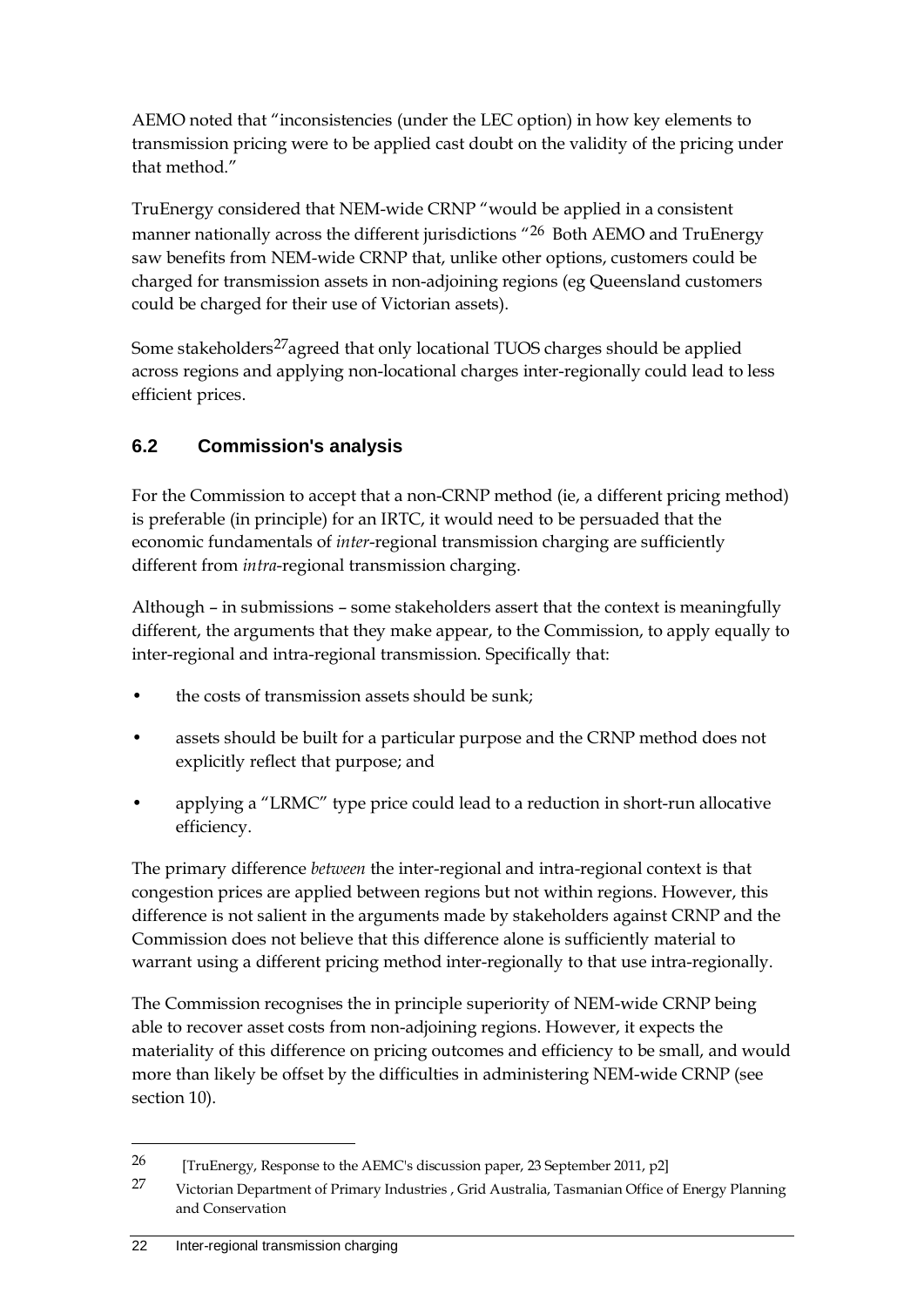### <span id="page-30-0"></span>**6.3 Conclusions**

Given the existing framework it has not been possible to identify a pricing method that is generally agreed to be materially more efficient than CRNP, at least for intra-regional pricing. Given that there is no relevant distinction between the inter-regional and intra-regional context, the Commission infers that this is also likely to be the case for inter-regional pricing. That is not to say that there is no prospect of improving upon the CRNP model, but rather the search for a replacement should be undertaken in a context – such as the Transmission Frameworks Review – in which reforms to frameworks for both intra-regional and inter-regional TUOS pricing can be considered.

On that basis, the Commission believes that introducing an IRTC charging based on a standard form of the CRNP will improve pricing efficiency with the NEM-wide CRNP showing the most significant benefit in this respect.

Retaining the status quo or introducing non-locational charges would not improve pricing efficiency.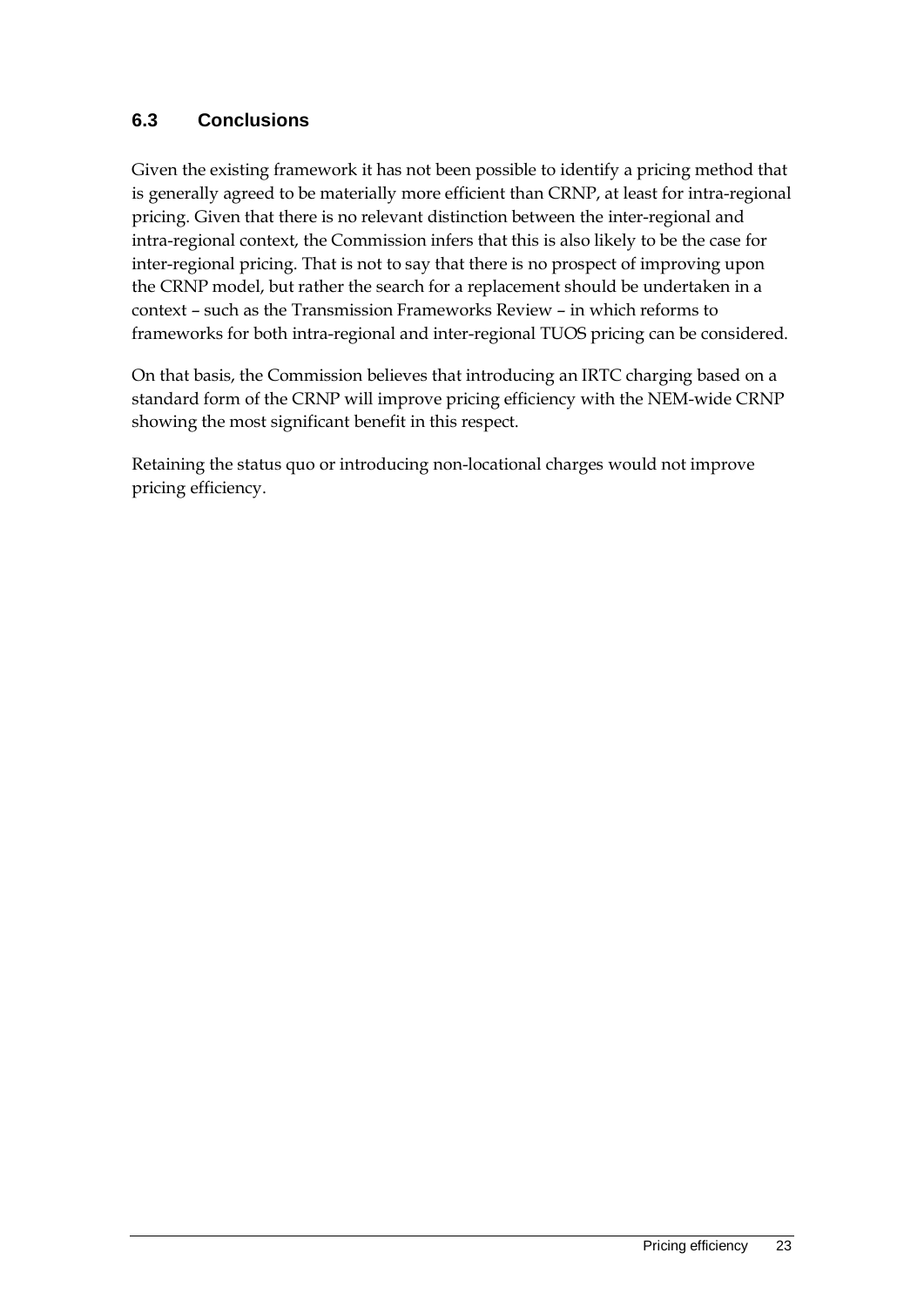# <span id="page-31-0"></span>**7 Regional beneficiary pays**

As discussed in section [5.4,](#page-26-0) regional beneficiary pays means that customers in a region contribute to the cost of a asset in proportion to the perceived benefits they receive from it. Under cost sharing options the sharing of costs is explicit; under CRNP options there will be some implicit sharing in costs, revealed by the increase in IRTC charges (compared to the counterfactual of no new inter-regional supporting assets) over the life of the new asset.

### <span id="page-31-1"></span>**7.1 Stakeholder's views**

Several submissions noted that the cost sharing approach could be the most effective way of allocating costs according to benefits.

AEMO noted that "if agreement could be reached, [cost sharing] could be the most accurate way of allocating interconnecting costs to the beneficiaries of the interconnector", but anticipates that reaching agreement "could be a challenge". [28](#page-29-2)

The group of generators distinguished between an ex-ante benefit analysis (based on an analysis of the benefits of introducing the new asset) and an ex-post allocation (based on a usage analysis) offering that "ex-ante studies identify the purpose of an investment, while ex-post analysis can only address the less relevant question of the use to which it is put"[29T](#page-31-3)hey proposed that the ex-ante benefit analysis should be based on – or similar to – the RIT-T analysis that the TNSP must undertake before commencing investment. The cost allocation would be locked to that ex ante benefit analysis, except under specified circumstances where the costs might be re-allocated.

There was no explicit commentary on whether the CRNP method was intrinsically compatible with regional beneficiary pays. However, some stakeholders noted that some applications of the CRNP method could lead to anomalies. AEMO noted that "differing valuation and apportionment methodologies between those regions, will cause customers to face unclear and inconsistent locational pricing signals as each region charges load export charges based on differing apportionment methods from their neighbours"

# <span id="page-31-2"></span>**7.2 Commission's analysis**

#### **Cost-sharing Options**

 $\overline{a}$ 

The cost sharing option explicitly allocates the costs of a inter-regional asset between regions. However, this only achieves a regional beneficiary pays if the cost sharing method is such that the allocation outcomes match perceived benefits. That is unlikely to be the case for those generic methods described in the Discussion paper. On the other hand, allocations based on an explicit ex-ante benefits analysis (as proposed by

<span id="page-31-4"></span><sup>28</sup> AEMO, Response to the AEMC's discussion paper p2

<span id="page-31-3"></span><sup>29</sup> Group of generators, Response to the AEMC's discussion paper. 23 September 2012, p3.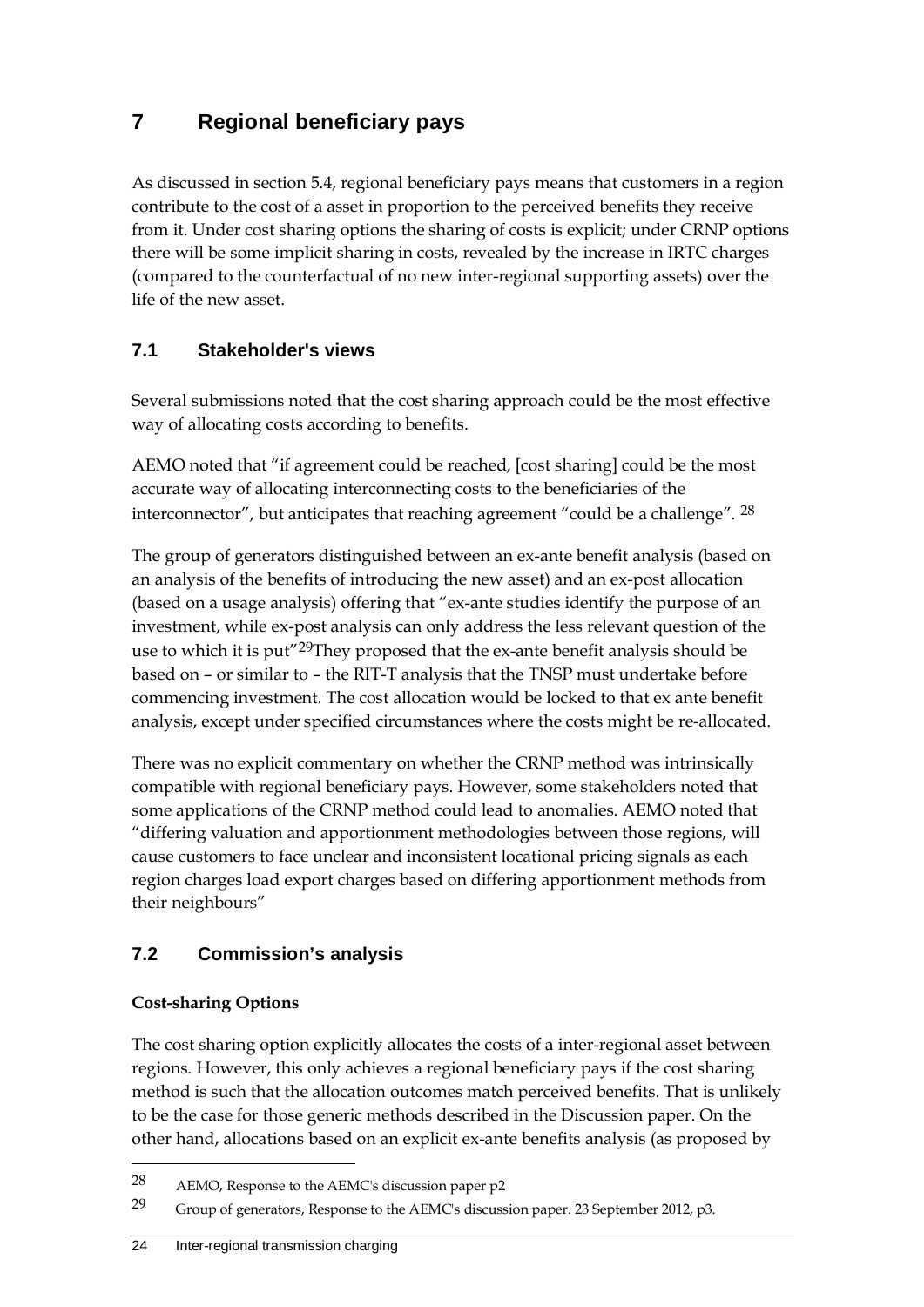the group of generators) would better reflect the allocation of benefits at this point in time.

The Commission notes that in the context of the IRTC the benefits produced by an ex ante-benefits analysis based on the RIT-T would be significantly reduced. This is because the IRTC would reflect the ex-ante determination of value but the much larger intra-regional charge would be based on the CRNP. As would be expected from two very different methodologies, in some circumstances they would conflict thereby reducing the shorter term price signal produced by the CRNP methodology as well as the long term price signal produced by the ex ante benefits analysis.

A dynamic cost sharing allocation (eg updated annually) based on a full benefits analysis would be administratively complex and possibly impractical if it required renewed agreement between TNSPs.

### **CRNP Options**

The Commission has not modelled the CRNP options in sufficient detail to verify whether, for a new asset, incremental regional charges reflect regional benefits. However, given the customer-pays design of CRNP, the Commission is of the view that this will be the case. For example, if imports into region A increase as a result of a new asset built in region B, the CRNP method will identify that customers associated with the load export point are using the new asset and will therefore allocate some of the costs to that region. On the other hand, if the new asset simply increases exports from region A, CRNP will allocate the asset costs entirely to region B customers.

The modelling of the different CRNP methods suggests quite different outcomes dependent on the approach modelled (discussed further in section [8.2\)](#page-35-0).

# <span id="page-32-0"></span>**7.3 Conclusions**

The cost-sharing approach proposed by the group of generators satisfies the regional beneficiary pays criterion in relation to expected benefits. However, if outturn benefits vary from expected – but the cost allocation is fixed – the regional beneficiary pays criterion may not be satisfied at a later date. Making the cost allocation dynamic whether through a regular recalculation or in response to "re-opener" criteria as proposed by the group of generators would address this flaw, but at the expense of significant additional administrative complexity.

Application of CRNP methods for calculating IRTC are likely to satisfy the regional beneficiary pays criterion. However, no quantitative modelling has been undertaken to verify this and it is not known whether one CRNP option is superior to the others in this respect.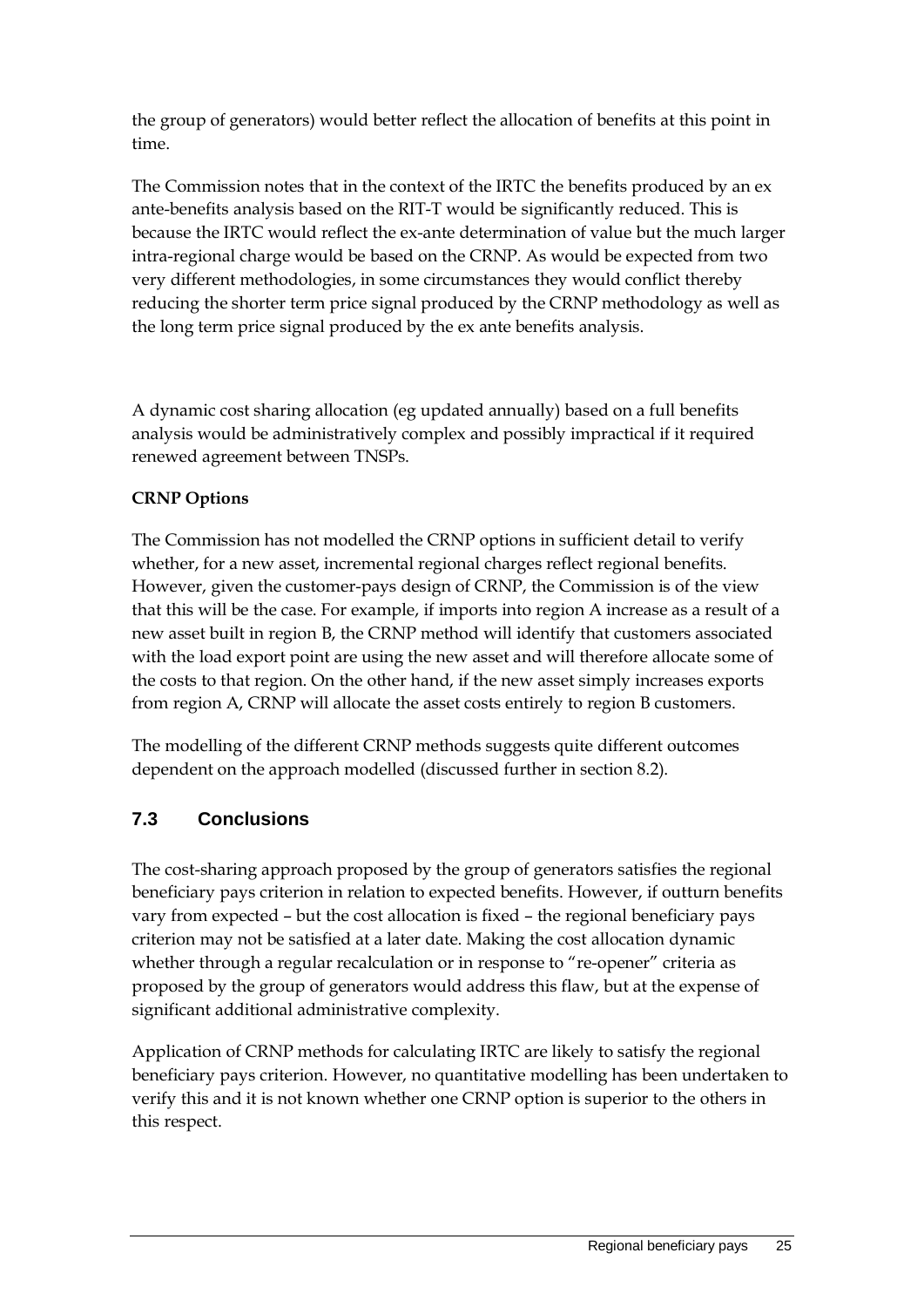As noted above the status quo has significant issues in that it in no way apportions costs inter-regionally. Therefore, if the beneficiary is in a different region there is no reflection of that fact in charges.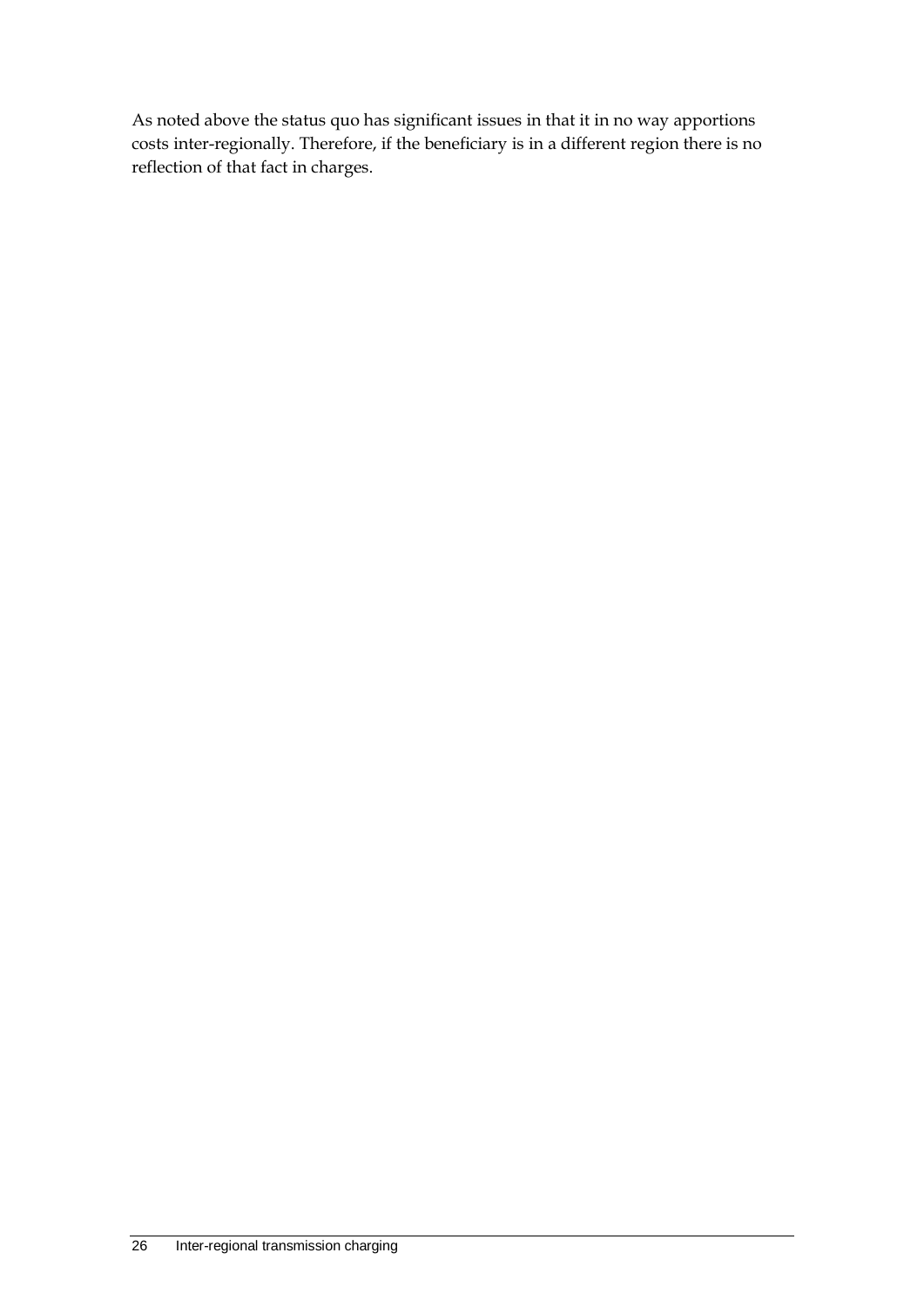# <span id="page-34-0"></span>**8 Transparency**

The Commission considers that transparency (of TUOS pricing) is an important assessment criterion. There are three, potentially conflicting, aspects of transparency:

- transparency of pricing method: the method should be easy to understand conceptually;
- transparency of pricing operations: discretion for the TNSP (or other pricing institution) under the pricing method should be limited and applied consistently and openly;
- transparency of pricing outcome: outcomes should be coherent, reasonably stable over time, and consistent with a non-expert's understanding of the pricing approach

Transparency makes future prices broadly predictable, which allows long-term decision making (eg choice of location) by customers in response to those anticipated prices. Conversely, prices that are not transparent will simply not be included in the customer's decision making. Each of these forms of transparency are considered in the Commission's analysis below.

The CRNP method – as applied intra-regionally at present – is highly complex. There is limited information available in the public domain on its operation and the differences in approaches taken by TNSPs from region to region. Given the IRTC will result in a charge being recovered through the intra-regional transmission charging method. The relevant measure for an IRTC is the extent to which transparency increases or reduces as a result of each option.

### <span id="page-34-1"></span>**8.1 Stakeholder's views**

 $\overline{a}$ 

Stakeholders were concerned that methodological inconsistencies across TNSP pricing methodologies would lead to a loss of transparency.

In the LEC option, inconsistency arises in differences in inter-regional CRNP methods between regions. TruEnergy noted: "The original LEC was simpler to implement but the inconsistencies in how key elements to transmission pricing were to be applied cast doubt on the validity of the pricing under that method".<sup>[30](#page-31-4)</sup> Similarly, AEMO noted: "differing valuation and apportionment methodologies between those regions, will cause customers to face unclear and inconsistent locational pricing signals as each region charges load export charges based on differing apportionment methods from their neighbours".[31](#page-34-2)

<span id="page-34-3"></span><sup>30</sup> TruEnergy, Response to the AEMC's discussion paper, 23 September

<span id="page-34-2"></span><sup>31</sup> AEMO, Response to the AEMC's discussion paper, 23 September 2012, p2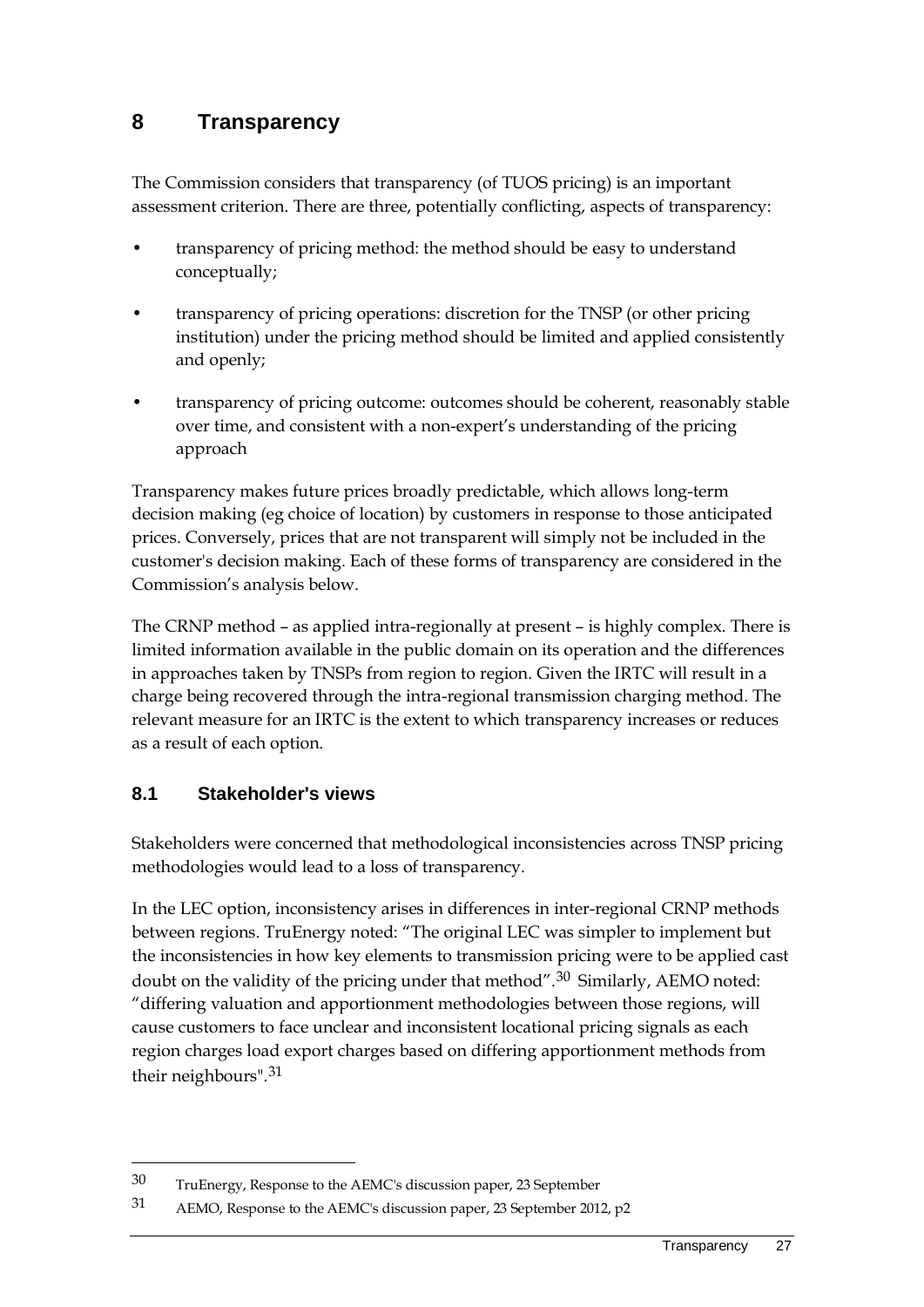The MLEC option, on the other hand, creates inconsistency between inter-regional and intra-regional methods within a region. The Tasmanian Office of Energy Planning and Conservation (OEPC) noted: "Customers / stakeholders may find differences in method between intra and inter regional charging confusing, adding to an already complex system of calculating prescribed transmission charges."[32](#page-34-3)

The group of generators argued that a cost-sharing approach is more transparent because "it is based on the transmission planning process which is already significantly transparent; it adds a further level of transparency in requiring an independent review; it involves a small number of individually significant decisions, and is thus inherently more open to scrutiny than multiple small decisions, especially if these frequent decisions were to involve complex calculations as the other options proposed would require."[33](#page-35-1)

### <span id="page-35-0"></span>**8.2 Commission's analysis**

Transparency issues are quite different between the CRNP and cost-sharing methods and are considered separately.

#### **CRNP Methods**

As stakeholders commented, inconsistencies inevitablly arise in any CRNP method: either between regions, or between intra-regional and inter-regional charges within a region. That inconsistency causes some loss of transparency in pricing operations and pricing outcomes, because the outcomes from the different methods are not comparable.

#### **Transparency of pricing operation and outcome**

The most significant outcome from the application of an IRTC will be the net payment from one TNSP to a neighbouring TNSP. The net payment from TNSP A to TNSP B is the difference between:

- the IRTC calculated by TNSP B as payable by TNSP A; and
- the IRTC calculated by TNSP A as payable by TNSP B.

If these two components are calculated using different CRNP methods, then part of the net payment is as a result of the differences in the methods rather than the underlying fundamentals. For example, the modelling results for the IRTC between NSW and Victoria are summarised in Table 8.1.

<sup>32</sup> OEPC, Response to the AEMC's discussion paper, 23 September 2012, p5

<span id="page-35-1"></span><sup>33</sup> group of generators, Response to the AEMC's discussion paper. 23 September 2012, P8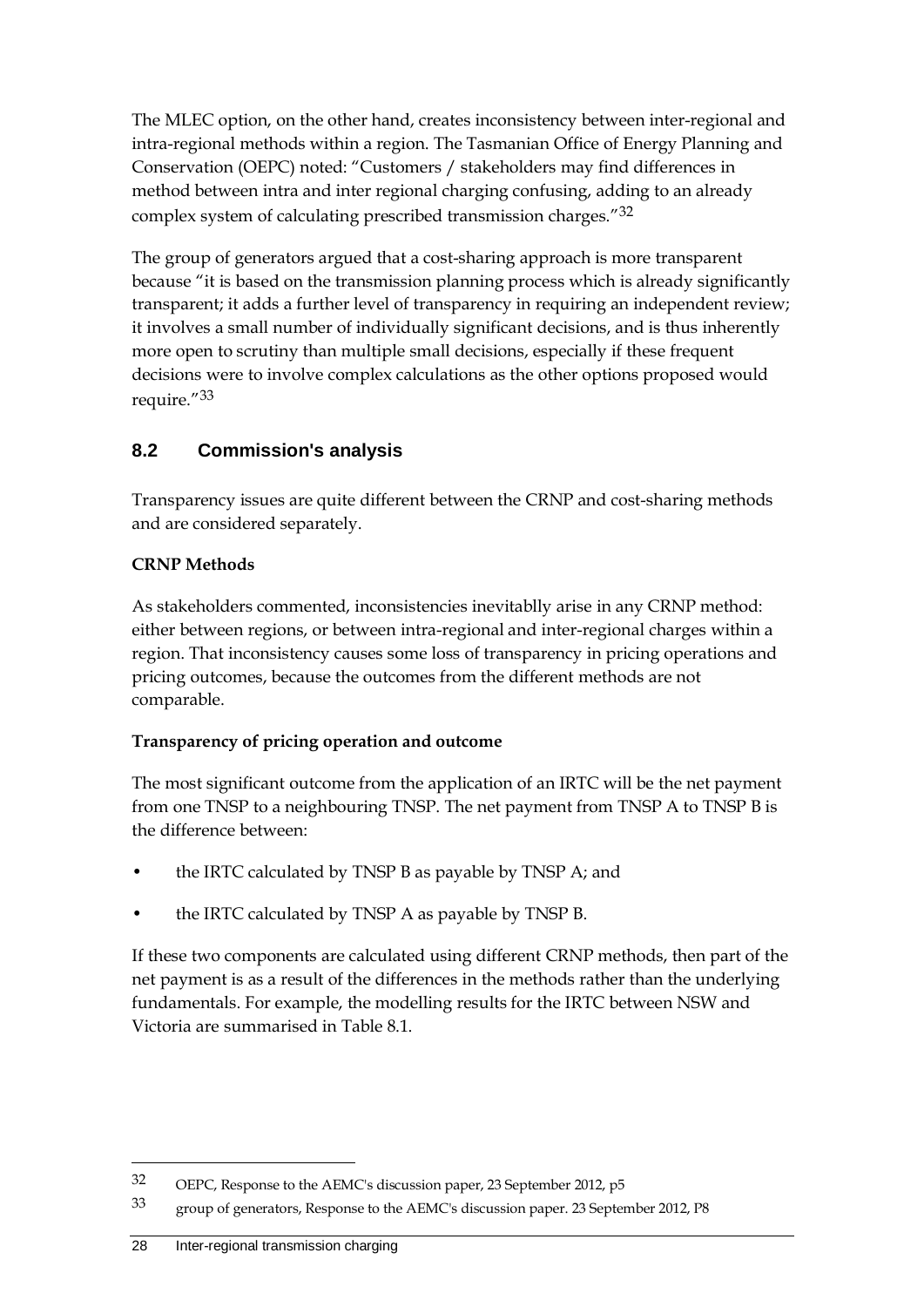#### **Table 8.1 IRTC reflecting differences in methods(\$m annual average)**

| <b>Method</b>   | <b>NSW pays VIC</b><br>gross | <b>Vic pays NSW</b><br>gross | <b>NSW Pays Vic Net</b> |
|-----------------|------------------------------|------------------------------|-------------------------|
| MLEC using 365C | 32                           | 25                           | $+7$                    |
| MLEC using 10E  | 0                            | 4                            | -4                      |
| NEM-wide CRNP   | 38                           | 28                           | $+10$                   |
| LEC (mixed)     | 0                            | 25                           | $-25$                   |

The 365 day interval capacity element method is currently used intra-regionally in NSW and the 10 day peak interval energy element method intra-regionally in Victoria. These sub options are discussed further in section 12.

The NEM-wide CRNP method, gives a range of results, the methods are broadly internally consistent, in that they estimate IRTC charges being similar from NSW to Vic as they are from Vic to NSW, giving rise to a relatively small net IRTC in each case. This small net IRTC is consistent with the flows from one region to the other. The method utilised to produce these results is still noticeably opaque to the customer given the complexity of the CRNP approach.

The 10 day peak and the LEC both gives results that appear to be counter intuitive to what would expected to be seen based on net load flows from Victoria to NSW. These methods are similar in calculation to the NEM-wide CRNP and the 365 day interval approaches in that the complexity results in a lower operational transparency. However, the outcome is inconsistent with expectations making for a lack of outcome transparency for these approaches. This does not necessarily mean that a result that shows a net IRTC being paid by a net export is incorrect, as the cost of the assets providing those flows is a relevant factor. However, if inverse flows and costs are the correct outcome there is a need for additional transparency of operation to allow customers to satisfy themselves there is a basis for that outcome.

On the other hand, if the IRTC are calculated using similar CRNP methods, the net payment should reflect fundamentals, and vary only as these fundamentals change.

#### **Cost-sharing Method**

The RIT-T based cost-sharing approach has two main components:

- identify new "inter-regional" assets that are to be developed, having passed a RIT-T test; and
- allocate the costs of the assets between regions, based on the expected regional distribution of benefits provided by those assets.

The details of these component methods have not been developed. Firstly, it is not clear how intrinsically transparent these methods will be. Secondly, it is not clear as to what extent these methods will be consistent between regions.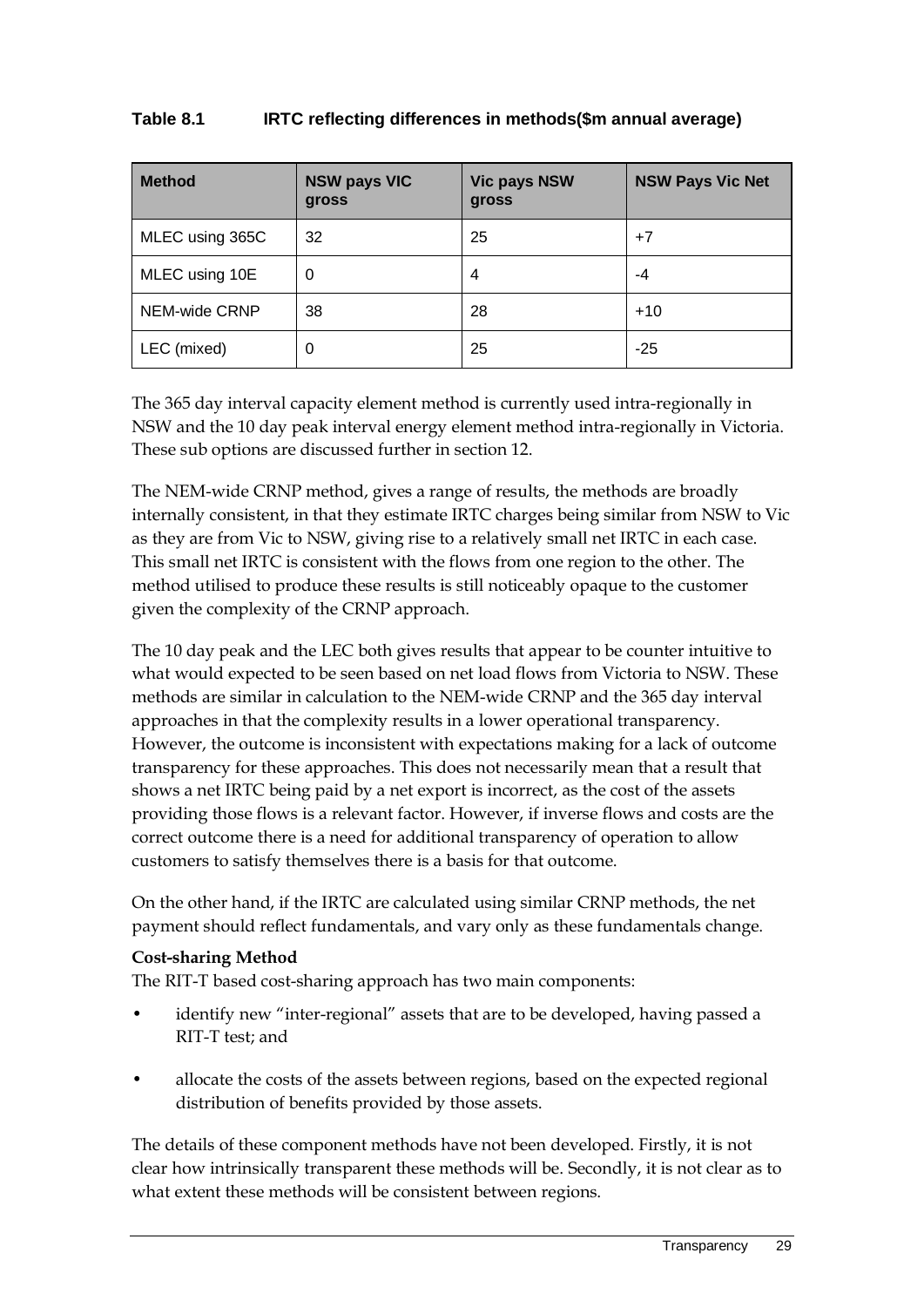Notwithstanding this lack of detail, the Commission acknowledges that, to the extent these components are based on RIT-T methods and processes, they are likely to share the RIT-T's transparent qualities. In that respect, they are likely to be intrinsically more transparent than CRNP methods.

Because cost allocation would be applied on a project basis, the netting off issue is less significant. Net IRTCs payable will still depend on the net effect of the cost-sharing of all inter-regional projects for either side of the regional boundary. But the net payment would not be expected to reflect current market and transmission fundamentals in the same way as the CRNP methods.

Regional inconsistency may be significant when there is a single inter-regional project that crosses the regional boundary and so involves investment by two TNSPs. In this case, it would be important that the cost-allocation was done on a project-wide basis – using a single method agreed upon between the two TNSPs – to strengthen transparency.

Thus, cost-sharing will be relatively transparent at the time that the cost allocation is determined. However, if that cost allocation is then fixed for an extended period that transparency will erode over time. For example, a customer in 2035 may be paying an IRTC based (to some extent) on a cost allocation that was agreed and fixed in 2015. Clearly, that customer is unlikely to have any knowledge or understanding of that historical cost allocation decision and may question its relevance to present-day pricing.

A similar situation could arise if a customer signed a long term contract in 2015: eg a connection agreement with a term of 30 years. But the two contexts are fundamentally different. In the case of IRTC, there was no agreement from customers, in 2015, to lock themselves into long-term cost sharing. Rather, the TNSP has built a long-lived asset on the expectation that the asset will continue to be useful in providing transmission services to customers over the life of the asset.

# **8.3 Conclusions**

It is important for transparency that consistent methods are applied by all TNSPs in calculating gross IRTC. If there is inconsistency between methods, then the net IRTC may simply reflect methodological differences rather than fundamentals and be practically impossible for stakeholders to understand and predict. Therefore, in this respect, the LEC option is inferior to the other CRNP options.

The cost-sharing option provides the most transparency of all the options at the time that the cost allocation decision is made. However, because the cost allocation is then generally fixed for the life of the assets (ie for several decades) the historical decision will become less transparent and irrelevant for future customers. Thus, it is not transparent in a meaningful sense.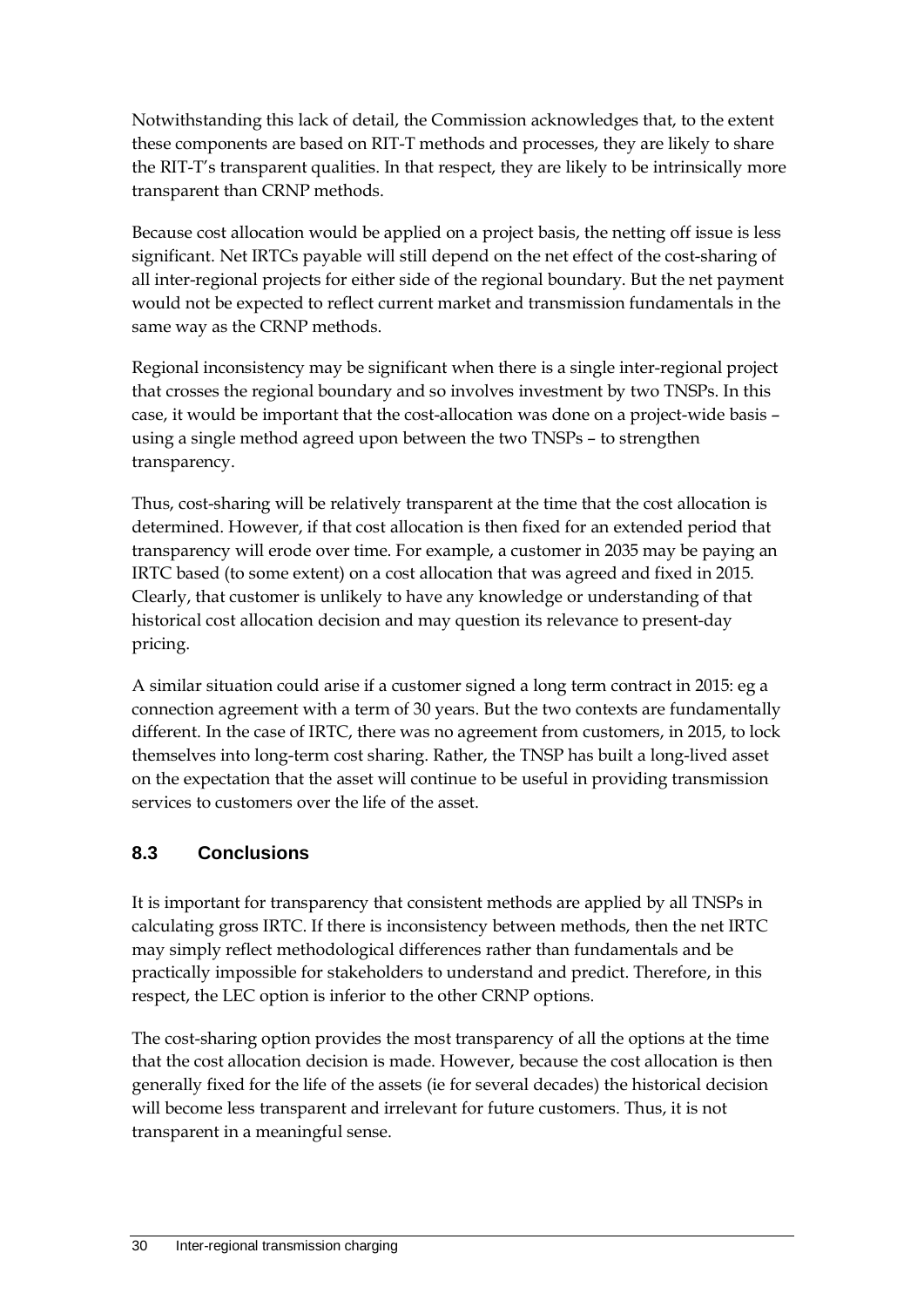# <span id="page-38-1"></span>**9 Regulatory stability**

Regulatory stability requires that proposed rule changes are broadly consistent with an underlying regulatory principle. In this case, the relevant principle is one promoting NEM-wide consistency of regulatory frameworks, particularly those relating to transmission.

## **9.1 Stakeholder's views**

Grid Australia was concerned to ensure that any rule change made would not prejudice future reform arising out of the Transmission Frameworks Review (TFR), noting that: "introducing a relatively simple arrangement now would not necessarily interfere with further changes required as a result of the TFR. However, more complex far reaching options may create issues for future subsequent changes."[34](#page-35-0)

Submissions on the Discussion Paper were made prior to 23 September 2012, which corresponded to a relatively early stage in the TFR. Given that the TFR has now considered the issue of inter-regional transmission pricing more fully, stakeholders' submissions on this second draft determination may focus more on this issue of regulatory stability.

## **9.2 Commission Analysis**

The cost sharing approaches are based on identifying "inter-regional assets", as distinct from "intra-regional assets" and developing and applying a different pricing method to those assets. Dividing the transmission network into "intra-regional" and "inter-regional" components appears to be creating new distinctions – where none currently exist – rather than removing existing ones. It is therefore inconsistent with regulatory stability.

The CRNP methods, on the other hand, both extend the application of CRNP across regional boundaries. MLEC and NEM-wide CRNP also bring increased consistency to the CRNP approaches taken by TNSPs. However, the LEC might be considered to entrench existing inconsistency in CRNP methods between regions.

The NEM-wide CRNP implements a NEM-wide transmission pricing method which aligns with a Commission proposal in the second interim report of the TFR, albeit that this method only applies to inter-regional, and not intra-regional pricing.

## **9.3 Conclusions**

 $\overline{a}$ 

<span id="page-38-0"></span>The MLEC approach is an incremental improvement on existing arrangements within the scope set by the MCE rule change. The arrangements as proposed by the Commission are such that they are robust should they remain in place for an extended

<sup>34</sup> GridAustralia, Response to the AEMC's discussion paper, 23 September 2011, p8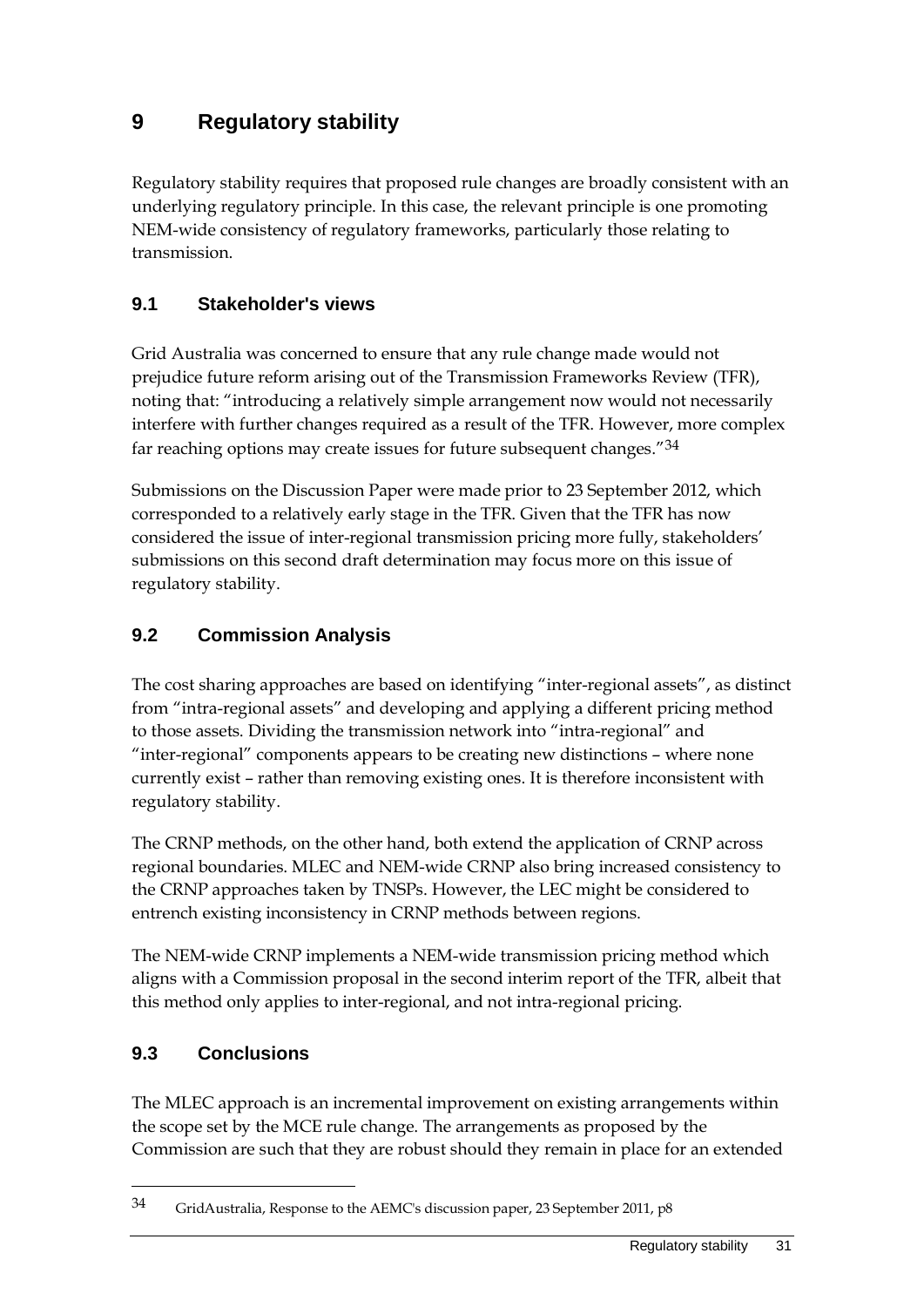period of time but would allow for more significant reforms to TNSP pricing to be implemented in their place should that be necessary.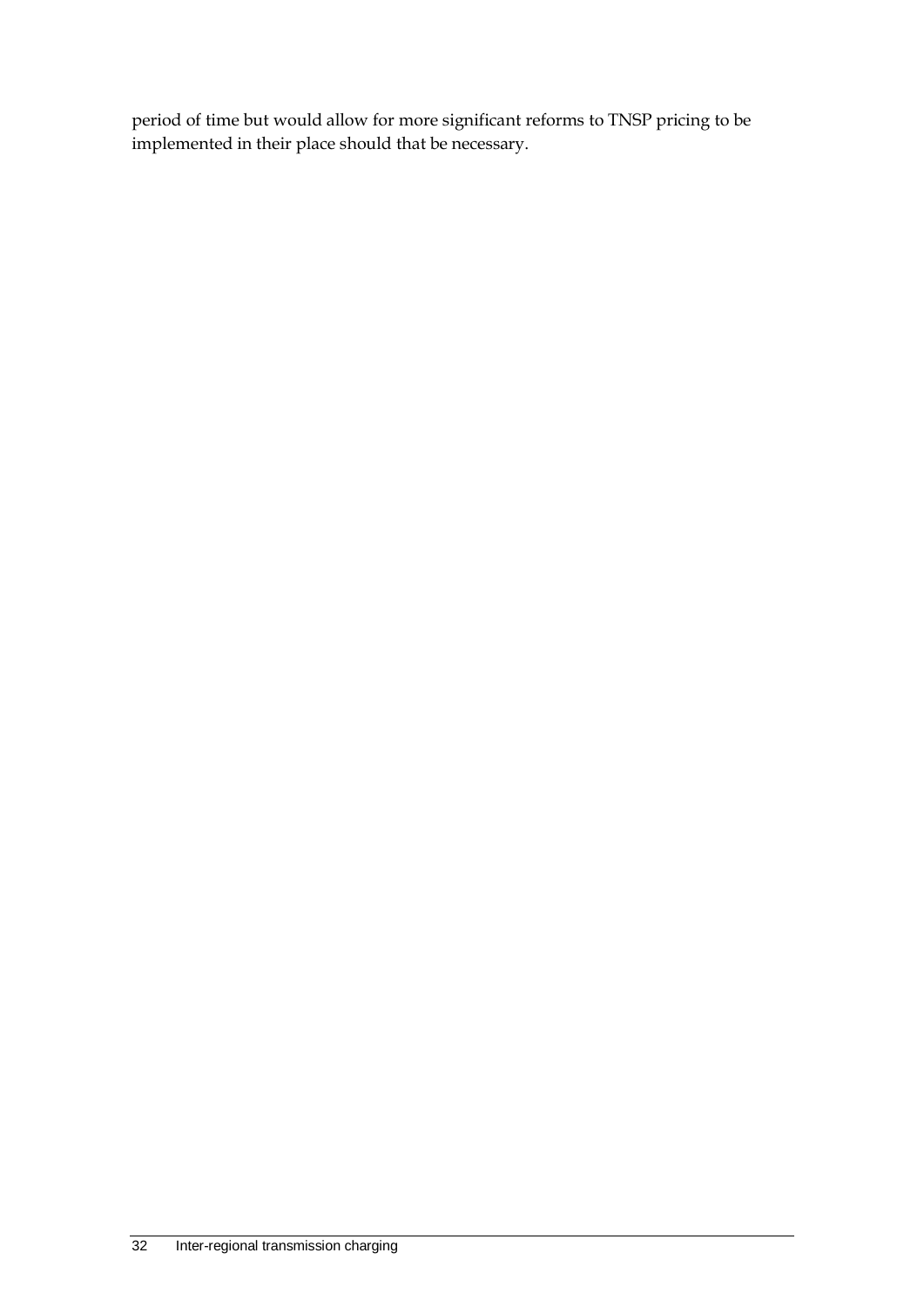# <span id="page-40-5"></span>**10 Administrative Efficiency**

As discussed in section [6,](#page-28-0) the efficiency benefits associated with this rule change are likely to be modest. It is critical that administrative costs, especially implementation costs, are low to ensure that the rule change delivers net benefits in accordance with the NEO.

## **10.1 Stakeholder's views**

For CRNP options, stakeholders generally expected administrative costs to be proportionate to the difference between inter-regional methods and existing intra-regional methods. Grid Australia noted that "new options appear to be administratively complex to implement, as they represent a shift away from the existing method TNSPs use for their intra-regional charging"[35](#page-38-0). Similarly, OEPC anticipated that "administrative costs will be higher for those jurisdictions that apply a different method in calculating intra-regional charges to that used for calculating the nationally consistent inter-regional."[36](#page-40-0)

Grid Australia predicted that administrative costs could be minimised by being pragmatic (in the MLEC) about requiring uniformity only to address "major" differences in intra-regional methods.

In relation to cost sharing, the group of generators acknowledged a risk that "desirable projects may be delayed by a stalemate over cost allocation"[37](#page-40-1) and proposed that cost allocation should be verified by an "independent authority" to mitigate this risk, acknowledging that this might require some "additional administrative effort"[38](#page-40-2). However, agreement on cost sharing (under the group of generators' proposed approach) would typically only be required once during the life of an asset and only some "small additional work" would be needed – over and above the normal RIT-T analysis – to identify the allocation of benefits between regions.

AEMO noted that agreement between TNSPs to share transmission costs across regional boundaries has "been applied only once in the NEM".[39](#page-40-3)

Grid Australia considered that implementation of an NEM-wide CRNP would require "a consistent national valuation and cost allocation model" and existing "inconsistencies between replacement cost models" therefore presented a" fundamental obstacle"[40.](#page-40-4)

 $\overline{a}$ 

<sup>35</sup> Grid Australia, response to the AEMC's discussion paper, 23 September 2011

<span id="page-40-0"></span><sup>36</sup> (OEPC, Response to the AEMC's discussion paper, 23 September 2012, P4)

<span id="page-40-1"></span><sup>37</sup> Group of generators, Response to the AEMC's discussion paper, 23 September 2012, p4

<span id="page-40-2"></span><sup>38</sup> Group of generators, Response to the AEMC's discussion paper. 23 September 2012, p8

<span id="page-40-3"></span><sup>39</sup> AEMO, Response to AEMC's discussion paper, 23 September 2011

<span id="page-40-4"></span><sup>40</sup> Grid Australia, Response to the AEMC's discussion paper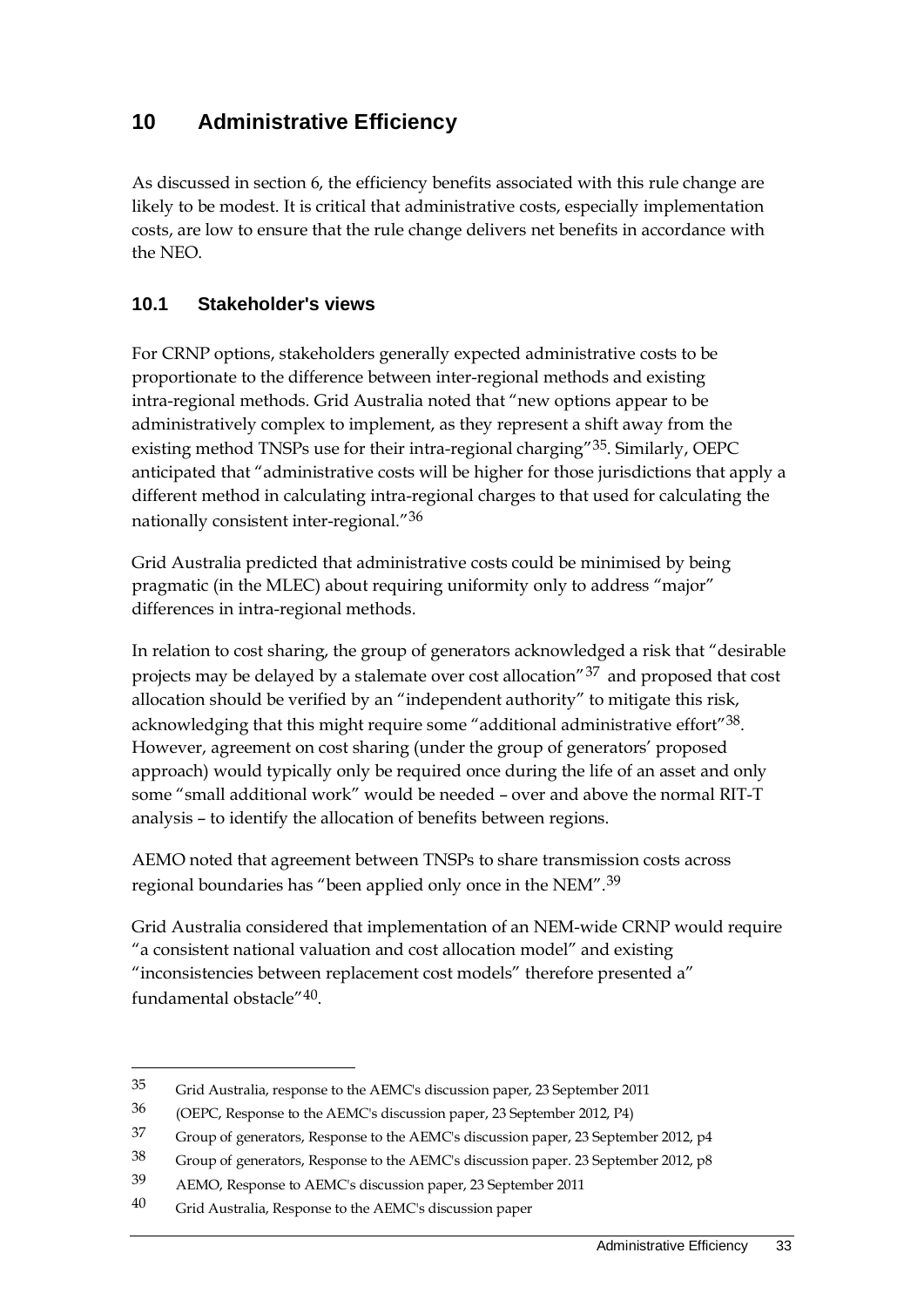# **10.2 Commission's analysis**

#### **Implementation Costs**

Implementation costs of LEC and MLEC methods are expected to be modest. This is because these methods require only minor change to existing intra-regional pricing processes in:

- including connection points within the CRNP cost allocation process for the purposes of calculating LEC or MLEC; and
- (for MLEC) by the CNSP applying a standard form of CRNP for the purposes of calculating MLEC (Some TNSPs use a modified form of the CRNP).

The variant of CRNP to be used in the MLEC has been selected with a view to minimising these implementation costs. This is discussed further in section 12.

The NEM-wide CRNP option requires that the pricing institution establishes a CRNP process that covers the entire NEM. In principle, this should not be too complex, since NEM-wide data exists in a form that can be fed into TPRICE.<sup>[41](#page-40-4)</sup>. The modelling consultant engaged by the AEMC to estimate customer impacts see section [11](#page-44-0) found that establishing an NEM-wide CRNP method was not as straightforward as expected, and a number of issues arose that would require resolution in an NEM-wide CRNP implementation. These included:

- data errors and inconsistencies within a region leading to anomalous interconnector flows. These were corrected in the modelling by introducing fictitious generators on region boundaries; and
- outcomes were sensitive to assumptions on generator source impedances. In the CRNP method this affects how generation is matched to load for the purposes of deeming asset usage.

These issues would need to be resolved in any implementation of a NEM-wide CRNP.

The Commission agrees with Grid Australia that a NEM-wide CRNP requires consistent asset cost allocation between regions, otherwise IRTC outcomes could reflect these inconsistencies rather than market and cost fundamentals. This is a similar concern to that relating to LEC inconsistencies, discussed in section 8. Although establishing consistent cost allocation may be a worthwhile objective in its own right, it may be very costly to achieve.

<span id="page-41-0"></span>Further, the implementation of a NEM-wide CRNP requires the identification of a party to undertake the modelling and make decisions where conflicting data arises. Currently, there is no organisation with both the requisite skill base to undertake the necessary modelling and sufficient independence from the results of the modelling.

 $\overline{a}$ 

<sup>41</sup> TPRICE is is the computer program used by TNSPs in calculating their prices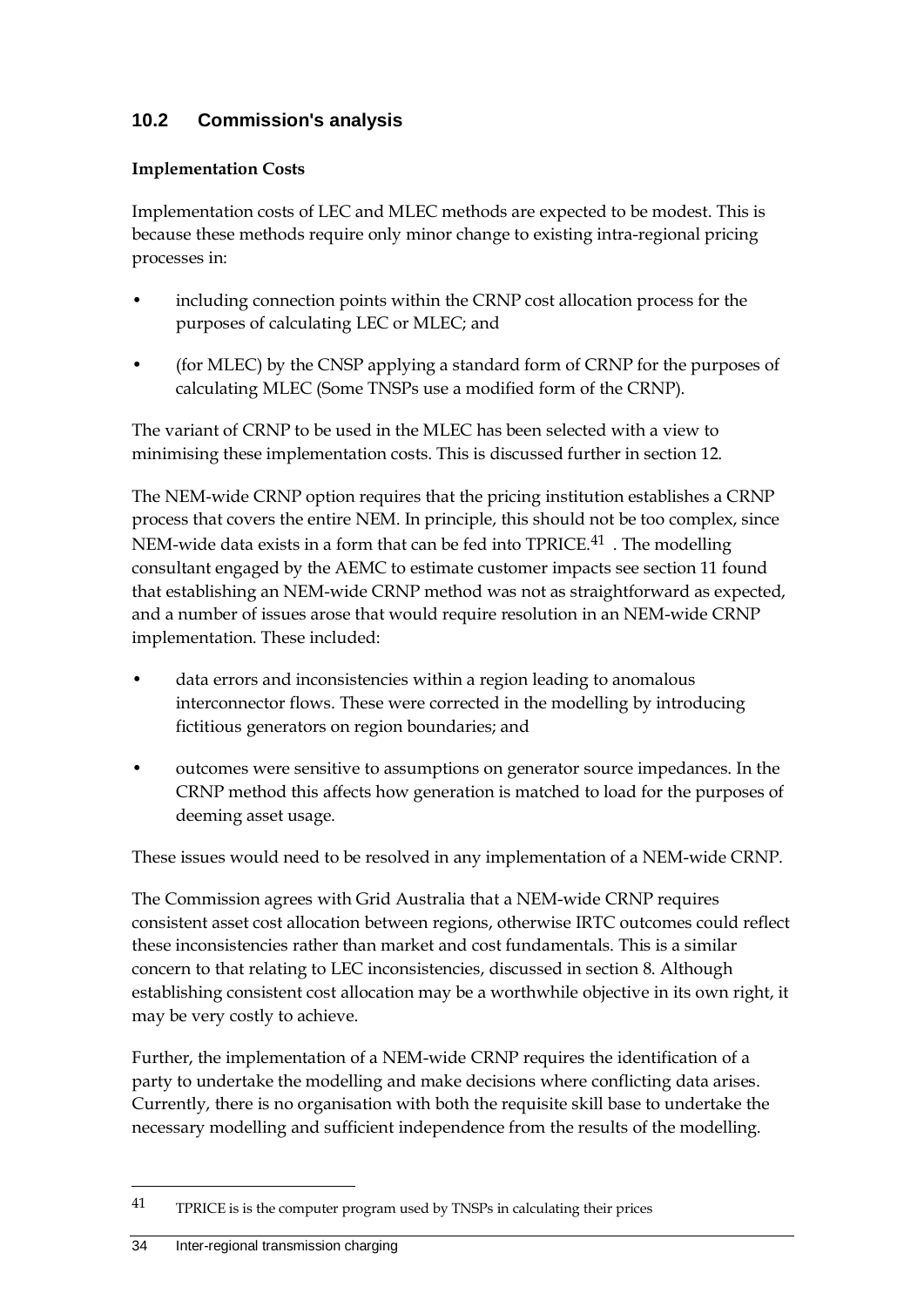Thus, the NEM-wide CRNP implementation costs are expected to be substantially greater than the other CRNP options.

Implementation costs of a cost-sharing approach are likely to be much higher. Mechanisms or processes would need to be designed and implemented to:

- categorically identify any new "inter-regional assets" to which a cost-sharing approach would apply;
- allocate the costs of these assets, using a formulaic or "beneficiary pays" approach

Although existing RIT-T methods calculate expected benefits, these are not easily attributable to particular regions. Developing an attribution method is likely to be difficult and contentious.

### **Operational Costs**

The cost-sharing and CRNP options have fundamentally different operational costs. Cost-sharing only takes place when new interconnector assets are developed. This is likely to occur only rarely. However, precisely because the cost-sharing process is not routine, the costs of determining the IRTC when it is required are likely to be high. Furthermore, the very fact that TNSPs only incur these costs when an inter-regional asset is developed may discourage TNSPs from undertaking such an investment: which is precisely the opposite effect to what the rule change request seeks to achieve.

CRNP methods, on the other hand, would be undertaken annually, irrespective of transmission investment. With annual repetition, any administrative difficulties would be expected to be quickly resolved and so ongoing annual costs will be low.

The MLEC and NEM-wide CRNP methods are intrinsically more administratively onerous than the LEC method, because they involve a second, inter-regional run of the CRNP method. However, for MLEC, the administrative cost of this inter-regional run is not expected to be onerous, since it will use essentially the same data as the intra-regional run, with a few settings changes on the TPRICE program to reflect (for some regions) the difference in the method used.

For NEM-wide CRNP, the costs may be significantly higher. On the other hand, the operation is only carried out once, by a single institution. In the other CRNP methods, each TNSP carries out the IRTC calculation in concurrently.

## **10.3 Conclusions**

Administrative costs for the LEC and MLEC methods are anticipated to be very low. Whilst the MLEC costs depend upon the particular sub-option that is implemented, the second draft rule specifies a sub-option that minimises expected administrative costs discussed in section [13](#page-49-0)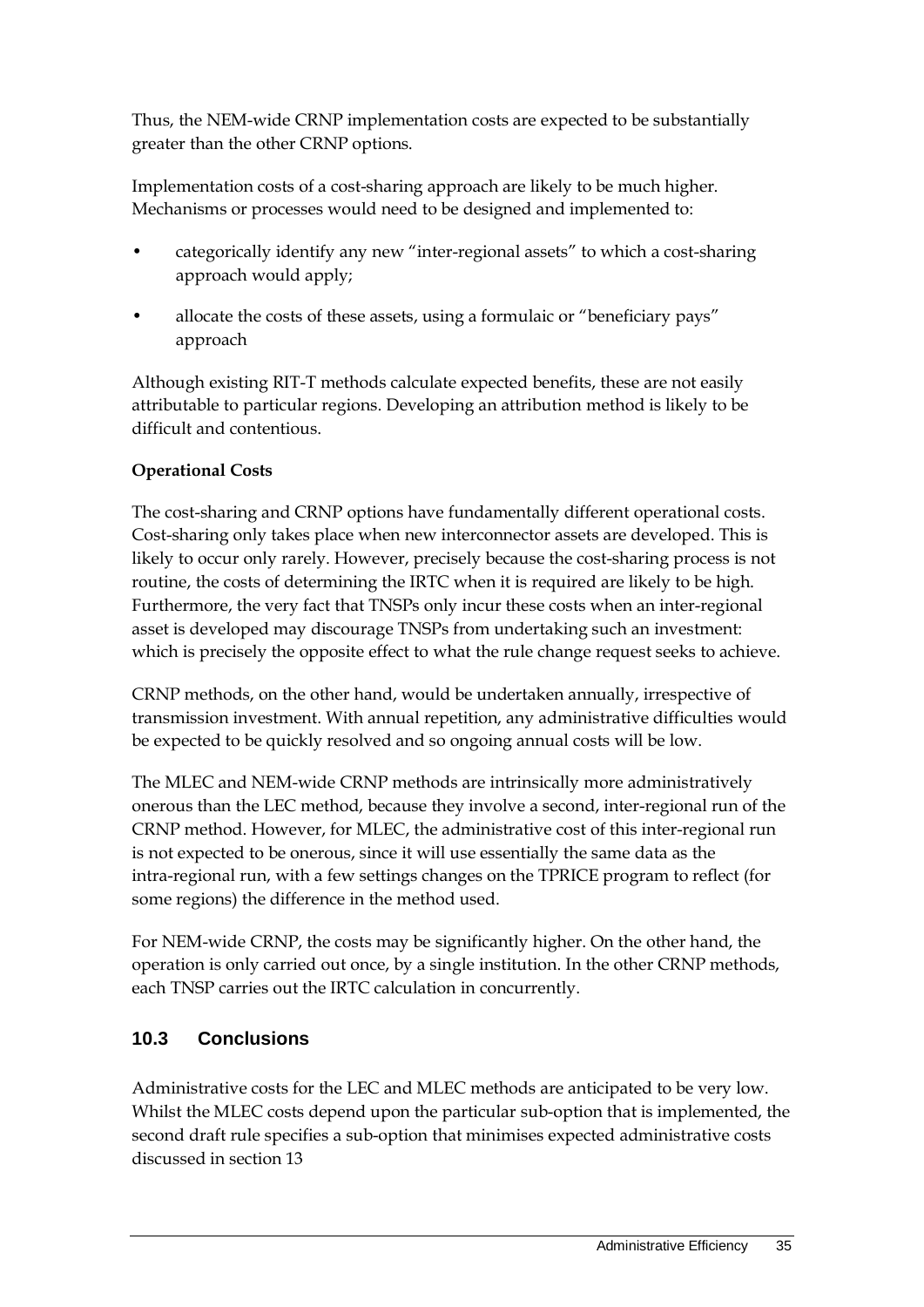The operational NEM-wide CRNP costs might be similar to or even lower than the other CRNP options. However, implementation issues are so significant in the current NEM framework that overcoming them may be greater than benefits to be derived from the introduction of an IRTC.

Cost-sharing is likely to have high implementation and operational costs, although operational costs are only occurred when a new inter-regional asset is developed, which may be relatively infrequent. On the other hand, the prospect of incurring these costs might actually deter efficient inter-regional investment.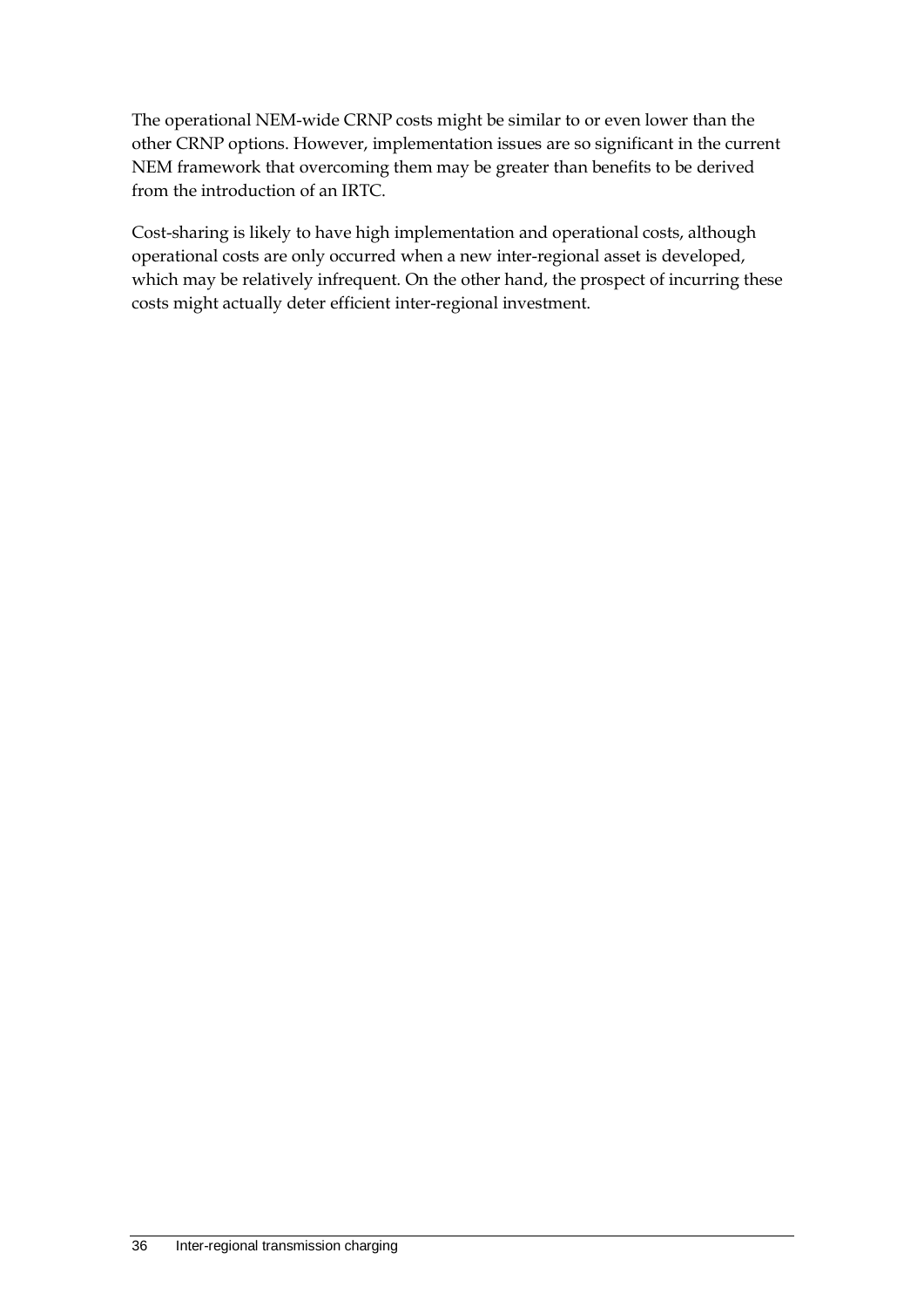# <span id="page-44-0"></span>**11 Impact on customers**

## **11.1 Stakeholder's views**

The Major Energy Users Ltd (MEU) noted concerns that variability in costs is a major concern in regions that have a large degree of weather risk. They also express concerns that prices which show significant variability year on year will reduce the locational signals to generators and customers.<sup>[42](#page-41-0)</sup>

The OEPC believe some form of smoothing mechanism needs to be introduced such that charges do not vary significantly and unpredictably from year to year.<sup>[43](#page-44-1)</sup>

## **11.2 Commission's analysis**

The Commission engaged ROLIB Pty Ltd to estimate the IRTC under the CRNP-based options (ROLIB Pty Ltd report). The ROLIB Pty Ltd report is available on the AEMC's website. The cost to customers under a cost sharing method would be directly related to the allocation method selected.

The tables below present estimated average IRTCs for the 2009-12 period (had IRTC been implemented for those years) using the three CRNP-based options:

- LEC: contained in the rule change request
- MLEC: the preferred method, described in section [4.3](#page-21-0)
- NEM-wide CRNP method:

 $\overline{a}$ 

Because of the lack of pricing efficiency that would result from the inclusion of postage stamp components in the pricing calculation only locational IRTC charges are modelled.

The LEC impacts are derived by applying, as accurately as the scope of the modelling allows, the CRNP method that each TNSP applies currently in its own region<sup>[44](#page-44-2)</sup>. That is:

- *historical study period:* in Victoria, the 10E region system peak method is applied and in other regions the 365C method is applied
- *CRNP method:* in all regions the standard (as opposed to modified) CRNP method is applied $45$ :

<sup>42</sup> MEU, Response to the AEMC's discussion paper, 23 September 2012, p4

<span id="page-44-1"></span><sup>43</sup> OEPC, Response to the AEMC's discussion paper, 23 September 2012, p2

<span id="page-44-2"></span><sup>44</sup> Variants to the CRNP methodology are explained in more detail in section 4

<span id="page-44-3"></span><sup>45</sup> Although SA and Tasmania use modifeid CRNP, the estimated outcomes for modified CRNP are not materially different to CRNP. Tis is because the modified CRNP method was only applied to radial lines.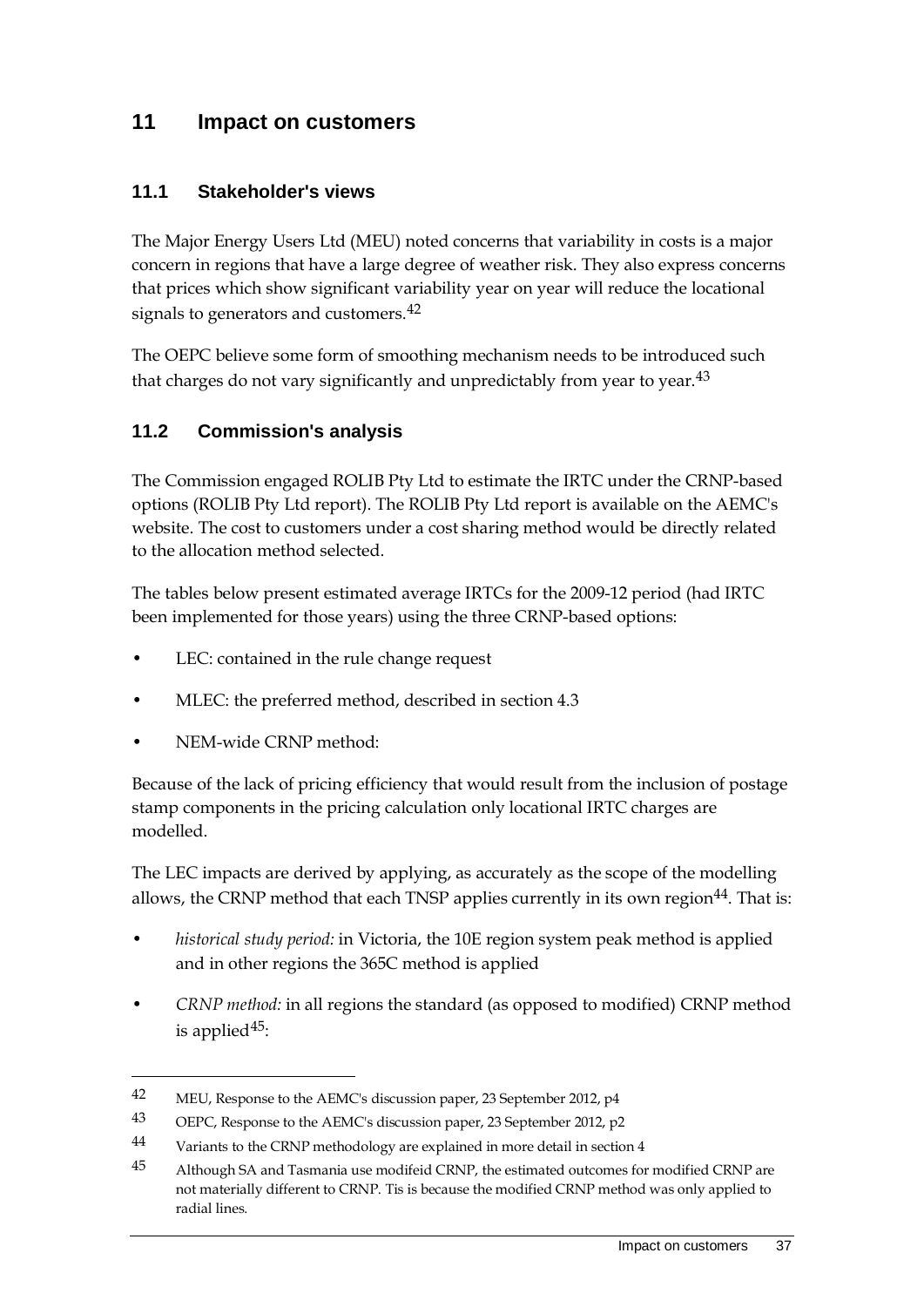• *allocated assets:* in all regions, the costs of all assets are allocated;

|                     |            |             | <b>Region paying IRTC</b> |       |                  |                  |                |
|---------------------|------------|-------------|---------------------------|-------|------------------|------------------|----------------|
|                     |            | Tas         | <b>SA</b>                 | Vic   | <b>NSW</b>       | QLD              | Gross<br>R'c'd |
| Region<br>Receiving | Tas        |             | $\mathbf 0$               | 5     | $\boldsymbol{0}$ | $\boldsymbol{0}$ | 5              |
| <b>IRTC</b>         | <b>SA</b>  | $\mathbf 0$ |                           | 20    | $\mathbf 0$      | 0                | 20             |
|                     | Vic        | $\mathbf 0$ | 22                        |       | $\mathbf 0$      | $\mathbf 0$      | 22             |
|                     | <b>NSW</b> | $\mathbf 0$ | $\mathbf 0$               | 25    |                  | 8                | 33             |
|                     | QLD        | $\mathbf 0$ | $\mathbf 0$               | 0     | 17               |                  | 17             |
| <b>Gross Paid</b>   |            |             | $\mathbf 0$               | 22    | 50               | 18               | 8              |
| Net Paid            |            |             | $-5$                      | 2     | 28               | $-15$            | -9             |
| Per cent net Paid   |            | $-9.1%$     | 1.7%                      | 11.6% | $-4.9\%$         | $-4.0%$          |                |
| Per cent net SD     |            | 2.0%        | 3.3%                      | 1.2%  | 0.8%             | 0.2%             |                |

## **Table 11.1 Estimated IRTC for LEC method**

### **Table 11.2 Estimated IRTC for MLEC method**

|                     |            |             |             |       | <b>Region paying IRTC</b> |            |                |
|---------------------|------------|-------------|-------------|-------|---------------------------|------------|----------------|
|                     |            | Tas         | <b>SA</b>   | Vic   | <b>NSW</b>                | <b>QLD</b> | Gross<br>R'c'd |
| Region<br>Receiving | Tas        |             | $\mathbf 0$ | 5     | 0                         | $\pmb{0}$  | 5              |
| <b>IRTC</b>         | <b>SA</b>  | $\mathbf 0$ |             | 20    | 0                         | 0          | 20             |
|                     | Vic        | 1           | 33          |       | 32                        | 0          | 65             |
|                     | <b>NSW</b> | $\mathbf 0$ | 0           | 25    |                           | 8          | 33             |
|                     | QLD        | $\mathbf 0$ | 0           | 0     | 17                        |            | 17             |
| <b>Gross Paid</b>   |            | 1           | 33          | 50    | 49                        | 8          | 140            |
| Net Paid            |            | $-5$        | 13          | $-16$ | 17                        | -9         | -9             |
| Per cent net Paid   |            | $-7.9%$     | 1.7%        | 11.6% | $-4.9%$                   | $-4.0%$    |                |
| Per cent net SD     |            | 1.8%        | 1.2%        | 1.1%  | 0.3%                      | 0.2%       |                |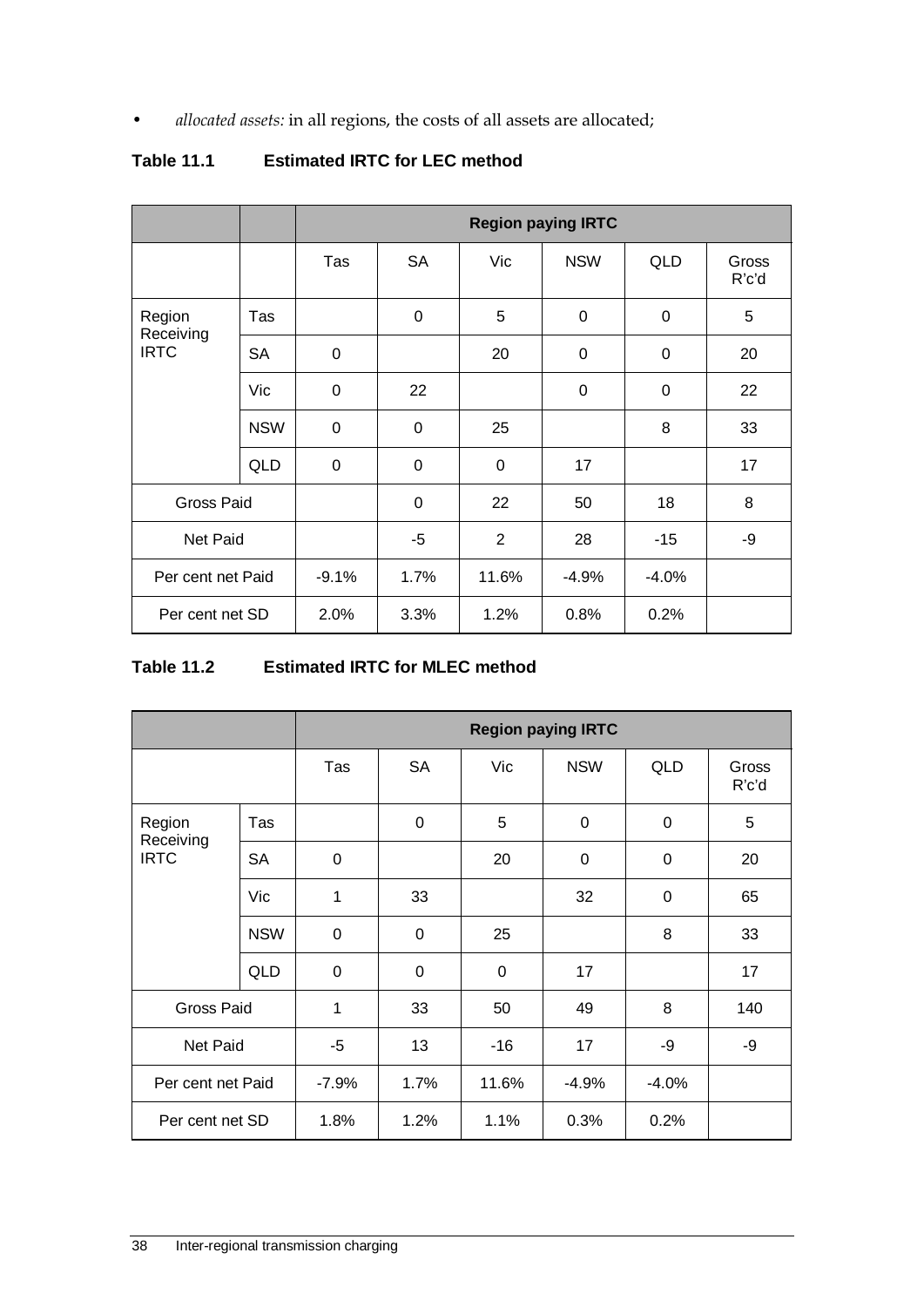|                     |            |          |             |          | <b>Region paying IRTC</b> |                |                |
|---------------------|------------|----------|-------------|----------|---------------------------|----------------|----------------|
|                     |            | Tas      | <b>SA</b>   | Vic      | <b>NSW</b>                | <b>QLD</b>     | Gross<br>R'c'd |
| Region<br>Receiving | Tas        |          | 1           | 8        | 0                         | 0              | 9              |
| <b>IRTC</b>         | <b>SA</b>  | 1        |             | 24       | 4                         | 0              | 29             |
|                     | Vic        | 1        | 35          |          | 38                        | 12             | 86             |
|                     | <b>NSW</b> | 1        | 3           | 28       |                           | 18             | 50             |
|                     | QLD        | 0        | $\mathbf 0$ | 1        | 24                        |                | 25             |
| <b>Gross Paid</b>   |            | 3        | 39          | 60       | 66                        | 31             |                |
| Net Paid            |            | -6       | 10          | $-26$    | 16                        | $6\phantom{1}$ |                |
| Per cent net Paid   |            | $-10.5%$ | 9.4%        | $-10.6%$ | 5.0%                      | 2.4%           |                |
| Per cent net SD     |            | 3.4%     | 3.1%        | 1.4%     | 2.0%                      | 2.3%           |                |

## **Table 11.3 Estimated IRTC for NEM-wide CRNP method**

| Table 11.4 | <b>Summary of per cent net TUOS impacts</b> |
|------------|---------------------------------------------|
|------------|---------------------------------------------|

|                         | Tas      | <b>SA</b> | <b>Vic</b> | <b>NSW</b> | QLD     |
|-------------------------|----------|-----------|------------|------------|---------|
| <b>LEC</b>              | $-9.1%$  | 1.7%      | 11.6%      | $-4.9%$    | $-4.0%$ |
| <b>MLEC</b>             | $-7.9%$  | 12.0%     | $-6.5%$    | 5.3%       | $-4.0%$ |
| NEM-wide<br><b>CRNP</b> | $-10.5%$ | 9.4%      | $-10.6%$   | 5.0%       | 2.4%    |

## **Table 11.5 Summary of per cent net TUOS standard deviations**

|                         | <b>Tas</b> | <b>SA</b> | <b>Vic</b> | <b>NSW</b> | <b>QLD</b> |
|-------------------------|------------|-----------|------------|------------|------------|
| <b>LEC</b>              | 2.0%       | 3.3%      | 1.2%       | 0.8%       | 0.2%       |
| <b>MLEC</b>             | 1.8%       | 1.2%      | 1.1%       | 0.3%       | 0.2%       |
| NEM-wide<br><b>CRNP</b> | 3.4%       | 3.1%      | 1.4%       | 2.0%       | 2.3%       |

Given that only three years have been modelled, the estimated standard deviations are not statistically significant and should be treated with some caution.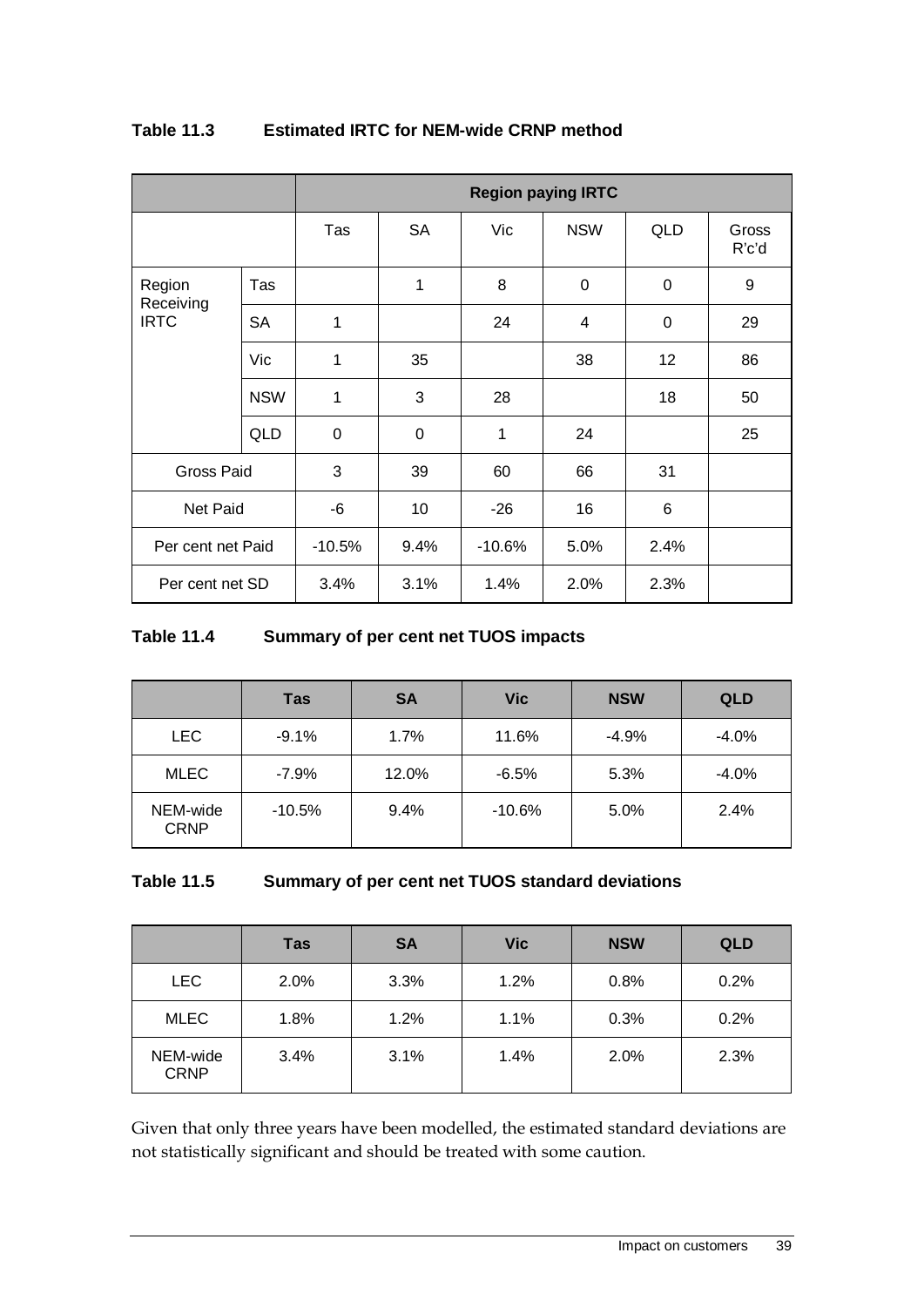The tables show that the outcomes are broadly similar under MLEC and NEM-wide CRNP: Queensland has the biggest difference with 6 per cent. However, outcomes under LEC are markedly different, with Victoria going from paying 12 per cent under LEC to receiving 11 per cent under NEM-wide CRNP. That difference arises because of the different CRNP method used in Victoria in the LEC option.

MLEC gives the most stable outcomes, with variations of around 2 per cent or less. LEC and NEM-wide CRNP give variations of more than 3 per cent in some cases.

Under normal operation, average intra-regional TUOS prices vary in line with average revenue (capped revenue divided by demand) which, taking into account variations in Settlement Residue Auction (SRA)proceeds, may cause variations of up to 10 per cent per year. Around this average, variations of up to 2 per cent are permitted. Thus, a one-off impact of 12 per cent, followed by maximum year-on-year variations of 4 per cent say (2 standard deviations) is broadly in line with existing TUOS variations. Therefore, the Commission does not consider it necessary to phase in the new charging regime over several years nor to introduce a smoothing mechanism across years.

## **11.3 Conclusions**

Customer impacts appear to be proportionate to the objective of improved pricing efficiency. The price change that would likely occur on the introduction of an IRTC is likely to be similar in magnitude to typical annual price variations that customers face currently, so no phasing-in of the IRTC price is required in order to reduce volatility.

NEM-wide CRNP prices appear to vary rather more from year to year than the other CRNP options. It is not clear whether they are better tracking changes in the fundamentals or volatility is inherent in the approach.

The Commission concludes that all of the CRNP options are satisfactory in their impact on customers. The impact of the cost sharing option has not been estimated.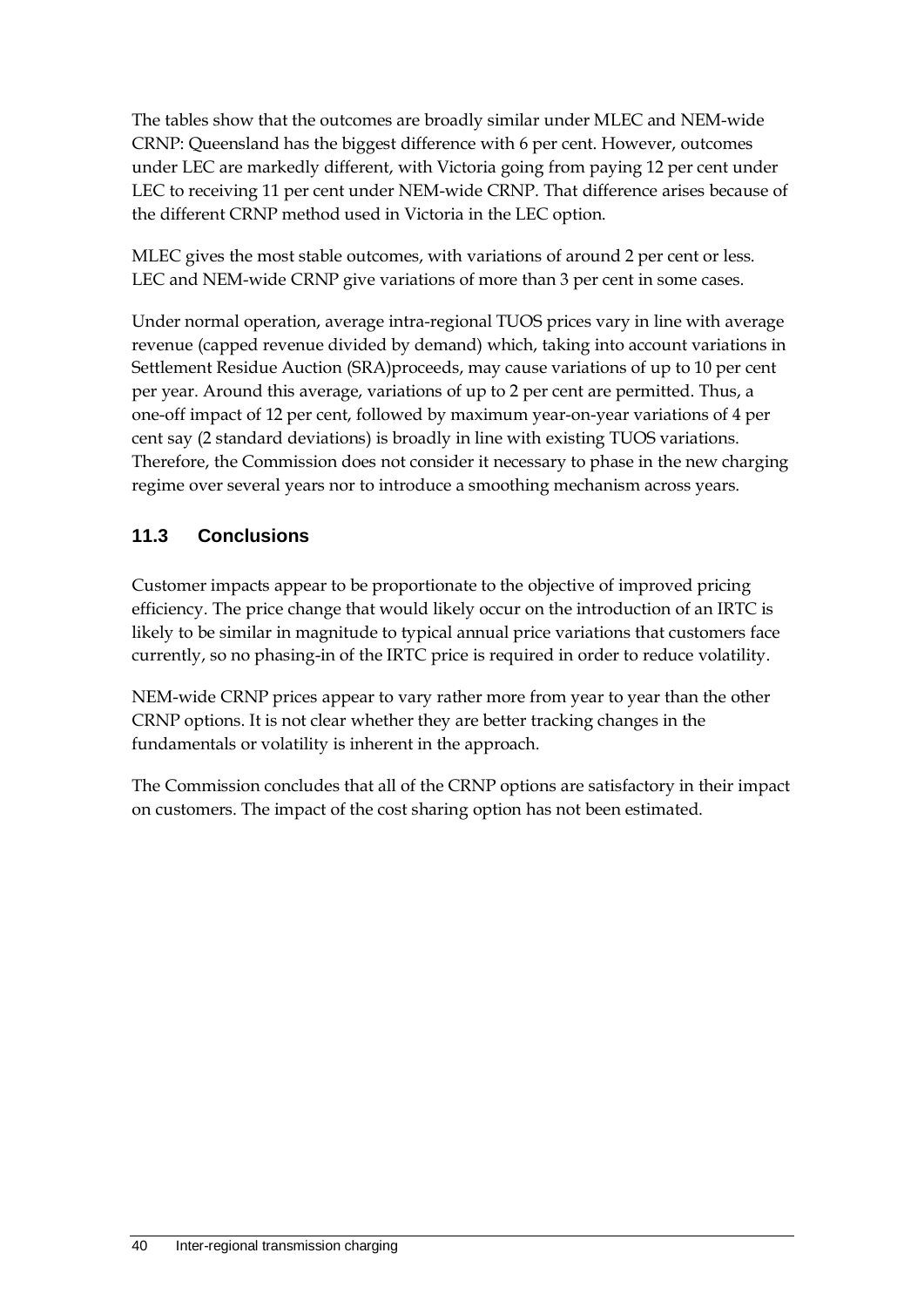# **12 Conclusions on IRTC method**

As noted in section [2.5](#page-15-0) the Commission is of the view that the MLEC method is the most suitable way to implement an interrgional transmission charge as it:

- sends better price signals than the current arrangements as a result of improved operational transparency and stability, although noting that the NEM wide CRNP would send superior price signals but provides a similar level of transparency (section [6](#page-28-0) and section [8\)](#page-34-0)
- is calculated in a more consistent way across the NEM
- the regional beneficiary pays reflecting the benefit they derive at the time of their use in comparison to the LEC or Generator's cost sharing approach. Although noting it does not reflect this as well as the NEM wide CRNP (section [7\)](#page-31-0)
- has relatively minor implementation costs compared to either the cost sharing and substantially less than the NEM-wide CRNP method (section [10\)](#page-40-5)
- Is a method consistent with that already used in transmission and represents and increment improvement consistent with the current regulatory approach (section [9\)](#page-38-1)
- Produces stable outcomes for customers compared with the LEC and NEM-wide CRNP approaches (section [11\)](#page-44-0).

So on balance the MLEC is the method that overall best meets the NEO.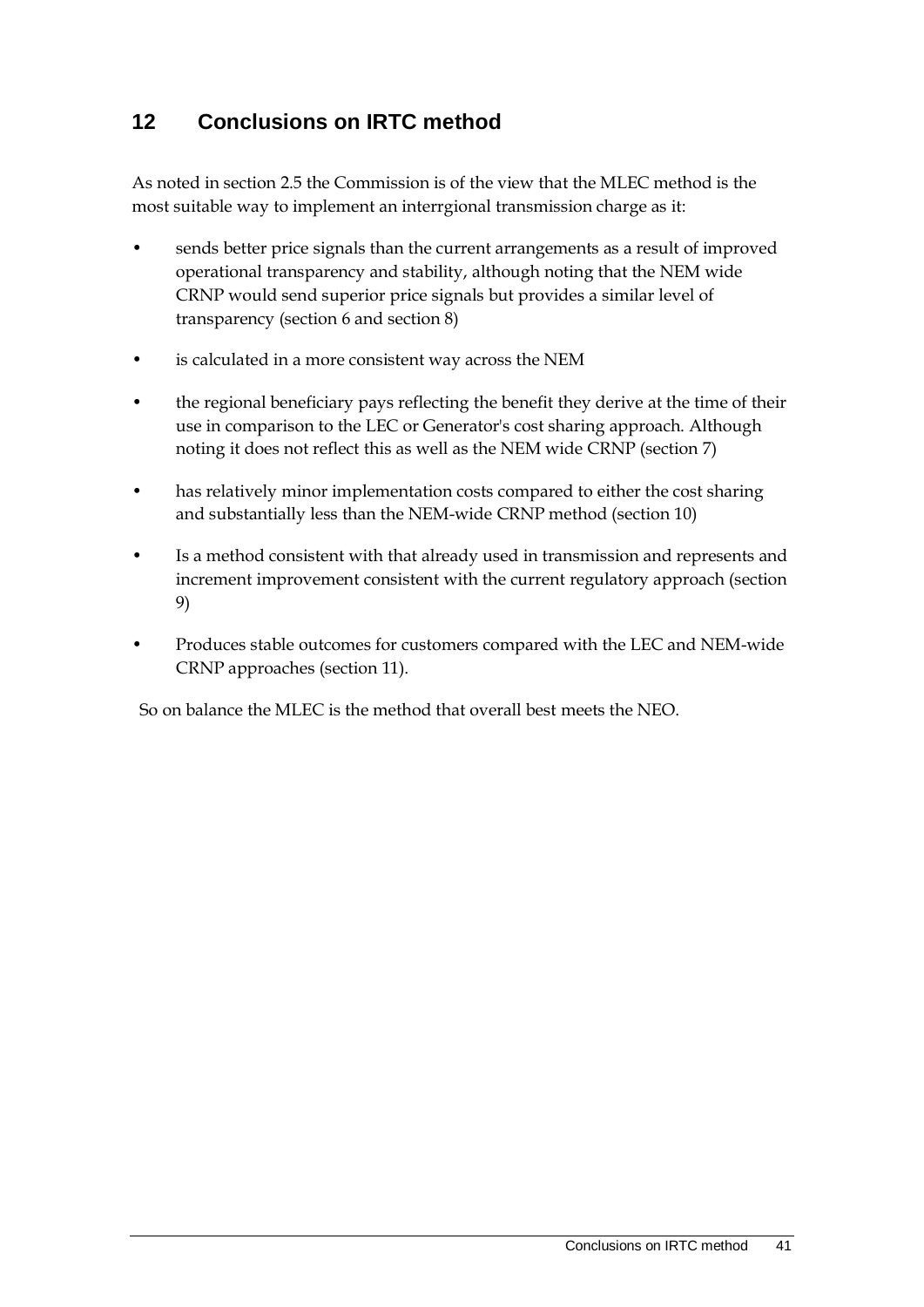# <span id="page-49-0"></span>**13 Preferred sub-options**

As described in section 5.2 the Commission has adopted a two stage assessment process:

- in the first stage, the preferred option is identified; and
- in the second stage, the preferred sub-option for that preferred option is chosen.

The same assessment criteria as were used to determine the appropriate method are also used for assessing sub-options. The assessment criteria are set out in section 5.3 but for convenience they are reproduced below.

There were a number of sub-options available based on the methodologies utilised by the TNSPs in different regions. These are discussed in more detail in section [13.2](#page-50-0) to [13.5.](#page-52-0)

#### **Transmission pricing sub-options**

In calculating transmission pricing the TNSPs split TUOS charges into locational, non locational and common network services. Non-locational charges and common network services are recovered on a postage stamp basis. Locational components are recovered on a CRNP basis. Calculating CRNP involves a number of choices these are set out in Table 13.1.

| <b>Table 13.1</b> | <b>Options for construction of a MLEC</b> |
|-------------------|-------------------------------------------|
|                   |                                           |

| <b>Aspect of CRNP Method</b>      | <b>Preferred sub-option</b>                | <b>Alternative sub-option</b>                    |
|-----------------------------------|--------------------------------------------|--------------------------------------------------|
| Measurement interval<br>selection | Usage across all half hours<br>("365 day") | Usage across 10 "peak"<br>half-hours ("10 peak") |
| Element usage                     | Capacity (customer peak on<br>element)     | Energy (average<br>consumption on element)       |
| CRNP method                       | <b>Standard CRNP</b>                       | <b>Modified CRNP</b>                             |
| <b>IRTC</b> recovery method       | Locational                                 | Non-locational                                   |
| Assets Included in<br>Calculation | All assets                                 | New assets only                                  |

### **13.1 Assessment criteria**

The assessment criteria used by the AEMC in assessing the sub-options are:

• *efficient transmission pricing:* the development of transmission prices that promote efficient use of, and investment in, the transmission network;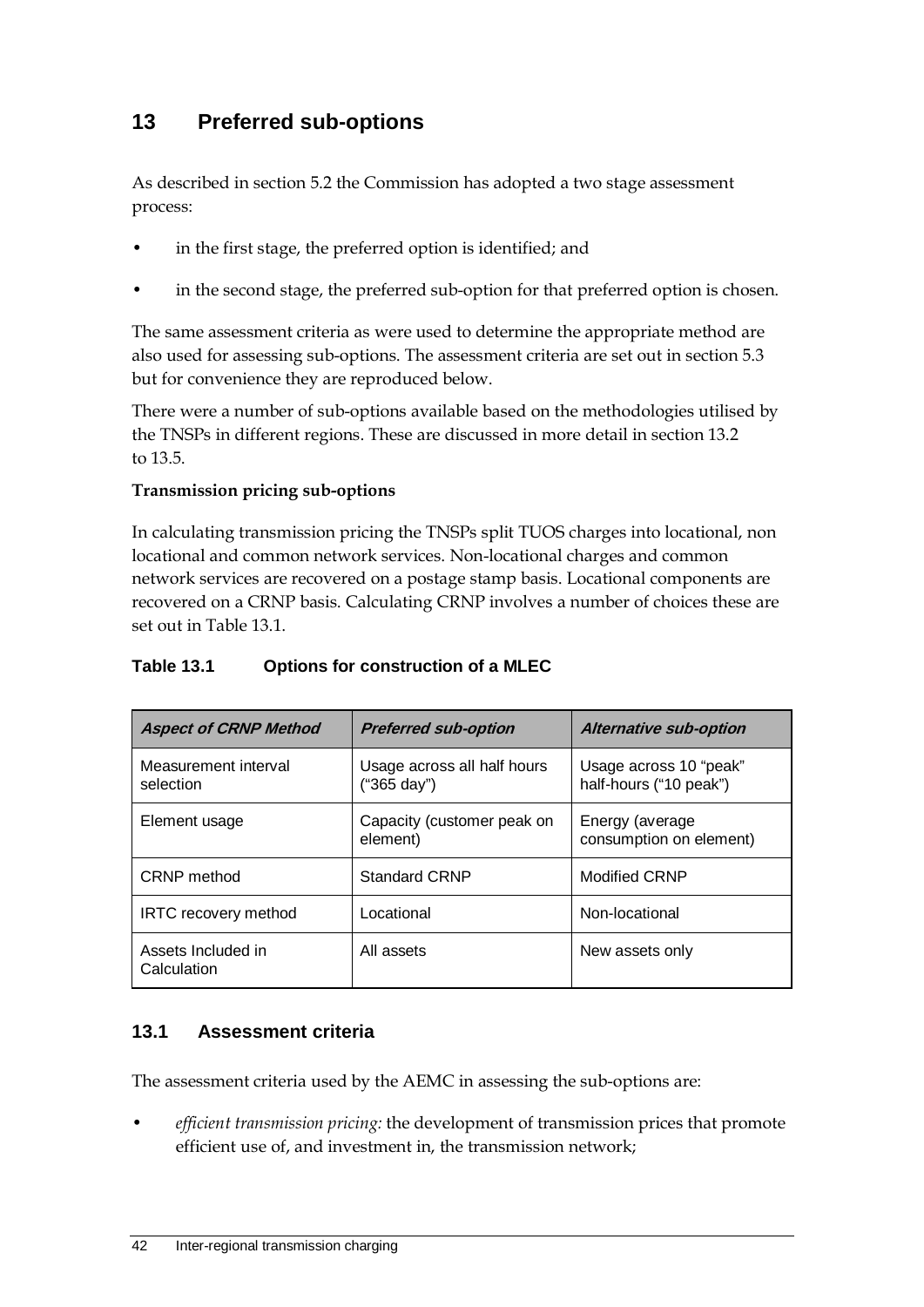- *regional beneficiary pays:* for new transmission assets, the allocation of costs between regions (ie between customers in aggregate in each region) is proportionate to the perceived regional allocation of benefits;
- *regulatory stability:* the proposed rule change is consistent with the AEMC's strategy of promoting NEM-wide consistency in regulatory frameworks in order to encourage inter-regional trading;
- *administrative efficiency:* costs of implementation and operation are proportionate to expected benefits;
- *transparency:* transmission pricing methods and outcomes should be understandable and meaningful to customers and other stakeholders; and
- *impact on customers:* the impacts of the proposed rule change on customers on are consistent with, and proportionate to, the issue that is being addressed.

The following sections apply the assessment criteria against the options for consideration. They focus on those assessment factors where there is a difference between the two options utilised by TNSPs.

## <span id="page-50-0"></span>**13.2 Measurement interval selection**

In most regions all half hourly intervals were included in the calculation of intra-regional transmission charges. This method is referred to as the "365 day" method after the number of days that are included in the calculation of charge. In Victoria, AEMO utilises a "10 peak day method". That is, AEMO identifies ten peak periods occurring on separate days and utilises those periods in its customer charging method. For the modelling report by ROLIB Pty Ltd the AEMC requested modelling of the 365 day method as well as three separate ways of identifying the 10 peak days. These were the region peak, the same as utilised by AEMO, the peak exports on the interconnector and the 10 NEM wide peak days.

The Commission has selected the 365 day method as it is of the view that this method produces more efficient transmission pricing. It does this by producing greater stability in pricing across years. The Commission considers that this stability will result in clearer signals being sent to customers as to the likely effect of their behaviour.

The 10 day peak methods were subject to wider variability than the 365 day method due to greater variability in the peak than in the average consumption. As customers' behaviour leads to the creation of the peak each customer's contribution towards the peak should normally be reflected in the prices they pay in order to create the correct incentives for the customer. However, as the IRTC is recovered through the intra-regional charges this distorts the pricing signal so that the higher price is not necessarily paid by customer who contribute to the peak usage.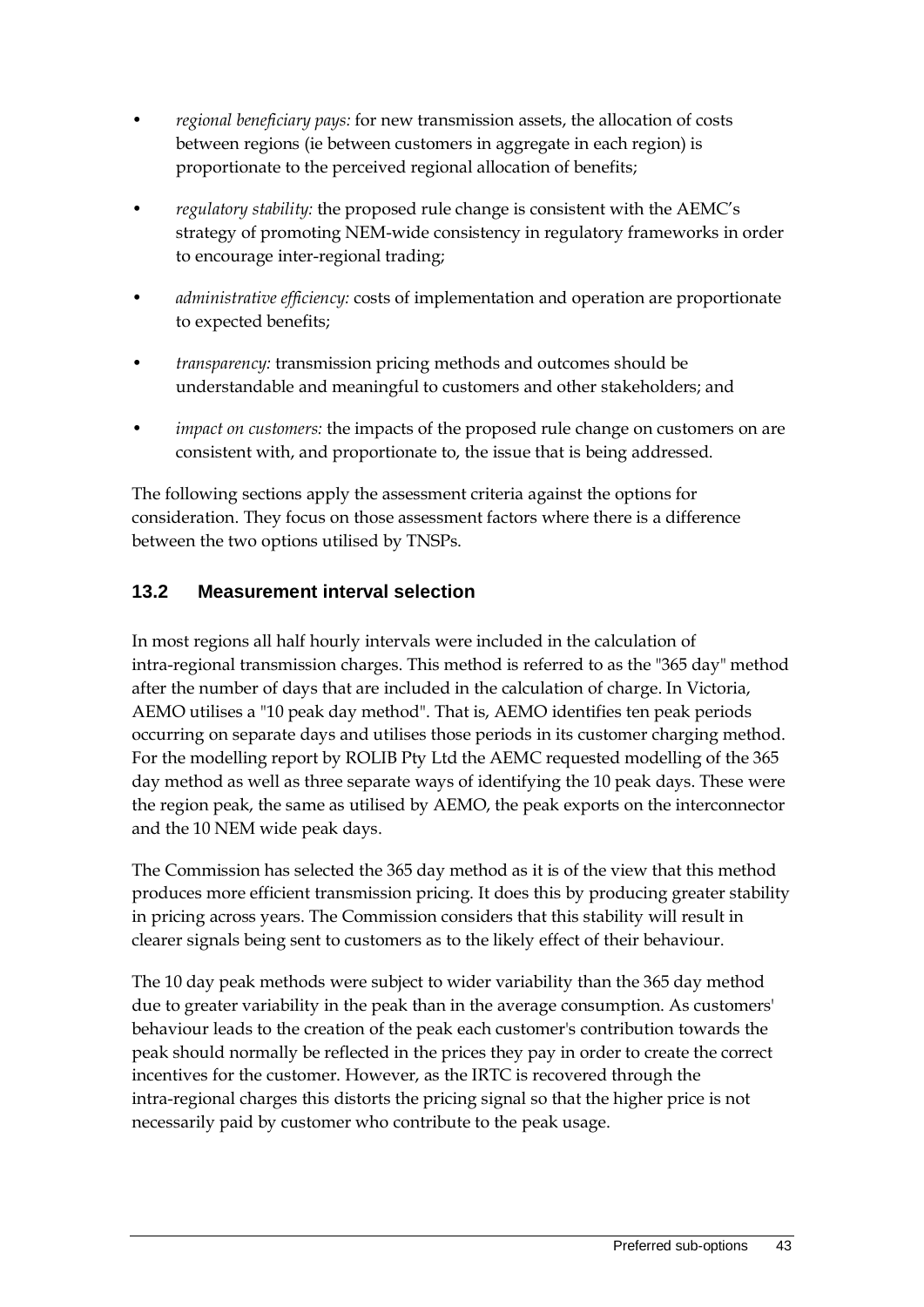## **13.3 Element usage**

In order to allocate costs to customers it is necessary to determine their use of the network. In the NEM two different approaches have been adopted, these are:

- the energy approach; or
- the capacity approach.

An example of these two approaches is set out in Box 13.1:

#### **Box 13.1: Simplified example of element usage**

In a two customer, two period scenario the energy usage is set out in Table 13.2.

**Table 13.2 Customer usage for example**

| Customer   | Period one | Period two |
|------------|------------|------------|
| Customer A | 20 MWh     | 60 MWh     |
| Customer B | 50 MWh     | 40 MWh     |

#### **Energy approach**

Under the energy approach the total usage for customer A is summed together 20 MWh +  $60$  MWh =  $80$  MWh. The same is done for customer B,  $50$  MWh +  $40$ MWh = 90 MWh. Then the proportion of total usage across the time period is determined for each customer by summing the total usage together (80MWh + 90MWh = 170 MWh) and then dividing each customers use into that number. So for customer A their use of this element is 80 MWh  $/ 170$  MWh = 47 per cent for customer B it is 90 MWh / 170 MWh = 53 per cent.

### **Capacity approach**

Under the capacity approach the customers peak usage for the measurement intervals is identified. For customer A it is 60 MW (usage in period two is higher than in period one)and for customer B it is 50 MW (usage in period one was higher than usage in period two). These are summed together 60 MW + 50 MW = 110 MW. The proportion of the customers' peaks is determined. For customer A it is 60 MW  $/$  110 MW = 55 per cent and for customer B it is 50 MW  $/$  110 MW = 45 per cent.

The energy element utilisation method reflects the average use by different customers of the transmission network element across the measurement intervals. It does this by measuring each customers use of the network element for each period in the measurement period then summing them together and dividing by the total consumption.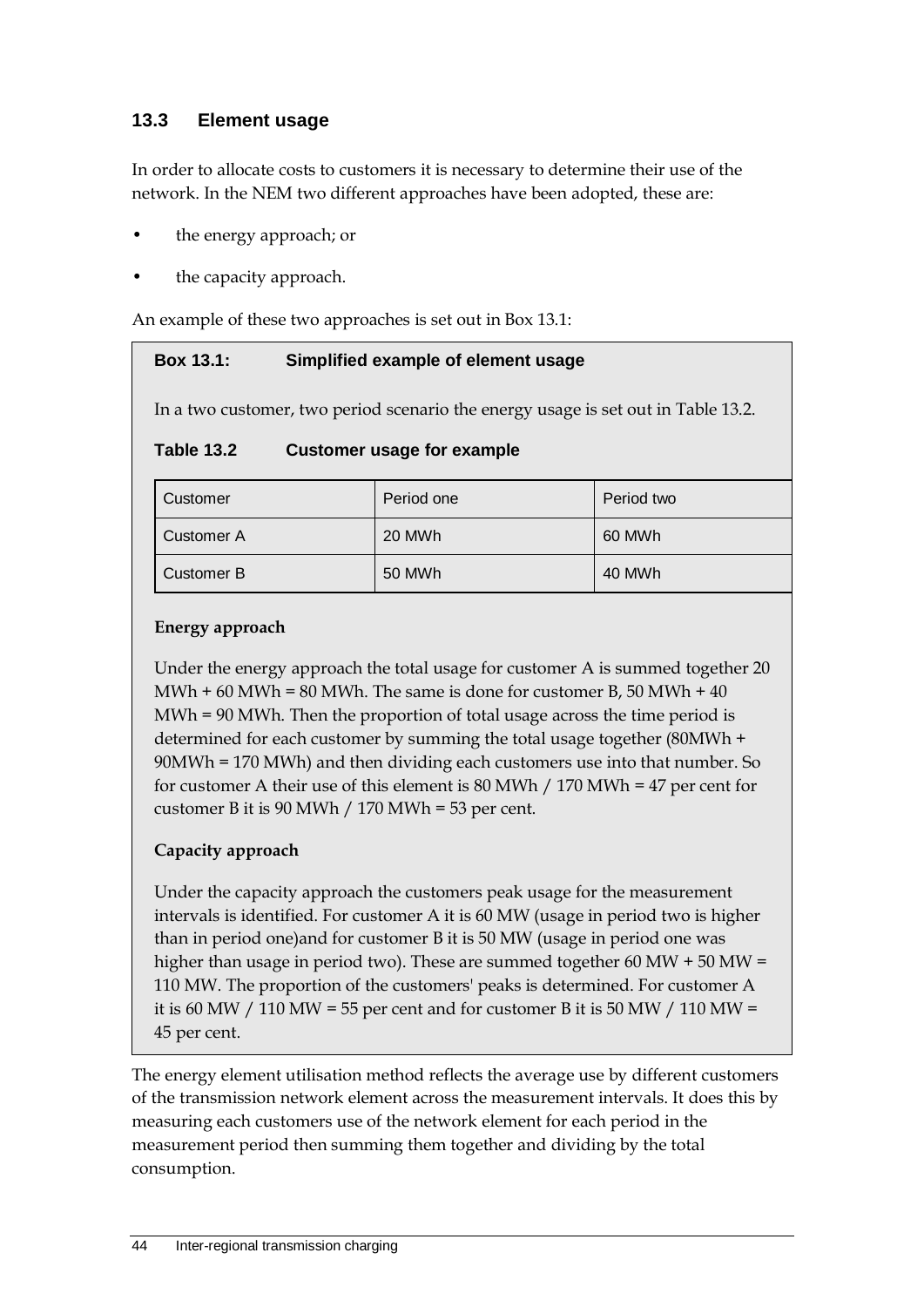As can be seen in the example in Box 13.1: the capacity element utilisation looks at the peak of each customer's use of the transmission network element. Noting that different customers will have peaks at different times, this does not mean double recovery as the peaks are summed together and the usage is determined as each customer's proportion of that total.

Most TNSPs use the capacity element method, with the exception being Victoria where the energy method is used. TNSPs augment their network by expanding the capacity of elements reflecting their peak usage. Where the 365 day method of interval selection has been adopted then a capacity (peak) approach will more closely match the costs of the TNSPs. This, over time, will lead to greater price efficiency and will better align costs and benefits.

## **13.4 Relevant network assets**

The AEMC requested modelling of two alternate approaches reflecting feedback from stakeholders. In their response to the discussion paper the National Generators Forum (NGF) suggested that the IRTC should not apply to existing assets. So the AEMC requested the modelling cover both new assets only and existing assets. New assets would be cumulative from a nominated commencement date. The results from these two approaches are set out in table A1.49 of the ROLIB Pty Ltd report.

The inclusion of new assets only would result in a volatile IRTC, that in some ways reflects the "lottery" of the commencement date chosen for the new rule. In the modelling undertaken by ROLIB Pty Ltd, Victoria would be required to pay an IRTC to New South Wales on the basis that some of the relevant assets in New South Wales were constructed during the modelled time period whereas all the relevant assets in Victoria were constructed prior to the modelled time period. The approach of including new assets only for the purposes of calculating the IRTC would reduce certainty and stability upon the introduction of the rule and reduce transparency because it would be more difficult for a customer to predict the outcome of the charging method where a key input into that methodology is the date of construction of the relevant assets.

Further, the CRNP method reflects the usage of the existing network by different customers. Therefore, the intra-regional transmission charging method is already reflecting an allocation of existing assets. So in order to continue with regulatory consistency it is appropriate to apply the IRTC to all relevant assets rather than only new assets on the basis that such an approach would be consistent with approach taken to calculating intra-regional charges.

## <span id="page-52-0"></span>**13.5 CRNP method**

There are two main methodologies for incorporating the cost of network elements these are; the standard CRNP and modified CRNP.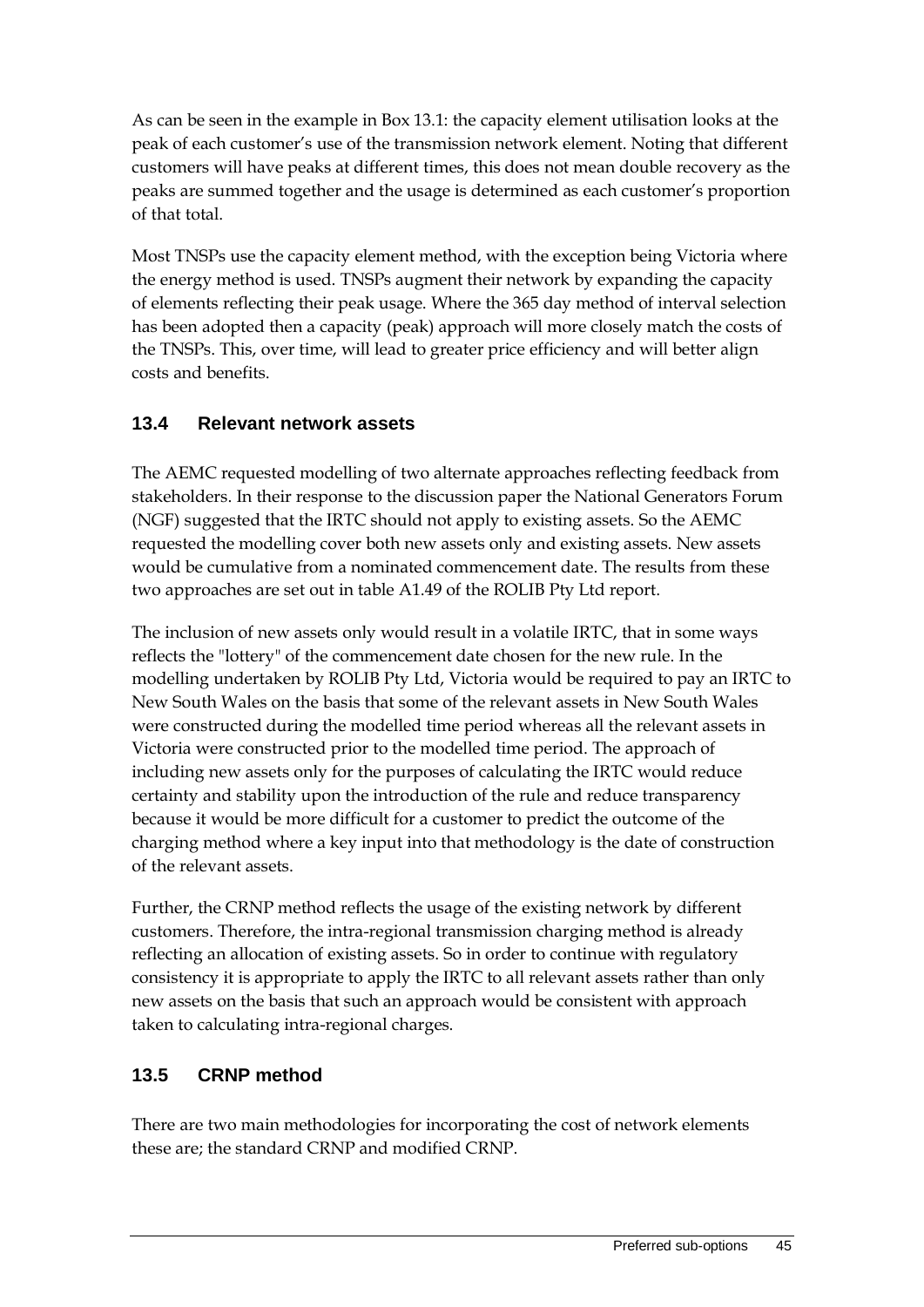The modified CRNP method makes an adjustment for asset utilisation, such that locational charges relating to under-utilised assets are lower, other things being equal, than those relating to fully-utilised assets. The modified CRNP is currently used for calculating intra-regional charges in South Australia and Tasmania (for radial lines only). A standard CRNP approach, where no allowance is made for asset utilisation, is currently used in the remaining regions.

It is understood that it would be straightforward for those TNSPs using modified CRNP to use standard CRNP for calculating LECs. However, it would be administratively onerous for those TNSPs using standard CRNP intra-regionally to apply a modified CRNP method to calculating LECs. This is because collecting and applying asset utilisation data is complex and time consuming. For TNSPs that have never used modified CRNP, there will also be the time and costs associated with the adjustment to the new process.

The additional cost associated with the imposition of a modified CRNP method for TNSPs who do not currently use that method would reduce the net benefits that would be produced by an IRTC. Further application of the modified CRNP method would reduce the operational transparency in the calculation of MLEC. For these reasons the Commission prefers to utilise the standard CRNP method for the MLEC.

# **13.6 IRTC recovery method**

A TNSP will recover net IRTCs from – or rebate net IRTC receipts to - its customers, by adjustment to transmission charges. The issue is whether adjustment should be to the locational transmission charge or the non-locational transmission charge (or, possibly, both).

Adjusting the non-locational transmission charge would be straightforward. Under current rules, the revenue to be recovered from non-locational charges is adjusted by a number of factors. The IRTC charge would simply be included as an additional factor in this rule.

Adjustment of locational transmission would be more complex, although not significantly so. Locational transmission charges are calculated using the CRNP method, so adjustment to these charges would require adjustment to the CRNP inputs.

There will be some aspects of improved price signalling in relation to the inclusion of IRTC in the locational transmission component Although the Commission acknowledge it is only likely to be incremental.

The IRTC will require a true up as, like transmission charges more generally, it will be based on estimated volumes. This means that it will require adjusted when actual volumes are known. The impact of the IRTC on total revenue recovery would be accounted for at that point.

ROLIB Pty Ltd's modelling report shows that adjustment of locational transmission through iteration can give rise to different IRTC charges. The iteration process is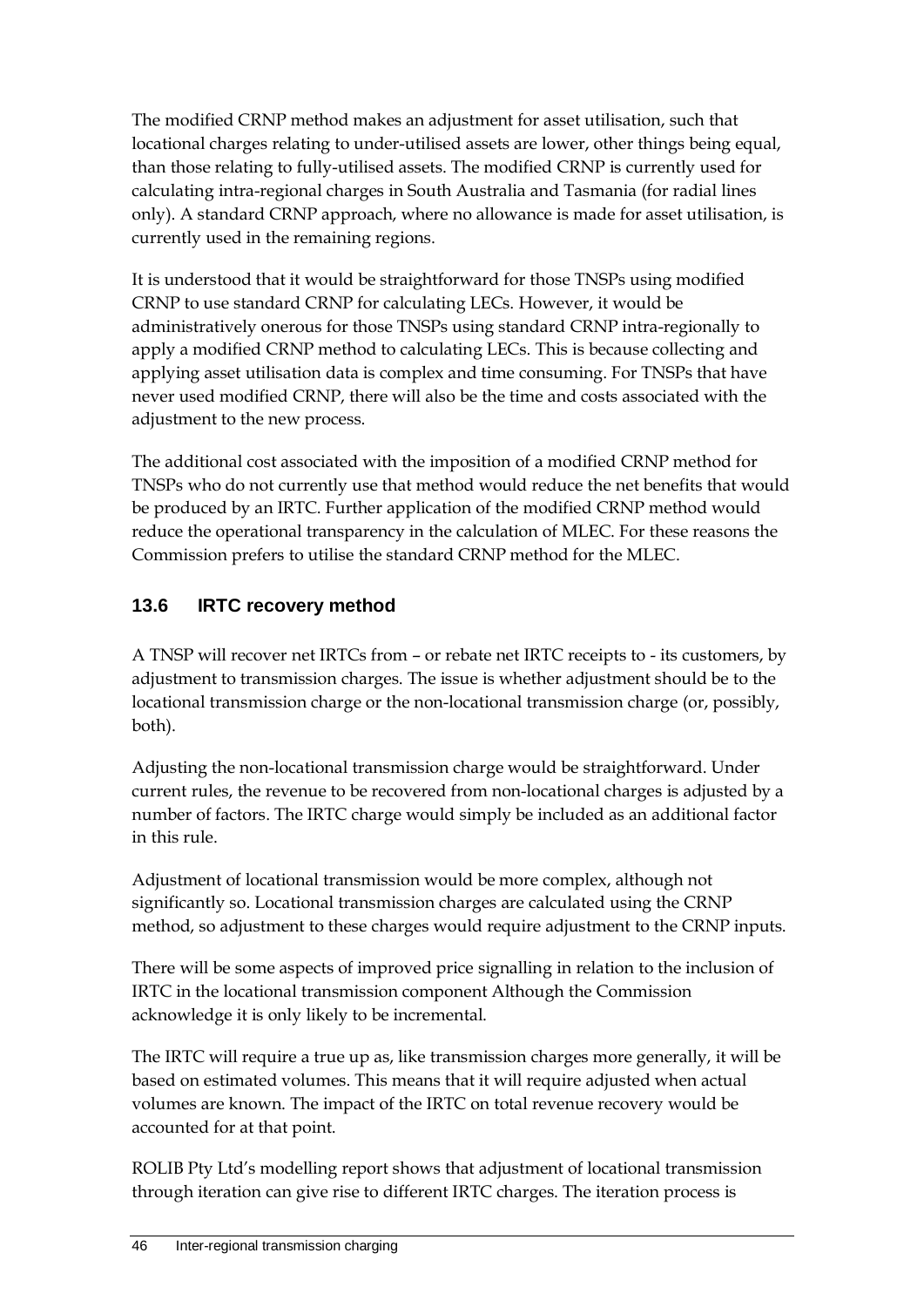complex and, as a result, charges based on this process would seem to lack transparency. The materiality of the change to the customer's overall transmission cost does not warrant the additional complexity, and reduced transparency, that iterations would entail.

However, the calculation of the IRTC has been restricted to locational components only. Therefore, it is consistent with this approach to require that the IRTC also be recovered through the locational component of transmission thereby maximising the locational pricing signals available by adjusting the target revenue.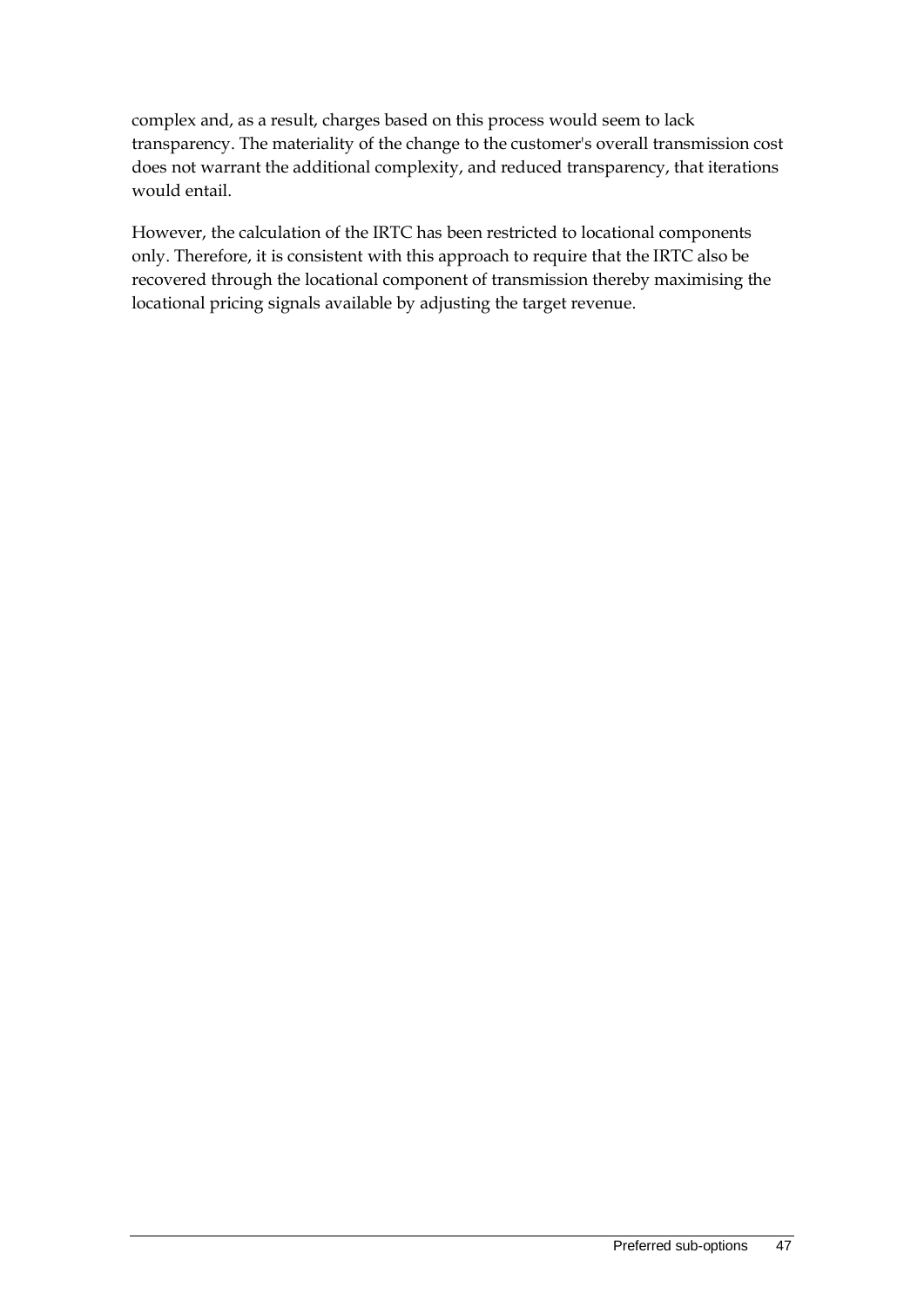# **14 Implementation and the second draft rule**

The second draft rule implements the policy as contained above, however, there are a number of additional implementation aspects of the draft rule that the AEMC wishes to highlight to stakeholders and to receive their feedback on. These are questions that in some respects arise because of the methodology the AEMC has selected for the IRTC and in others they arise because of the introduction of an IRTC. Table 14.1sets out the effect that the introduction of the IRTC based on the MLEC will have on the allocation methods and pricing methods, in particular noting that the pricing methods remain unaffected.

| Cost<br>component                                                         | <b>Allocation method</b>                                                                                                                                                                                                                                                | <b>Pricing</b><br>method                                                | Impact of IRTC based on MLEC                                                                                                                                                                                                                                      |
|---------------------------------------------------------------------------|-------------------------------------------------------------------------------------------------------------------------------------------------------------------------------------------------------------------------------------------------------------------------|-------------------------------------------------------------------------|-------------------------------------------------------------------------------------------------------------------------------------------------------------------------------------------------------------------------------------------------------------------|
| Prescribed<br>common<br>services<br>Prescribed<br><b>TUOS</b><br>services | Allocated to<br>connection points on a<br>postage stamp basis<br>Split between<br>locationa and<br>non-locational based<br>on 50:50 split or<br>alternative allocation<br>based on a reasonable<br>estimate of future<br>network utilisation and<br>future transmission | Postage<br>stamp (eg<br>\$/MW/day or<br>\$/MWh)                         | <b>Allocation</b><br>No change to these arrangements<br>Pricing<br>No change to these arrangements<br><b>Allocation</b><br>No change to these arrangements                                                                                                        |
| Locational                                                                | investment<br>Allocated to<br>connection points<br>using a cost reflective<br>network pricing<br>method (less<br>settlement residue<br>auction proceeds)                                                                                                                | Three<br>methods<br>available. All<br>are<br>expressed in<br>\$/MW/day. | <b>Allocation</b><br>Inter-regional transmission<br>charges added to, or subtracted<br>from, locational cost prior to using<br>cost reflective network pricing<br>method to allocate to connection<br>points<br><b>Pricing</b><br>No change to these arrangements |
| Non-locational                                                            | Allocated to<br>connection points on a<br>postage stamp basis<br>(less other<br>adjustments, eg<br>over/under recovery)                                                                                                                                                 | Postage<br>stamp (eg<br>\$/MW/day or<br>\$/MWh)                         | <b>Allocation</b><br>No change to these arrangements<br><b>Pricing</b><br>No change to these arrangements                                                                                                                                                         |

### **Table 14.1 Impact of IRTC on cost allocation and pricing methods**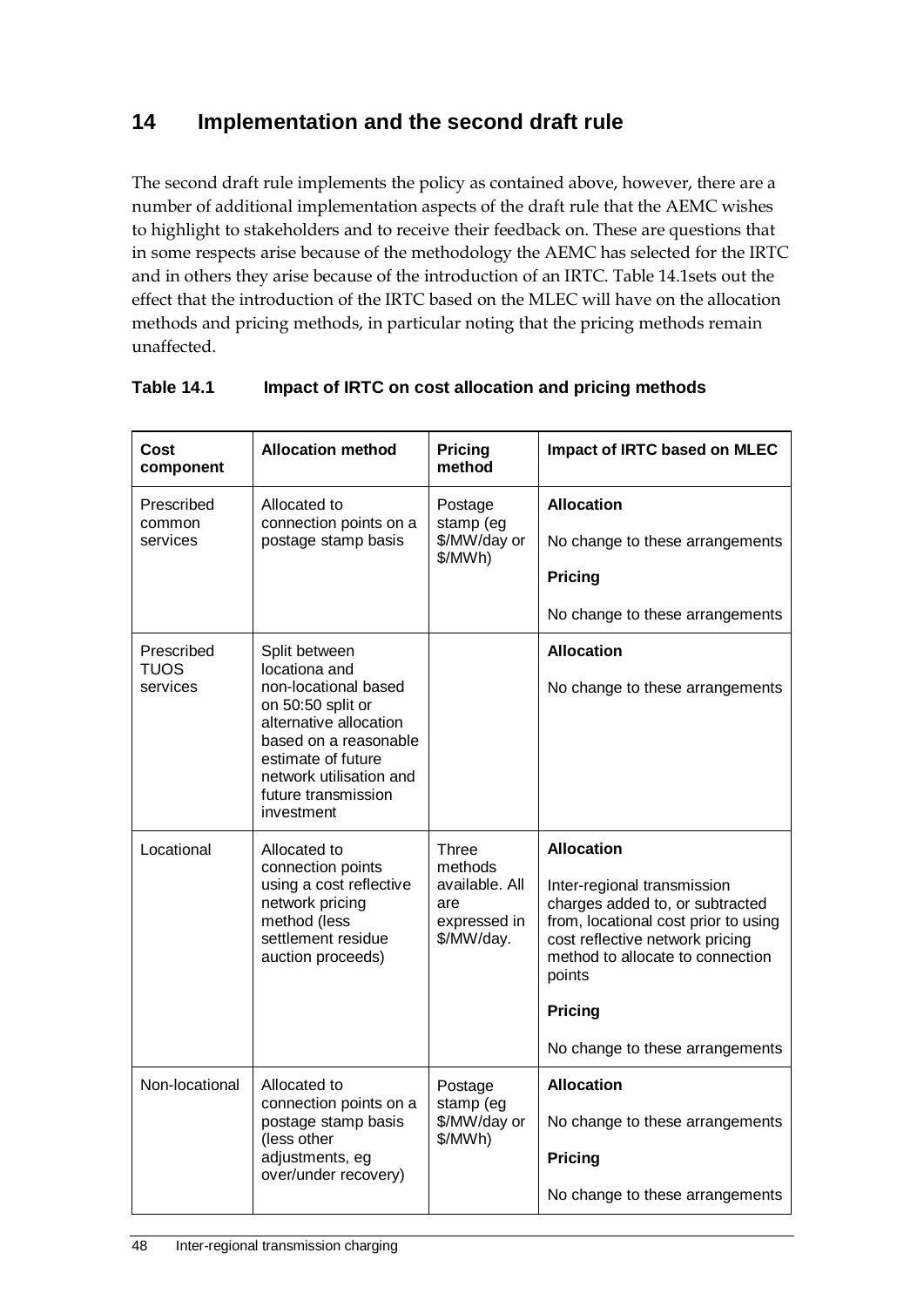Prescribed common services are transmission services that produce equivalent benefits to all connection points without any differentiation based on their location.

Prescribed TUOS services are transmission services that produce different benefits to connection points depending on their location within the transmission system

## <span id="page-56-0"></span>**14.1 Description of the operation of the rule**

## **MLEC Calculation**

Each CNSP is required to calculate the MLEC as follows:

- The CNSP must allocate 50% of its annual service revenue requirement (ASRR) for prescribed TUOS services on a locational basis between all connection points within its region, including connection points between that region and other regions. This allocation must be made using the prescribed MLEC CRNP Methodology
- The prescribed MLEC CRNP Methodology is a nationally consistent methodology for attributing the costs of transmission system assets based on the standard CRNP methodology but with certain prescribed requirements as follows:
	- all transmission system assets must be included for the attribution of network costs;
	- operating conditions in all half hour periods of the prior financial year must be taken into account; and
	- peak usage of transmission system elements must be used.

The above methodology will result in an allocation of costs to connection points between regions. These costs will constitute MLEC.

### **MLEC publication**

A TNSP who is a CNSP will be required to publish details on the MLEC by 15 March each year. The NER provides that all TNSPs are required to publish their prices by 15 May each year.

### **CNSP Charging**

A CNSP for region A will invoice the CNSP of the interconnected region B for any MLEC it estimates to be payable in respect of region B in the coming regulatory year.

The CNSP for region B will allocate the net MLEC payable or receivable in respect of region B to the TNSPs located in region B.

#### **TNSP Charging**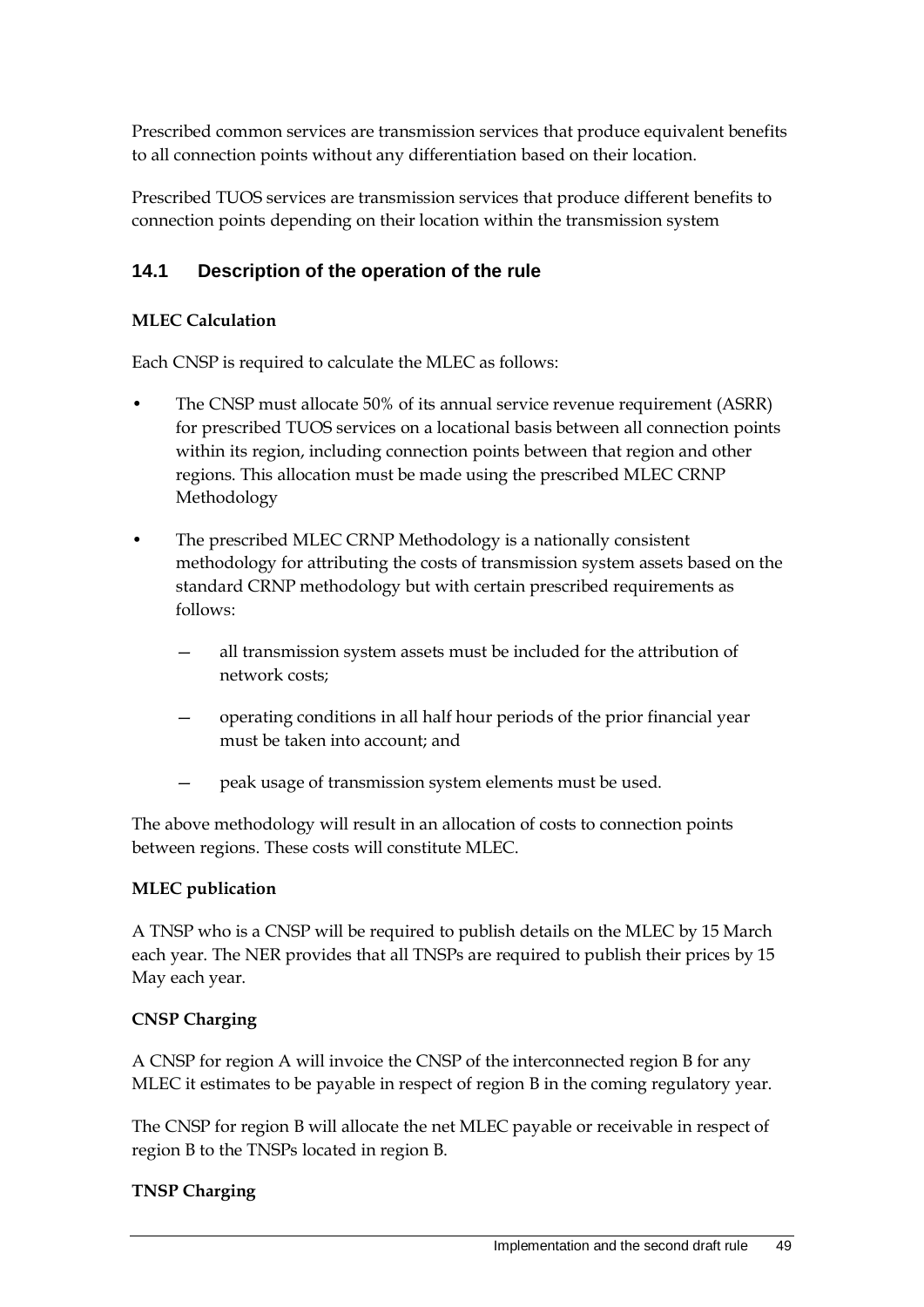Each MLEC balance allocated to a TNSP by its CNSP must be allocated for recovery (or pass through) by that TNSP to its customers by way of an adjustment to that TNSP's locational component of prescribed TUOS services.

Allocation of costs and determination of pricing for connection points within its region will otherwise be calculated by the TNSP in accordance with its current practice under the NER.

## **True up**

In subsequent years, each CNSP will calculate a true up amount based on the actual network utilisation information available to it using the same MLEC methodology as described above.

The CNSP for region A will invoice the CNSP of any relevant interconnected region for any true up amount payable in respect of that region. The CNSP for region B then allocates that true up amount in respect of region B to the TNSPs located in region B.

Each TNSP then includes that true up amount as an adjustment to the MLEC amount to be recovered as part of its allocation of the locational component of prescribed TUOS services as described above.

# **Pricing Methodology**

The AER will be required to amend the pricing methodology guidelines in accordance with the introduction of MLEC in the NER.

TNSPs and CNSPs will be required to amend their pricing methodologies to incorporate the calculation and allocation of MLEC in accordance with the requirements of the NER.

## **14.2 Determination of locational transmission charges for inclusion in MLEC**

The second draft rule provides that the estimation and charging for MLEC is to be based upon the proportionate use of transmission system assets using the MLEC CRNP methodology so that the ASRR for prescribed TUOS services is a 50 per cent share to connection points interconnected to the CNSP's region. While this is consistent with the approach and level adopted by most TNSPs, it is not the same as the split between location and non-locational revenue as used by some TNSPs, for example ElectraNet.

The current rules for intra-regional transmission charging allow for an alternative split oflocational and non-locational components of prescribed TUOS services so long as the alternative allocation is based upon reasonable estimate of future network utilisation, need for future investment and proving more efficient location signals. Also, the current rules provide for flexibility to the TNSPs to amend the standard CRNP (as the modified CRNP). These arrangements are not being altered for intra-regional transmission charging.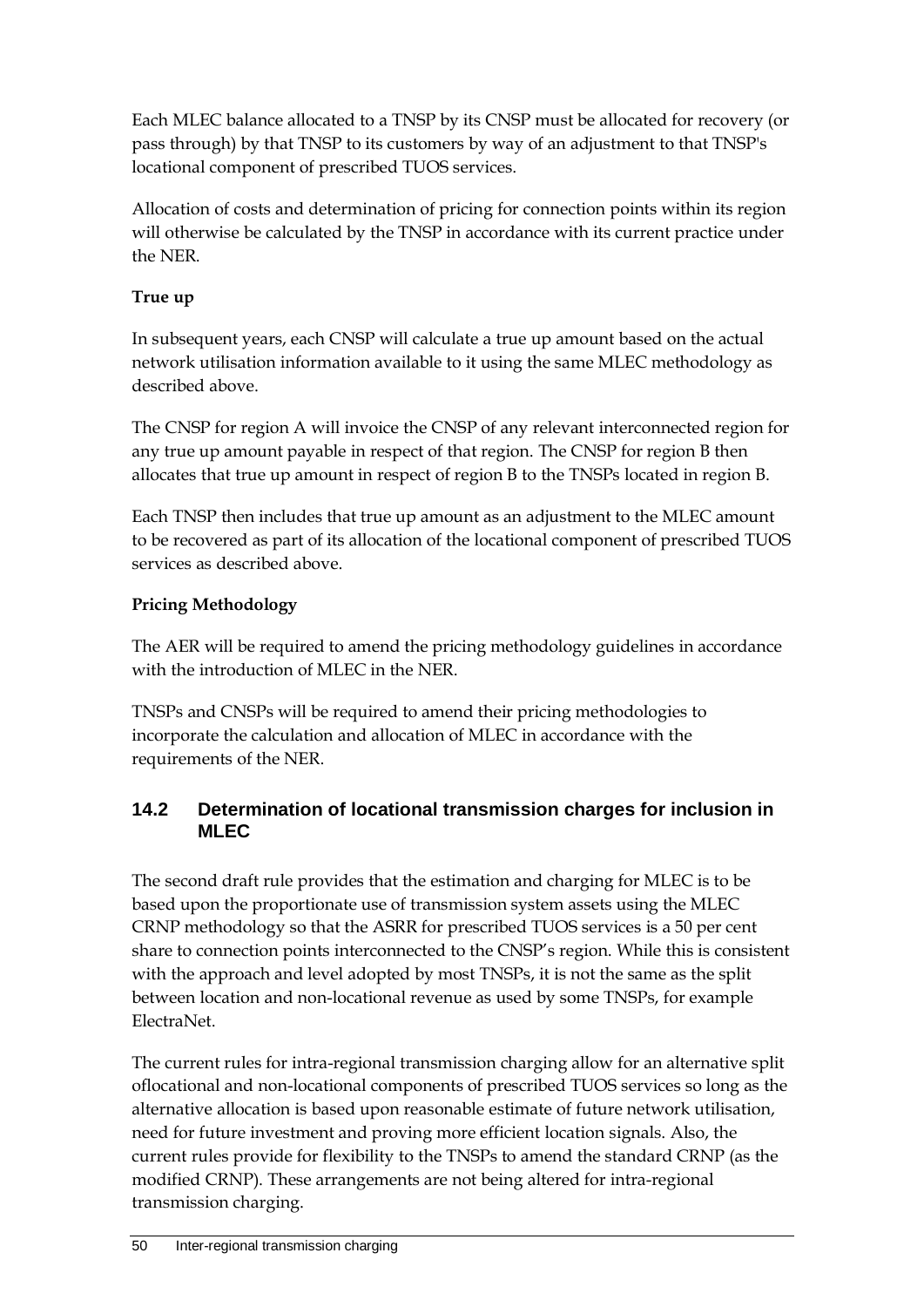The Commission selected to specify the 50 percent split for inter-regional transmission charging in order to standardise the approach for the estimation and recovery of MLEC. The alternative is to allow TNSPs to identify their allocation of the ASRR in the same manner as they use for intra-regional transmission charges. However, this could result in charges that are higher or lower for some regions purely based on the methodology for determining locational charges as a portion of .

The AEMC would like stakeholder feedback on the methodology for determining the appropriate share of prescribed TUOS service – locational component for the purposes of the MLEC.

## **14.3 Public information**

The second draft rule requires the following information to be published;

- the AER is required to publish its amended pricing methodology guidelines to take into account the MLEC arrangements;
- the AER is required to publish the TNSPs' proposed amended pricing methodologies to take into account the amended AER pricing methodology guidelines, to take into account the IRTC arrangements and the proposed TNSP arrangements to make adjustments to the ASRR.

Also, the second draft rule requires TNSPs where the TNSP is the CNSP, to publish the IRTC amount by 15 March each year.

### **Question 1 Public information**

**The AEMC seeks stakeholder views on any other material in relation to the IRTC that either the CNSP or TNSPs should publicly disclose?**

### **14.4 Information to be contained on CNSP to CNSP IRTC bill**

The AEMC has specified that the minimum information to be included on the bill from one CNSP to another CNSP (in addition to the requirement for the TNSP who is a CNSP to publish the MLEC amount for the next financial year).

The second draft rule requires that a MLEC bill must include the following information:

- reasonable details of the calculation of the modified load export charges;
- reasonable details of the calculation made to the MLEC (ie for the true up between estimated MLEC and MLEC based on actual system use.

#### **Question 2 Information to be contained on CNSP to CNSP IRTC bill**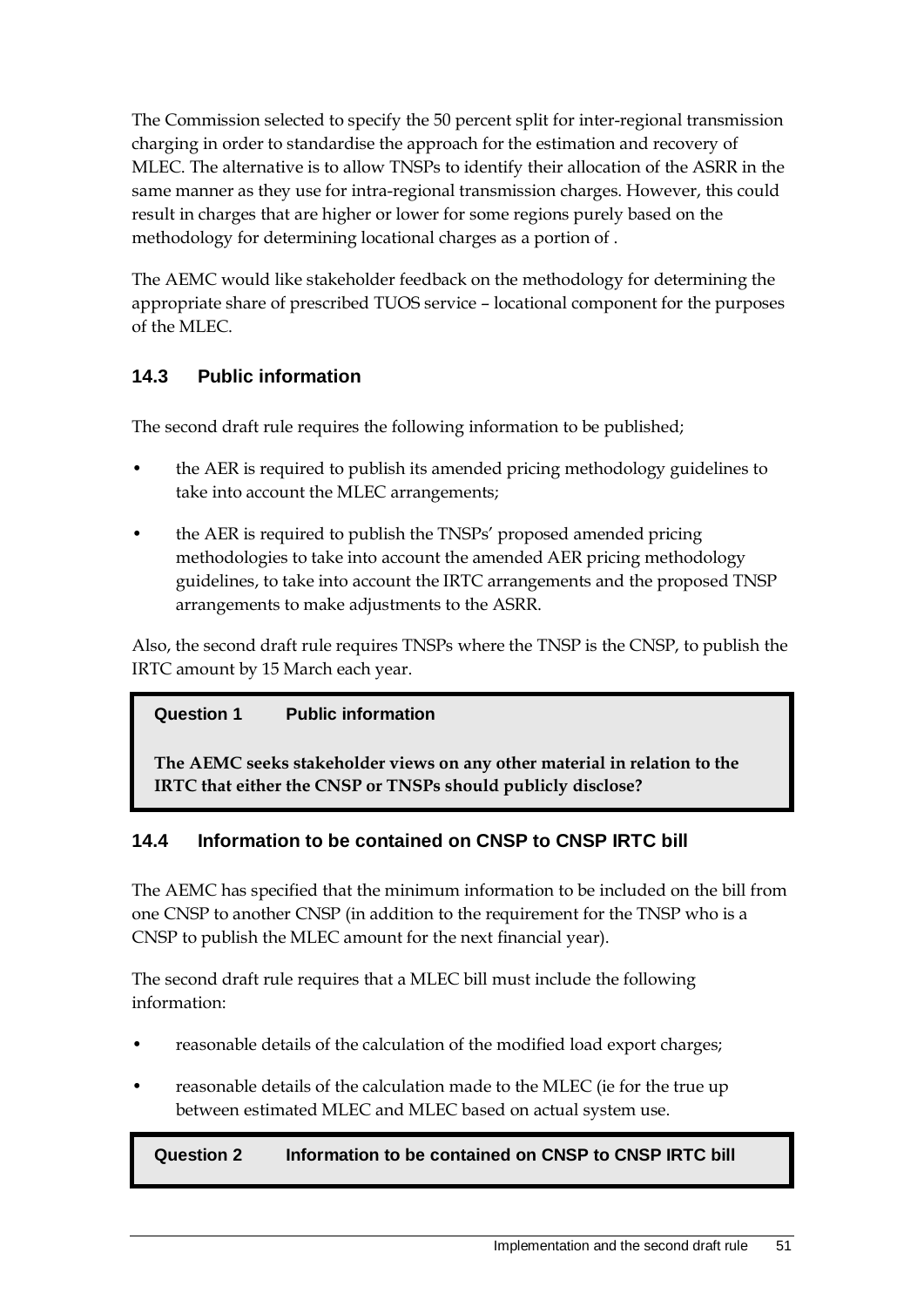**The AEMC seeks stakeholder views on any other material that a TNSP or CNSP require to enable them to fulfil their obligations?**

#### **14.5 Adjustment of the prescribed TUOS services – locational component for the MLEC**

The second draft rule prescribes the manner and sequence for the MLEC to be adjusted for the prescribed TUOS services – locational component, including that it be excluded from the 2 per cent price annual variation as TNSPs prices for prescribed TUOS services – locational component.

#### **Question 3 Adjustment of the prescribed TUOS services – locational component for the MLEC**

**The AEMC seeks stakeholder views on whether this sequence reflect the most efficient way of incorporating the inter-regional transmission charges into the locational component of the intra-regional charge?**

## **14.6 Sequence for IRTC**

The second draft rule is based on the sequence for the calculation of IRTC as outlined in [14.1.](#page-56-0) This now includes recovery or pass through of MLEC payables or receivables as ana adjustment to the locational component of the ASRR for prescribed TUOS services rather than incorporating MLEC recovery or pass through across the ASRR's for all components of prescribed TUOS services and common transmission services as was outlined in the original draft determination. The IRTC introduces a need for CNSPs to communicate the results of their calculation of IRTC to neighbouring regions to enable them to calculate their intra-regional transmission charges. The TNSP is required to publish their prices for the next regulatory period no later than 15 May. In order to give the TNSP sufficient time to determine the impact of the IRTC on their intra-regional charges the AEMC has required that the CNSP provide the results of the IRTC to the neighbouring CNSP no later than 15 March. The AEMC is of the view that this gives the CNSP sufficient time to determine the IRTC but at the same time gives the neighbouring CNSP and TNSPs sufficient time to include the charge in the locational component of their charges.

### **Question 4 Sequence for IRTC**

**The AEMC seeks stakeholder views on whether this sequence reflect the most efficient way of incorporating the inter-regional transmission charges into the locational component of the intra-regional charge?**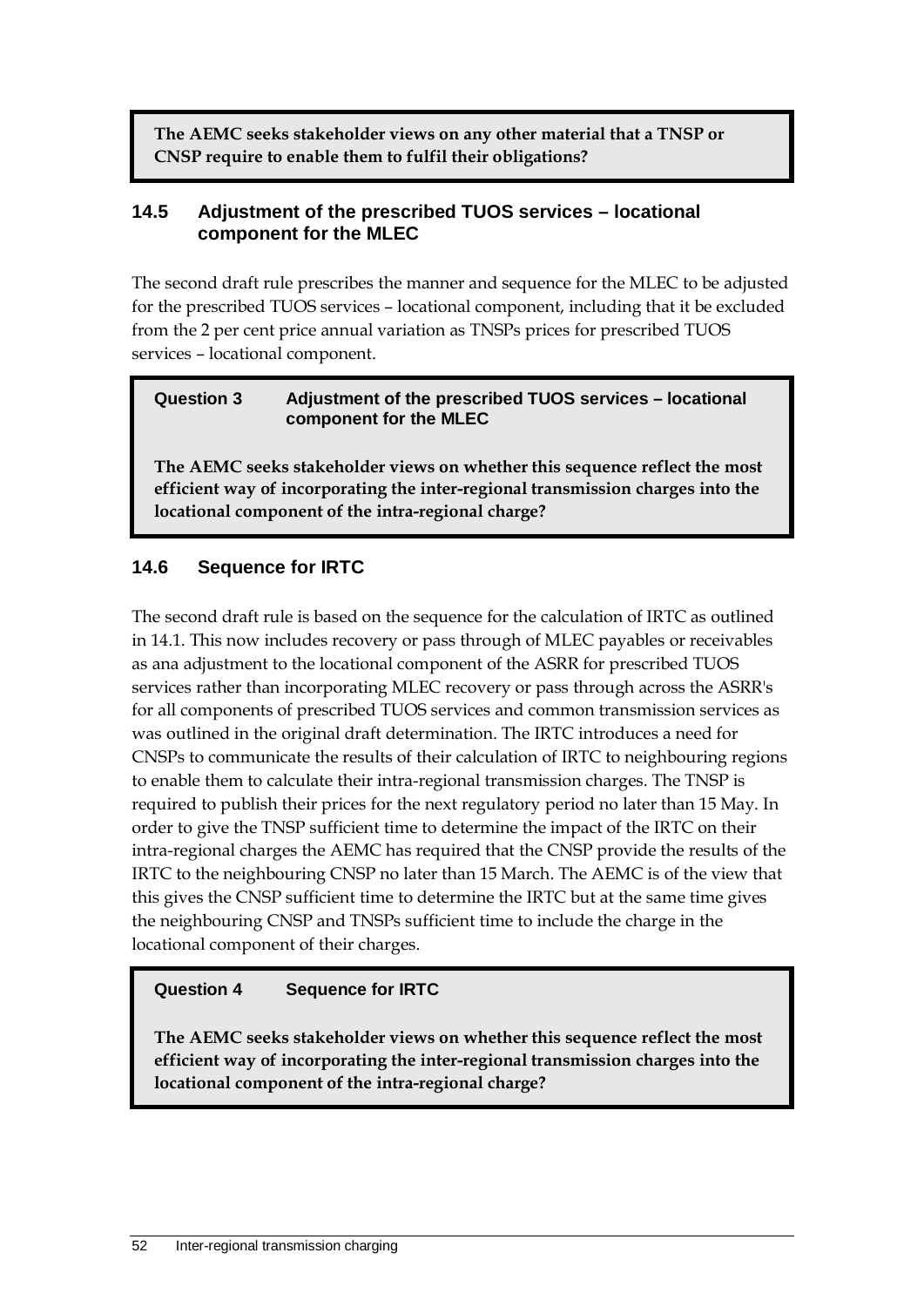## **14.7 Commencement**

The second draft rule includes a commence date of IRTC of 1 July 2014. This would require the first publication of IRTC under the MLEC by 15 March 2014. This is just over 1 year after the expected completion of the rule change on 28 February 2013. It is the AEMC's view that this provides sufficient time for the AER to revise its guideline on transmission pricing and for the TNSPs to update, and publish, an updated method for the calculation of both intra and inter regional transmission charges.

### **Question 5 Commencement**

**The AEMC seeks stakeholder views on whether there is a more appropriate date to commence the operation of inter-regional transmission charging.**

## **14.8 Savings and Transitional provisions**

The AEMC has not incorporated any transitional provisions in the second draft rules.

#### **Question 6 Savings and Transitional provisions**

**The AEMC seeks stakeholder views on whether there is any specific need for savings and transitional provisions to enable the MLEC to be introduced into the NER?**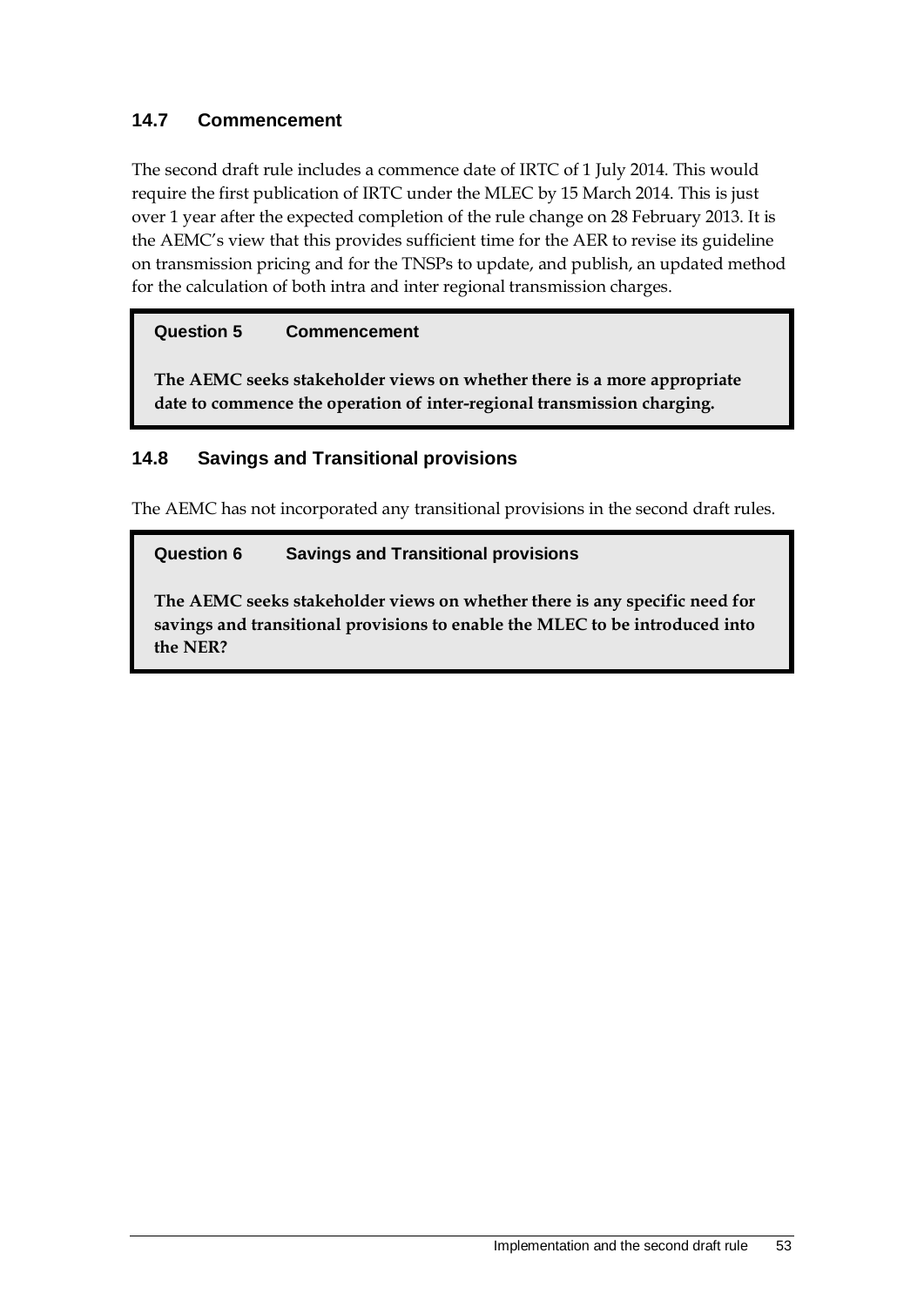# **Abbreviations**

| <b>AEMC</b>         | <b>Australian Energy Market Commission</b>                         |
|---------------------|--------------------------------------------------------------------|
| <b>AEMO</b>         | Australian Energy Market Operator                                  |
| <b>AER</b>          | Australian Energy Regulator                                        |
| <b>ASRR</b>         | Annual service revenue requirement                                 |
| <b>CNSP</b>         | Co-ordinating Network Service Provider                             |
| <b>CRNP</b>         | Cost reflective network pricing                                    |
| <b>DPI</b>          | Victorian Department of Primary Industry                           |
| <b>IRTC</b>         | Inter-regional transmission charge                                 |
| <b>LEC</b>          | Load export charge                                                 |
| <b>LRMC</b>         | Long run marginal cost                                             |
| <b>MCE</b>          | Ministerial Council on Energy                                      |
| MEU                 | Major Energy Users Ltd                                             |
| <b>MLEC</b>         | Modified load export charge                                        |
| <b>NECA</b>         | National Electricity Code Administrator                            |
| <b>NEL</b>          | National Electricity Law                                           |
| <b>NEM</b>          | National Electricity Market                                        |
| <b>NEO</b>          | National Electricity Objective                                     |
| NGF                 | National Generators Forum                                          |
| <b>NTP</b>          | National Transmission Planner                                      |
| <b>OEPC</b>         | Tasmanian Office of Energy Planning and<br>Conservation            |
| RIT-T               | Regulatory investment test - transmission                          |
| Group of generators | AGL Energy, Alinta Energy, International Power<br>GDF-Suez, LYMMCo |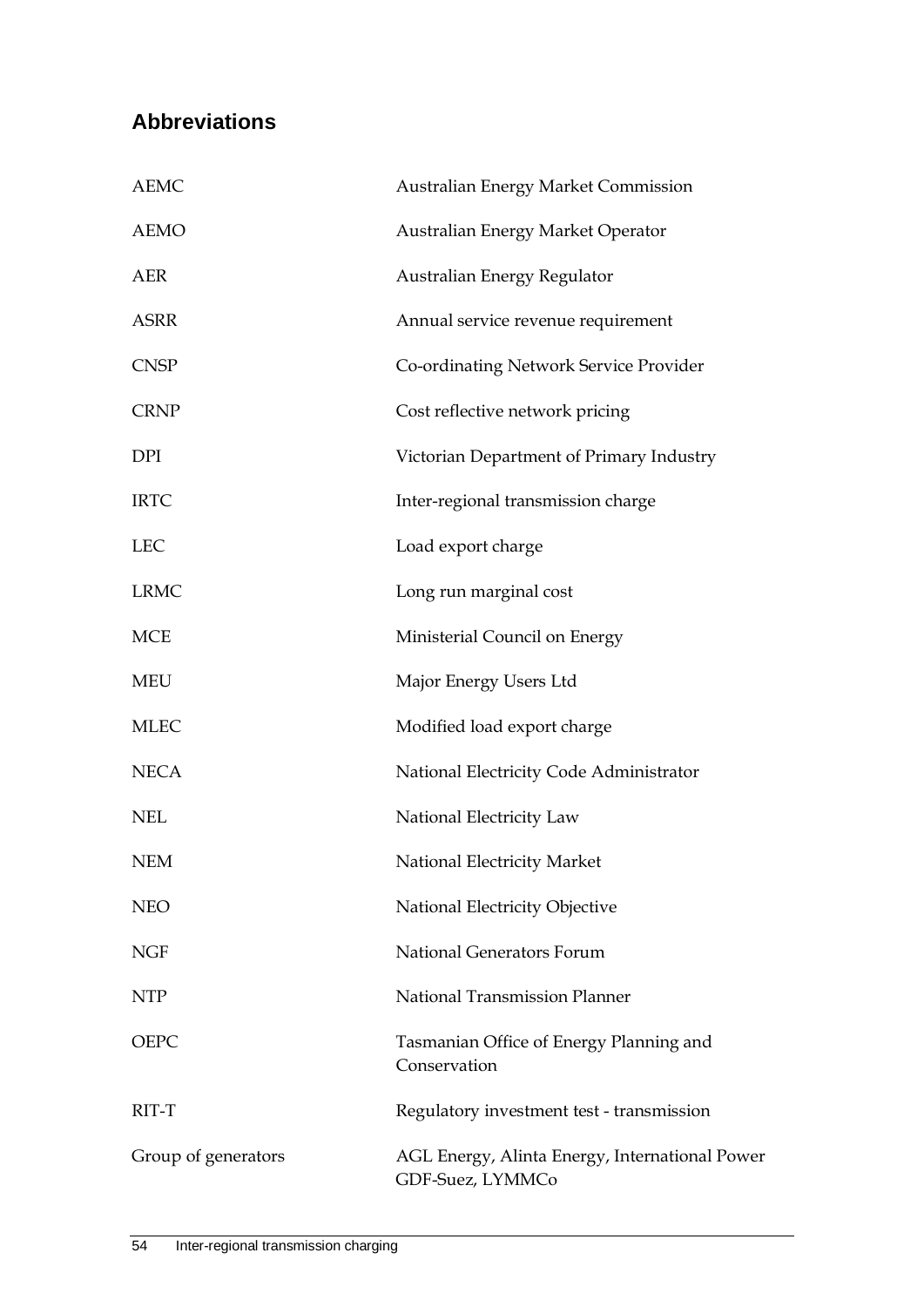| <b>SRA</b>  | <b>Settlement Residues Auction</b>    |
|-------------|---------------------------------------|
| <b>TFR</b>  | <b>Transmission Frameworks Review</b> |
| <b>TNSP</b> | Transmission network service provider |
| <b>TUOS</b> | Transmission use of system            |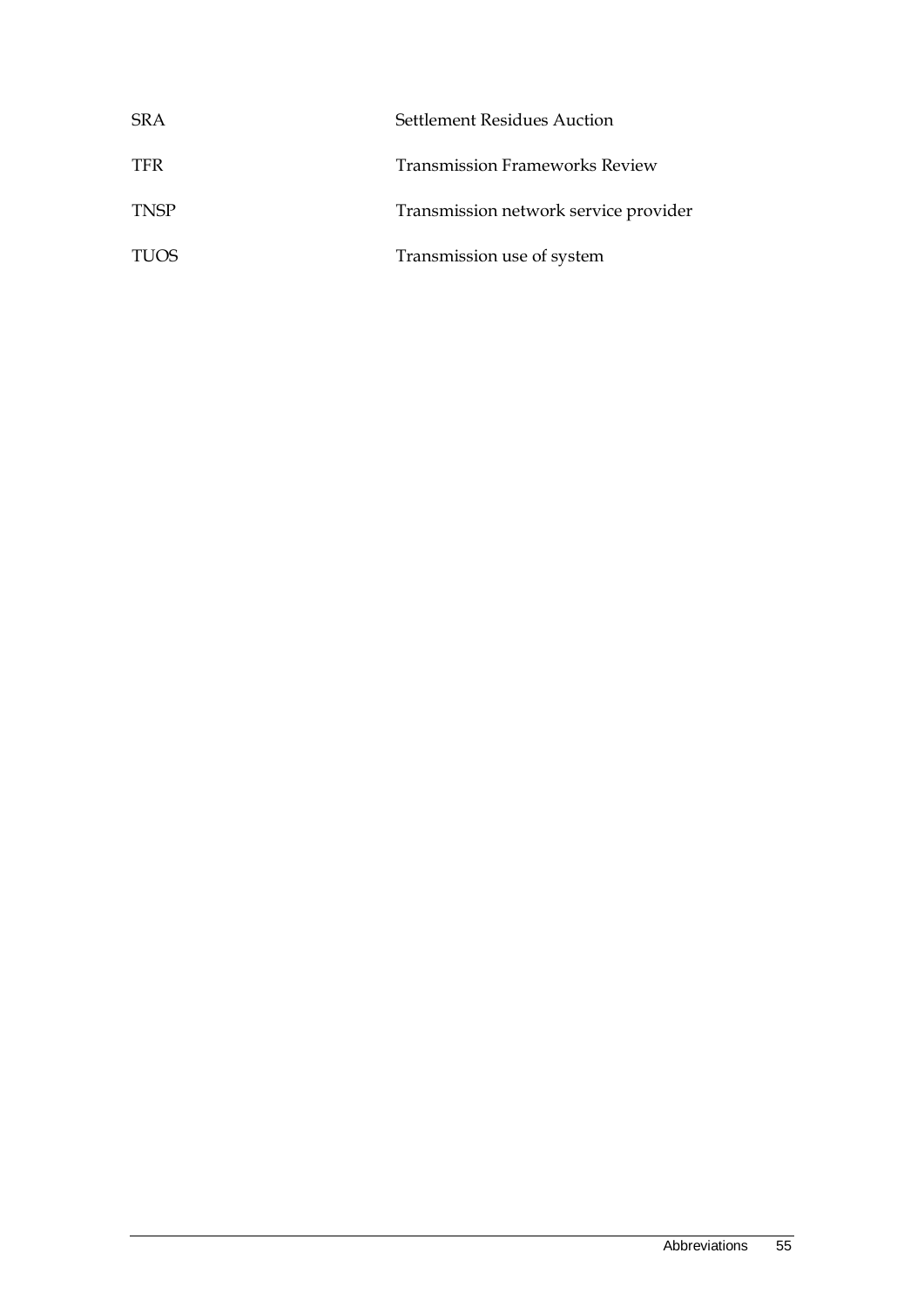# **A Summary of issues raised in submissions**

## **Consultation paper**

| <b>Stakeholder</b>                | <b>Issue</b>                                                                                                                                                                                                                                                                                                         | AEMC response given in first draft determination                                                                                                                                                                                                         |
|-----------------------------------|----------------------------------------------------------------------------------------------------------------------------------------------------------------------------------------------------------------------------------------------------------------------------------------------------------------------|----------------------------------------------------------------------------------------------------------------------------------------------------------------------------------------------------------------------------------------------------------|
|                                   | General views and issues on the Rule Change Request                                                                                                                                                                                                                                                                  |                                                                                                                                                                                                                                                          |
| Gallaugher &<br>Associates (p. 1) | In broad terms supports the concept of inter-regional<br>network charges proposed but considers there are<br>many serious flaws with the current regulatory and<br>economic framework for the provision of transmission<br>services in the NEM.                                                                      | The Commission notes that the specific points raised in Gallaugher &<br>Associates submission, as well as other submissions, on the design of<br>the load export charge are discussed in this determination.                                             |
| Hydro Tasmania (p.                | Broadly supports the proposal to introduce<br>inter-regional transmission charging. Has reservation<br>with the Commission's inter-regional transmission<br>charging proposal on the prediction of future network<br>flows as a basis for assigning costs shares.                                                    | As discussed in chapter 5 of this determination, the Commission<br>considers that the current approach to allocating costs can<br>accommodate load export charges. Specific discussion relating to<br>issues in Tasmania are discussed in section 7.4.2. |
| Integral Energy (p. 1)            | Supports the principle that customers who import<br>power from another region should contribute towards<br>the transmission costs thereby incurred in the<br>exporting region and considers that the load export<br>charge approach set out in the Consultation Paper<br>provides a suitable mechanism for doing so. | The Commission notes the comments made.                                                                                                                                                                                                                  |
| Grid Australia (p. 3)             | Supports the implementation of a load export charge<br>based on the locational component of prescribed<br>transmission prices to commence from 1 July 2012 at<br>the earliest.                                                                                                                                       | As discussed in sections 5.4.3 and 6.4.3, the Commission considers<br>that a 1 July 2012 commencement date for the load export charge<br>would be more appropriate.                                                                                      |
| The Major Energy                  | While the Rule change request conceptually seeks to                                                                                                                                                                                                                                                                  | As discussed in section 2.6, the load export charge may result in a                                                                                                                                                                                      |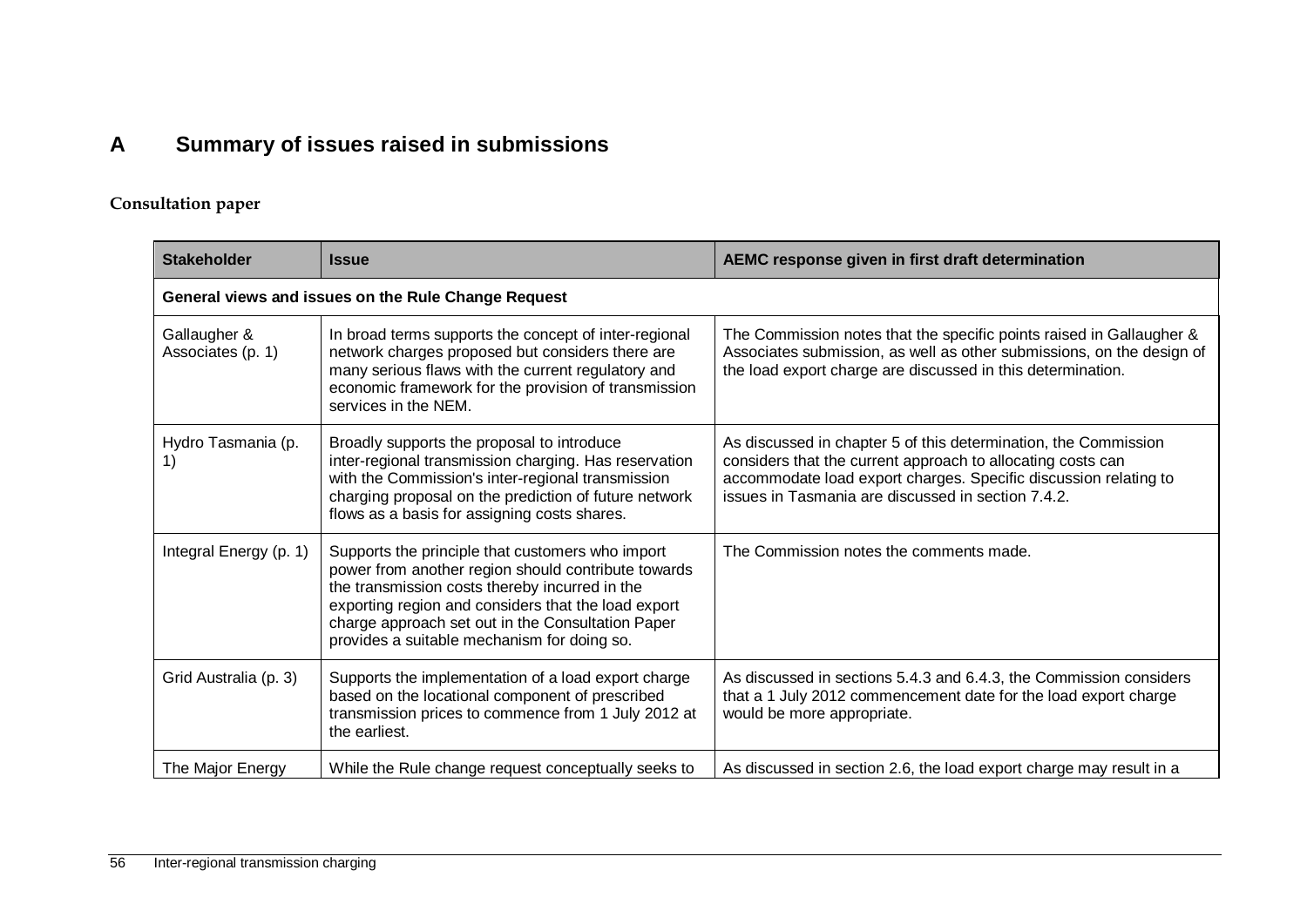| <b>Stakeholder</b>        | <b>Issue</b>                                                                                                                                                                                                                                                                                                                                                                                                                                                           | AEMC response given in first draft determination                                                                                                                                                                                                                                                                                                                                                                                                                                 |
|---------------------------|------------------------------------------------------------------------------------------------------------------------------------------------------------------------------------------------------------------------------------------------------------------------------------------------------------------------------------------------------------------------------------------------------------------------------------------------------------------------|----------------------------------------------------------------------------------------------------------------------------------------------------------------------------------------------------------------------------------------------------------------------------------------------------------------------------------------------------------------------------------------------------------------------------------------------------------------------------------|
| Users Inc (MEU) (p.<br>3) | impose a higher degree of cost reflectivity, it has the<br>potential to create more problems than it solves e.g.<br>some beneficiaries will receive a greater benefit at the<br>expense of other customers. Also considers that the<br>Rule change proposal lacks quantification and<br>undermines key principles underpinning the NEM [in<br>ways as discussed in other sections of the MEU's<br>submission as outlined below].                                       | one-off redistribution of charges among customers in different regions.<br>However, this redistribution would result from the improvement in<br>cost-reflectivity, which would benefit all customers in the long term.<br>The modelling outcomes has shown the potential cross-subsidies that<br>currently exist. The Commission does not consider the Rule change<br>undermines the underlying principles of the NEM (as discussed in<br>response to the MEU's issues below).   |
| $MEU$ (p. 7)              | Although the MEU supports, in principle, allocating the<br>costs of interconnectors to the beneficiaries of the<br>interconnectors, it raises a number of issues and<br>concerns on the proposed arrangements. pp. 4-5. In<br>addressing these inconsistencies in the proposed<br>arrangements, the MEU is concerned that the<br>complexity that then arise will make the<br>implementation too complex to deliver a sensible and<br>commercial outcome for customers. | In making this determination, the Commission has clarified the<br>principles of the load export charge, where any export load would be<br>treated in a similar manner to existing customer load. In doing so, the<br>Commission considers that the load export charge provides a<br>proportionate solution to the requirement of inter-regional transmission<br>charging arrangements and that its implementation would not be<br>complex.                                       |
| $MEU$ (p. 7)              | The Rule change proposal posits that customers will<br>accrue significant commercial benefit by the<br>implementation of the change and therefore it should<br>cover the costs that generators and TNSPs will incur<br>as a result of the Rule change. But considers there is<br>no attempt to quantify either the costs or benefits of<br>the proposal, let alone the materiality of the issue.                                                                       | The Commission considers that the Rule change proposal recognises<br>the potential benefits of introducing inter-regional transmission<br>charging arrangements. The materiality of the potential impact of an<br>load export charge is discussed further in section 7.4.                                                                                                                                                                                                        |
| MEU (pp. 8-9)             | Considers that the Rule change request had its origins<br>from a request of the MCE for the AEMC to conduct<br>the Climate Change Review and considers that<br>"[e]ffectively the AEMC sees that its recommendations<br>[from the Climate Change Review] will assist the<br>implementation of the eRET and CPRS policies,<br>irrespective of the quantum of costs involved so long                                                                                     | The Commission notes that the objective of the Climate Change<br>Review was to consider how the current energy market frameworks<br>would respond to the expanded eRET and the CPRS and how any<br>potential impacts of these policies on the market may be managed.<br>The Commission did not consider how any of these policies should be<br>implemented. In addition, the Commission notes that inter-regional<br>transmission charging has been an issue that the market has |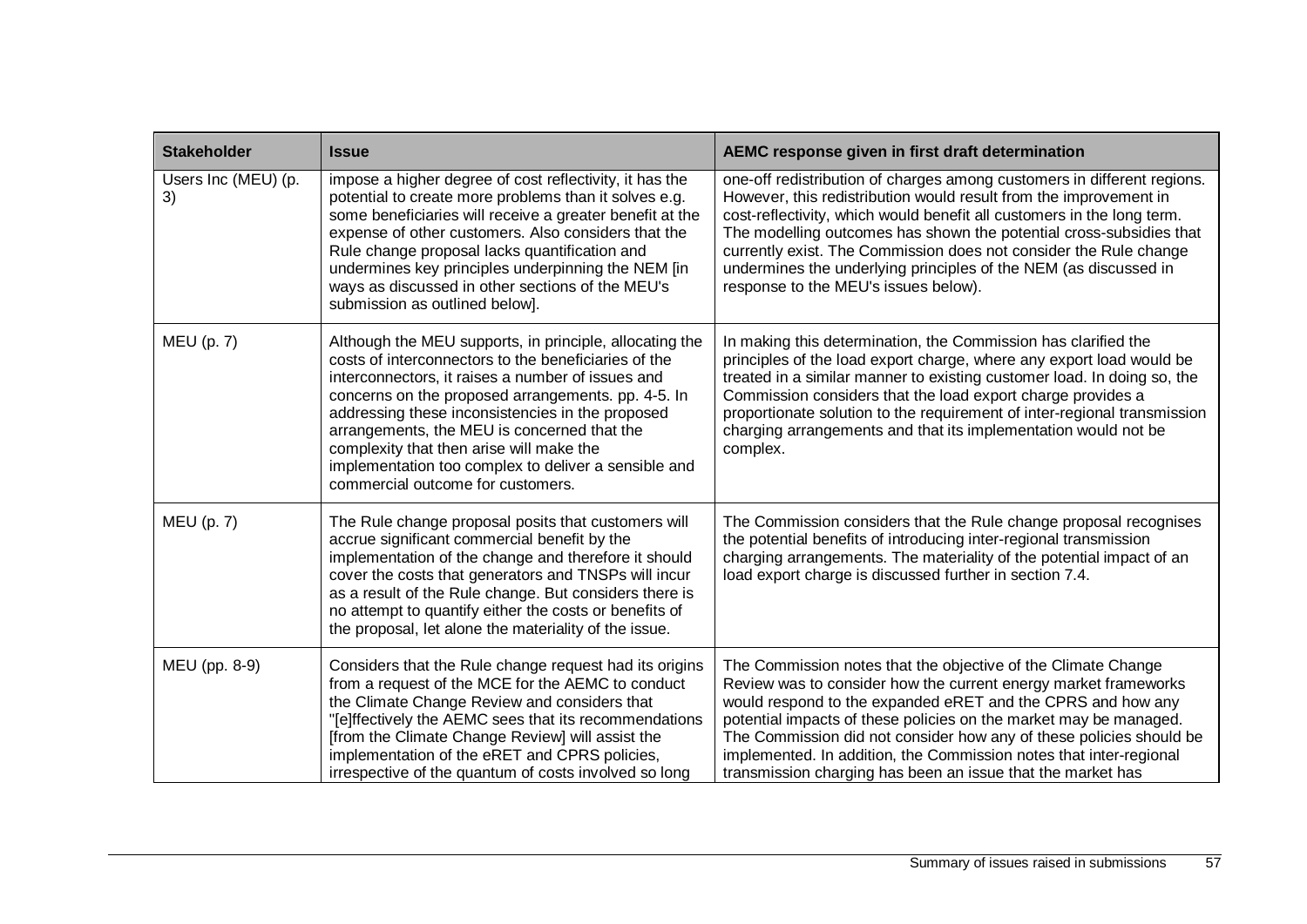| <b>Stakeholder</b> | <b>Issue</b>                                                                                                                                                                                                                                                                                                                                                                                                                                                                                                                                                                                                                                                                                             | AEMC response given in first draft determination                                                                                                                                                                                                                                                                                                                                                                                |
|--------------------|----------------------------------------------------------------------------------------------------------------------------------------------------------------------------------------------------------------------------------------------------------------------------------------------------------------------------------------------------------------------------------------------------------------------------------------------------------------------------------------------------------------------------------------------------------------------------------------------------------------------------------------------------------------------------------------------------------|---------------------------------------------------------------------------------------------------------------------------------------------------------------------------------------------------------------------------------------------------------------------------------------------------------------------------------------------------------------------------------------------------------------------------------|
|                    | as the market outcomes (which will reflect the<br>interventions) are seen to be 'efficient' and 'reliable'".                                                                                                                                                                                                                                                                                                                                                                                                                                                                                                                                                                                             | considered and assessed for some time, including consideration by<br>the National Electricity Code Administrator in its transmission and<br>distribution revenue review completed in 1999. The Commission is<br>now assessing the proposed load export charge through this Rule<br>change process to consider whether the proposed arrangements<br>would be in the long term interest of customers.                             |
| MEU (p. 12)        | In regards to cost-reflectivity considerations, raises the<br>issue of the cost of power compared with the cost of<br>transmission. Notes that the reasons for a region to be<br>a normally importing region are many but the main<br>reason is that the prices of generation in an importing<br>region are higher than those in a normally exporting<br>region. Just because there is a price differential does<br>not mean that this differential is more than the<br>additional costs of providing transmission.                                                                                                                                                                                      | The Commission notes the issue raised however the cost of<br>transmission is typically a small proportion of the total costs for<br>electricity that customers face. Additional discussion is outlined in<br>section 7.4.                                                                                                                                                                                                       |
| MEU (p. 13)        | Notes that if an importing region is expected to pay for<br>transmission costs within an exporting region, from a<br>consumer viewpoint, this makes generation from an<br>exporting region a higher cost - effectively the cost to<br>customers in the importing region for the imported<br>generation becomes the dispatch price for the<br>generation plus the load export charge. The proposal<br>for allocating transmission services from an exporting<br>region however implies that a generator outside a<br>region will still be dispatched on the current basis. This<br>raises the question - is the proposal really<br>economically efficient and does it maintain competitive<br>neutrality? | The Commission notes that the load export charge is intended to<br>improve the cost-reflectivity of transmission assets. In terms of<br>whether the transmission investments themselves are efficient, the<br>existing framework which provides for the role of the National<br>Transmission Planner and the Regulatory Investment Test for<br>Transmission go towards ensuring efficient transmission investments<br>are made. |
| MEU (p. 14)        | Considers that the Rule change proposal does not<br>assess whether customers will pay more for their<br>delivered power under the proposed change than                                                                                                                                                                                                                                                                                                                                                                                                                                                                                                                                                   | The load export charge would relate to the regulated revenues of<br>TNSPs and interconnectors. As the purpose of the revenue regulation<br>process is to ensure that only efficient costs would be recovered, the                                                                                                                                                                                                               |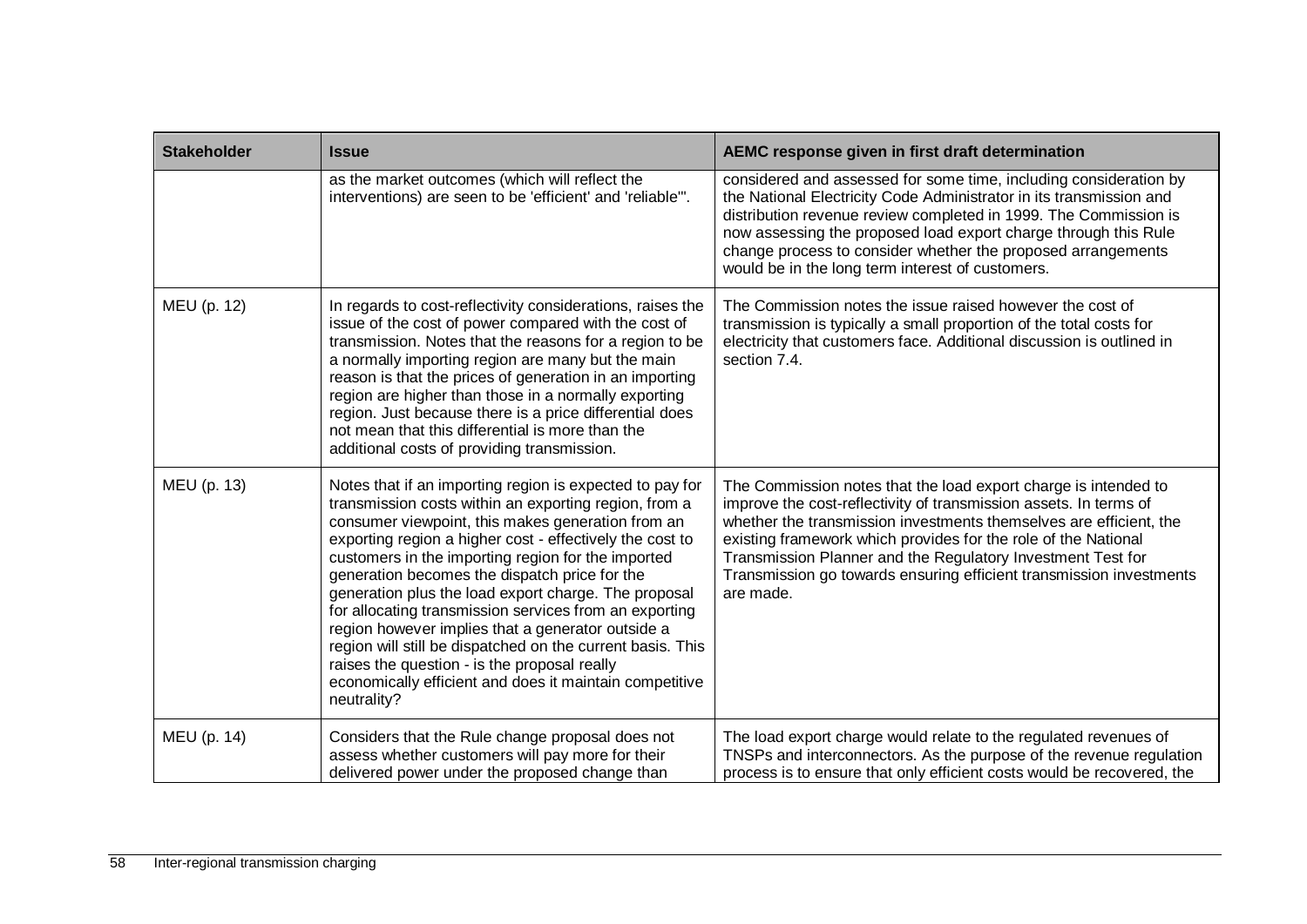| <b>Stakeholder</b>                               | <b>Issue</b>                                                                                                                                                                                                                                                                                                                                                                                                                                                                                                                                                                                                                                                          | AEMC response given in first draft determination                                                                                                                                                                                                                                                                                                                                                                                                                                                                                                                     |
|--------------------------------------------------|-----------------------------------------------------------------------------------------------------------------------------------------------------------------------------------------------------------------------------------------------------------------------------------------------------------------------------------------------------------------------------------------------------------------------------------------------------------------------------------------------------------------------------------------------------------------------------------------------------------------------------------------------------------------------|----------------------------------------------------------------------------------------------------------------------------------------------------------------------------------------------------------------------------------------------------------------------------------------------------------------------------------------------------------------------------------------------------------------------------------------------------------------------------------------------------------------------------------------------------------------------|
|                                                  | necessary and whether the proposal might reduce<br>competitive neutrality between generators and regions.                                                                                                                                                                                                                                                                                                                                                                                                                                                                                                                                                             | Commission considers that the mechanisms in place ensures that<br>customers would not pay more than necessary. In addition, as the load<br>export charge would apply to all TNSPs, and revenues are regulated,<br>there would not be any impact on competitive neutrality.                                                                                                                                                                                                                                                                                           |
| MEU (p. 18)                                      | The complexity of implementing the proposal might<br>reach a level where the value of the proposal has only<br>a marginal benefit compared to the costs of<br>implementation and the degree of moving from the<br>simplicity of the current arrangements.                                                                                                                                                                                                                                                                                                                                                                                                             | The Commission notes that as the pattern of interconnector flows<br>responds to changes in the underlying market requirements,<br>introducing an inter-regional transmission charging mechanism is an<br>important step in ensuring that prices are cost-reflective.                                                                                                                                                                                                                                                                                                 |
| <b>National Generators</b><br>Forum (NGF) (p. 1) | On balance, supports the proposed improvements to<br>the transmission charging arrangements. However,<br>have a concern on the potential difficulty to develop<br>and set the load export charge with a degree of<br>certainty. Energy movement from one region's<br>transmission network to an adjoining region's network<br>is likely to be volatile. We expect the energy forecasts<br>used to work out a load export charge to be similarly<br>variable. This could create problems around certainty.<br>Do note, however, that forecasting energy flows for<br>customer loads at existing connection points on the<br>transmission system are relatively stable. | The provisions in place provide that charges to be applied to<br>customers cannot vary by more than 2 per cent per annum compared<br>with the load weighted average price for the locational component of<br>transmission charges. The Commission considers that this provides a<br>degree of certainty. In addition, to the extent that the load export<br>charge improves cost-reflectivity, any volatility in costs would be<br>reflected in prices. In addition, as noted above, the transmission<br>charges component of a customer's bill is relatively small. |
| NGF (p. 2)                                       | Considers the proposed methodology of implementing<br>a load export charge is consistent with the current<br>methodology in the AER's electricity transmission<br>network service providers pricing methodology<br>guidelines.                                                                                                                                                                                                                                                                                                                                                                                                                                        | The comments are noted.                                                                                                                                                                                                                                                                                                                                                                                                                                                                                                                                              |
| AEMO (p. 1)                                      | Supports in principle the introduction of inter-regional<br>transmission charges. Considers the proposal is<br>consistent with the establishment of the role of the<br>national transmission planner within AEMO and                                                                                                                                                                                                                                                                                                                                                                                                                                                  | The comments are noted.                                                                                                                                                                                                                                                                                                                                                                                                                                                                                                                                              |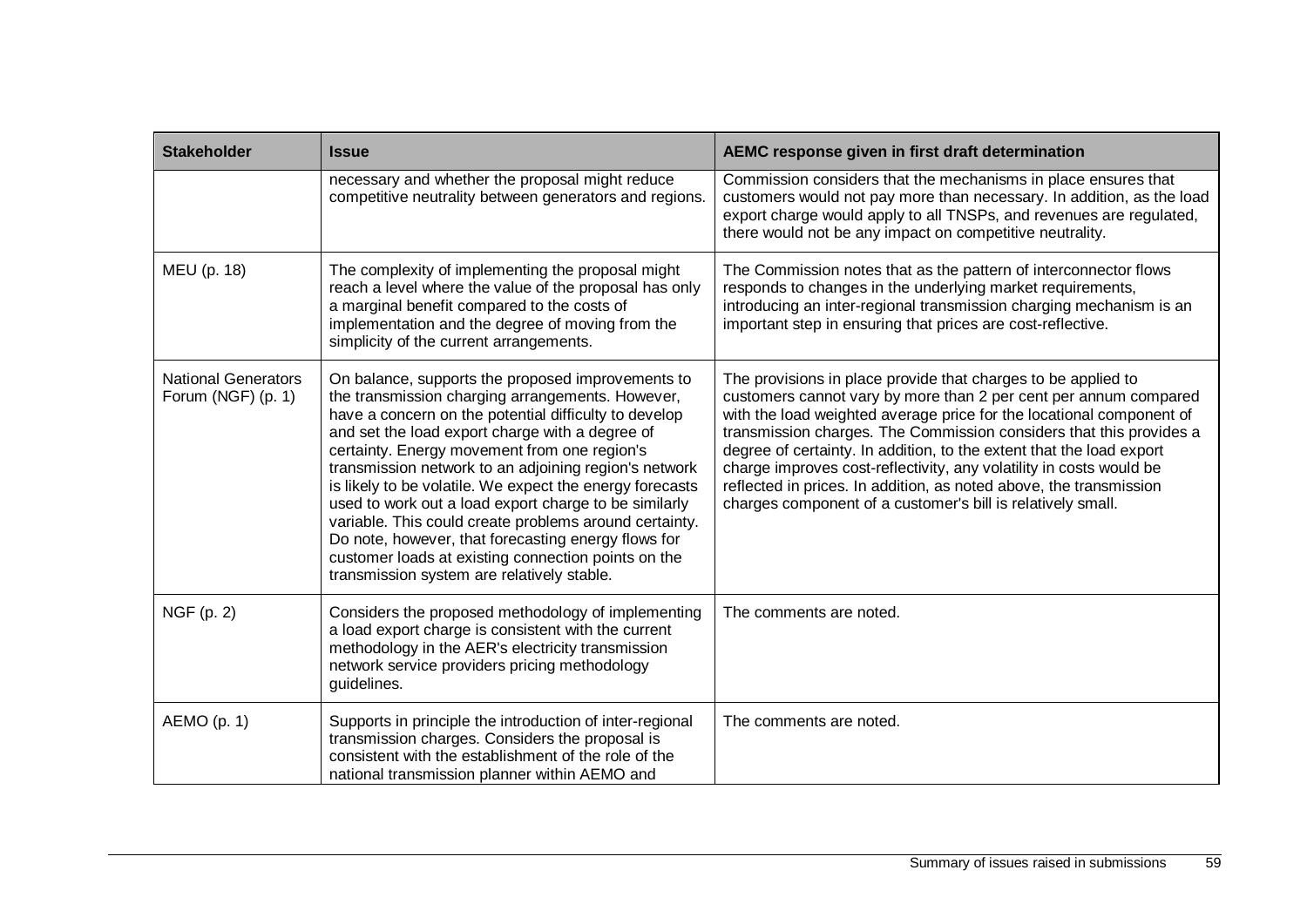| <b>Stakeholder</b>                                   | <b>Issue</b>                                                                                                                                                                                                                                                                                                                                                                                                                                                                                                                                                                                          | AEMC response given in first draft determination                                                                                                                                                                                                                        |
|------------------------------------------------------|-------------------------------------------------------------------------------------------------------------------------------------------------------------------------------------------------------------------------------------------------------------------------------------------------------------------------------------------------------------------------------------------------------------------------------------------------------------------------------------------------------------------------------------------------------------------------------------------------------|-------------------------------------------------------------------------------------------------------------------------------------------------------------------------------------------------------------------------------------------------------------------------|
|                                                      | recognition of the need to coordinate the development<br>of the grid on a national basis. Considers it would be<br>incongruous to plan and develop the grid on a national<br>basis without recognising this in transmission pricing.                                                                                                                                                                                                                                                                                                                                                                  |                                                                                                                                                                                                                                                                         |
| AEMO (p. 1)                                          | In undertaking this Rule change notes that there is the<br>need to recognise that transmission pricing is complex<br>and that detailed procedures are not specified in the<br>Rules and the implementation in respect to a number<br>of details are likely to vary from one region to the other<br>and that the overall outcomes of the methodology can<br>be very sensitive to a range of decisions. The final<br>process to be determined should seek to deliver both a<br>workable and consistent process and meet the MCE's<br>objectives in introducing inter-regional transmission<br>charging. | The comments are noted. The Commission also acknowledges the<br>work that TNSPs and AEMO have completed in providing modelling<br>for this Rule change request, which has assisted with the analysis and<br>understanding of the proposed arrangements.                 |
| EnergyAustralia (pp.<br>$1-2)$                       | Considers that quantitative analysis of the potential<br>impact of the proposed change on stakeholders,<br>including customers, should be completed and subject<br>to further consultation.                                                                                                                                                                                                                                                                                                                                                                                                           | The Commission notes the issue and the results from the modelling<br>undertaken by TNSPs, including AEMO in its capacity as a TNSP in<br>Victoria, are discussed in section 7.4.                                                                                        |
| Composition and definition of the load export charge |                                                                                                                                                                                                                                                                                                                                                                                                                                                                                                                                                                                                       |                                                                                                                                                                                                                                                                         |
| Integral Energy (p. 1)                               | Supports the extension of the current transmission<br>pricing principles to determining the load export<br>charge, including both locational and non-locational<br>components for the relevant TUOS charges.                                                                                                                                                                                                                                                                                                                                                                                          | The comments are noted.                                                                                                                                                                                                                                                 |
| Integral Energy (p. 2)                               | As a general principle, would like to see greater<br>stability and transparency in transmission pricing. In<br>the current context, supports the proposed Rule<br>setting out notification processes and requiring a level<br>of information disclosure from the CNSP that ensures                                                                                                                                                                                                                                                                                                                    | The comments are noted. TNSPs would be required to provide<br>estimates to each other and, where possible, to DNSPs. The AER<br>would also be required to amend its pricing methodology guidelines<br>and TNSPs would be required to amend their pricing methodologies. |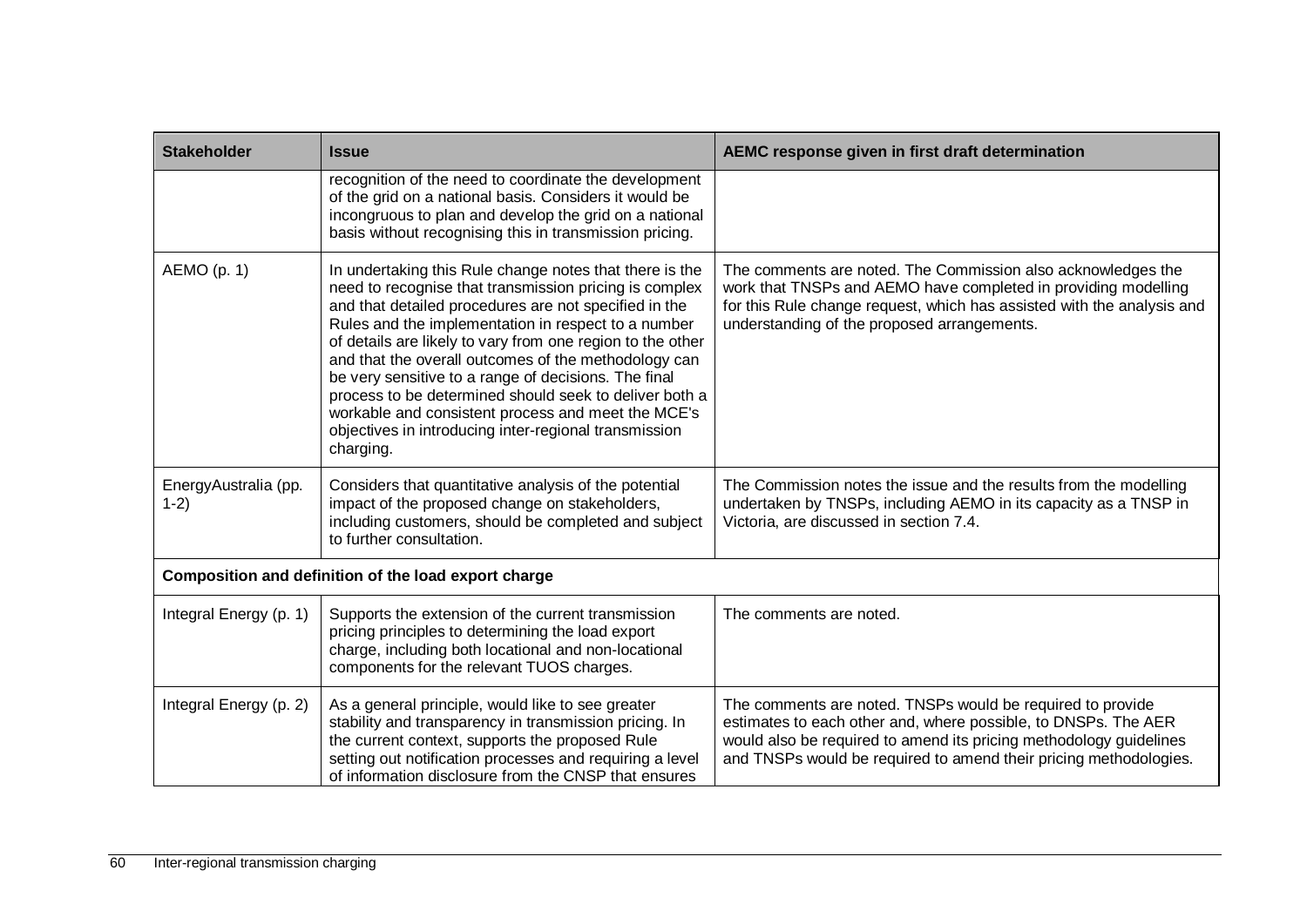| <b>Stakeholder</b>               | <b>Issue</b>                                                                                                                                                                                                                                                                                                                                                                                                                                                                                                                                                         | AEMC response given in first draft determination                                                                                                                                                                                                                                                                                                                                                                                                                                                                                                                                                                                                                                                              |
|----------------------------------|----------------------------------------------------------------------------------------------------------------------------------------------------------------------------------------------------------------------------------------------------------------------------------------------------------------------------------------------------------------------------------------------------------------------------------------------------------------------------------------------------------------------------------------------------------------------|---------------------------------------------------------------------------------------------------------------------------------------------------------------------------------------------------------------------------------------------------------------------------------------------------------------------------------------------------------------------------------------------------------------------------------------------------------------------------------------------------------------------------------------------------------------------------------------------------------------------------------------------------------------------------------------------------------------|
|                                  | the impact on distribution and retail tariff notification<br>processes can be managed as effectively as possible.                                                                                                                                                                                                                                                                                                                                                                                                                                                    |                                                                                                                                                                                                                                                                                                                                                                                                                                                                                                                                                                                                                                                                                                               |
| Grid Australia (pp. 3,<br>$6-7)$ | The inclusion of the postage stamped components of<br>prescribed transmission prices is likely to result in<br>importing regions making a contribution significantly<br>beyond the long run marginal costs of existing and<br>new transmission assets which support inter-regional<br>flows. Considers the inclusion of these components<br>departs from the principles of the current pricing<br>regime and would not be consistent with the NEO.                                                                                                                   | Discussion is outlined in chapter 5.                                                                                                                                                                                                                                                                                                                                                                                                                                                                                                                                                                                                                                                                          |
| Grid Australia (p. 6)            | To include postage stamped components would be to<br>impose costs on customers of an adjoining region that<br>bear no relation to their proportionate use of the<br>adjoining region's transmission system assets. Such a<br>view is also consistent with the ACCC position where it<br>was expressed that rather than to be used as a tool for<br>signalling, the non-locational component is to serve as<br>a recovery mechanism that will cause the least<br>distortion possible.                                                                                 | Discussion is outlined in chapter 5.                                                                                                                                                                                                                                                                                                                                                                                                                                                                                                                                                                                                                                                                          |
| Grid Australia (p. 11)           | The volatility of annual energy flows across<br>interconnectors would lead to considerable volatility in<br>the load export charge on a year to year basis. The<br>effect of this volatility on customers (in both the<br>importing and exporting regions) would depend on the<br>relative materiality of the charge. Is concerned that the<br>introduction of the postage stamp components to the<br>load export charge will materially increase the impact<br>of the load export charge on customers and may lead<br>to even greater volatility from year to year. | The Commission acknowledges that it may be difficult to predict how<br>interconnector flows will vary in the future. However, it is noted that<br>any changes in the overall interconnector flow profiles would happen<br>over time. As the load export charge is intended to increase the<br>cost-reflectivity of prices, if there is volatility in the underlying costs<br>then this would be reflected in the charges - although any variations in<br>costs would also be impacted by the redistribution of settlement<br>residue auction proceeds. As noted above, the load export charge and<br>transmission charges in generation are not expected to be a significant<br>portion of a customer's bill. |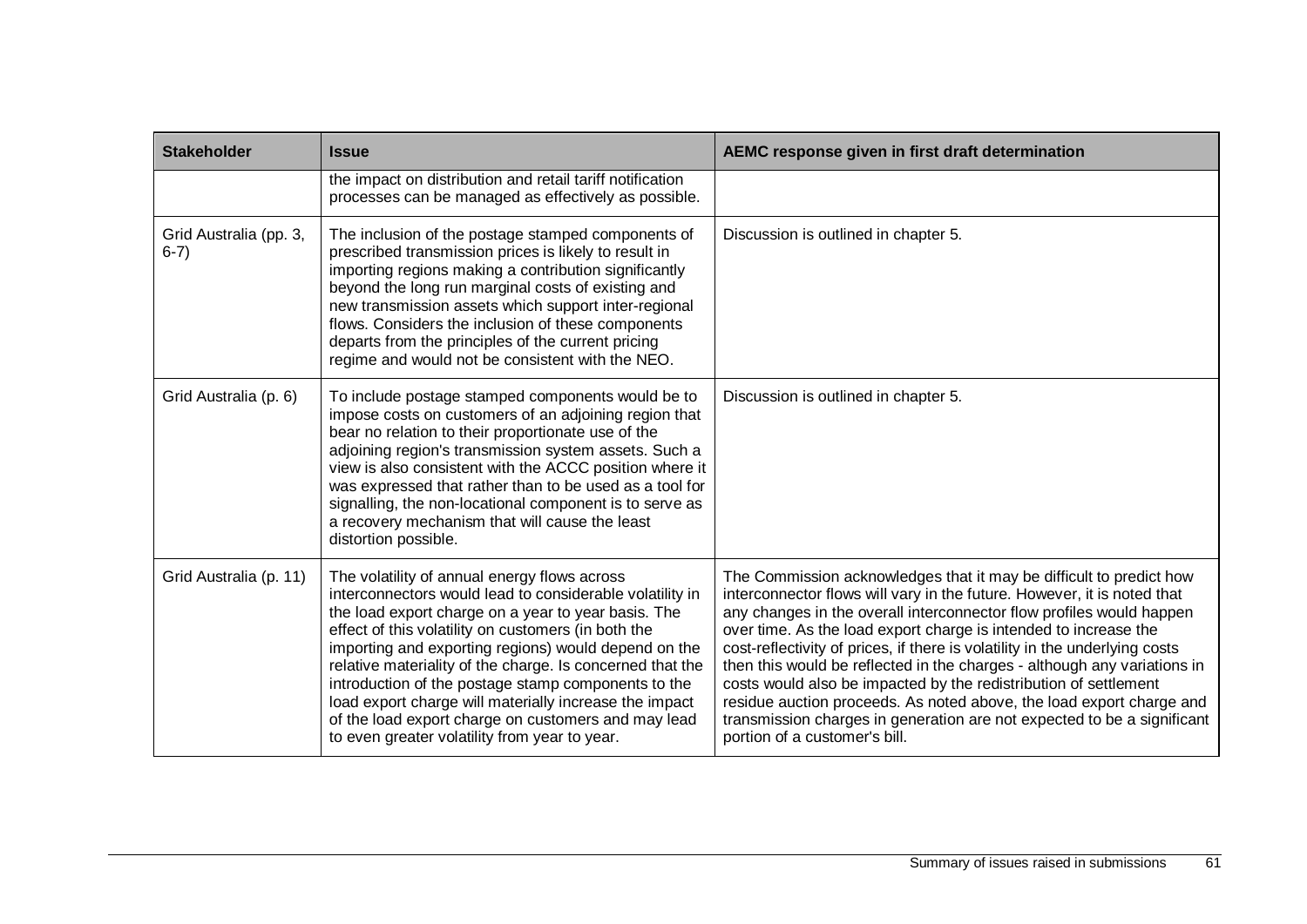| <b>Stakeholder</b>       | <b>Issue</b>                                                                                                                                                                                                                                                                                                                                                                                                                                                                                                                         | AEMC response given in first draft determination                                                                                                                |
|--------------------------|--------------------------------------------------------------------------------------------------------------------------------------------------------------------------------------------------------------------------------------------------------------------------------------------------------------------------------------------------------------------------------------------------------------------------------------------------------------------------------------------------------------------------------------|-----------------------------------------------------------------------------------------------------------------------------------------------------------------|
| NGF (p. 2)               | A load export charge that includes both a locational<br>and non-locational component of prescribed TUOS<br>implemented in a way that minimises price volatility is<br>suitable. We expect that the AEMC will engage with<br>TNSPs to facilitate this outcome.                                                                                                                                                                                                                                                                        | Discussion is outlined above and in chapter 5.                                                                                                                  |
| Hydro Tasmania (p.<br>2) | In the case of Victoria/Tasmania inter-regional<br>transfer, forecasting of network flows is particularly<br>difficult, depending as they do on hydrological inflows<br>in Tasmania, which can vary ±30%. Would ask the<br>Commission consider how the process for determining<br>the inter-regional transmission charges could cater for<br>potentially large swings from year to year, in<br>inter-regional transfer payments between Victoria and<br>Tasmania, without resulting in unmanageable<br>variations in Customer costs. | Discussion is outlined above and in section 7.4.2.                                                                                                              |
| Grid Australia (p. 4)    | To define the export load the appropriate quantity to<br>use would be a prescribed capacity of the notional<br>interconnector, which defines the capacity in place of a<br>"contracted demand".                                                                                                                                                                                                                                                                                                                                      | The Commission notes the suggestion proposed. As discussed in<br>section 5.4.3, the Commission considers that the prescribed capacity<br>would be required.     |
| Grid Australia (p. 5)    | The definition of notional interconnector capacity will<br>significantly impact the magnitude of the TUOS<br>non-locational and common service component<br>charges. Considers that two options are readily<br>available: (1) the capacity used by AEMO in the<br>settlement residue auction process; and (2) the<br>maximum directional flow in the notional<br>interconnector in the previous year.                                                                                                                                | As discussed in section 5.4.3, the Commission considers that the<br>maximum directional flow on the notional interconnector would be an<br>appropriate measure. |
| Grid Australia (p. 8)    | Notes that the pricing methodology mandates that the<br>contract agreed maximum demand should only be                                                                                                                                                                                                                                                                                                                                                                                                                                | The Commission agrees that an appropriate definition would need to<br>be introduced and considers that maximum flow on the notional                             |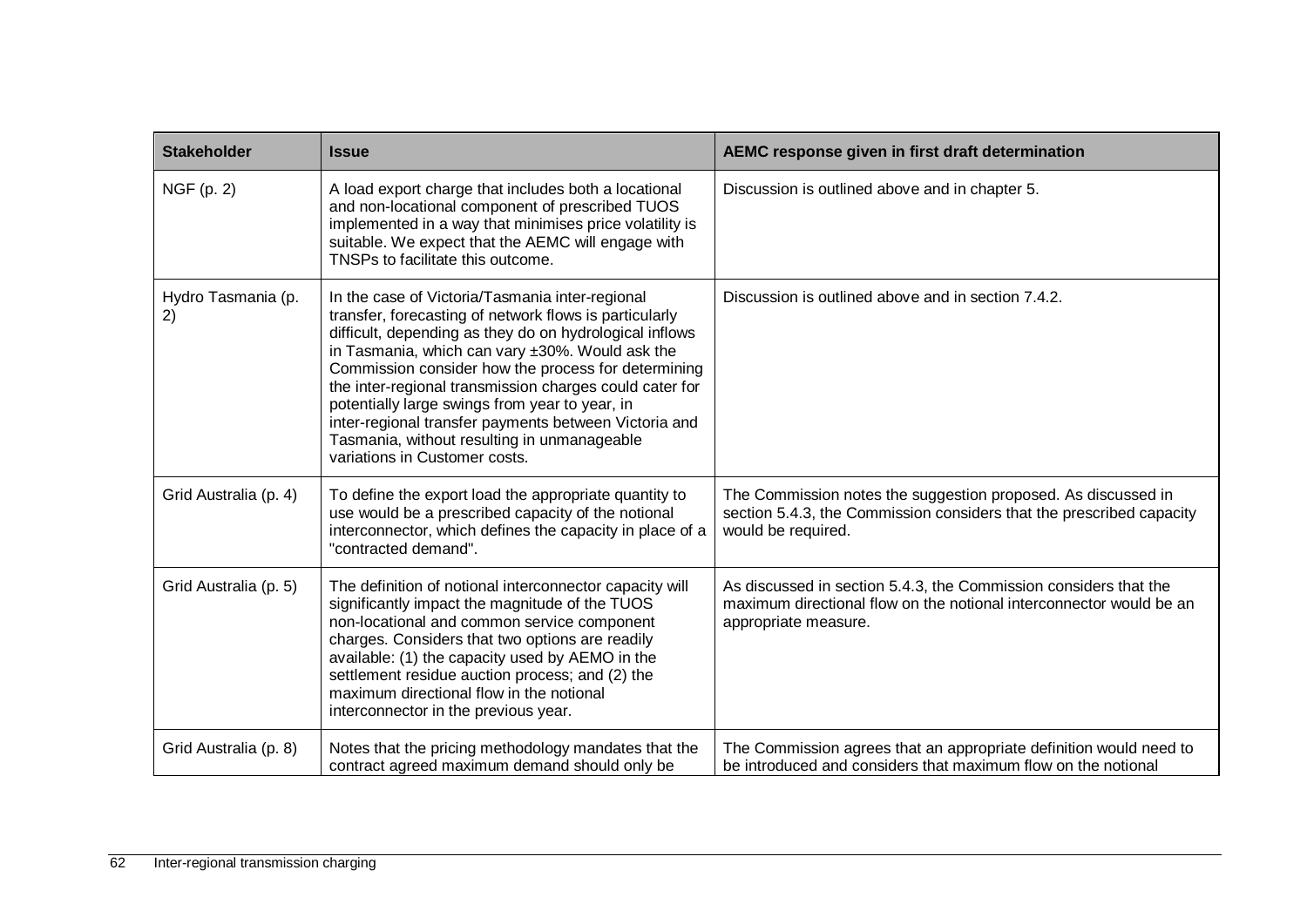| <b>Stakeholder</b>    | <b>Issue</b>                                                                                                                                                                                                                                                                                                                                                                                                                                                                                                                                                                                                                                                                                                                                                                                       | AEMC response given in first draft determination                                                                                                                                                                                                                                                                                                                                                                                                        |
|-----------------------|----------------------------------------------------------------------------------------------------------------------------------------------------------------------------------------------------------------------------------------------------------------------------------------------------------------------------------------------------------------------------------------------------------------------------------------------------------------------------------------------------------------------------------------------------------------------------------------------------------------------------------------------------------------------------------------------------------------------------------------------------------------------------------------------------|---------------------------------------------------------------------------------------------------------------------------------------------------------------------------------------------------------------------------------------------------------------------------------------------------------------------------------------------------------------------------------------------------------------------------------------------------------|
|                       | used for charging if the customer's connection<br>agreement or other enforceable instrument governing<br>the terms of connection stipulates a fixed maximum<br>demand and penalties for exceeding that demand.<br>Consideration should be given to the ability to satisfy<br>this requirement under the proposed arrangements.                                                                                                                                                                                                                                                                                                                                                                                                                                                                     | interconnector in the last year may be used for this purpose.                                                                                                                                                                                                                                                                                                                                                                                           |
| Grid Australia (p. 6) | Although, in simplistic terms, customers in importing<br>regions use the shared network services in a similar<br>way to customers with the exporting region, it is not<br>clear that customers in the importing region would be<br>readily able to associate their behaviour with the load<br>export charge allocated to them and respond<br>appropriately. This would depend, in part, on the<br>relative materiality of the inter-regional charge.                                                                                                                                                                                                                                                                                                                                               | The Commission notes that the load export charge mechanism would<br>provide an important step in the pricing arrangements to accommodate<br>likely future changes in interconnector flows. The modelling results are<br>discussed in section 7.4.                                                                                                                                                                                                       |
| MEU (pp. 13-14)       | If the regional node in the importing region is located<br>closer to the border than the regional node in the<br>exporting region, then the costs of transmission to the<br>border in the exporting region are much higher than<br>the costs of transmission to the border of the importing<br>region. Therefore there will be a disparity between the<br>rate of the "load export charge" in one region<br>compared to another. Despite this as power flows in<br>both directions, it is assumed that the amount of power<br>transferred is a net amount. This means that the<br>export from the net importing region has a lower value<br>in terms of dispatch price plus load export charge than<br>export from the net exporting region in terms of<br>dispatch price plus load export charge. | As discussed in chapter 5, the locational component of the load export<br>charge is calculated in a similar method to other loads. That is, the<br>Rules require the cost-reflective network pricing (CRNP) or the<br>modified CRNP methodology to be used to determine the<br>proportionate use of the system. This methodology is not related to the<br>location of the regional price node, which relates to the determination<br>of the spot price. |
| MEU (p. 16)           | The proposal to introduce a load export charge, which<br>would have a locational component, would mean that<br>the locational element of TUOS in the importing region                                                                                                                                                                                                                                                                                                                                                                                                                                                                                                                                                                                                                              | As discussed above, the calculation of locational transmission charges<br>is based on a customer's proportionate use of the network assets. This<br>is related to the location of the customer on the network itself and not                                                                                                                                                                                                                            |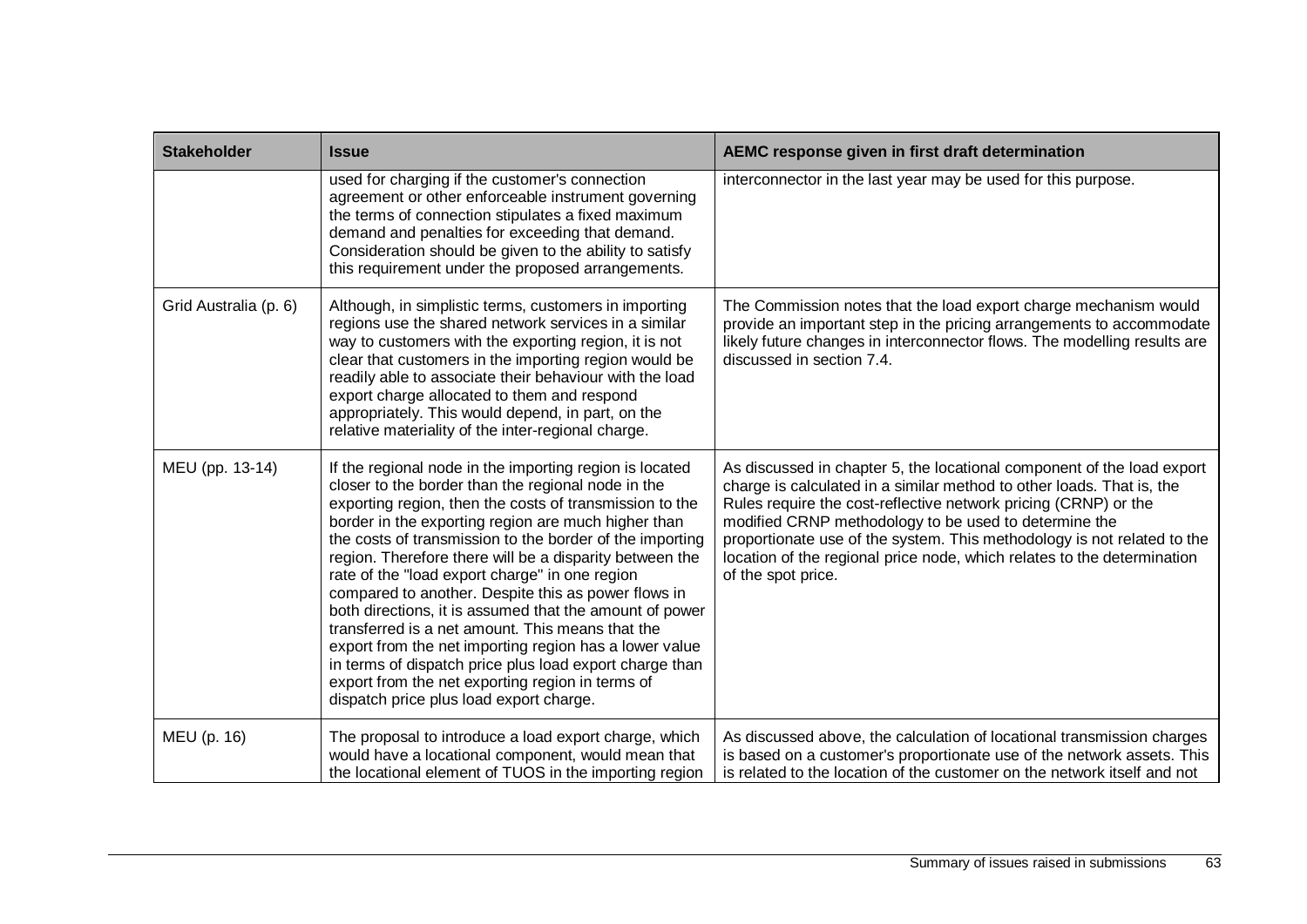| <b>Stakeholder</b>        | <b>Issue</b>                                                                                                                                                                                                                                                                                                                                                                                                                                                                                                                                                                                                                                                            | AEMC response given in first draft determination                                                                                                                                                                                                     |
|---------------------------|-------------------------------------------------------------------------------------------------------------------------------------------------------------------------------------------------------------------------------------------------------------------------------------------------------------------------------------------------------------------------------------------------------------------------------------------------------------------------------------------------------------------------------------------------------------------------------------------------------------------------------------------------------------------------|------------------------------------------------------------------------------------------------------------------------------------------------------------------------------------------------------------------------------------------------------|
|                           | will become distorted by the addition of locational<br>TUOS from the load export charge. As locational<br>TUOS is calculated from the regional node, this<br>approach will provide a penalty on customers located<br>close to the point of importation. Considers that neither<br>the consultation paper or the Rule Change Request<br>provided any reason for making this change, yet it will<br>necessarily increase the costs incurred by customers<br>located close to an importation point.                                                                                                                                                                        | related to the location of the regional reference node. Additional<br>discussion is outlined in section 5.4.3.                                                                                                                                       |
| NGF (p. 1)                | Supports a load export charge that reflects the costs of<br>all assets which contribute to export flows to the<br>adjoining region as if an adjoining region was a load<br>on the region boundary.                                                                                                                                                                                                                                                                                                                                                                                                                                                                      | The comments are noted.                                                                                                                                                                                                                              |
| EnergyAustralia (p.<br>3) | The major proportion of the non-locational costs is<br>associated with assets servicing customers within a<br>region, rather than the small number of assets near<br>the jurisdiction interface, whose locational cost would<br>be allocated to customers in another jurisdiction.<br>Passing on these charges between regions,<br>particularly in respect of sunk assets, would not<br>contribute to "efficient investment in, and efficient<br>operation and use of, electricity services". Therefore,<br>is not convinced that passing on the non-locational<br>component of TUOS to another region contributes to<br>pricing efficiency or to the market objective. | Discussion is outlined in chapter 5.                                                                                                                                                                                                                 |
| EnergyAustralia (p.<br>3) | If the goal of the pricing arrangements is to promote<br>efficient pricing signals, the AEMC could consider<br>demonstrating to customers that it has considered<br>whether there should be a proportional allocation of<br>cost to generators upstream of inter-regional                                                                                                                                                                                                                                                                                                                                                                                               | The Commission notes the comments raised and notes that broader<br>issues relating to the pricing and other regulatory provisions for the<br>transmission network will be considered by the AEMC under the<br><b>Transmission Frameworks Review.</b> |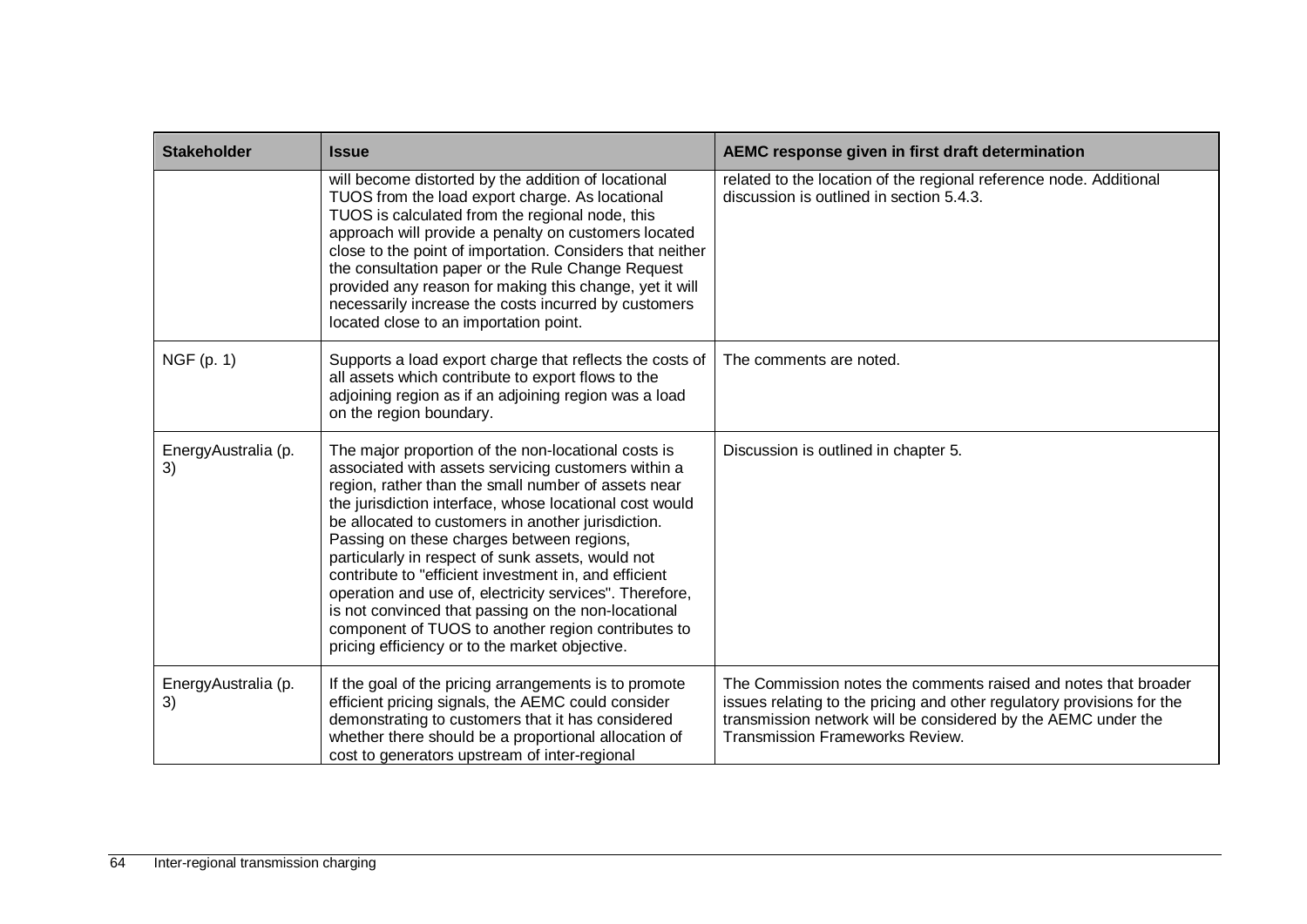| <b>Stakeholder</b>     | <b>Issue</b>                                                                                                                                                                                                                                                                                                                                                          | AEMC response given in first draft determination                                                                                                                                                                                                                                                                                                                                                                  |
|------------------------|-----------------------------------------------------------------------------------------------------------------------------------------------------------------------------------------------------------------------------------------------------------------------------------------------------------------------------------------------------------------------|-------------------------------------------------------------------------------------------------------------------------------------------------------------------------------------------------------------------------------------------------------------------------------------------------------------------------------------------------------------------------------------------------------------------|
|                        | interconnectors to provide efficient pricing.                                                                                                                                                                                                                                                                                                                         |                                                                                                                                                                                                                                                                                                                                                                                                                   |
|                        | Calculating and recovering the load export charge                                                                                                                                                                                                                                                                                                                     |                                                                                                                                                                                                                                                                                                                                                                                                                   |
| Integral Energy (p. 1) | Supports the adoption of consistent pricing<br>methodologies across the NEM regions for the<br>determination of load export charges, wherever<br>feasible.                                                                                                                                                                                                            | The Commission has maintained the principles of the existing<br>framework for Chapter 6A of the Rules where the Rules set out the<br>principles and additional implementation details would be set out in the<br>AER guidelines. The Commission notes that the principles are aimed<br>at promoting the adoption of consistency across regions and the AER<br>is required to take this factor into consideration. |
| Grid Australia (p. 7)  | By treating the point(s) of connection of a notional<br>interconnector as a connection point the prices and<br>charges can be calculated in a manner broadly<br>consistent with the principles.                                                                                                                                                                       | The comments are noted and additional discussion is outlined in<br>section 5.4.3.                                                                                                                                                                                                                                                                                                                                 |
| Grid Australia (p. 7)  | A broader range of transitional provisions are required<br>to allow CNSPs to modify their approved pricing<br>methodologies to the extent required to implement the<br>changes arising from this Rule change. This would<br>eliminate the double jeopardy inherent in the<br>requirement to be compliant with both the Rules and<br>the approved pricing methodology. | As discussed in section 6.4.3, the Commission has provided<br>transitional provisions to allow TNSPs to amend their pricing<br>methodologies.                                                                                                                                                                                                                                                                     |
| Grid Australia (p. 7)  | The most material difference between pricing<br>methodologies is the implementation of the CRNP in<br>the Victoria region, which has been identified in the<br>Rule change request.                                                                                                                                                                                   | The comments are noted.                                                                                                                                                                                                                                                                                                                                                                                           |
| Grid Australia (p. 7)  | ElectraNet and Transend use approved<br>implementation of the modified CRNP methodology<br>and considers this has no material impact on the<br>proposed load export charge.                                                                                                                                                                                           | The comments are noted and additional discussion on the calculation<br>of the load export charge is set out in chapter 5.                                                                                                                                                                                                                                                                                         |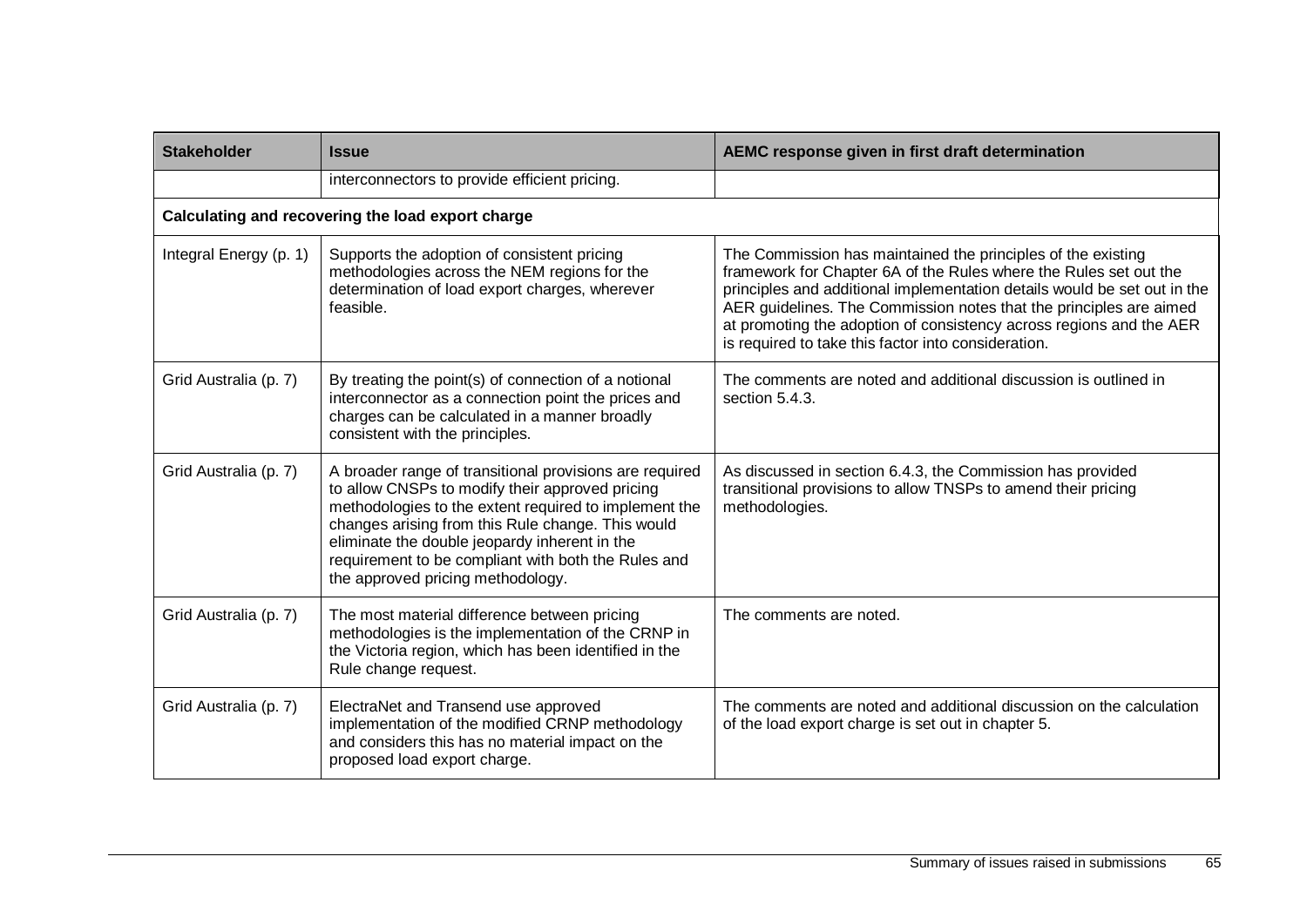| <b>Stakeholder</b>    | <b>Issue</b>                                                                                                                                                                                                                                                                                                                                                                                                                                                                                                                                                                                                                        | AEMC response given in first draft determination                                                                                                                                                                                                                                                                                                                                               |
|-----------------------|-------------------------------------------------------------------------------------------------------------------------------------------------------------------------------------------------------------------------------------------------------------------------------------------------------------------------------------------------------------------------------------------------------------------------------------------------------------------------------------------------------------------------------------------------------------------------------------------------------------------------------------|------------------------------------------------------------------------------------------------------------------------------------------------------------------------------------------------------------------------------------------------------------------------------------------------------------------------------------------------------------------------------------------------|
| Grid Australia (p. 8) | The Rules should not be overly prescriptive in the<br>calculation of the load export charge. Given the<br>extremely complex nature of prescribed transmission<br>pricing to introduce additional complexity in the Rules<br>runs the real risk of unintended consequences arising.<br>Grid Australia considers it would be more appropriate<br>for the more detailed implementation issues to be dealt<br>with in changes to TNSP pricing methodologies, which<br>would be subject to approval by the AER.                                                                                                                          | As discussed in chapter 5, the Commission has maintained the<br>existing principles of Chapter 6A where the Rules set out the principles<br>for revenue and pricing and additional implementation details are dealt<br>with under the AER's guidelines and TNSPs' pricing methodologies.<br>Some clarifications to address the requirements for the load export<br>charge have been added.     |
| Grid Australia (p. 9) | Notes that in order for the CRNP process to operate<br>the energy flows in both directions on the<br>interconnector(s) must be modelled rather than setting<br>the flows to zero when it is importing. This is<br>consistent with the way interconnectors are currently<br>modelled for prescribed pricing. Conversely, when<br>calculating postage stamped prices and charges only<br>the half hourly load (export) component of the energy<br>flow should be considered as otherwise it is possible to<br>have negative charges in some months. This does not<br>appear consistent with the intent of the Rule change<br>request. | The Commission notes that the Rules would provide the principles of<br>the load export charge. The AER's pricing methodology guidelines<br>would provide additional guidance on any specific implementation<br>issues and TNSPs' pricing methodologies would provide additional<br>clarification. This process would provide the opportunity to utilise the<br>expertise of the AER and TNSPs. |
| Grid Australia (p. 9) | There is no available methodology which would allow<br>the export charge from the adjacent region to be<br>passed through to customers using the CRNP<br>methodology which would not in turn influence the<br>export charge to the adjoining region. Accordingly an<br>alternative methodology is required. The most<br>administratively efficient mechanism would be to<br>prorate the charge to customers on the basis of their<br>expected annual charge for that component of their<br>prescribed transmission charges.                                                                                                         | The Commission understands that TNSPs, through the modelling<br>process, have been considering the requirements for performing the<br>actual calculations for a load export charge and that it may be possible<br>for an "iterative" approach to be taken to allow the required charges to<br>be calculated.                                                                                   |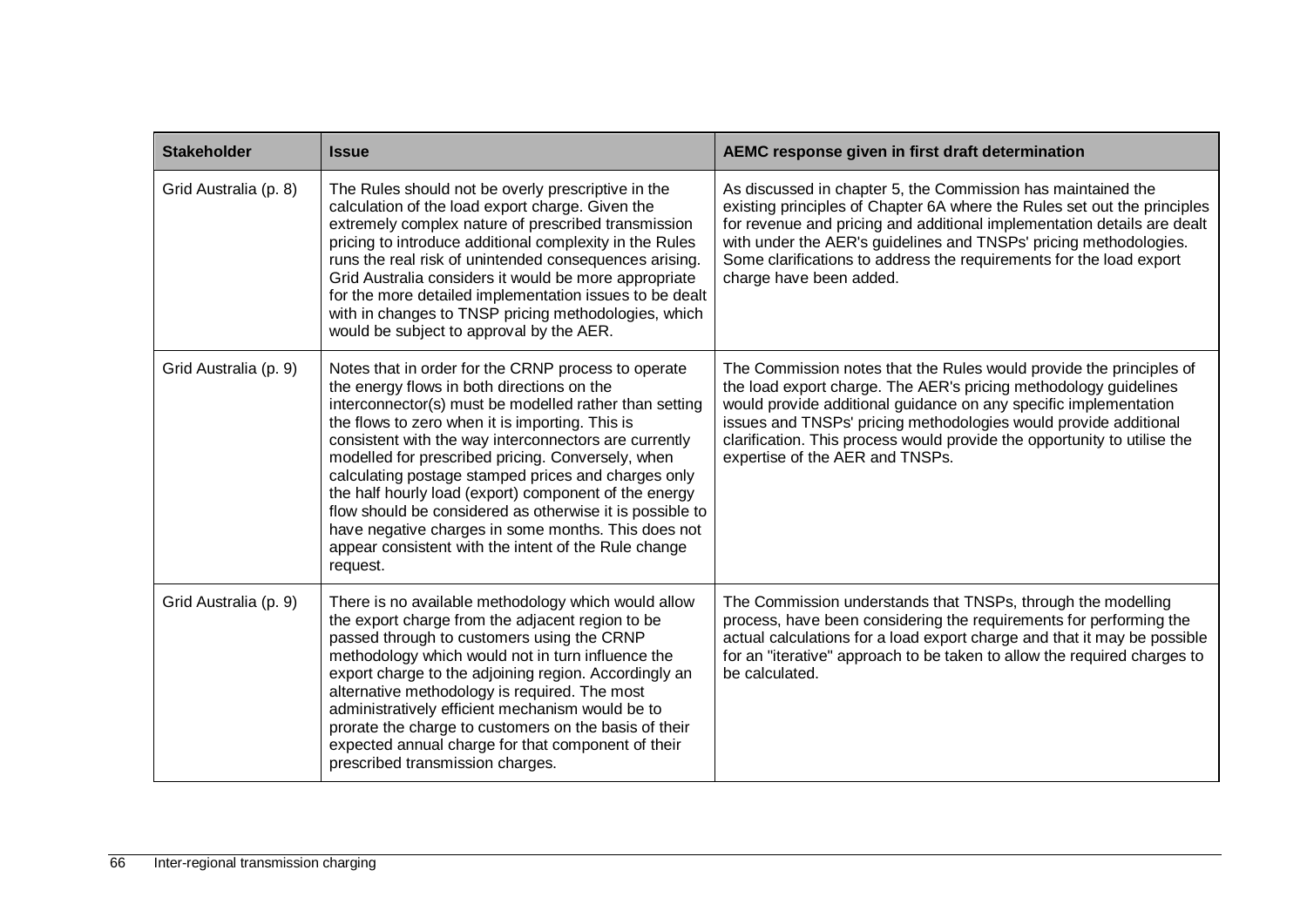| <b>Stakeholder</b> | <b>Issue</b>                                                                                                                                                                                                                                                                                                                                                                                                                                                                                                                                                                                             | AEMC response given in first draft determination                                                                                                                                                                                                                                                                                                                                                                                                                                                                                                                                                                                                                                                                                                                                                                                                              |
|--------------------|----------------------------------------------------------------------------------------------------------------------------------------------------------------------------------------------------------------------------------------------------------------------------------------------------------------------------------------------------------------------------------------------------------------------------------------------------------------------------------------------------------------------------------------------------------------------------------------------------------|---------------------------------------------------------------------------------------------------------------------------------------------------------------------------------------------------------------------------------------------------------------------------------------------------------------------------------------------------------------------------------------------------------------------------------------------------------------------------------------------------------------------------------------------------------------------------------------------------------------------------------------------------------------------------------------------------------------------------------------------------------------------------------------------------------------------------------------------------------------|
| MEU (pp. 9-10)     | Noting the requirement under the clause 6A.23.4(e) of<br>the Rules relating to the recovery of prices for<br>prescribed TUOS services are to be recovered based<br>on demand at times of greatest utilisation of the<br>transmission network, questioned why AEMO, as the<br>Victorian TNSP, must be required to change its pricing<br>policy from one which explicitly meets the pricing<br>requirement set by the Rules, to one that does not<br>meet the Rules in order to meet the inter-regional<br>transmission charging arrangements.                                                             | The Commission notes that the amendment that is required of AEMO's<br>pricing methodology relates to the calculation of the locational<br>component of the prescribed TUOS service charge. This locational<br>component must be calculated using either the CRNP or the modified<br>CRNP methodology. Under the modelling processes of these<br>methodologies (which are defined under Schedule S6A.3 of the Rules)<br>there are different ways of achieving the pricing principles under the<br>Rules of modelling the system to determine the times of greatest<br>utilisation of the transmission network. The amendment to AEMO's<br>methodology would be more consistent with the introduction of the<br>load export charge and would prevent any distortion being created in<br>the price outcomes. Additional discussion is outlined in section 6.4.3. |
| MEU (p. 10)        | Concerned that the current proposal to allocate<br>inter-regional costs in an exporting region to power<br>importing regions does not take into account benefits<br>of interconnection in terms of reliability. The mere<br>presence of the ability to transfer power from one<br>region to another when power shortages occur, has<br>major value, even if the transfer occurs only<br>occasionally. The MEU has a concern that the cost<br>allocation approach used will overlook this benefit to a<br>normally exporting region, and transfer these costs to<br>a region which usually imports power. | The NTP and RIT-T ensures that efficient transmission investments<br>are made giving consideration to a number of factors including the<br>potential market benefits provided by each investment. Through these<br>processes under the regulatory framework, appropriate consideration<br>is given to potential benefits of each investment.                                                                                                                                                                                                                                                                                                                                                                                                                                                                                                                  |
| MEU (p. 14)        | The change proposed by the rule implies that the load<br>export charge will be based on the volume of energy<br>transferred, as if the load was located at the border of<br>the two regions. What is totally absent from the<br>proposal is how this apparently simple philosophy will<br>be addressed in the complexity that is the NEM and its<br>structure which allows free flow of electricity between<br>regions.                                                                                                                                                                                  | As outlined above and discussed in chapter 5, the Rules sets out the<br>principles to be applied. The AER's pricing methodology guidelines<br>and the TNSPs' pricing methodologies would set out additional<br>implementation considerations.                                                                                                                                                                                                                                                                                                                                                                                                                                                                                                                                                                                                                 |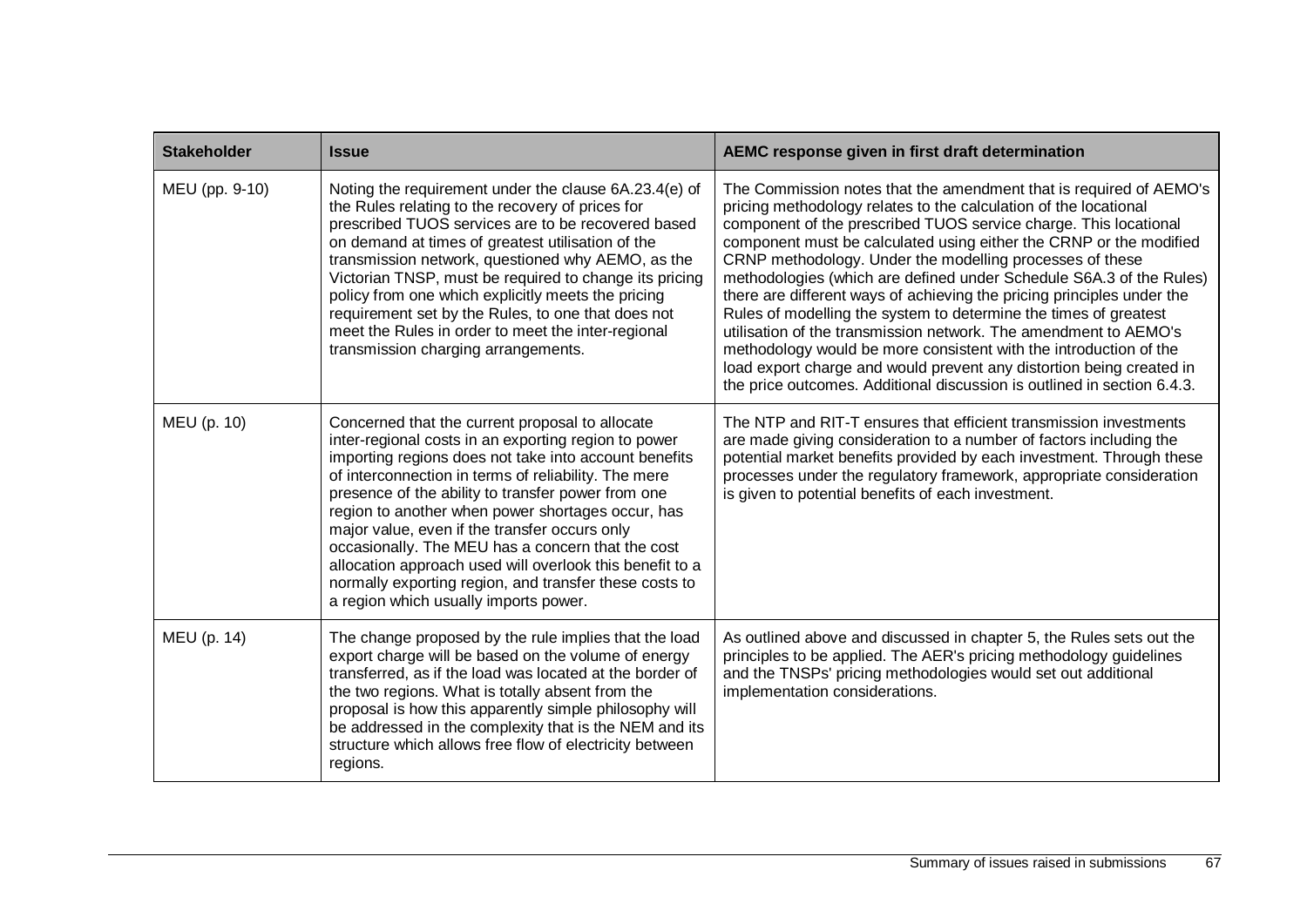| <b>Stakeholder</b> | <b>Issue</b>                                                                                                                                                                                                                                                                                                                                                                                                                                                                                                                                                                                                                                                                                                         | AEMC response given in first draft determination                                                                                                                                                                                                                                                                                                                                                                                                                                |
|--------------------|----------------------------------------------------------------------------------------------------------------------------------------------------------------------------------------------------------------------------------------------------------------------------------------------------------------------------------------------------------------------------------------------------------------------------------------------------------------------------------------------------------------------------------------------------------------------------------------------------------------------------------------------------------------------------------------------------------------------|---------------------------------------------------------------------------------------------------------------------------------------------------------------------------------------------------------------------------------------------------------------------------------------------------------------------------------------------------------------------------------------------------------------------------------------------------------------------------------|
| MEU (p. 15)        | There is a need to clarify if the approach is to require<br>each interconnector to be assessed separately, or<br>whether the flows on the two interconnectors are to be<br>aggregated. Further there is a need to reflect the value<br>of these counterflows to each region.                                                                                                                                                                                                                                                                                                                                                                                                                                         | As discussed in chapter 6, the load export charge would be based on<br>gross flows.                                                                                                                                                                                                                                                                                                                                                                                             |
| MEU (pp. 16-17)    | Has considerable doubt as to the methodology which<br>will be used to develop the load export charge for<br>transferring power from one region to another.<br>Considers there are a number of issues that would<br>need to be addressed including whether the load<br>export charge is an average of the net flows or is to be<br>calculated for both regions; determining the<br>appropriate cost allocation. The implication of the Rule<br>change request is that cost allocation, when<br>developing the load export charge, should reflect the<br>times of maximum demand in the region, yet the Rule<br>change proposal implies that the cost allocations will<br>be made on the averaging used by most TNSPs. | The Commission notes that prices generally are based on a forecast<br>value or historical amount. However, once actual flows are known,<br>adjustments would be made such that the prices paid by customers<br>reflect the actual usage over time.                                                                                                                                                                                                                              |
| MEU (p. 27)        | Due to the various bases on which the load export<br>charge could be developed, there is a need for a high<br>degree of prescription so that all customers are treated<br>on a consistent basis, bearing in mind that under the<br>current approach to pricing methodology, almost every<br>TNSP has a different approach. It would be bizarre if<br>the pricing approach used by one TNSP resulted in a<br>lower cost for the same service.                                                                                                                                                                                                                                                                         | The Commission considers that it is desirable that a consistent<br>approach across the NEM is adopted where appropriate while allowing<br>a certain degree of discretion to the AER and TNSPs to adopt<br>methodologies that reflect any unique circumstances in a region.<br>Given the nature of the load export charge, the Commission considers<br>the greater co-ordination between TNSPs would be encouraged in<br>order to facilitate the required calculation processes. |
| NGF (p. 2)         | Supports a load export charge with a locational and<br>non-locational component of prescribed TUOS, and<br>the charge from prescribed common services to be<br>charged to TNSPs in the relevant interconnected                                                                                                                                                                                                                                                                                                                                                                                                                                                                                                       | The comments are noted.                                                                                                                                                                                                                                                                                                                                                                                                                                                         |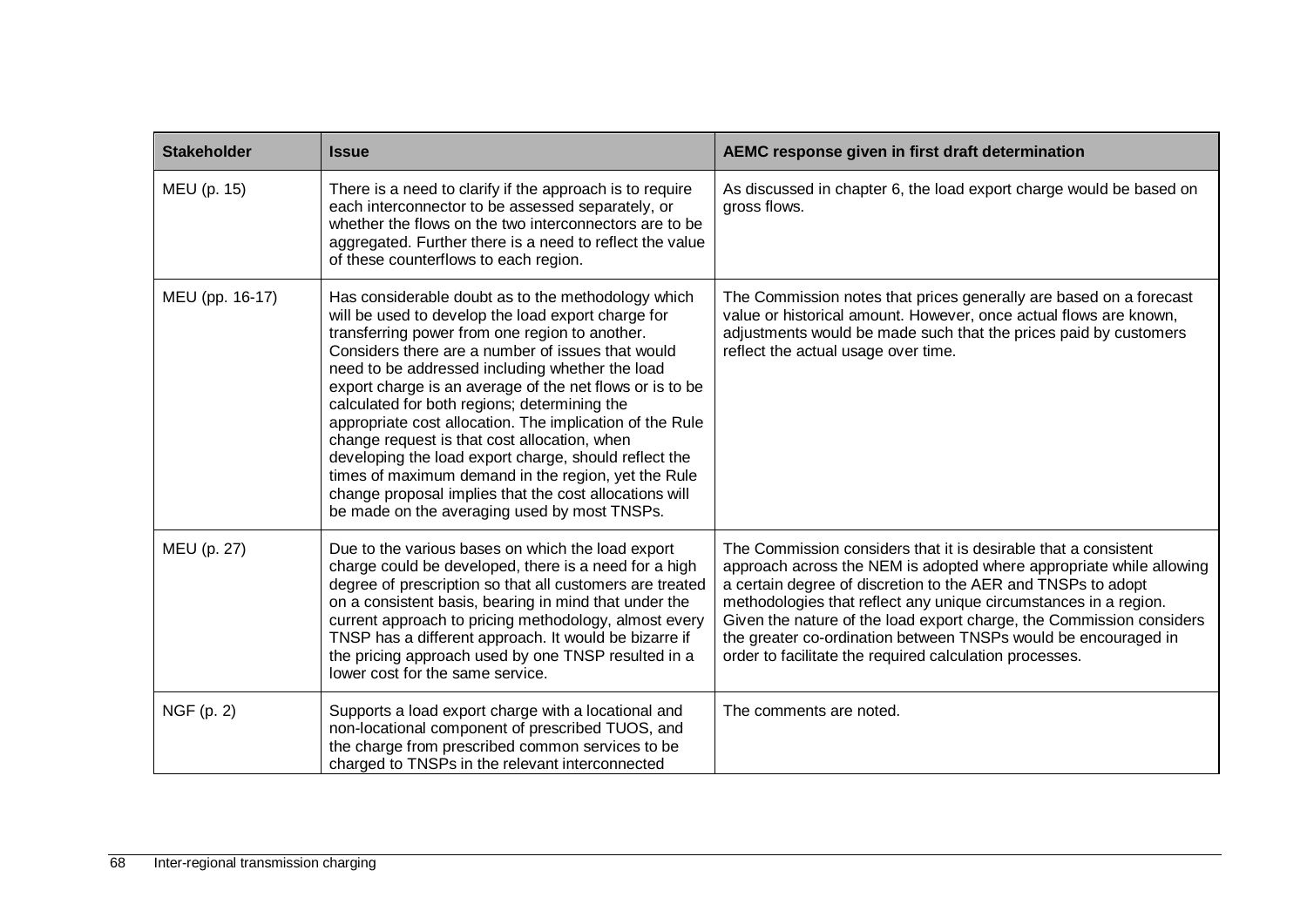| <b>Stakeholder</b> | <b>Issue</b>                                                                                                                                                                                                                                                                                                                                                                                               | AEMC response given in first draft determination                                                                                                                                                                                                                                                                                                                  |
|--------------------|------------------------------------------------------------------------------------------------------------------------------------------------------------------------------------------------------------------------------------------------------------------------------------------------------------------------------------------------------------------------------------------------------------|-------------------------------------------------------------------------------------------------------------------------------------------------------------------------------------------------------------------------------------------------------------------------------------------------------------------------------------------------------------------|
|                    | areas.                                                                                                                                                                                                                                                                                                                                                                                                     |                                                                                                                                                                                                                                                                                                                                                                   |
| AEMO(p. 4)         | A consistent national approach needs to be<br>determined, justified and implemented as part of<br>introducing inter-regional TUOS.                                                                                                                                                                                                                                                                         | As discussed above and in chapter 5, provisions under the Rules have<br>been clarified to accommodate the introduction of the load export<br>charge. In addition, the AER and TNSPs would be required to amend<br>the pricing methodology guidelines and pricing methodologies<br>respectively.                                                                   |
| AEMO(p. 4)         | The current Rules provide for an arbitrary 50:50 split<br>into the locational and non-locational components of<br>prescribed TUOS charges, which most regions adopt.<br>The Rules also permit other approaches which seek to<br>better reflect the intent of giving efficient price signals.<br>One would expect that a consistent approach needs to<br>be adopted nationally in this respect.             | Discussion is outlined in section 5.4.3.                                                                                                                                                                                                                                                                                                                          |
| AEMO(p. 4)         | The Rules allow the adoption of either CRNP or a<br>modified CRNP process. The Rules also provide little<br>detail in the implementation of either approach. We<br>consider that the whole approach needs to be checked<br>to ensure that it works appropriately and deals with<br>new forms of non-synchronous generation. Also<br>considers that further work is required on consistency<br>of approach. | The Commission understand that TNSPs, including AEMO in its<br>capacity as a TNSP in Victoria, are further analysing the application of<br>the CRNP and modified CRNP methodologies to consider the impact<br>of non-synchronous generation on these methodologies and that a<br>Rule change request may be made to address any potential<br>amendments required. |
| AEMO(p. 4)         | The allocation of a proportion of the non-locational<br>component to the load export charge needs to be<br>questioned. If it remains, a consistent approach would<br>need to be decided and implemented nationally at<br>least in respect of the portion assigned to customers in<br>importing regions.                                                                                                    | The composition of the load export charge is discussed in section<br>5.4.3.                                                                                                                                                                                                                                                                                       |
| AEMO (p. 5)        | The locational component of prescribed TUOS service<br>is based on CRNP or modified CRNP methodology                                                                                                                                                                                                                                                                                                       | The composition of the load export charge is discussed in section                                                                                                                                                                                                                                                                                                 |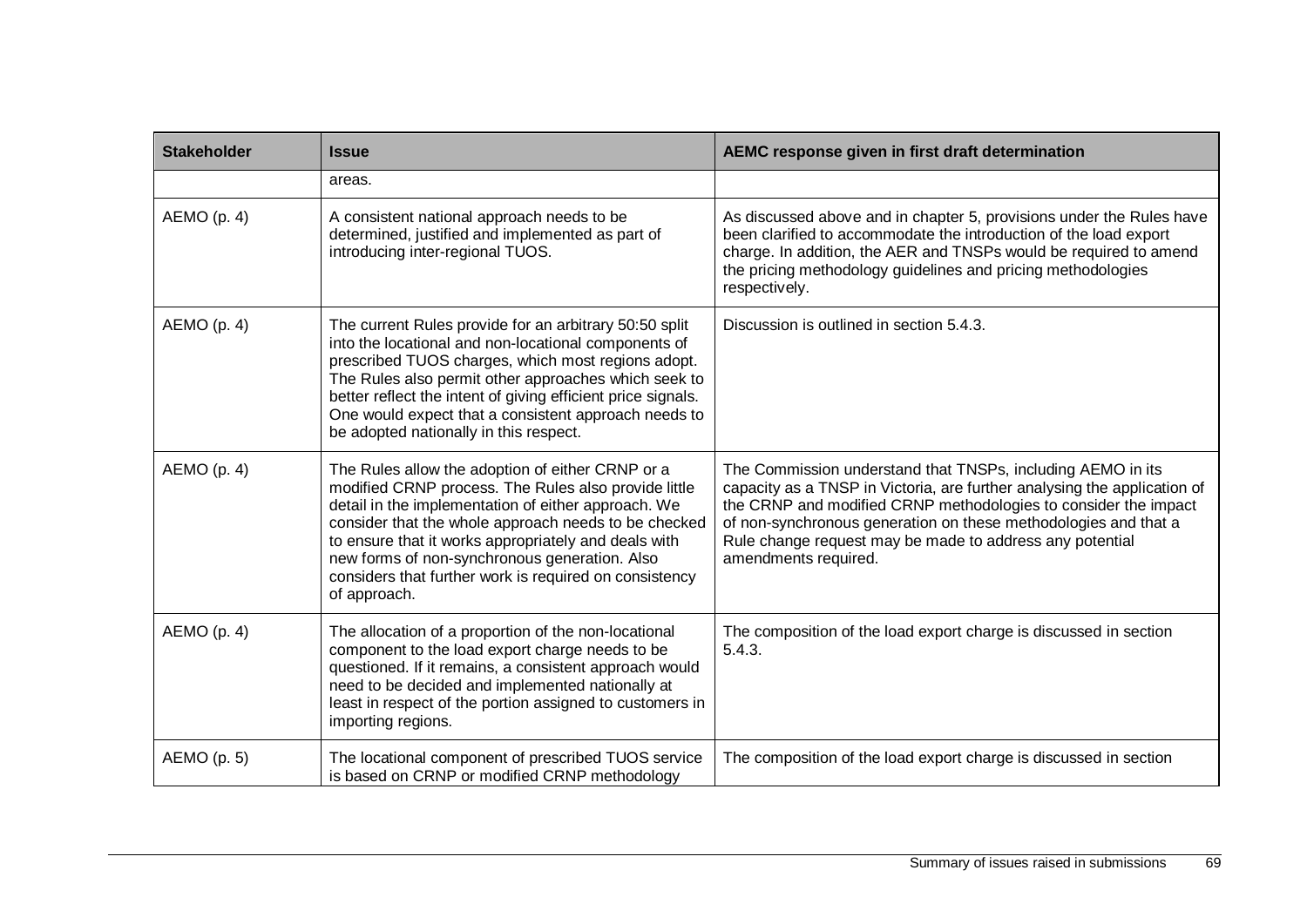| <b>Stakeholder</b> | <b>Issue</b>                                                                                                                                                                                                                                                                                                                                                                                                                                                                                                                                                                                                                                                                                               | AEMC response given in first draft determination                     |
|--------------------|------------------------------------------------------------------------------------------------------------------------------------------------------------------------------------------------------------------------------------------------------------------------------------------------------------------------------------------------------------------------------------------------------------------------------------------------------------------------------------------------------------------------------------------------------------------------------------------------------------------------------------------------------------------------------------------------------------|----------------------------------------------------------------------|
|                    | which itself is based on the value that network assets<br>provide to network users. Times of greatest value<br>generally correspond to times of regional system peak<br>and higher prices. An interconnector is no different in<br>this regard - it will have greatest value to the network<br>users in an importing region at times of peak demand.<br>It is therefore more efficient for the inter-regional<br>TUOS rules to limit the charges attributed to an<br>importing region to the locational component of the<br>exporting regions' prescribed TUOS charge and<br>guiding when the appropriate survey period to<br>measure and model system loading.                                            | 5.4.3.                                                               |
| AEMO (p. 6)        | By its nature, the non-locational component of<br>prescribed TUOS service charges is inefficient<br>because no account is taken of its utilisation in the<br>network by the importing region and it is not based on<br>the CRNP or modified CRNP calculations. As such,<br>non-locational charges do not appear to have these<br>same efficiency outcomes. If the adjusted<br>non-locational component is to be part of inter-regional<br>TUOS charging regime, then consideration should be<br>given to the option of a single national non-locational<br>price where the NEM aggregate is allocated to all NEM<br>transmission users independent of their region and<br>particular interconnector flows. | The composition of the load export charge is discussed in chapter 5. |
| AEMO(p. 6)         | A change in the methodology of allocating<br>transmission costs nationally raises the possibility of a<br>quantum change in a region's TUOS charges. This is<br>also an issue for long term charges where movements<br>in generation investment and dispatch have a material<br>impact in TUOS pricing. This is both a practical<br>implementation issue and also a concern in terms of                                                                                                                                                                                                                                                                                                                    | Price volatility is discussed in section 7.4.                        |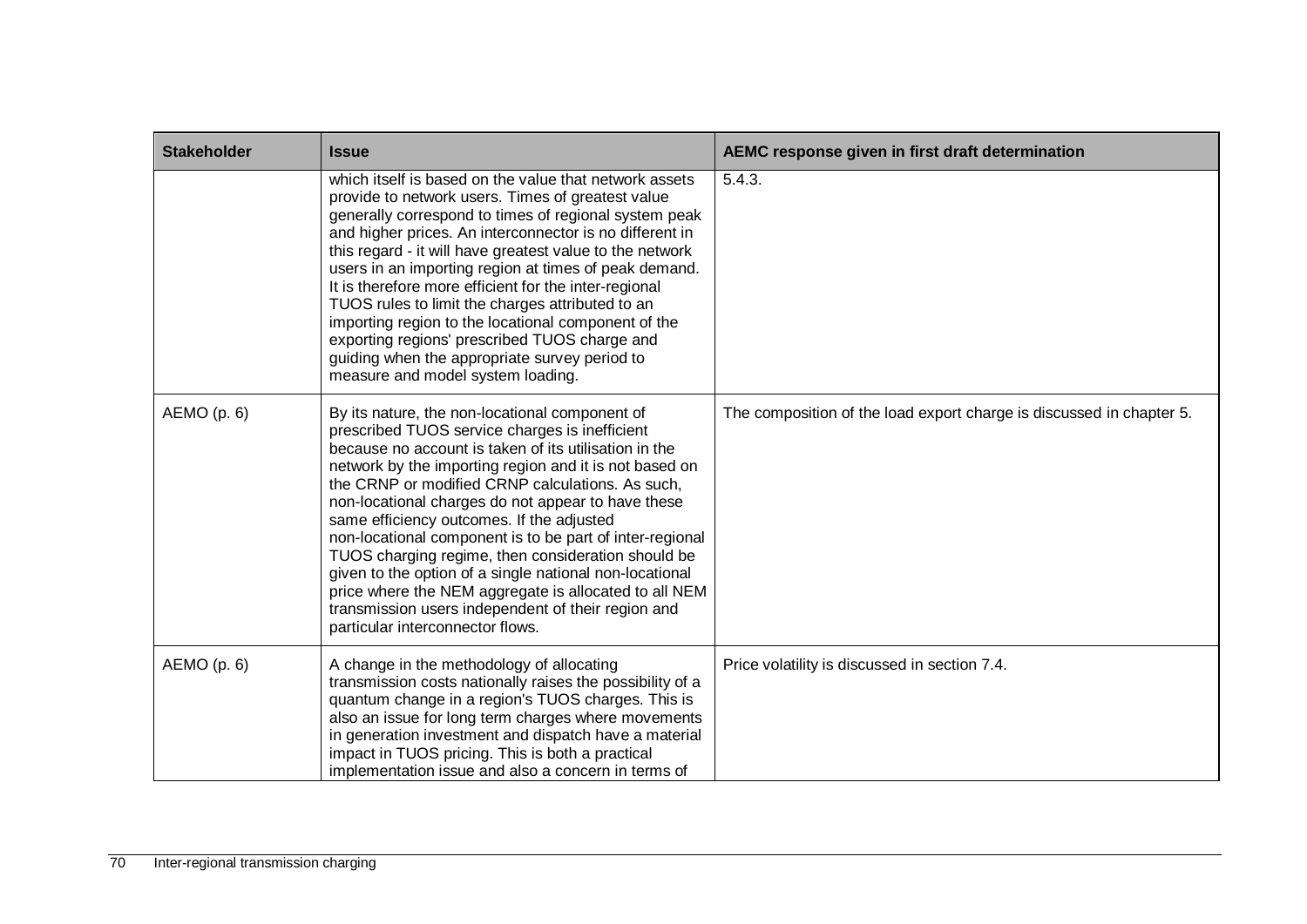| <b>Stakeholder</b>        | <b>Issue</b>                                                                                                                                                                                                                                                                                                                                                                                                                                                                                                                                                                                                                 | AEMC response given in first draft determination                                                                                                                                                                                                                |
|---------------------------|------------------------------------------------------------------------------------------------------------------------------------------------------------------------------------------------------------------------------------------------------------------------------------------------------------------------------------------------------------------------------------------------------------------------------------------------------------------------------------------------------------------------------------------------------------------------------------------------------------------------------|-----------------------------------------------------------------------------------------------------------------------------------------------------------------------------------------------------------------------------------------------------------------|
|                           | efficient price signalling. The value of these measures<br>in terms of their ability to drive more efficient outcomes<br>needs to be questioned if they exhibit a high level of<br>volatility from year to year.                                                                                                                                                                                                                                                                                                                                                                                                             |                                                                                                                                                                                                                                                                 |
| EnergyAustralia (p.<br>6) | Should the Rule change proceed, the overriding<br>principles concerning cost allocation to intra-region<br>load connections using the CRNP allocation approach<br>are also appropriate for interconnected loads.<br>However, again, NEM participants would benefit from<br>quantitative analysis being undertaken to determine<br>the impacts.                                                                                                                                                                                                                                                                               | TNSPs through Grid Australia and AEMO, in its capacity as a TNSP in<br>Victoria, have prepared modelling on the potential impact of the load<br>export charge on the redistribution of transmission charges. Modelling<br>results are discussed in section 7.4. |
| EnergyAustralia (p.<br>7) | An obligation needs to be placed on the TNSP in the<br>importing region to pass on [the locational component<br>of the inter-regional TUOS] in a cost reflective manner<br>to DNSPs in the region. In addition, considers that<br>economic price signals would be preserved only if<br>inter-region postage stamp price components were<br>recovered on the same basis in the importing region.                                                                                                                                                                                                                              | The recovery of the load export charge is discussed in section 5.4.4.                                                                                                                                                                                           |
|                           | Treatment of settlement residue proceeds; Market Network Service Providers                                                                                                                                                                                                                                                                                                                                                                                                                                                                                                                                                   |                                                                                                                                                                                                                                                                 |
| Integral Energy (p. 2)    | Questions whether the proposed change in the way<br>that inter-regional settlement residue auction proceeds<br>are returned to customers in the importing region is<br>likely to mean a net improvement in the locational<br>signalling. Ideally, Integral Energy would like to see the<br>Commission provide analysis that demonstrated that<br>reducing the auction proceeds available to customers<br>who import across the interconnector doesn't<br>over-value the congestion costs and therefore<br>potentially distort the investment signal. It may also be<br>appropriate to review the effectiveness of the change | As discussed in section 5.4.5, the Commission considers that<br>settlement residue auction proceeds should continue to be returned to<br>customers on a locational basis.                                                                                       |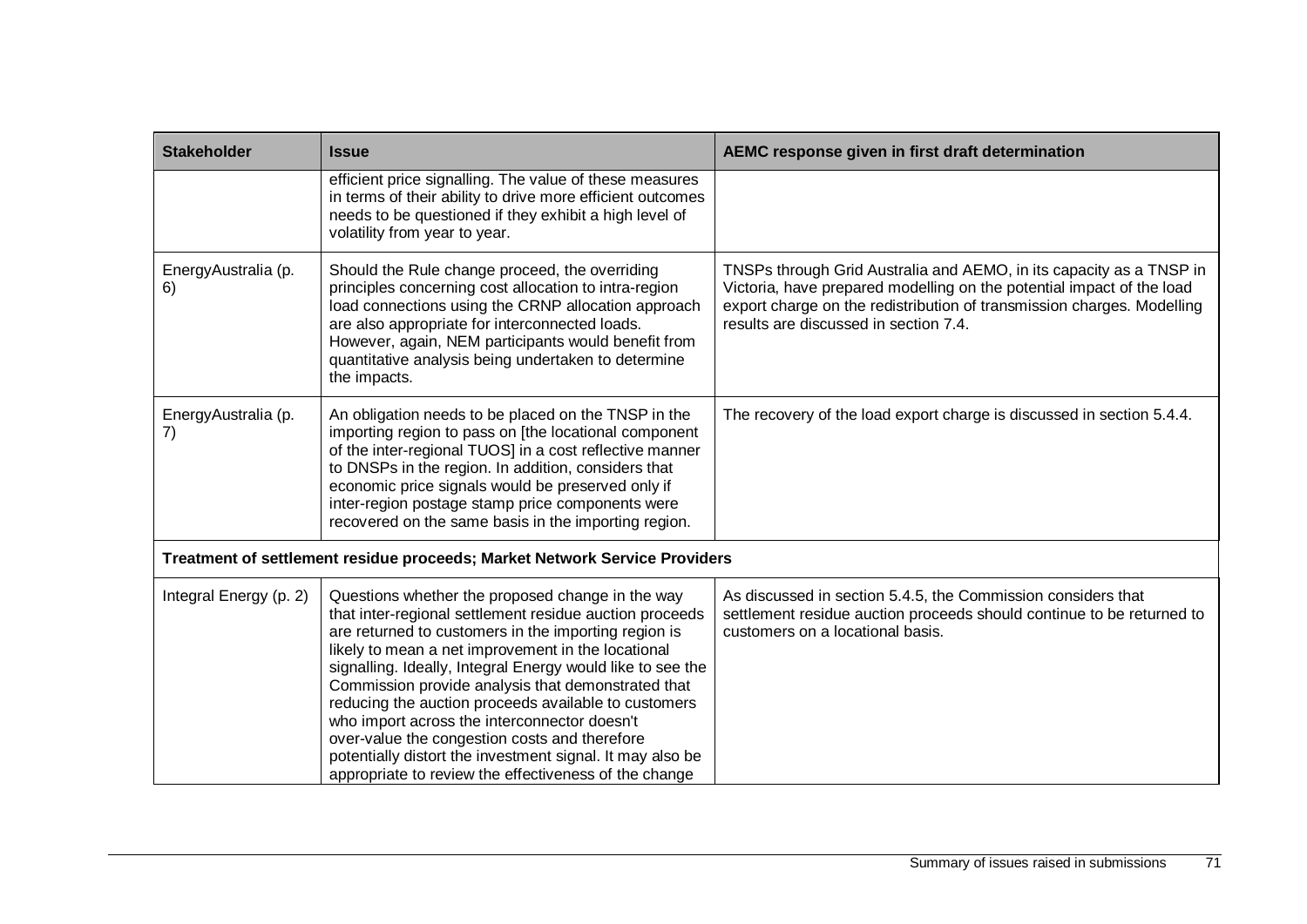| <b>Stakeholder</b>           | <b>Issue</b>                                                                                                                                                                                                                                                                                                                                                                                                                                                                | AEMC response given in first draft determination |
|------------------------------|-----------------------------------------------------------------------------------------------------------------------------------------------------------------------------------------------------------------------------------------------------------------------------------------------------------------------------------------------------------------------------------------------------------------------------------------------------------------------------|--------------------------------------------------|
|                              | after a period of several years.                                                                                                                                                                                                                                                                                                                                                                                                                                            |                                                  |
| Grid Australia (pp. 7,<br>9) | The change to prevent the locational return of<br>settlement residue auction proceeds to customers in<br>the exporting region is a material departure from the<br>principles. Considers that an alternative would be to<br>include it as an adjustment to the prescribed TUOS<br>services - pre-adjusted locational component -<br>customer connection points. This would then result in it<br>being allocated in a manner closer to the proportional<br>use of the assets. | As above.                                        |
| AEMO(p. 4)                   | The return of settlement residue auction proceeds<br>would be more efficient through the locational<br>component since the receipts arise from the use of the<br>interconnector. Ideally the SRA auction proceeds<br>would be netted off the amount transferred as the load<br>export charge from the adjacent region and allocated<br>locationally.                                                                                                                        | As above.                                        |
| NGF (p. 2)                   | Supports settlement residue auction revenues, which<br>are currently offset against a common service charge.<br>Under this proposal, all customers receive a more<br>even spread of revenue from SRA auctions.                                                                                                                                                                                                                                                              | As above.                                        |
| EnergyAustralia (p.<br>8)    | Supports in principle the proposed change to return<br>the settlement residue auction proceeds to customers<br>via the non-locational component of TUOS. Considers<br>that the proposed change would be an improvement<br>since the year on year variation of settlements<br>surpluses leads to instability in the cost reflective<br>components of TUOS charges. However, notes that<br>participants would benefit from quantitative analysis                              | As above.                                        |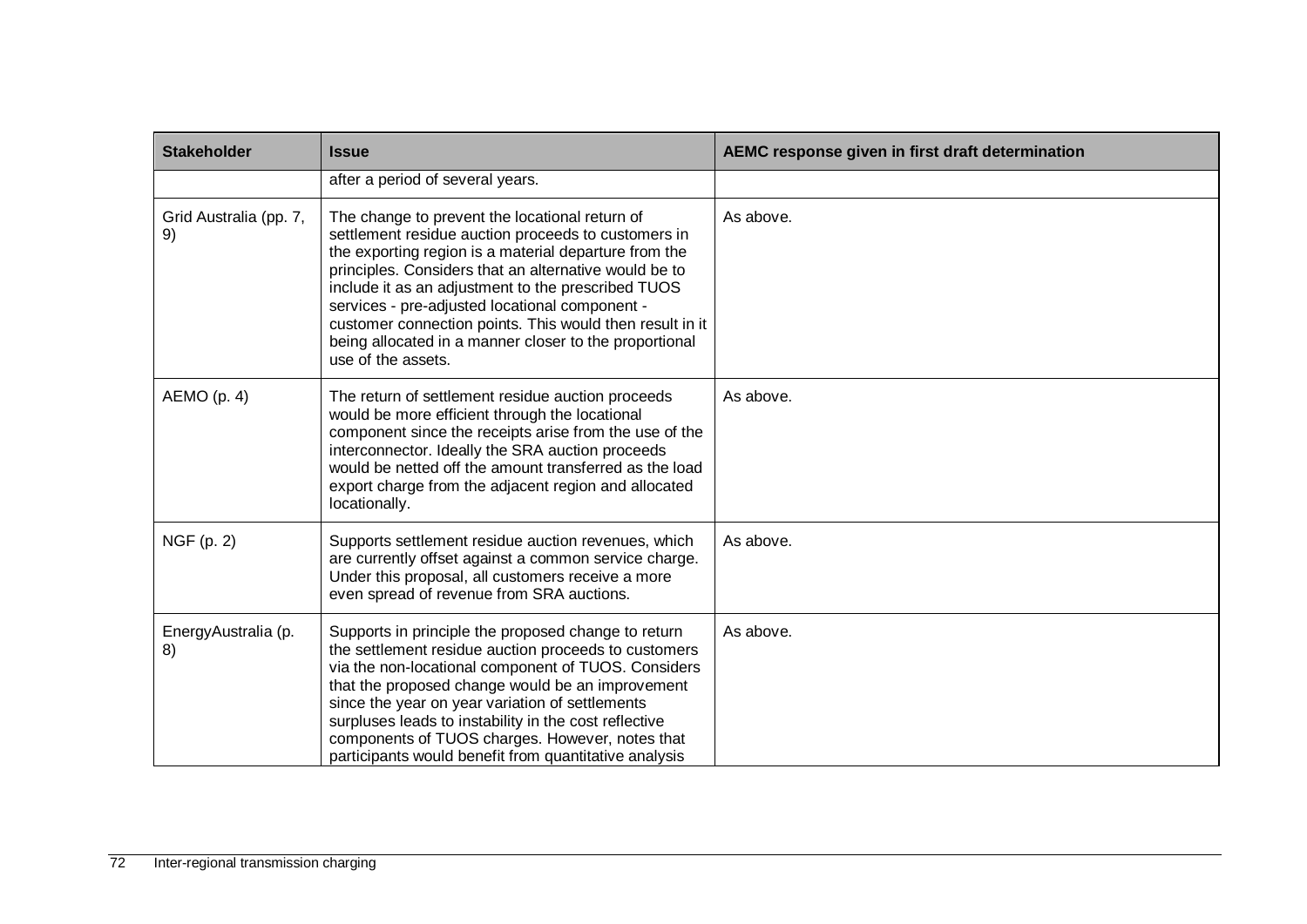| <b>Stakeholder</b>        | <b>Issue</b>                                                                                                                                                                                                                                                                                                                                                                                                                                                                                                                                                                      | AEMC response given in first draft determination                                                                                                                                                                                                                                                                                                                                  |
|---------------------------|-----------------------------------------------------------------------------------------------------------------------------------------------------------------------------------------------------------------------------------------------------------------------------------------------------------------------------------------------------------------------------------------------------------------------------------------------------------------------------------------------------------------------------------------------------------------------------------|-----------------------------------------------------------------------------------------------------------------------------------------------------------------------------------------------------------------------------------------------------------------------------------------------------------------------------------------------------------------------------------|
|                           | being undertaken to determine impacts for customers.                                                                                                                                                                                                                                                                                                                                                                                                                                                                                                                              |                                                                                                                                                                                                                                                                                                                                                                                   |
| MEU (p. 26)               | An MNSP should pay for the load export charge just<br>as an exporting region TNSP would do so for providing<br>the same service directly across a regulated<br>interconnector. This approach is consistent with the<br>concept that the beneficiary pays for the provisions of<br>assets needed to deliver the service to it, and reflects<br>equity between customers in an exporting region with<br>the MNSP that uses those assets for generating profits<br>for itself. Further it reflects the analogy of an MNSP<br>being effectively a generator at the regional boundary. | The proposed provisions allow for any assets that are used by an<br>MNSP, and where the costs for the assets are regulated, to be<br>included in the load export charge. Otherwise, MNSPs are excluded<br>from the load export charge provisions as the revenue and prices of<br>MNSPs are not regulated where MNSPs earn their revenue from<br>participating in the spot market. |
| NGF (p. 3)                | Supports the exclusion of MNSPs from the proposed<br>load export charge. As MNSPs are unregulated in the<br>NEM, they are excluded from the pricing provisions of<br>Chapter 6A of the Rules. Furthermore, MNSPs recover<br>their revenues from the market and are not relevant to<br>developing a load export charge. However, this need<br>not limit charging of inter-regional TUOS charges<br>between regulated Network Service Providers on<br>either side of a MNSP.                                                                                                        | MNSPs will be excluded from the load export charge.                                                                                                                                                                                                                                                                                                                               |
| AEMO(p. 6)                | It is appropriate to exclude MNSPs from the<br>inter-regional transmission charging process. However<br>noting that inter-regional flows do occur over MNSPs<br>and will need to be taken into account in the load flow<br>modelling analysis and decisions taken as to how to<br>treat any sums allocated to their connection points in<br>this process.                                                                                                                                                                                                                         | As above.                                                                                                                                                                                                                                                                                                                                                                         |
| EnergyAustralia (p.<br>8) | It would be inappropriate for the presence of Basslink<br>(or any other MNSP) to inhibit the transfer of a TUOS<br>charge between NEM regions. Considers that the                                                                                                                                                                                                                                                                                                                                                                                                                 | As above.                                                                                                                                                                                                                                                                                                                                                                         |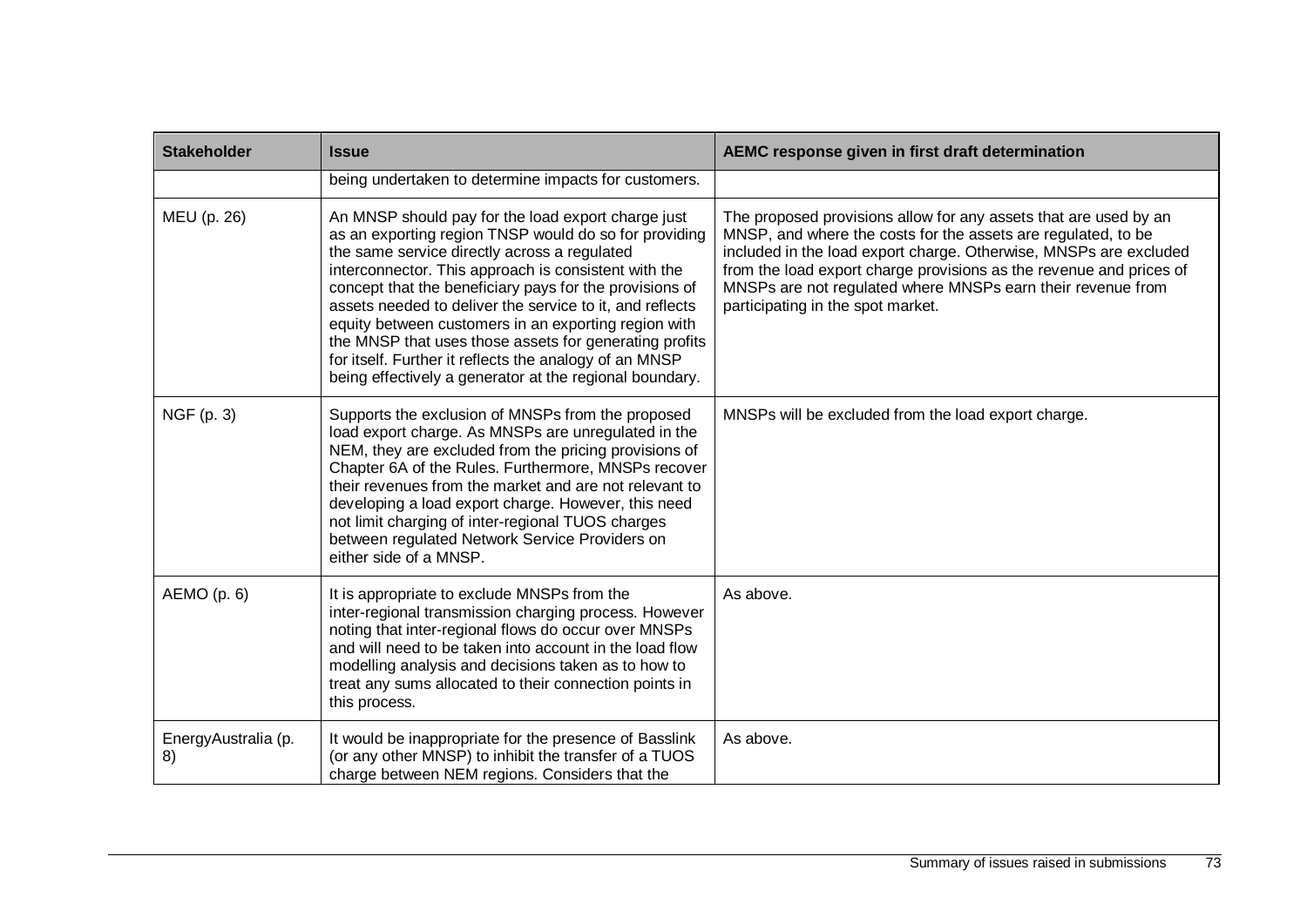| <b>Stakeholder</b>                   | <b>Issue</b>                                                                                                                                                                                                                                                                                                                                                                                                                                                                                                                                                                        | AEMC response given in first draft determination                                                                                                                                                                         |
|--------------------------------------|-------------------------------------------------------------------------------------------------------------------------------------------------------------------------------------------------------------------------------------------------------------------------------------------------------------------------------------------------------------------------------------------------------------------------------------------------------------------------------------------------------------------------------------------------------------------------------------|--------------------------------------------------------------------------------------------------------------------------------------------------------------------------------------------------------------------------|
|                                      | arrangements will require ether: (1) the MNSPs, as<br>interconnected parties, to receive TUOS charges from<br>the exporting region and then to recover these charges<br>from the importing region; or (2) inter-region TUOS<br>charges are settled directly between the TNSPs<br>connected to a MNSP. Considers the second<br>alternative would be more efficient from the<br>perspective of transaction costs and administrative<br>complexity.                                                                                                                                    |                                                                                                                                                                                                                          |
| <b>Transition and implementation</b> |                                                                                                                                                                                                                                                                                                                                                                                                                                                                                                                                                                                     |                                                                                                                                                                                                                          |
| Integral Energy (p. 1)               | Supports the transitional arrangements proposed in<br>the Consultation Paper.                                                                                                                                                                                                                                                                                                                                                                                                                                                                                                       | Implementation and transitional requirements are discussed in chapter<br>6.                                                                                                                                              |
| Grid Australia (p. 10)               | With regards to administrative efficiency and the level<br>of prescription for administrative processes, considers<br>that specifying gross payments on a monthly basis<br>with provisions for other arrangements to be agreed<br>between parties would be reasonable. In the absence<br>of a connection agreement or other enforceable<br>instrument between adjoining CNSPs also considers it<br>would be appropriate to specify default conditions or<br>require terms to be agreed between parties. Does not<br>believe that any additional prescription would be<br>warranted. | The Commission generally agrees that the level of prescription in the<br>Rule proposed by the MCE in relation to the CNSP billing<br>requirements appear to be reasonable and have been reflected in the<br>Draft Rules. |
| Grid Australia (p. 10)               | There does not appear to be a material increase in the<br>prudential risk to be managed as a result of the<br>proposed requirements.                                                                                                                                                                                                                                                                                                                                                                                                                                                | The comments are noted.                                                                                                                                                                                                  |
| Grid Australia (p. 11)               | It is appropriate for the AER to amend the pricing<br>methodology guidelines to take into account the<br>impacts of this Rule change process for proposed                                                                                                                                                                                                                                                                                                                                                                                                                           | The Commission agrees that the AER should amend its pricing<br>methodology guidelines to reflect the new requirements for the load                                                                                       |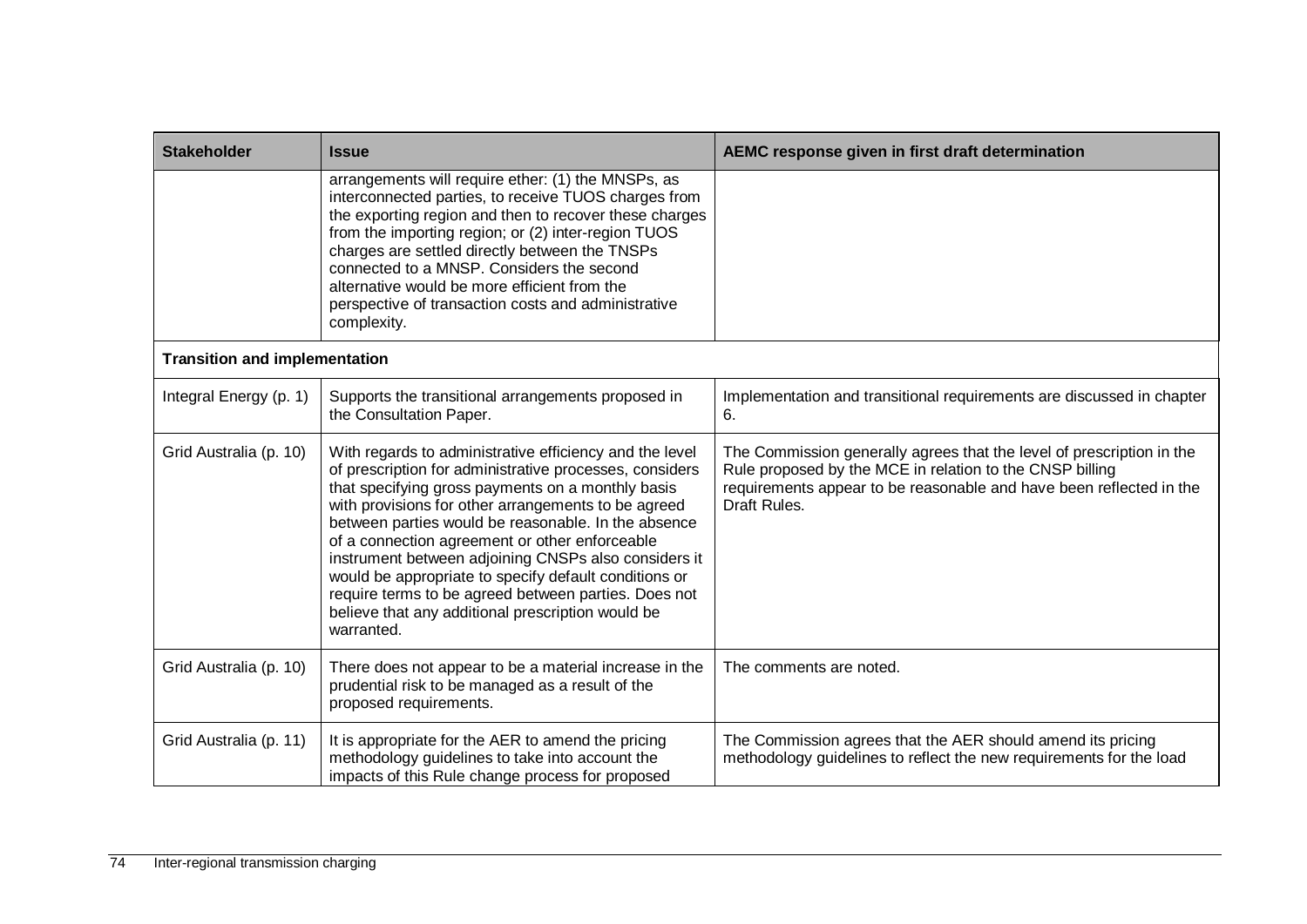| <b>Stakeholder</b>         | <b>Issue</b>                                                                                                                                                                                                                                                                                                                                                                                                                                                                                                                                       | AEMC response given in first draft determination                                                                                                                                                                                                                                         |
|----------------------------|----------------------------------------------------------------------------------------------------------------------------------------------------------------------------------------------------------------------------------------------------------------------------------------------------------------------------------------------------------------------------------------------------------------------------------------------------------------------------------------------------------------------------------------------------|------------------------------------------------------------------------------------------------------------------------------------------------------------------------------------------------------------------------------------------------------------------------------------------|
|                            | pricing methodologies submitted as part of future<br>revenue applications.                                                                                                                                                                                                                                                                                                                                                                                                                                                                         | export charge. This is discussed in sections 5.4.3 and 6.4.3.                                                                                                                                                                                                                            |
| Grid Australia (p. 11)     | Considers it is appropriate to have a general<br>transitional provision allowing CNSPs to modify their<br>approved pricing methodologies to the extent required<br>to implement the changes arising from the Rule<br>change. As with the AEMO specific transitional<br>provision it would be appropriate to have the AER<br>approve these proposed changes. It would not be<br>necessary for the guideline to be amended in order for<br>the AER to assess the changes required to the pricing<br>methodologies within the revenue control period. | The Commission agrees that TNSPs should be able to amend their<br>pricing methodologies to take into account the new requirements. This<br>is discussed in sections 5.4.3 and 6.4.3.                                                                                                     |
| Grid Australia (p. 12)     | Consistent with Grid Australia's previous submissions,<br>strongly supports the adoption of 1 July 2012 as the<br>earliest prudent commencement date. This is due to:<br>the requirement to amend pricing methodologies;<br>that Power link will be subject to chapter 6A of the<br>$\bullet$<br>Rules at that time; and<br>that the CNSPs will be required to commence the<br>$\bullet$<br>calculation of the charge for adjoining CNSPs as<br>early as January 2011 to meet the AEMC's<br>proposed commencement date.                            | As discussed in section 6.4.4, the Commission considers that a 1 July<br>2012 implementation date would allow for sufficient public consultation<br>on the pricing methodology guidelines and pricing methodologies,<br>which would require amendment by the AER and TNSPs respectively. |
| EnergyAustralia (p.<br>10) | Does not believe that the proposed arrangements<br>could reasonably be implemented by 1 July 2011.<br>Elsewhere in its submission, it has stressed the need<br>for modelling to be undertaken to identify the pricing<br>impacts of the proposal before the policy details and                                                                                                                                                                                                                                                                     | As above.                                                                                                                                                                                                                                                                                |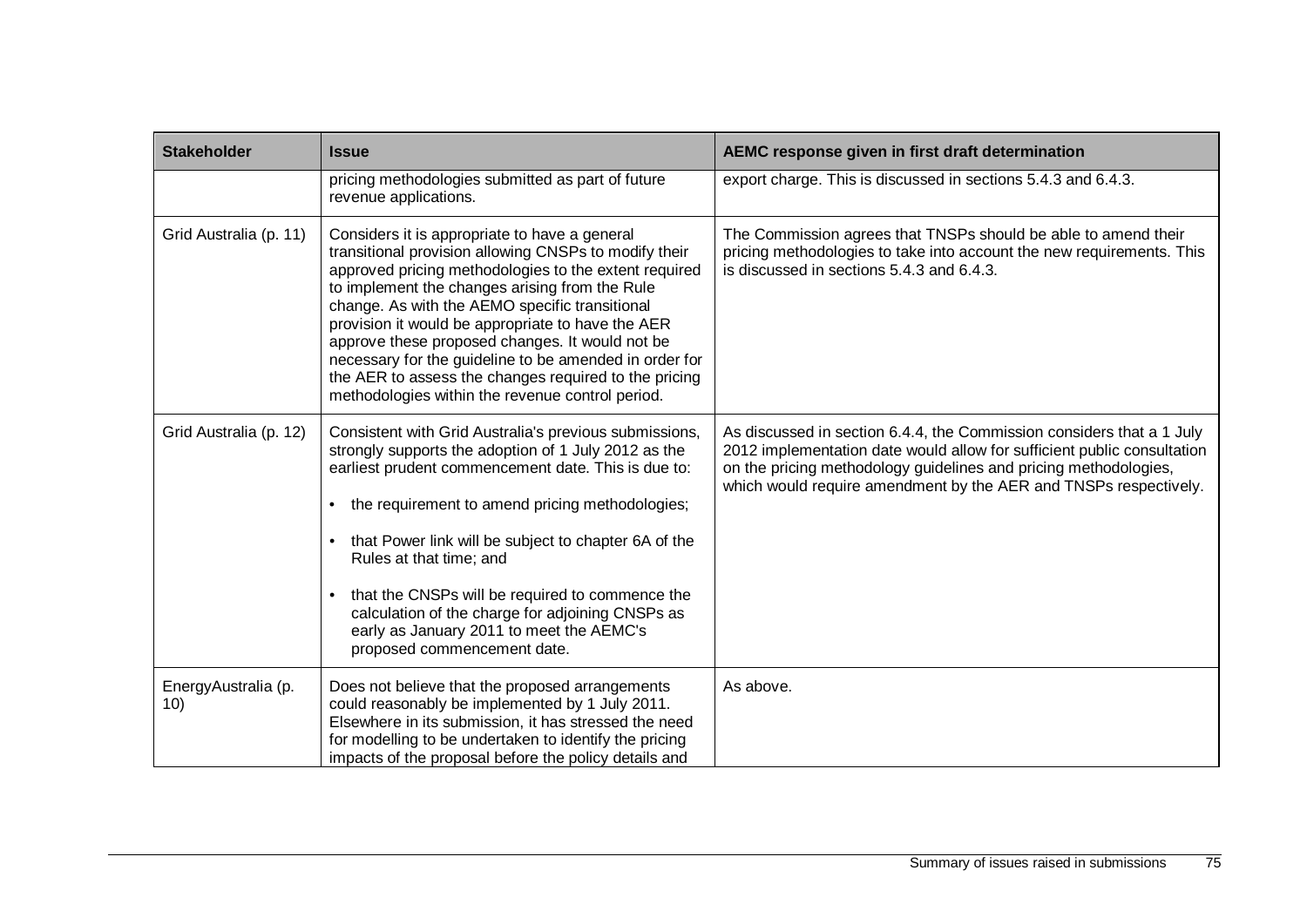| <b>Stakeholder</b> | <b>Issue</b>                                                                                                                                                                                                                                                                                                                                                                                                                                                                                                                                        | AEMC response given in first draft determination                                                                                                                                                                                                                                                                                     |
|--------------------|-----------------------------------------------------------------------------------------------------------------------------------------------------------------------------------------------------------------------------------------------------------------------------------------------------------------------------------------------------------------------------------------------------------------------------------------------------------------------------------------------------------------------------------------------------|--------------------------------------------------------------------------------------------------------------------------------------------------------------------------------------------------------------------------------------------------------------------------------------------------------------------------------------|
|                    | the date of its introduction are established.                                                                                                                                                                                                                                                                                                                                                                                                                                                                                                       |                                                                                                                                                                                                                                                                                                                                      |
| NGF (p. 2)         | Proposes that the AER reviews the pricing<br>methodology of all TNSPs to ensure they comply with<br>their pricing methodologies following the<br>implementation of a load export charge.                                                                                                                                                                                                                                                                                                                                                            | As above.                                                                                                                                                                                                                                                                                                                            |
| NGF (p. 3)         | Proposes that the AER formulates any required<br>changes to its pricing methodology guidelines to<br>accommodate a load export charge. p. 2. Submits that<br>the AER should refrain from adopting a new set of<br>guidelines, independent of the pricing methodology<br>guidelines, to develop a load export charge.                                                                                                                                                                                                                                | The Commission agrees that a separate set of guidelines would not be<br>required and that the AER should be required to amend its existing<br>pricing methodology guidelines.                                                                                                                                                        |
| NGF (p. 2)         | Proposes that TNSPs apply a load export charge<br>which could be implemented on a gross or net basis,<br>but should be levied on the same basis throughout the<br>NEM. They would set the charge based on the use of<br>each individual TNSP's assets on either side of a<br>region and ensure it was developed in accordance<br>with their own pricing methodology. p. 2. Submits that<br>the AER should develop consistent and transparent<br>guidelines in gross or net payment procedures with<br>TNSPs for the billing of inter-regional TUOS. | The Commission agrees that each TNSP/CNSP would set charges<br>based on each individual TNSP's assets within its region and<br>developed in accordance with its pricing methodology. The AER will<br>also be required to amend its pricing methodology guidelines to take<br>into consideration the load export charge requirements. |
| NGF (p. 3)         | CNSPs should provide estimates of the load export<br>charge to be levied to other CNSPs before 15 May<br>each year.                                                                                                                                                                                                                                                                                                                                                                                                                                 | The Commission agrees that this would be required to allow each<br>TNSP to finalise its pricing proposal within the required timeframes.<br>Discussion is outlined in chapter 6.                                                                                                                                                     |
| NGF (p. 3)         | Credit issues between CNSPs regarding the billing of<br>inter-regional TUOS can be resolved between TNSPs<br>without guidance from the AEMC.                                                                                                                                                                                                                                                                                                                                                                                                        | The Commission agrees that additional guidance should not be<br>necessary.                                                                                                                                                                                                                                                           |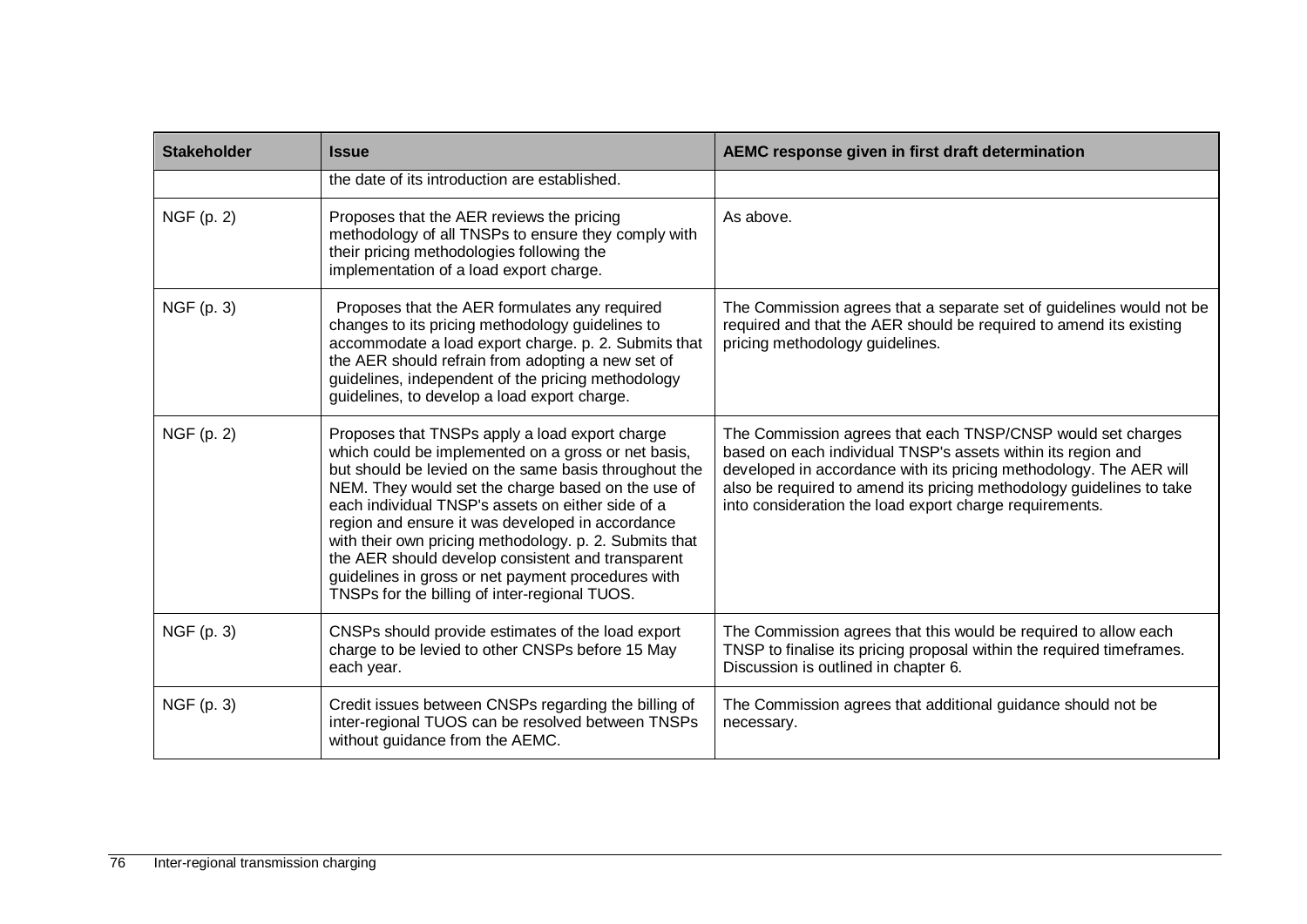| <b>Stakeholder</b>        | <b>Issue</b>                                                                                                                                                                                                                                                                                                                                                                                                                                                                                                                                                                                                                                                                                                                                                                                                                                                          | AEMC response given in first draft determination                                                                                                                                                                                                                                                                                                                                                                                                                                                                                                                                                                            |
|---------------------------|-----------------------------------------------------------------------------------------------------------------------------------------------------------------------------------------------------------------------------------------------------------------------------------------------------------------------------------------------------------------------------------------------------------------------------------------------------------------------------------------------------------------------------------------------------------------------------------------------------------------------------------------------------------------------------------------------------------------------------------------------------------------------------------------------------------------------------------------------------------------------|-----------------------------------------------------------------------------------------------------------------------------------------------------------------------------------------------------------------------------------------------------------------------------------------------------------------------------------------------------------------------------------------------------------------------------------------------------------------------------------------------------------------------------------------------------------------------------------------------------------------------------|
| NGF $(p. 4)$              | The charge could potentially impact customers in each<br>region differently as charges in one region increase<br>and charges in another region decrease. Therefore, to<br>deal with any unfortunate impacts associated with this<br>charge, we support transitional provisions for the<br>TNSPs to initially recover the load export charge<br>through the non-locational component of TUOS and<br>permit AEMO to revise its pricing methodology.                                                                                                                                                                                                                                                                                                                                                                                                                     | The Commission considers that the transitional arrangements under<br>the Rule change request to allow the load export charge to be initially<br>recovered on a non-locational component only was to allow some form<br>of load export charge to be introduced without requiring all TNSPs to<br>amend their pricing methodologies. However, given that the TNSPs<br>will now be required to amend their pricing methodologies under the<br>Draft Rule, the Commission considers that the transitional provision to<br>allow the load export charge to be recovered on a non-locational basis<br>only would not be required. |
| AEMO (pp. 4-5)            | The derivation and publication of transmission prices<br>must always work to a tight timetable to allow them to<br>be incorporated in distributor's tariffs an retailers' price<br>offers. The national process therefore needs to fit to<br>these requirements. Notes that, in order for locational<br>TUOS charges to be recovered on the basis of<br>customers' proportionate use of network assets in the<br>adjoining region, TNSPs would need to calculate their<br>load export charge and then redo theIRTCcalculations<br>again after they receive export load charges from<br>adjoining regions. This will result in an iterative<br>process that ends only when all TNSPs resolve<br>theIRTCprices in light of all other TNSPs' cascading<br>load export charges. A practical solution will need to<br>be identified in the testing and assessment process. | The Commission considers that by requiring the AER to amend the<br>pricing methodology guidelines and to require TNSPs to amend their<br>pricing methodologies, implementation issues would be able to be<br>clarified. With respect to the timetable for the derivation and<br>publication of distributor tariffs, the Commission considers that where<br>possible, TNSPs should share up-to-date estimates with DNSPs.                                                                                                                                                                                                    |
| EnergyAustralia (p.<br>2) | The proposal will introduce a greater level of price<br>uncertainty, both initially and on an ongoing basis. To<br>address this issue, considers that the publication date<br>for inter-regional transmission charges should be 15<br>April of each regulatory year which would allow<br>DNSPs to provide sufficient notice to customers of<br>likely changes to prices in the forthcoming year.                                                                                                                                                                                                                                                                                                                                                                                                                                                                      | As above.                                                                                                                                                                                                                                                                                                                                                                                                                                                                                                                                                                                                                   |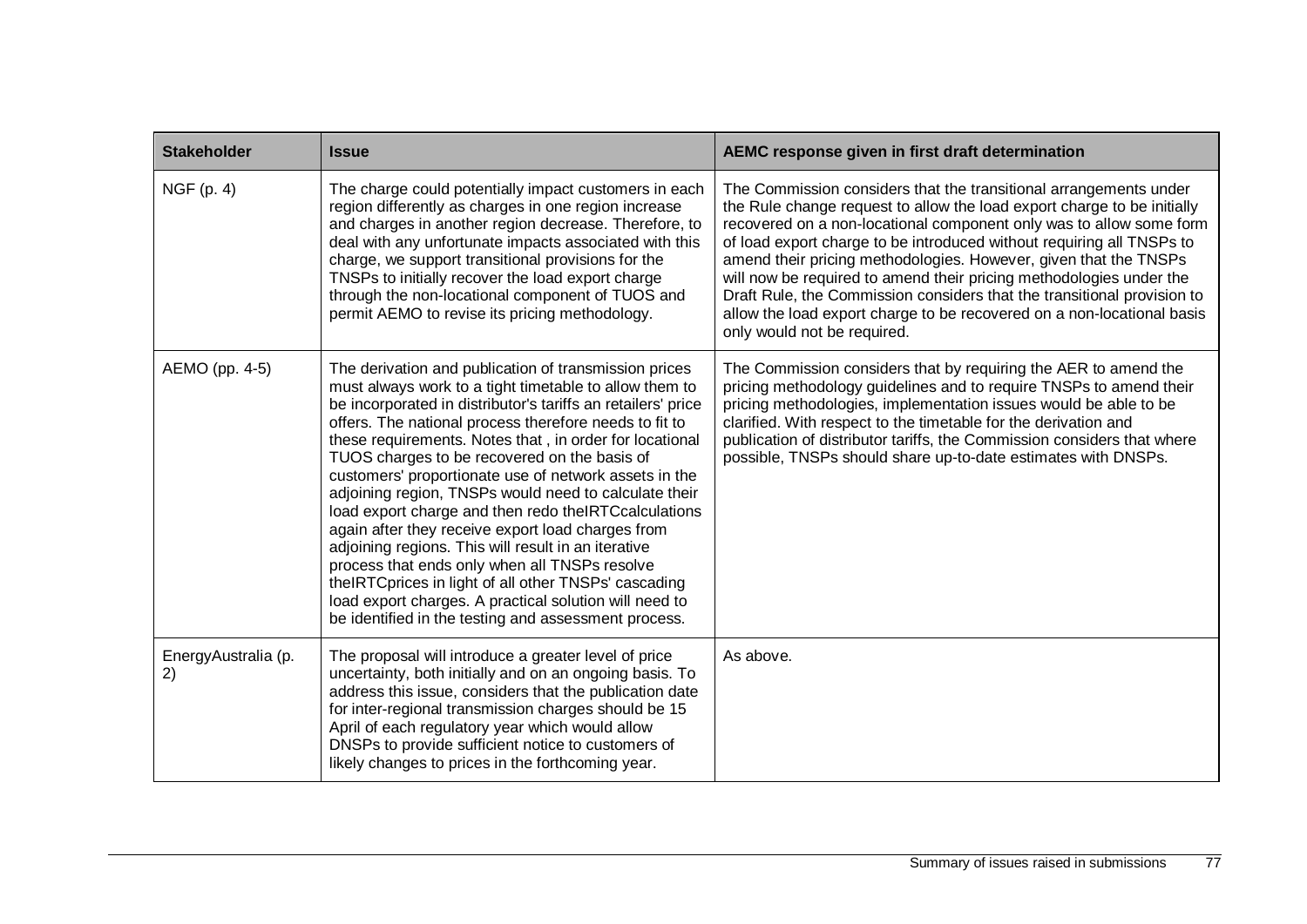| <b>Stakeholder</b>                | <b>Issue</b>                                                                                                                                                                                                                                                                                                                                                                                                                                                                                                                                                                                           | AEMC response given in first draft determination                                                                                                                                                                                                                                                                                                                                                                                                                                                                                                                                                                                                                                                                                               |
|-----------------------------------|--------------------------------------------------------------------------------------------------------------------------------------------------------------------------------------------------------------------------------------------------------------------------------------------------------------------------------------------------------------------------------------------------------------------------------------------------------------------------------------------------------------------------------------------------------------------------------------------------------|------------------------------------------------------------------------------------------------------------------------------------------------------------------------------------------------------------------------------------------------------------------------------------------------------------------------------------------------------------------------------------------------------------------------------------------------------------------------------------------------------------------------------------------------------------------------------------------------------------------------------------------------------------------------------------------------------------------------------------------------|
| EnergyAustralia (p.<br>7)         | In the likely event that the price impacts arising from<br>changes to the TUOS allocation approach are<br>material, a degree of prescription on the cost allocation<br>approaches used by individual TNSPs will be<br>necessary. The Rules should also specify the types of<br>assets to be included in the cost allocation.                                                                                                                                                                                                                                                                           | The Commission considers that the AER's pricing methodology<br>guidelines should clarify the types of assets that should be included,<br>which would be consistent with the current provisions under the Rules.                                                                                                                                                                                                                                                                                                                                                                                                                                                                                                                                |
| EnergyAustralia (p.<br>10)        | The AER's existing transmission pricing methodology<br>guidelines do not appear to require modification to<br>enable the recovery of inter-regional TUOS charges.                                                                                                                                                                                                                                                                                                                                                                                                                                      | As discussed in sections 5.4.3 and 6.4.3 and noted above, the AER<br>will be required to amend its pricing methodology guidelines.                                                                                                                                                                                                                                                                                                                                                                                                                                                                                                                                                                                                             |
| EnergyAustralia                   | Noted that transitional provisions for the introduction of<br>inter-regional transmission charging could be<br>implemented at the transmission level, at the<br>distribution level, or some combination of the two.<br>Their interaction with existing pricing constraints for<br>both transmission and distribution charges will also<br>need careful consideration, to ensure that: (1) the<br>impacts on the transmission and distribution<br>connected customers are balanced; and (2) each<br>TNSP or DNSP is not prevented from recovering the<br>regulated revenue for its prescribed services. | The Commission notes that as the load export charge would be<br>recovered from customers through the existing components of the<br>prescribed transmission service charges, a new category of charges<br>would not be created in terms of the amounts to be recovered by<br>DNSPs. For this reason, DNSPs and retailers should be able to pass<br>through these costs to the same extent as existing network charges<br>are passed through.<br>With respect to ensuring that the impacts on transmission and<br>distribution connected customers are balanced, the Commission notes<br>that the locational component of the load export charge is based on<br>proportionate use of the transmission network, as discussed in section<br>5.4.3. |
| <b>Other issues</b>               |                                                                                                                                                                                                                                                                                                                                                                                                                                                                                                                                                                                                        |                                                                                                                                                                                                                                                                                                                                                                                                                                                                                                                                                                                                                                                                                                                                                |
| Gallaugher &<br>Associates (p. 2) | Suggests that the proposal as presented is overly<br>prescriptive. Considers an alternative would be to<br>simply obligate the NTP to prepare and publish a<br>methodology for quantifying the charges in accordance<br>with some limited but quite well defined objectives, and<br>to prepare, publish and administer operating                                                                                                                                                                                                                                                                       | The Commission has taken into consideration the requirement to<br>achieve an appropriate balance between the level of prescription<br>under the Rules and the ability for the AER to establish guidelines to<br>assist with the implementation of the load export charge. This is<br>discussed in section 5.4.3.                                                                                                                                                                                                                                                                                                                                                                                                                               |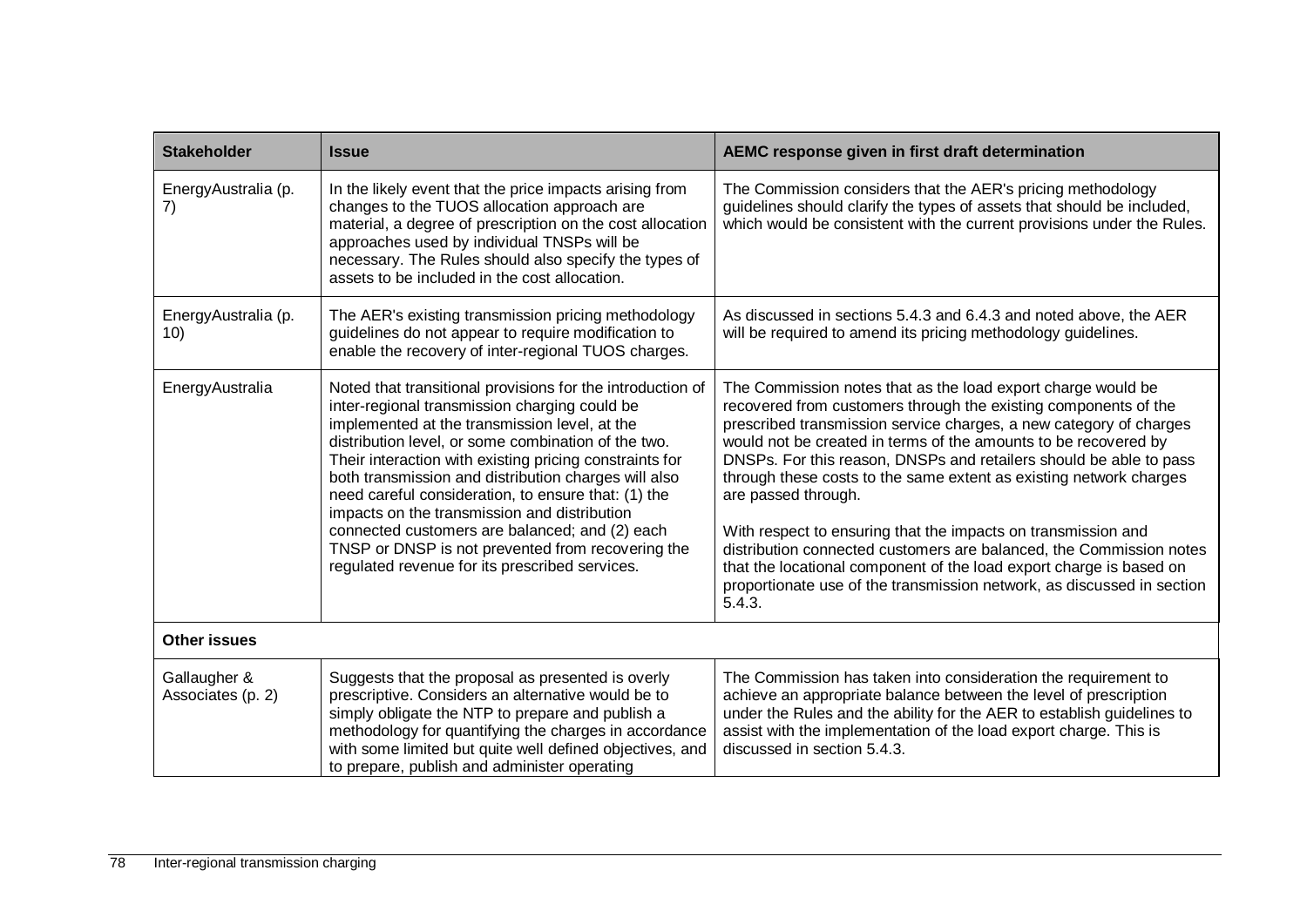| <b>Stakeholder</b>                   | <b>Issue</b>                                                                                                                                                                                                                                                                                                                                                                                                                                                                 | AEMC response given in first draft determination                                                                                                                                                                                                                                                                         |
|--------------------------------------|------------------------------------------------------------------------------------------------------------------------------------------------------------------------------------------------------------------------------------------------------------------------------------------------------------------------------------------------------------------------------------------------------------------------------------------------------------------------------|--------------------------------------------------------------------------------------------------------------------------------------------------------------------------------------------------------------------------------------------------------------------------------------------------------------------------|
|                                      | procedures for its implementation. In this way the<br>interregional charges would all be determined on a<br>consistent basis across all interconnectors.                                                                                                                                                                                                                                                                                                                     |                                                                                                                                                                                                                                                                                                                          |
| Gallaugher &<br>Associates (p. 2)    | The proposal will at best only marginally enhance<br>achievement of the NEO. Considers that given the<br>gross inadequacies of existing transmission regulatory<br>and pricing arrangements in the NEM from an<br>economic efficiency standpoint, it is not sensible to<br>base one's entire argument for any inter-regional<br>network charging proposal including this one around<br>the question of economic efficiency and the NEO.                                      | The factors that must be taken into consideration in any Rule change<br>process is set out under the NEL. These requirements and the<br>Commission's consideration of them are set out in Chapter 2.                                                                                                                     |
| Gallaugher &<br>Associates (pp. 2-3) | The Consultation Paper should have included<br>information on the potential impact of the proposal on<br>existing transmission cost allocations and TUOS<br>charges in each of the NEM regions. Considers that<br>when quantitative data is considered it will show that<br>inter-regional transmission charging is quite immaterial<br>and not worthy of the amount of time and attention it<br>has already attracted and will continue to attract until it<br>is resolved. | As discussed above, the Commission notes that TNSPs, including<br>AEMO in its capacity as a TNSP in Victoria, have undertaken<br>modelling of the potential impacts of the load export charge on the<br>redistribution of transmission charges. Consideration of the modelling<br>outcomes are discussed in section 7.4. |
| Hydro Tasmania (p.<br>2)             | Supportive of the request for the public disclosure of<br>an assessment of the magnitude of net inter-regional<br>payments based on historical network flows. However<br>considers it would be unwise to assume that the<br>historical flows will be a reliable guide to future<br>performance, given the projected large growth in<br>renewables in South Australia and the untapped wind<br>energy potential in Tasmania.                                                  | As discussed above, modelling outcomes are outlined in section 7.4.                                                                                                                                                                                                                                                      |
| Gallaugher &                         | The Consultation Paper should have disclosed in<br>quantitative terms what in fact has occurred since                                                                                                                                                                                                                                                                                                                                                                        | The Commission notes the comments made and consideration of                                                                                                                                                                                                                                                              |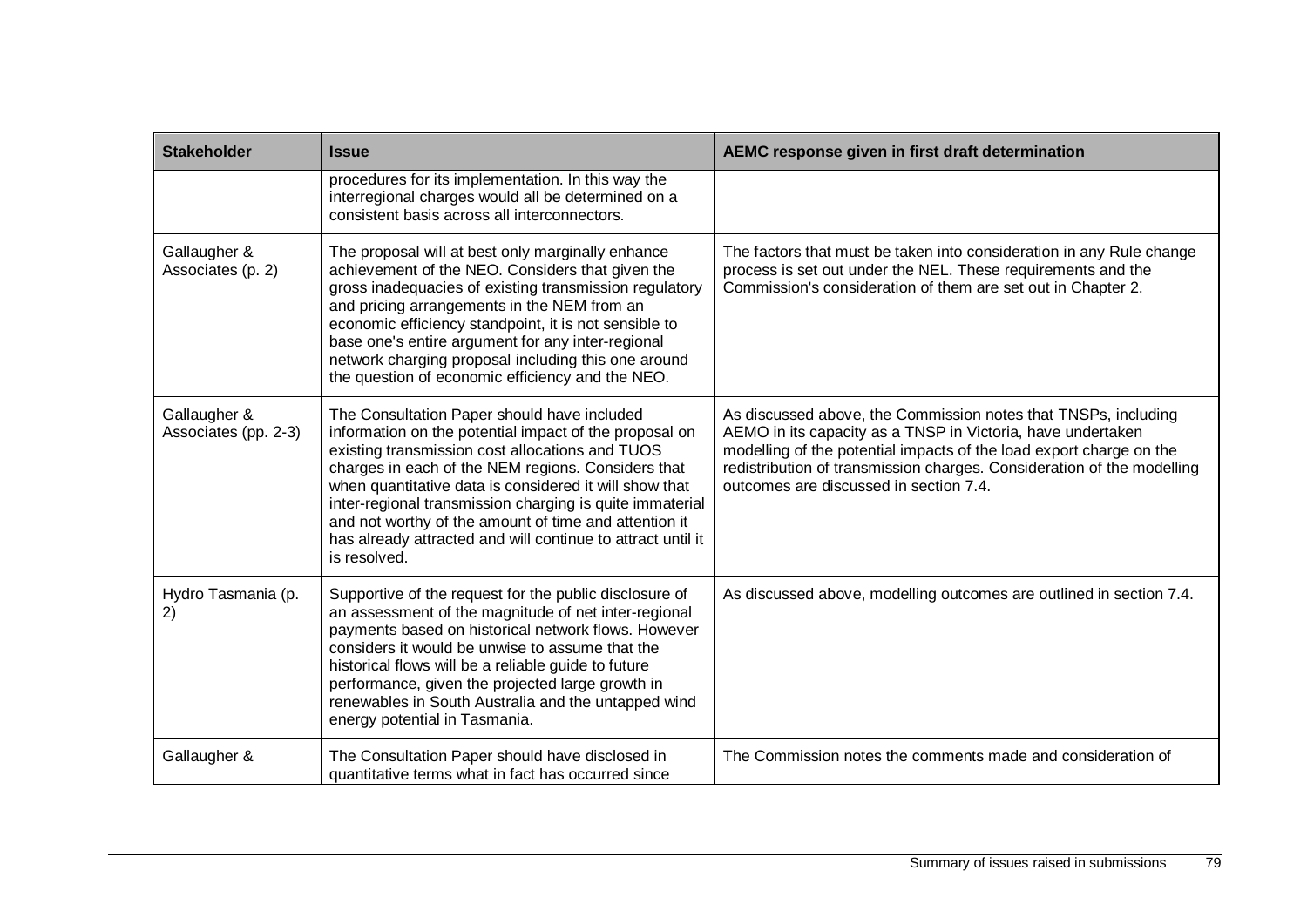| <b>Stakeholder</b>       | <b>Issue</b>                                                                                                                                                                                                                                                                                                                                                                                | AEMC response given in first draft determination                                                                                                                                                                                                                   |
|--------------------------|---------------------------------------------------------------------------------------------------------------------------------------------------------------------------------------------------------------------------------------------------------------------------------------------------------------------------------------------------------------------------------------------|--------------------------------------------------------------------------------------------------------------------------------------------------------------------------------------------------------------------------------------------------------------------|
| Associates (p. 3)        | NEM commencement on each interconnector in terms<br>of energy flows, inter-jurisdictional payments;<br>interconnector residue payments and settlement<br>proceeds.                                                                                                                                                                                                                          | these issues are set out in section 7.4.                                                                                                                                                                                                                           |
| Hydro Tasmania (p.<br>2) | It would probably be more pertinent for an assessment<br>to be provided on the basis of a forward-looking view<br>but recognising that a degree of uncertainty will always<br>surround projected system demand, generation<br>location and consequent power flows. The materiality<br>of net inter-regional payments may be low today but is<br>is unlikely to remain so.                   | The Commission notes the comment made and notes that if changes<br>in inter-regional flows occur in the future then it would be expected that<br>the load export charges would be reflective of the changing utilisation<br>of inter-regional transmission assets. |
| $MEU$ (p. 3)             | There are higher priority issues that need reviewing<br>with respect to the transmission revenue and pricing<br>regulatory framework. Concerns over the potential in<br>the incidence of blackouts and brownouts in South<br>Australia indicated in the CRA modelling for the AEMC<br>Climate Change Review have not been addressed as<br>the AEMC's final report was silent on this issue. | The comments are noted.                                                                                                                                                                                                                                            |
| $MEU$ (p. 5)             | Despite the amendments to Chapter 6A of the Rules<br>there has been almost no investment in increasing<br>inter-regional electricity flow capability. Considers that<br>the causes of this lack of investment in inter-regional<br>transmission is a much higher order issue for the NEM<br>than this Rule change request which merely allocates<br>costs between customers.                | The comments are noted. Transmission Frameworks Review will be<br>examining a broad range of issues. It is noted that the Commission<br>had published an Issues Paper for this review and is currently in the<br>processes of reviewing the submissions received.  |
| MEU (p. 19)              | The MEU has long been a supporter of the view that<br>justification of interconnector augmentation should<br>include the benefit customers get from the greater<br>competition between generators that results from this<br>investment. The MEU considers that its view has been                                                                                                            | The Commission notes that generators do contribute to transmission<br>charges through prescribed entry charges. In addition, as noted above,<br>the Transmission Frameworks Review will also include consideration<br>of the broader framework.                    |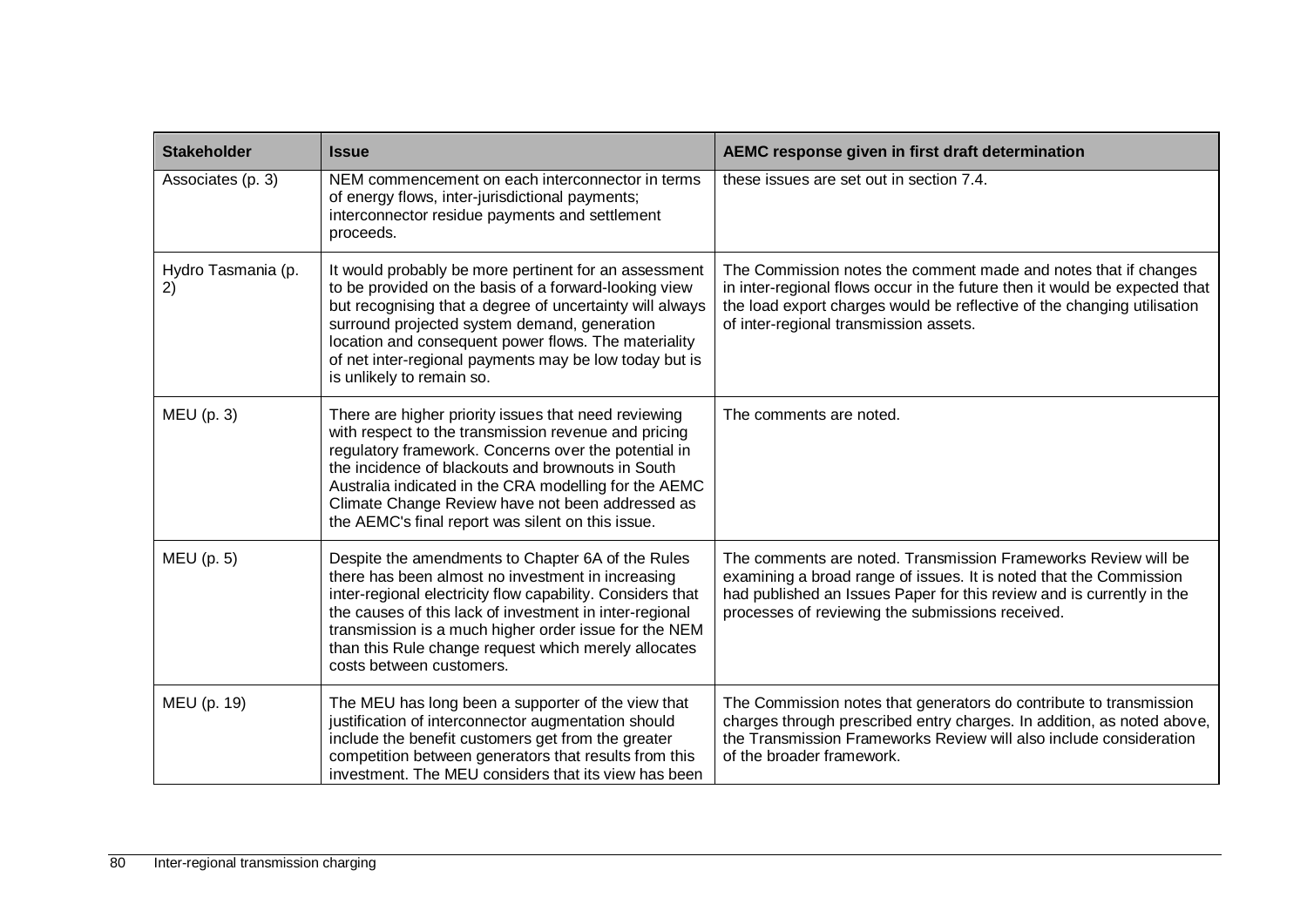| <b>Stakeholder</b>             | <b>Issue</b>                                                                                                                                                                                                                                                                                                                                                                                                                                                                                                                                                  | AEMC response given in first draft determination                                                                                                                                                                                                                                                                                                                                                                           |
|--------------------------------|---------------------------------------------------------------------------------------------------------------------------------------------------------------------------------------------------------------------------------------------------------------------------------------------------------------------------------------------------------------------------------------------------------------------------------------------------------------------------------------------------------------------------------------------------------------|----------------------------------------------------------------------------------------------------------------------------------------------------------------------------------------------------------------------------------------------------------------------------------------------------------------------------------------------------------------------------------------------------------------------------|
|                                | denied by the AEMC on the basis that to incorporate<br>such in the regulatory test does not provide a net<br>benefit to the market but it is a "transfer of wealth"<br>between generators and customers. The MEU<br>considers that this is inconsistent with the fact that as<br>customers pay for transmission services, they should<br>not have to share the benefit of the investment with<br>generators.                                                                                                                                                  |                                                                                                                                                                                                                                                                                                                                                                                                                            |
| MEU (p. 20)                    | The AEMC has made no attempt to quantify the<br>benefit the consumer in the importing region gets from<br>using the assets in the exporting region, but assumes<br>that they will exceed the also unquantified cost to use<br>the assets in the exporting region. It is axiomatic in the<br>Rules that a consumer should not be required to pay<br>more for a service than the benefit it receives;<br>therefore if the cost of the service exceeds the benefit<br>a consumer gets, then it should not pay more than the<br>value of the benefit it receives. | Modelling results are discussed in section 7.4.                                                                                                                                                                                                                                                                                                                                                                            |
| AEMO (p. 7)                    | Unsure what meaning the proposed definition of<br>prescribed TUOS services is attempting to convey but<br>assume that it is trying to include benefits accruing to<br>regions that are connected to the original region by an<br>intervening region(s). If this is indeed the intention, it<br>should probably be made more explicit in order to<br>remove potential ambiguity.                                                                                                                                                                               | The Commission notes that the underlying concept for the load export<br>charge is that adjoining regions should be treated in the same way as<br>customers within the region. For this reason, the definition of<br>prescribed TUOS services has been expanded, consistent with the<br>existing definition, so that TNSPs from the adjoining region are treated<br>in the same way as connection points within the region. |
| EnergyAustralia (pp.<br>$3-4)$ | Regional interconnections comprise lengthy, high<br>capacity, high cost transmission assets connecting<br>remote generators to jurisdictional interfaces.<br>However, under the inter-regional TUOS proposal,<br>generators do not pay charges for their use of the<br>capacity of shared network assets. Generators in the                                                                                                                                                                                                                                   | The Commission notes that these related issues will be further<br>considered under the Transmission Frameworks Review.                                                                                                                                                                                                                                                                                                     |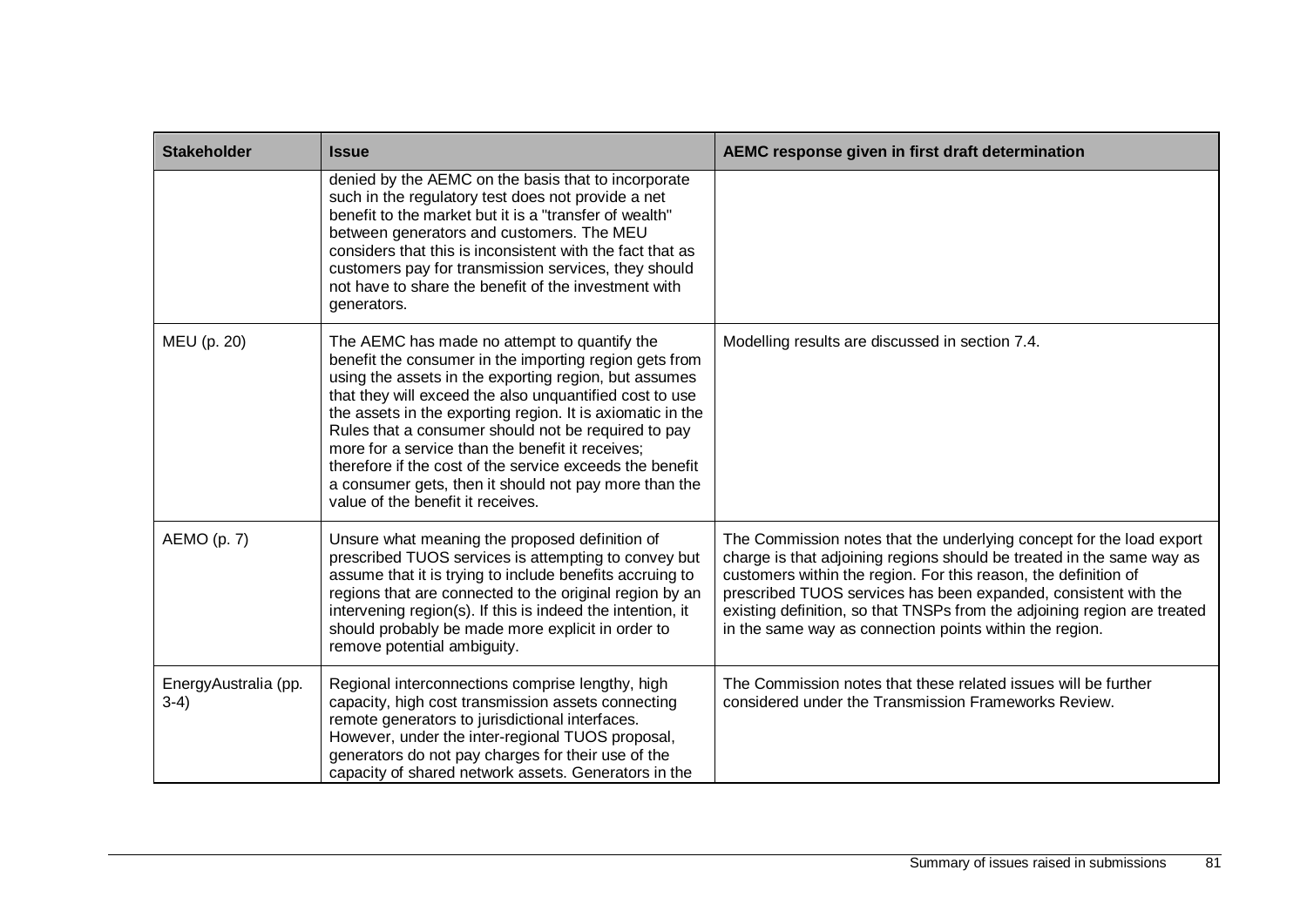| <b>Stakeholder</b> | <b>Issue</b>                                                                                                                                                   | AEMC response given in first draft determination |
|--------------------|----------------------------------------------------------------------------------------------------------------------------------------------------------------|--------------------------------------------------|
|                    | exporting jurisdiction can make free use of these<br>assets and the entire cost of the assets be borne by<br>the downstream customers in the importing region. |                                                  |

## **Discussion paper**

| <b>Stakeholder</b> | <b>Issue</b>                                                                                                                                                                                                                                                                                                                                                                 | <b>AEMC Response</b>                                                                                                                                                                                            |
|--------------------|------------------------------------------------------------------------------------------------------------------------------------------------------------------------------------------------------------------------------------------------------------------------------------------------------------------------------------------------------------------------------|-----------------------------------------------------------------------------------------------------------------------------------------------------------------------------------------------------------------|
| <b>MEU</b>         | Because the inter-regional charge is levied<br>purely as a transmission charge and does not<br>reflect the delivered costs to customers,<br>competitive neutrality between all parts of the<br>supply change is put at risk. (P4)                                                                                                                                            | The rule change is limited to transmission charging and so broader<br>issues of costs and pricing are not addressed. However, it is not<br>considered that the rule change puts competitive neutrality at risk. |
|                    | Whilst satisfying cost-reflectivity appears<br>reasonable, net benefits are questionable, given<br>the issues and complexities involved. (p5)                                                                                                                                                                                                                                | Since the administrative costs are expected to be very modest, the<br>rule change is expected to generate net benefits, even if its impacts on<br>NEM outcomes are small.                                       |
|                    | Reliability is improved by interconnection. Thus a<br>region which commonly exports but imports for<br>short periods of time could get a significant<br>benefit. Under all options that reflect the volumes<br>of flows as the basis for charging, an outcome<br>might be that an exporting region would receive<br>a significant benefit which it does not pay for.<br>(P4) | If spin-off benefits can be provided at no additional cost there is no<br>reason to charge for them. Indeed, doing so could reduce allocative<br>efficiency.                                                    |
|                    | Introducing an inter-regional charge will not<br>result in the lowest cost for customers as local<br>generation might give a lower cost to customers<br>than imported power when the inter-regional<br>charge is added (P4) IRTC does not affect                                                                                                                             | IRTC does not affect generation dispatch, which remains geared to<br>providing energy to customers at lowest cost.                                                                                              |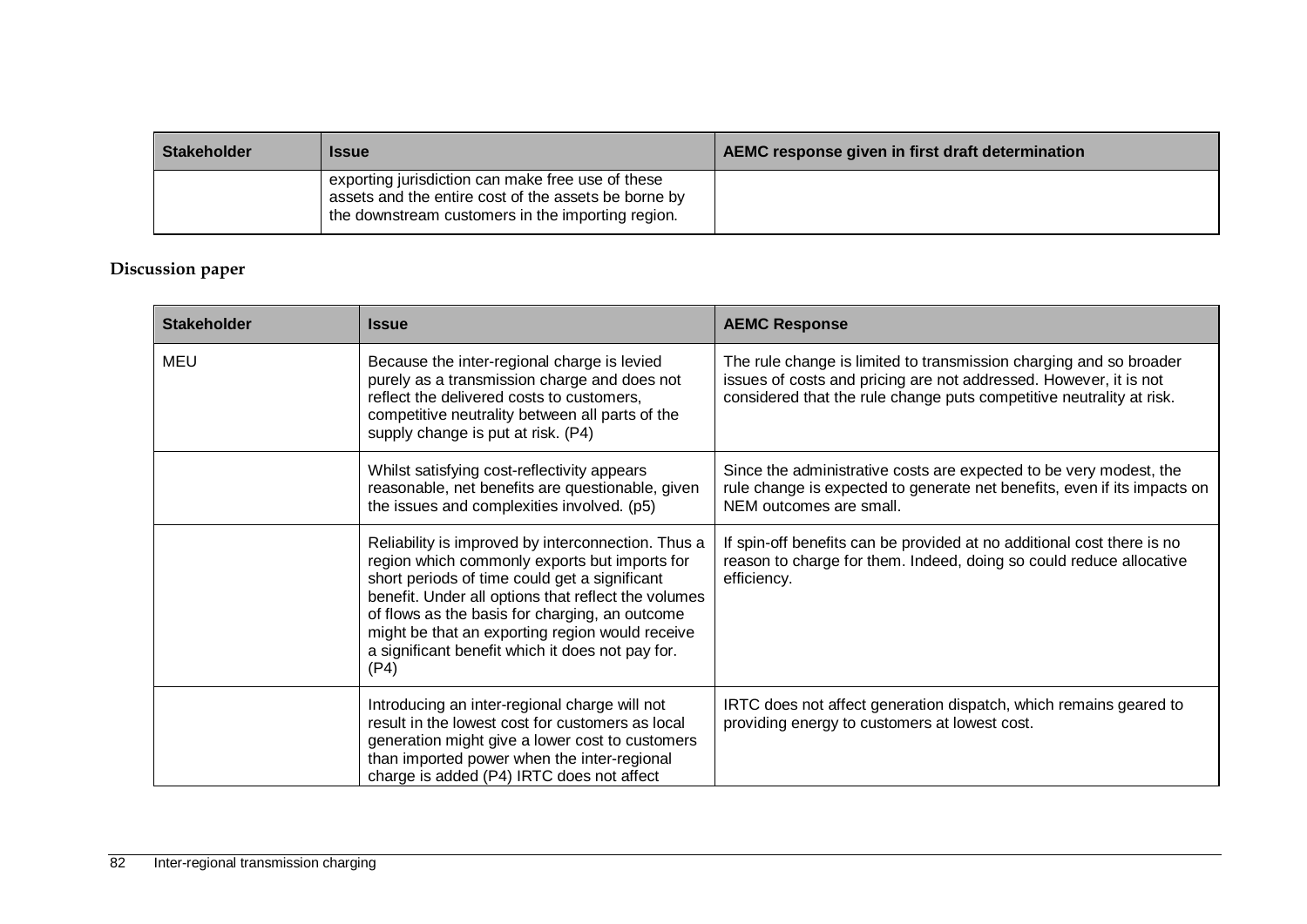| <b>Stakeholder</b> | <b>Issue</b>                                                                                                                                                                                                                                                                                                               | <b>AEMC Response</b>                                                                                                                                                          |
|--------------------|----------------------------------------------------------------------------------------------------------------------------------------------------------------------------------------------------------------------------------------------------------------------------------------------------------------------------|-------------------------------------------------------------------------------------------------------------------------------------------------------------------------------|
|                    | generation dispatch, which remains geared to<br>providing energy to customers at lowest cost.                                                                                                                                                                                                                              |                                                                                                                                                                               |
|                    | customers will have little ability to change their<br>behaviour because their investment costs are<br>sunk and the only effect they can make is to<br>reduce their demand which might not affect the<br>amount of imported power at all (P4)                                                                               | It is acknowledged the behavioural change caused by IRTC may be<br>modest, but that should be sufficient to provide benefits that outweigh<br>the implementation costs.       |
|                    | Price signals are intended to change the<br>behaviour of the party most able to manage the<br>risk, yet the inter-regional charge is a cost to<br>customers which have little ability to manage or<br>mitigate the risks and costs. (P4)                                                                                   | The Commision notes that all customers have some potential to<br>modify their consumption in response to changing electricity prices.                                         |
|                    | An IRTC charge needs to reflect basic<br>actualities. For example: the use of Victorian<br>assets by Tasmanian customers is small;<br>Victorian generation is closer to the Vic-NSW<br>border than NSW generation, so Victoria will pay<br>a net IRTCcharge to NSW even when<br>interconnector flows are symmetrical. (P4) | Since the IRTC is based on the same CRNP method as is used<br>intra-regionally, the IRTC should reflect outcomes in a similar way to<br>existing intra-regional TUOS charges. |
|                    | Perverse and inequitable outcomes are still likely<br>even with the new approaches to the<br>inter-regional charge (p4)                                                                                                                                                                                                    | Although there could be some perverse outcomes, the modelling<br>undertaken suggests the IRTC are fair and reasonable.                                                        |
|                    | Any export charge does not impinge on<br>generator location decisions which have a major<br>impact on the size of the export charge (p4)                                                                                                                                                                                   | Introducing generator charges for IRTC would result in a significant<br>increase in the cost of implementation for a minor part of revenue<br>recovery.                       |
|                    | By implementing a load export charge through<br>transmission costs that generators do not see,<br>less efficient locational signals are provided to                                                                                                                                                                        | Introducing generator charges for IRTC would result in a significant<br>increase in the cost of implementation for a minor part of revenue                                    |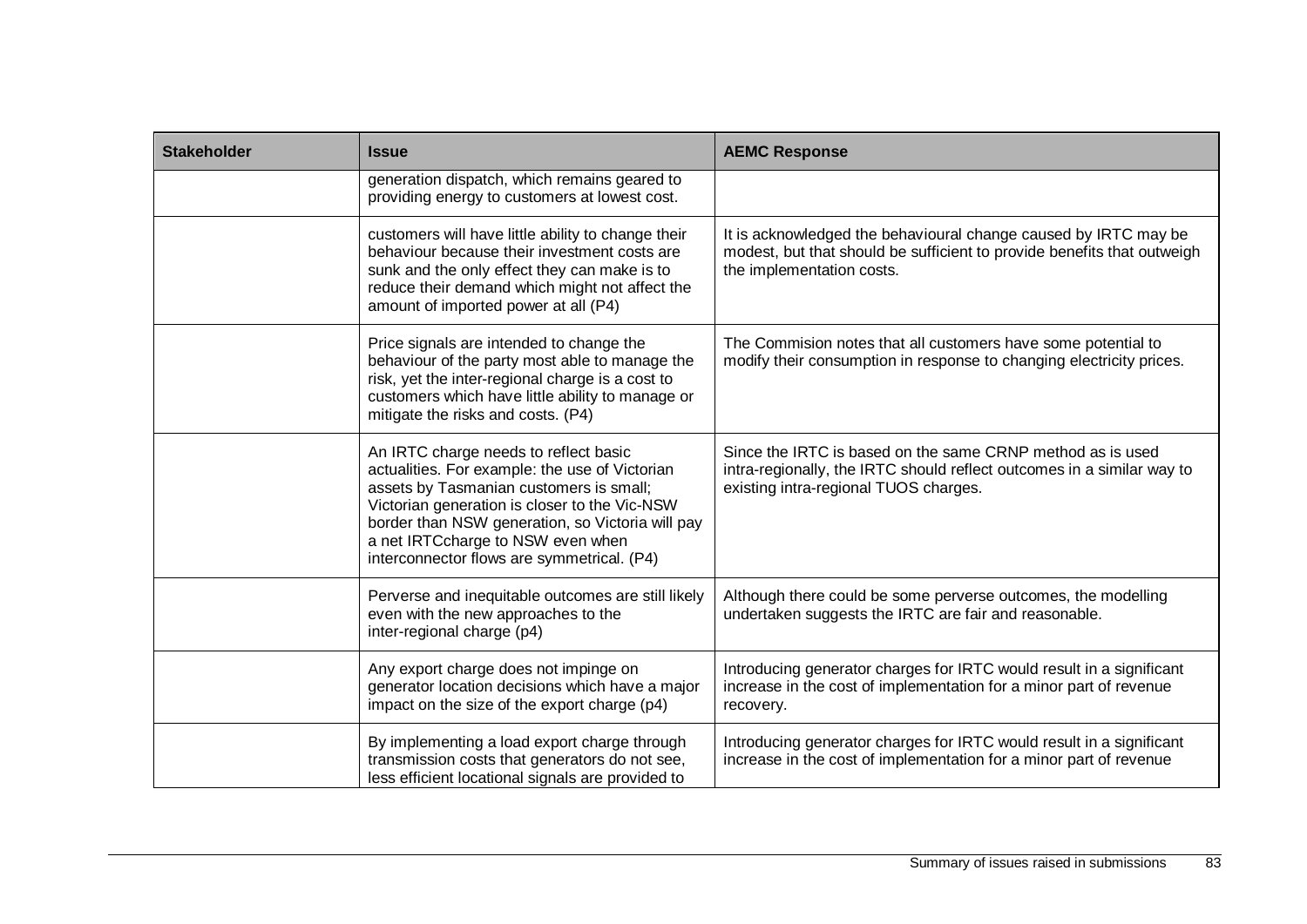| <b>Stakeholder</b> | <b>Issue</b>                                                                                                                                                                                  | <b>AEMC Response</b>                                                                                                                                                      |
|--------------------|-----------------------------------------------------------------------------------------------------------------------------------------------------------------------------------------------|---------------------------------------------------------------------------------------------------------------------------------------------------------------------------|
|                    | generators resulting in higher overall costs (p4)                                                                                                                                             | recovery                                                                                                                                                                  |
|                    | If prices show significant variability year on year,<br>then the price signal will not improve locational<br>decisions of generators and customers (p4)                                       | Agreed. Modelling indicates that the CRNP variant defined in the<br>second draft rule has relatively low year-on-year variability.                                        |
|                    | Variability in costs is a major concern in regions<br>that have a large degree of weather risk (eg<br>Tasmania in drought conditions) (p5)                                                    | Whilst weather variations may cause some variability in IRTC, these<br>are likely to be small compared to associated variations in wholesale<br>prices.                   |
|                    | Where there are two interconnectors, the<br>actuality of the flows can be perverse, raising<br>complexities that impinge directly on the issue of<br>reliability and generator locations (p4) | This appears to be a dispatch issue which is beyond the scope of the<br>rule change.                                                                                      |
|                    | Any changes in usage that is caused by the<br>introduction of inter-regional charging will impact<br>the spot market and this needs to be taken into<br>account (p4)                          | Impact on the spot market will be small and unlikely to be material.                                                                                                      |
|                    | Options considered requiring a normalisation of<br>cost allocations in all region might not be in the<br>interests of customers. (p4)                                                         | The second draft rules does not require any change to cost allocation<br>(ie asset valuation) methods.                                                                    |
|                    | The nominated new approaches are not<br>supported by quantitative analysis and modelling<br>to ascertain the economic costs and benefits.<br>(P5)                                             | It is expected that the administrative costs will be modest and likely to<br>be outweighed by the benefits                                                                |
| <b>AER</b>         | The AER suggests that the AEMC also consider<br>the costs and benefits of the proposed model<br>relative to a "do nothing" option (p1)                                                        | Since the administrative costs are expected to be very modest, the<br>rule change is expected to generate net benefits, even if its impacts on<br>NEM outcomes are small. |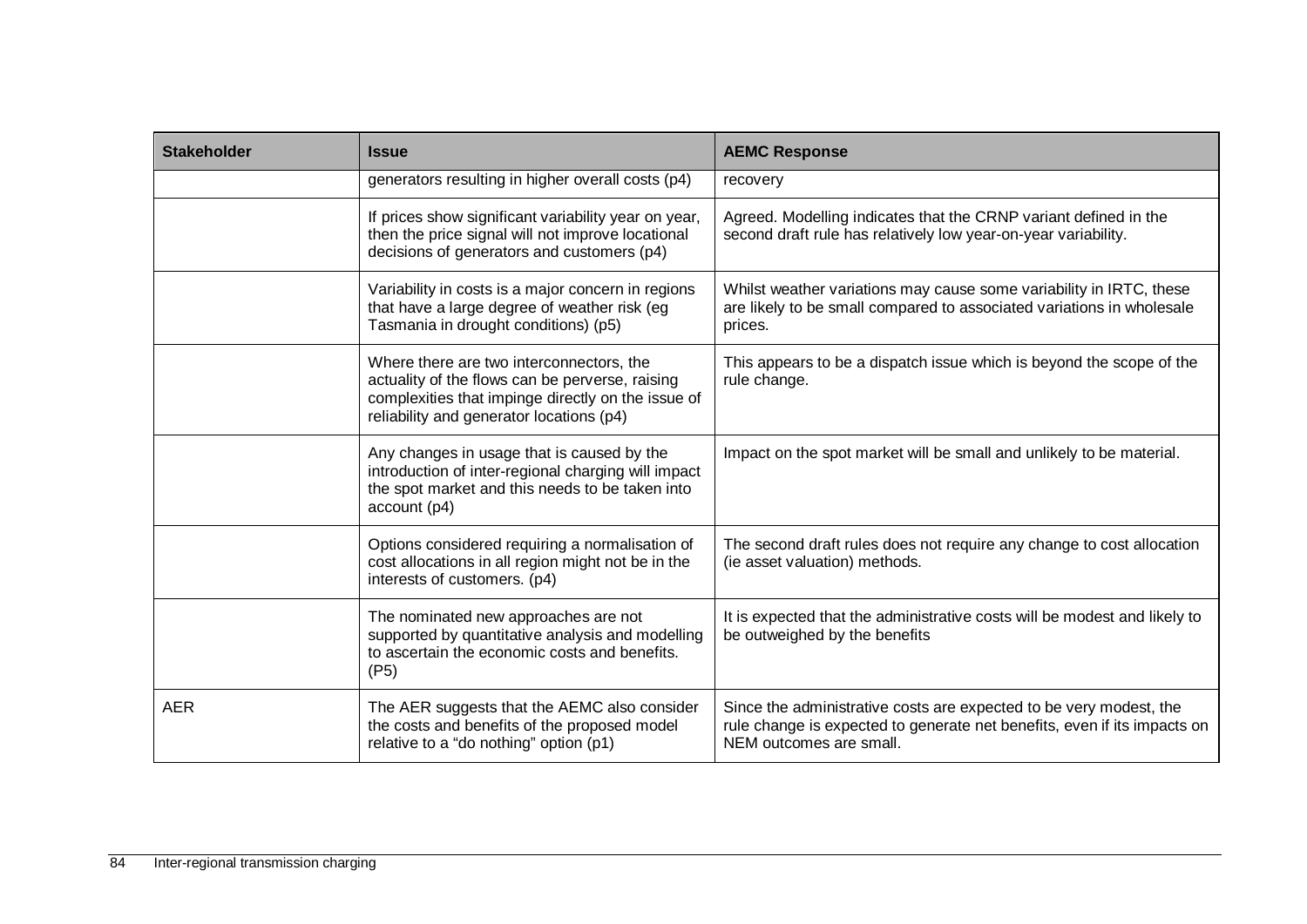| <b>Stakeholder</b> | <b>Issue</b>                                                                                                                                                                                                                                                                                                           | <b>AEMC Response</b>                                                                                                                                                       |
|--------------------|------------------------------------------------------------------------------------------------------------------------------------------------------------------------------------------------------------------------------------------------------------------------------------------------------------------------|----------------------------------------------------------------------------------------------------------------------------------------------------------------------------|
|                    | The AER prefers NEM-wide CRNP [as it is most<br>cost-reflective]However, should the obstacles<br>to implementing this option within a reasonable<br>timeframe prove insurmountable, then the AER<br>considers that a simpler option, such as MLEC,<br>is likely to constitute an improvement on the<br>status quo (p1) | Agreed. It is considered that the extra costs of administering<br>NEM-wide CRNP (compared to MLEC) would outweigh the<br>incremental benefits, at least in the short-term. |
|                    | Changes to the TNSPs' pricing methodologies<br>have he potential to cause price shocks to<br>customers. By decoupling consideration of inter-<br>and intra-regional transmission charging,<br>customers may be exposed to two sets of price<br>shocks in relatively short succession (p2)                              | Modelling suggests that the price impact of the IRTC will be modest.                                                                                                       |
|                    | The inclusion of postage stamped components is<br>likely to undermine the intent of the policy by<br>obscuring the locational signals associated with<br>inter-regional charges (p1)                                                                                                                                   | The draft rule excludes postage stamp charges from the calculation of<br>IRTC.                                                                                             |
| <b>AEMO</b>        | We think that the options proposed [MLEC and<br>NEM-wide CRNP] risk creating complexity<br>without necessarily advancing the [pricing]<br>objectives. (p3)                                                                                                                                                             | Since the administrative costs are expected to be very modest, the<br>rule change is expected to generate net benefits, even if its impacts on<br>NEM outcomes are small.  |
|                    | Interconnector investment can depend on a<br>number of factors but will usually have more to<br>do with gaining access to more efficient reserves<br>of generation from neighbouring regions than a<br>region can provide on its own. (p1)                                                                             | Sharing of reserves will be reflected in interconnector flows and hence<br>in MLEC prices.                                                                                 |
|                    | Ideally [an efficient] price would be calculated on<br>a prospective basis, recognising the future costs                                                                                                                                                                                                               | Agreed. This is the reason for choosing CRNP for IRTC.                                                                                                                     |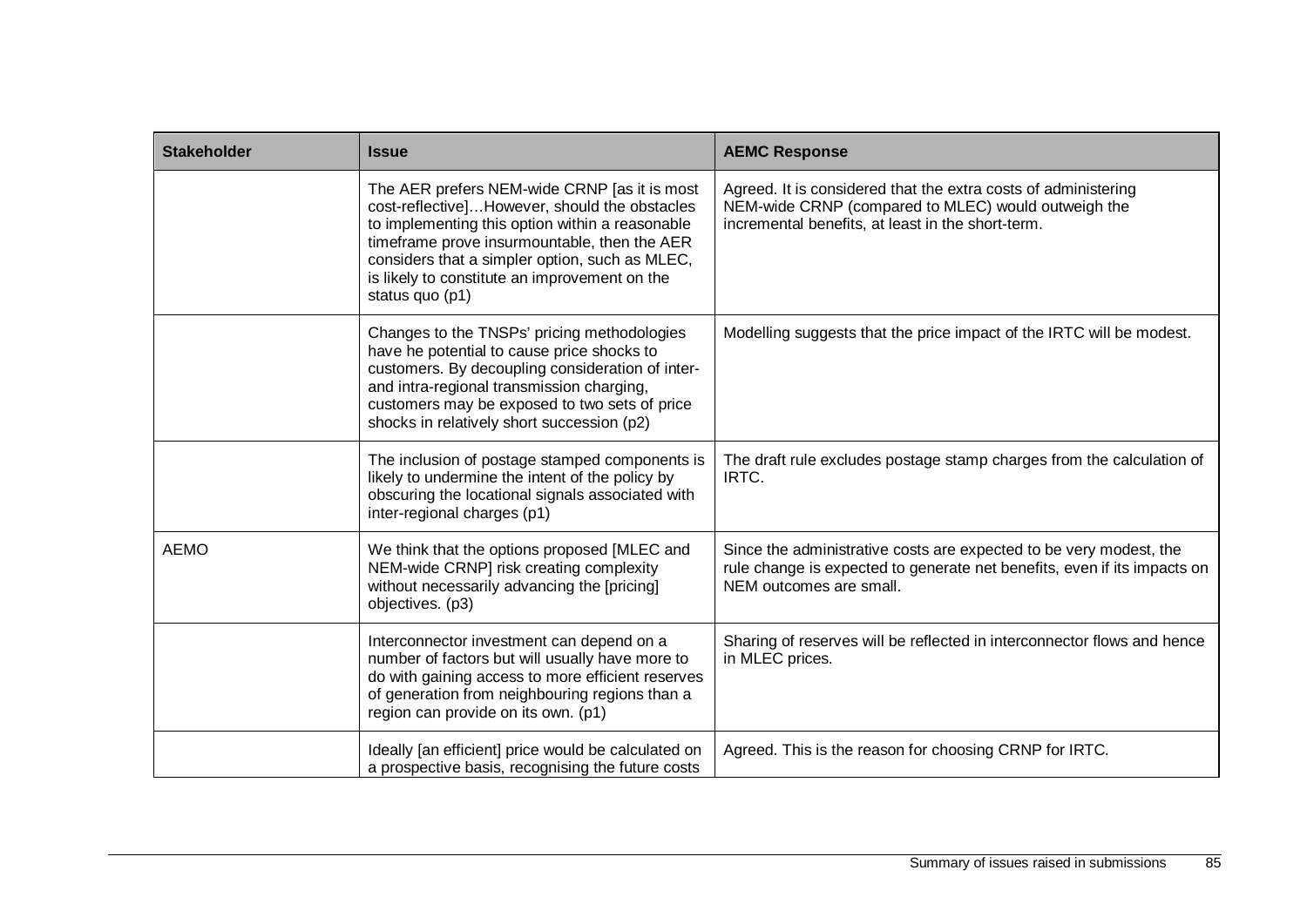| <b>Stakeholder</b> | <b>Issue</b>                                                                                                                                                                                                                                                                                                                                                                | <b>AEMC Response</b>                                                                                                                                                                                                                                |
|--------------------|-----------------------------------------------------------------------------------------------------------------------------------------------------------------------------------------------------------------------------------------------------------------------------------------------------------------------------------------------------------------------------|-----------------------------------------------------------------------------------------------------------------------------------------------------------------------------------------------------------------------------------------------------|
|                    | that will be incurred as a result of additional load<br>at a point on the network. Given the difficulties<br>and vagaries of this theoretical approach, we<br>agree that in relation to ordinary customer load<br>points, the cost reflective network pricing<br>approach adopted is a reasonable proxy. (P1)                                                               |                                                                                                                                                                                                                                                     |
|                    | If this price signal is effective, it will reward<br>customers whose behaviour contributes to<br>deferring network investments. Therefore, by<br>designing a regime that properly identifies the<br>usage in relation to network capacity, and pricing<br>accordingly, it will also indirectly inform the<br>network investment required to accommodate<br>those users (p1) | Agreed                                                                                                                                                                                                                                              |
|                    | Having a "net" load export charge at the border<br>might provide unreliable and confusing<br>investment signals. When, over the course of a<br>year you have flows going in opposite directions,<br>you are left with a net charge that does not<br>necessarily inform investment needs (p1)                                                                                | If there are flows in both directions, the net IRTC is likely to be small<br>and so little different to the status quo. The IRTC is most important<br>when flows are predominantly in one direction, meaning that the status<br>quo is inefficient. |
|                    | Therefore, [MLEC] is not suited to the Victorian<br>and NSW regions because it does not allow<br>those regions to charge other regions for energy<br>wheeled across its network. In this respect,<br>[NEM-wide CRNP], despite its complexity might<br>represent a better solution. (p3)                                                                                     | The impacts of demand on non-adjoining regions is likely to be small<br>and the value of pricing that impact is not sufficient to offset the higher<br>administrative costs of NEM-wide CRNP.                                                       |
|                    | We believe that [MLEC and NEM-wide CRNP]<br>create similar issues to the original<br>IRTCproposal. While some methodologies are<br>standardised, there is still the ability to                                                                                                                                                                                              | In the second draft rule, all assets are included in the CRNP run used<br>for IRTCand the method is essentially standardised.                                                                                                                       |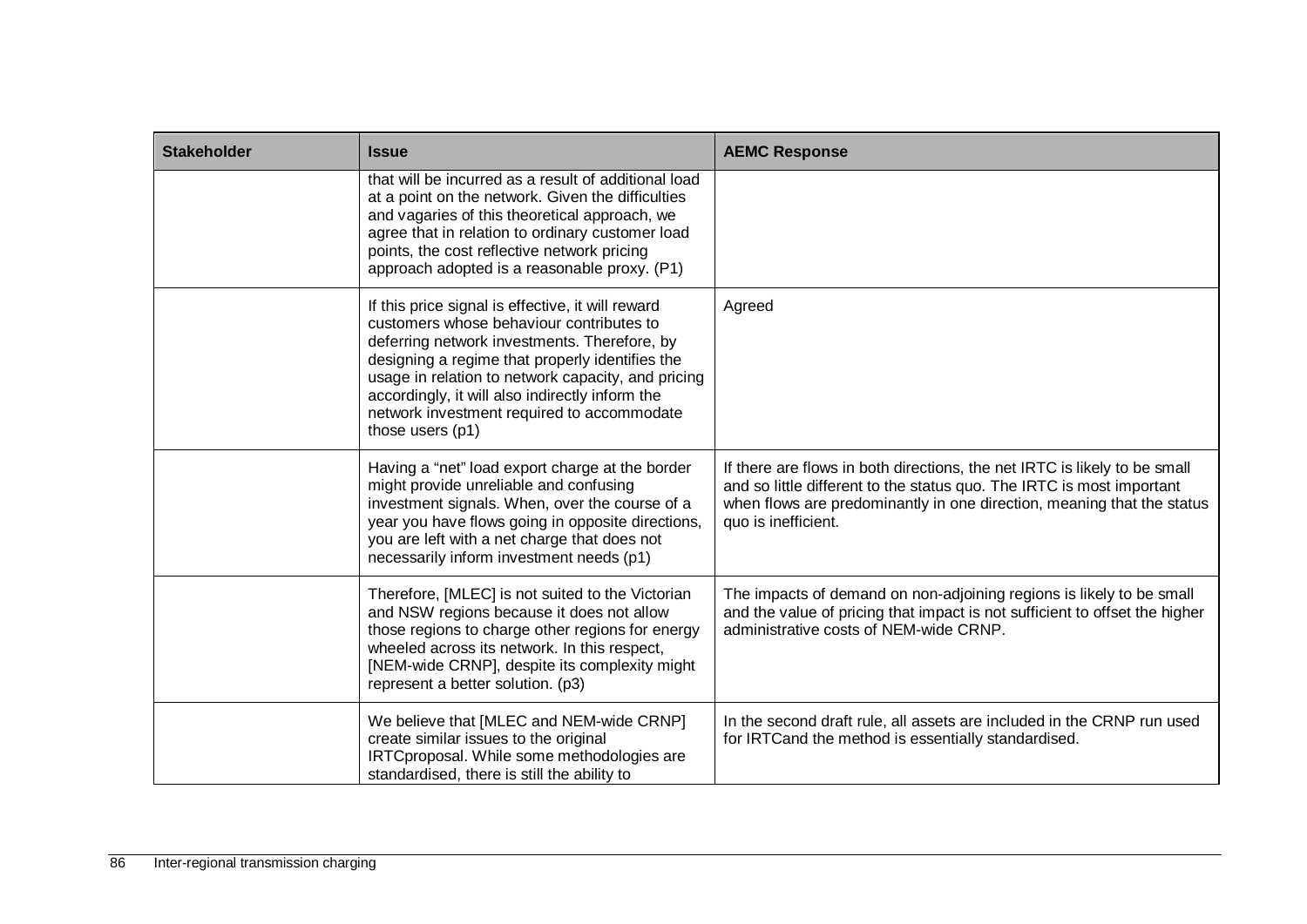| <b>Stakeholder</b> | <b>Issue</b>                                                                                                                                                                                                                                                                                                      | <b>AEMC Response</b>                                                                                                                                                               |
|--------------------|-------------------------------------------------------------------------------------------------------------------------------------------------------------------------------------------------------------------------------------------------------------------------------------------------------------------|------------------------------------------------------------------------------------------------------------------------------------------------------------------------------------|
|                    | differentiate approaches of determining which<br>assets do and do not contribute to inter-regional<br>flows. $(p3)$                                                                                                                                                                                               |                                                                                                                                                                                    |
|                    | Ultimately, classifying assets that are used for, or<br>contribute to, inter-regional flows is a variable<br>that each CNSP will need to interpret and apply<br>to the transmission assets within its region. This<br>can, particularly over time create inconsistencies<br>with their regional neighbours (p3)   | In the second draft rule, assets are not explicitly classified. All assets<br>are included in the CRNP run used to calculate MLECs.                                                |
|                    | [under NEM-wide pricing] if a coincident peak<br>method of determining cost allocations were<br>adopted, there would need to be some agreed<br>way of establishing meaningful peak periods<br>common to the entire NEM (03)                                                                                       | Agreed. It may be difficult to establish such a definition. That is one<br>reason why the "365C" approach is required under the draft rule,<br>rather than a 10-day approach.      |
|                    | We think that [NEM-wide CRNP pricing] is a<br>better option because not only would this<br>approach ensure that each load point in the NEM<br>is treated consistently, it dispenses with the<br>necessity of having to treat interconnectors as<br>notional connection points at the regions'<br>borders. (p2)    | NEM-wide CRNP is preferred in principle for this reason. However, it<br>has some practical difficulties which would make it costly to implement<br>and administer solely for IRTC. |
|                    | [Under a LEC method] differing valuation and<br>apportionment methodologies between those<br>regions, will cause customers to face unclear<br>and inconsistent locational pricing signals as<br>each region charges load export charges based<br>on differing apportionment methods from their<br>neighbours (p2) | Agreed.                                                                                                                                                                            |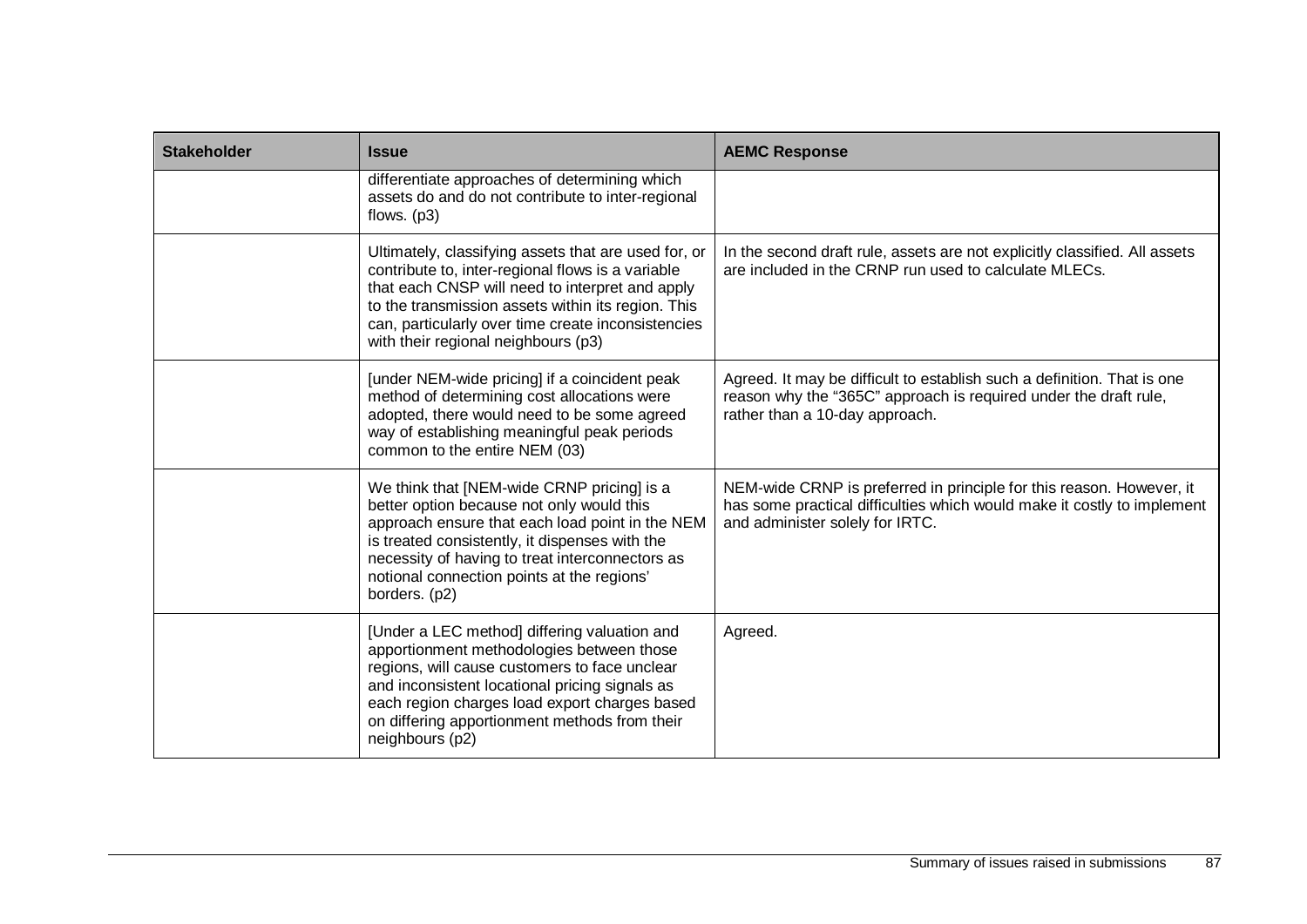| <b>Stakeholder</b>                | <b>Issue</b>                                                                                                                                                                                                                                                                                                                | <b>AEMC Response</b>                                                                                                                                                                                                                                                                                                                                     |
|-----------------------------------|-----------------------------------------------------------------------------------------------------------------------------------------------------------------------------------------------------------------------------------------------------------------------------------------------------------------------------|----------------------------------------------------------------------------------------------------------------------------------------------------------------------------------------------------------------------------------------------------------------------------------------------------------------------------------------------------------|
|                                   | The difficulty that [cost sharing] faces is that<br>because usually, most of the benefit from<br>interconnectors flows to one region, obtaining<br>agreement to contribute to the costs from the<br>region that enjoys the lesser benefits might prove<br>to be a challenge (p2)                                            | Agreed.                                                                                                                                                                                                                                                                                                                                                  |
|                                   | A single TUOS pricing authority would be the<br>best method of maintaining an efficient<br>inter-regional transmission pricing regime<br>because it is able to align cost allocations for all<br>transmission assets in the NEM more<br>consistently and ensure that consistency is<br>maintained for the longer term. (p2) | Aligning cost allocations is likely to be costly and would not be<br>expected to materially change MLEC levels.                                                                                                                                                                                                                                          |
| Department of Primary<br>Industry | DPI has a different understanding of how the<br>various elements of economic efficiency are<br>defined and how they should be applied to the<br>issue of inter-regional transmission pricing than<br>that set out in the Discussion Paper (p4)                                                                              | The AEMC notes the DPI's comments.                                                                                                                                                                                                                                                                                                                       |
|                                   | The Discussion Paper argues that while<br>transmission charging should encourage both<br>the so called static efficiency and dynamic<br>efficiency, that the unique characteristics of<br>transmission results in conflicts between them.<br>DPI does not agree with this perspective (p7)                                  | The AEMC notes the DPI's comments.                                                                                                                                                                                                                                                                                                                       |
|                                   | DPI notes the Discussion Paper's argument that<br>an efficient charging regime would require<br>trade-offs between allocative and dynamic<br>efficiency. DPI disagrees with this analysis and<br>notes that efficient markets are in effect markets                                                                         | Pricing above short-run cost reduces short-run efficiency but promotes<br>long-run efficiency. The economic theoretical distinction between the<br>short-run (using existing capital) and the long-run (allowing for capital<br>investment) is uncontentious. To merge these two timescales into<br>"over time" is not helpful to the economic analysis. |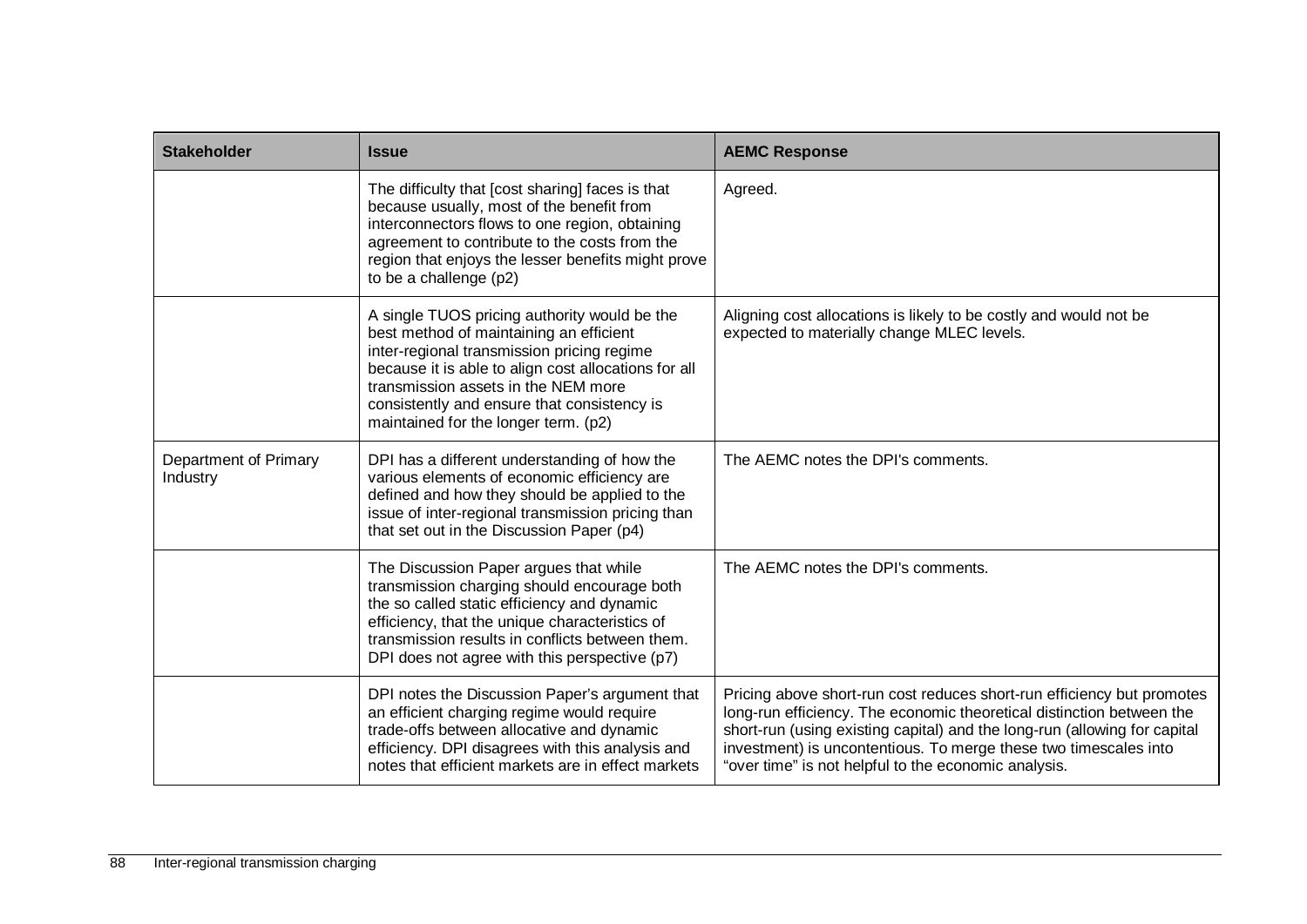| <b>Stakeholder</b> | <b>Issue</b>                                                                                                                                                                                                                                                                                                                                            | <b>AEMC Response</b>                                                                                                                                                                                                                       |
|--------------------|---------------------------------------------------------------------------------------------------------------------------------------------------------------------------------------------------------------------------------------------------------------------------------------------------------------------------------------------------------|--------------------------------------------------------------------------------------------------------------------------------------------------------------------------------------------------------------------------------------------|
|                    | that are productively (p11) and allocatively<br>efficient over time.                                                                                                                                                                                                                                                                                    |                                                                                                                                                                                                                                            |
|                    | However, when a strict use of an appropriate test<br>for cross-subsidies is applied (cost of<br>interconnected network versus stand-alone<br>networks), it is unlikely that they would exist for<br>existing networks. (p2)                                                                                                                             | It is acknowledged that this may be true based on a strict economic<br>definition of cross-subsidy. However, the existence of cross-subsidies<br>is not necessary to create impediments to inter-regional expansion                        |
|                    | In essence, intra-regional transmission<br>investments within each region have been<br>largely undertaken to support intra-regional<br>transmission capability (p7)                                                                                                                                                                                     | Agreed. This is due to impediments embodied in existing transmission<br>charging arrangements, which the rule change is seeking to remove                                                                                                  |
|                    | One of the key rationales on which the proposed<br>draft rule change is based, that the existing<br>arrangements result in implicit cross-subsidies, is<br>not substantiated by the facts and the manner in<br>which intra-regional transmission systems have<br>been planned and constructed historically. (p7)                                        | The Commission views that there are other benefits derived from an<br>IRTC that are not linked to removal of cross subsidies.                                                                                                              |
|                    | DPI does not support the modified load export<br>charge or NEM-wide CRNP charge as the assets<br>to be included do not reflect the true incremental<br>cost of assets involved in establishing<br>inter-regional transfer when compared with the<br>cost of providing stand-alone regional networks<br>(the true measure of any cross subsidy); . (P14) | Since network planning is not actually done on a regional standalone<br>basis, the hypothetical costs of doing so are irrelevant to efficient<br>pricing. Efficient prices should signal future costs under the actual<br>planning regime. |
|                    | The regulatory arrangements promote network<br>expansion independently of decisions by<br>customers to connect. The five year regulatory<br>pricing decisions tend to be based on broad<br>estimates of load growth with transmission                                                                                                                   | Network expansion is predicated on the RIT-T, which does take into<br>account current and projected demand                                                                                                                                 |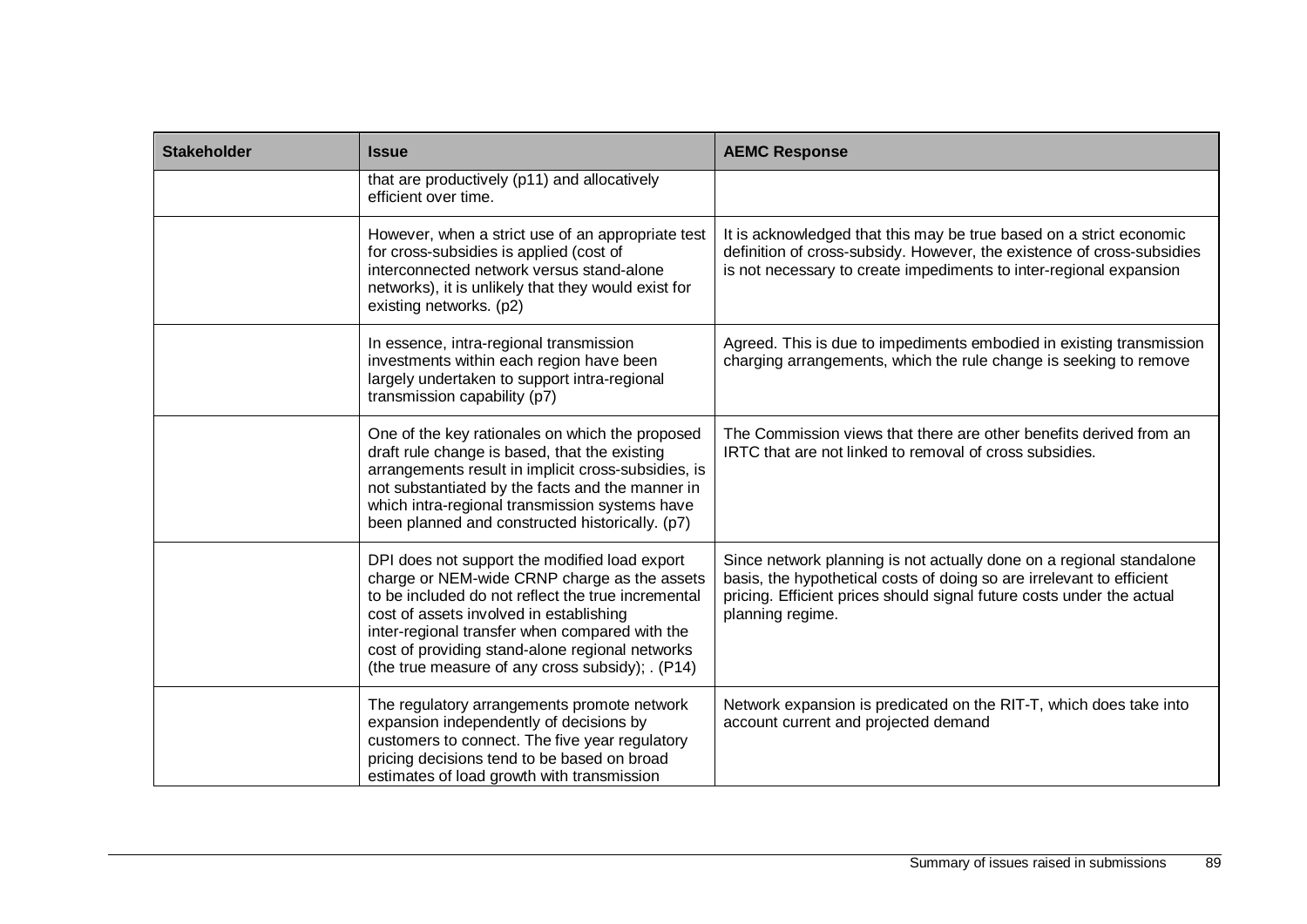| <b>Stakeholder</b> | <b>Issue</b>                                                                                                                                                                                                                                                                                                                                                                                                             | <b>AEMC Response</b>                                                                                                                                                   |
|--------------------|--------------------------------------------------------------------------------------------------------------------------------------------------------------------------------------------------------------------------------------------------------------------------------------------------------------------------------------------------------------------------------------------------------------------------|------------------------------------------------------------------------------------------------------------------------------------------------------------------------|
|                    | development designed to meet those estimates<br>(p10)                                                                                                                                                                                                                                                                                                                                                                    |                                                                                                                                                                        |
|                    | DPI considers that there is no economic benefit<br>in using LRMC pricing linked to network usage<br>for existing customers as the locational decision<br>has been made and pricing usage above<br>congestion costs will lead to a loss of allocative<br>efficiency. In relation to potential customers,<br>some variation in fixed costs to reflect expansion<br>costs at different locations may be warranted.<br>(p10) | While the locational decision has been made it is not the relevant<br>decision that a customer can make in a CRNP approach to TNSP<br>pricing.                         |
|                    | DPI does not support the modified load export or<br>NEM-wide CRNP charge as it proposes charging<br>on an energy flow usage basis, which may be<br>misinterpreted in a manner that is inconsistent<br>with the benefits and rationale for transmission<br>investments. (P14)                                                                                                                                             | It is not expected that the use of a CRNP method will be interpreted as<br>anything other than an extension of intra-regional TUOS pricing to<br>inter-regional flows. |
|                    | DPI considers that for existing networks, only<br>cross-subsidies that exist through the application<br>of a strict cross-subsidy test should be included<br>as assets for the inter-regional transmission<br>charge. (p2)                                                                                                                                                                                               | The Commission views that there are other benefits derived from an<br>IRTC that are not linked to removal of cross subsidies.                                          |
|                    | DPI considers only new assets that<br>demonstrably enhance the capacity of<br>inter-regional transfers, including any investment<br>to maintain transfer capacity that would<br>otherwise decline, should be included in the<br>asset base for the inter-regional transmission<br>charging regime (p2)                                                                                                                   | The Commission addresses this point in section 13                                                                                                                      |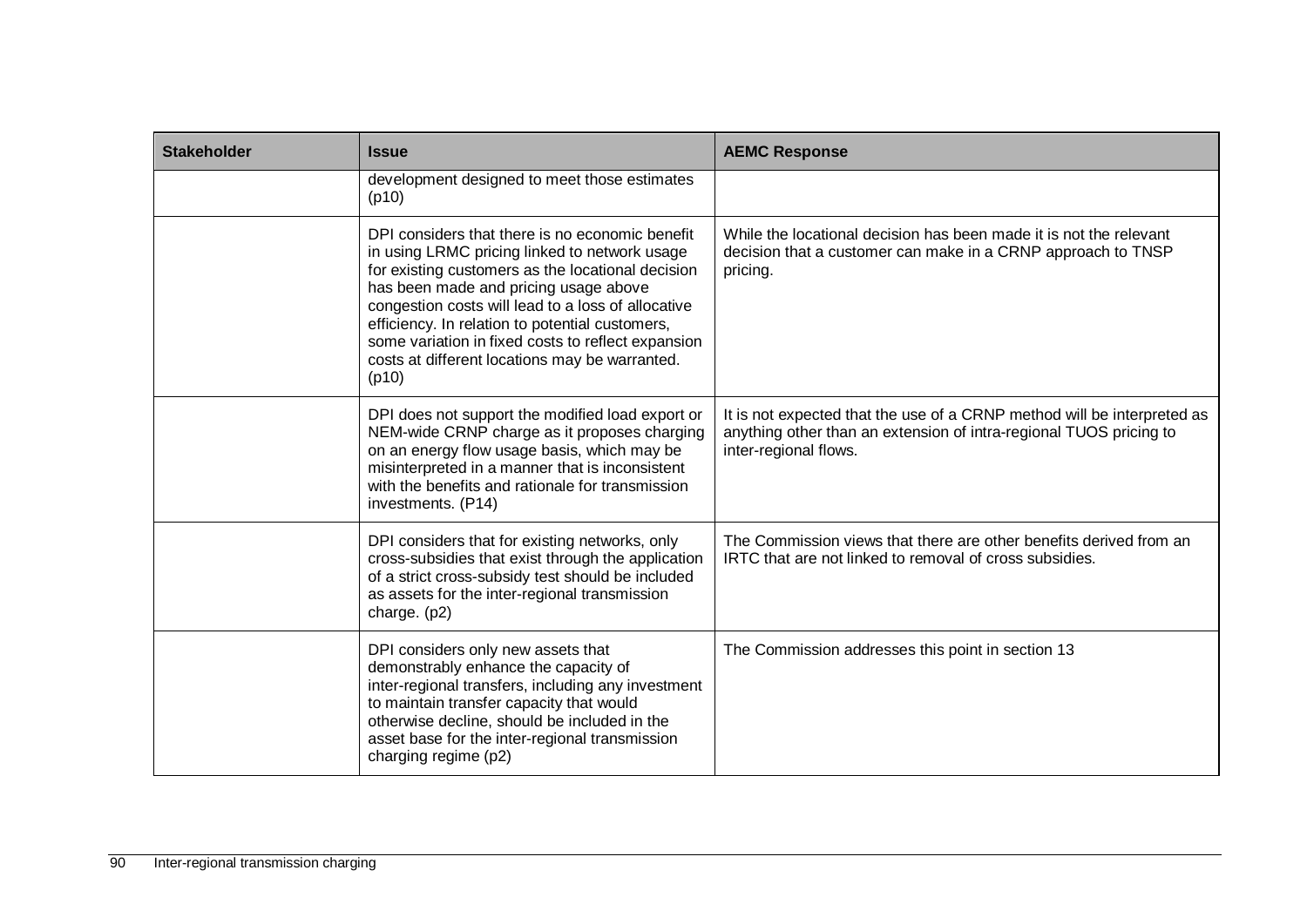| <b>Stakeholder</b> | <b>Issue</b>                                                                                                                                                                                                                                                                                                                                                                       | <b>AEMC Response</b>                                                                                                                                                                                                                                                                |
|--------------------|------------------------------------------------------------------------------------------------------------------------------------------------------------------------------------------------------------------------------------------------------------------------------------------------------------------------------------------------------------------------------------|-------------------------------------------------------------------------------------------------------------------------------------------------------------------------------------------------------------------------------------------------------------------------------------|
|                    | DPI does not support the modified load export<br>charge or NEM-wide CRNP charge as it does not<br>specifically limit charging to assets that are<br>demonstrably involved in transferring electricity<br>between regions. (P14)                                                                                                                                                    | Any assets whose costs are allocated inter-regionally by CRNP are<br>"inter-regional assets" in that they are used in inter-regional transfers.                                                                                                                                     |
|                    | DPI does not support the modified load export<br>charge or NEM-wide CRNP charge as it does not<br>differentiate between investment to support<br>enhanced intra-regional transmission capability<br>and inter-regional transmission capability . (P14)                                                                                                                             | Any assets whose costs are allocated inter-regionally by CRNP are<br>"inter-regional assets" in that they are used in inter-regional transfers.<br>There is no clear distinction between "inter-regional" assets and<br>"intra-regional" assets. Many assets will play a dual role. |
|                    | DPI does not support the modified load export<br>charge or NEM-wide CRNP charge as it does not<br>differentiate between existing sunk investments<br>and future investments; . (P14)                                                                                                                                                                                               | The Commission addresses this point in section 13                                                                                                                                                                                                                                   |
|                    | The short run marginal price of transmission<br>(congestion cost) should be retained as the only<br>form of locational price signal for existing<br>network users. The short run marginal price plus<br>any fixed costs (allocated as set out below)<br>would provide efficient signals to potential users.<br>(p12)                                                               | The AEMC notes the DPI's comments                                                                                                                                                                                                                                                   |
|                    | Using the non-locational and common service<br>charges for existing networks in addition to the<br>SRMC to send locational signals will result in<br>excessive prices, which would lead to allocative<br>inefficiency. Hence any application of<br>cost-reflective pricing should avoid allocating the<br>non-locational and common service charges on a<br>locational basis. (p6) | Agreed. The draft rule excludes postage stamp charges from the<br>calculation of the IRTC                                                                                                                                                                                           |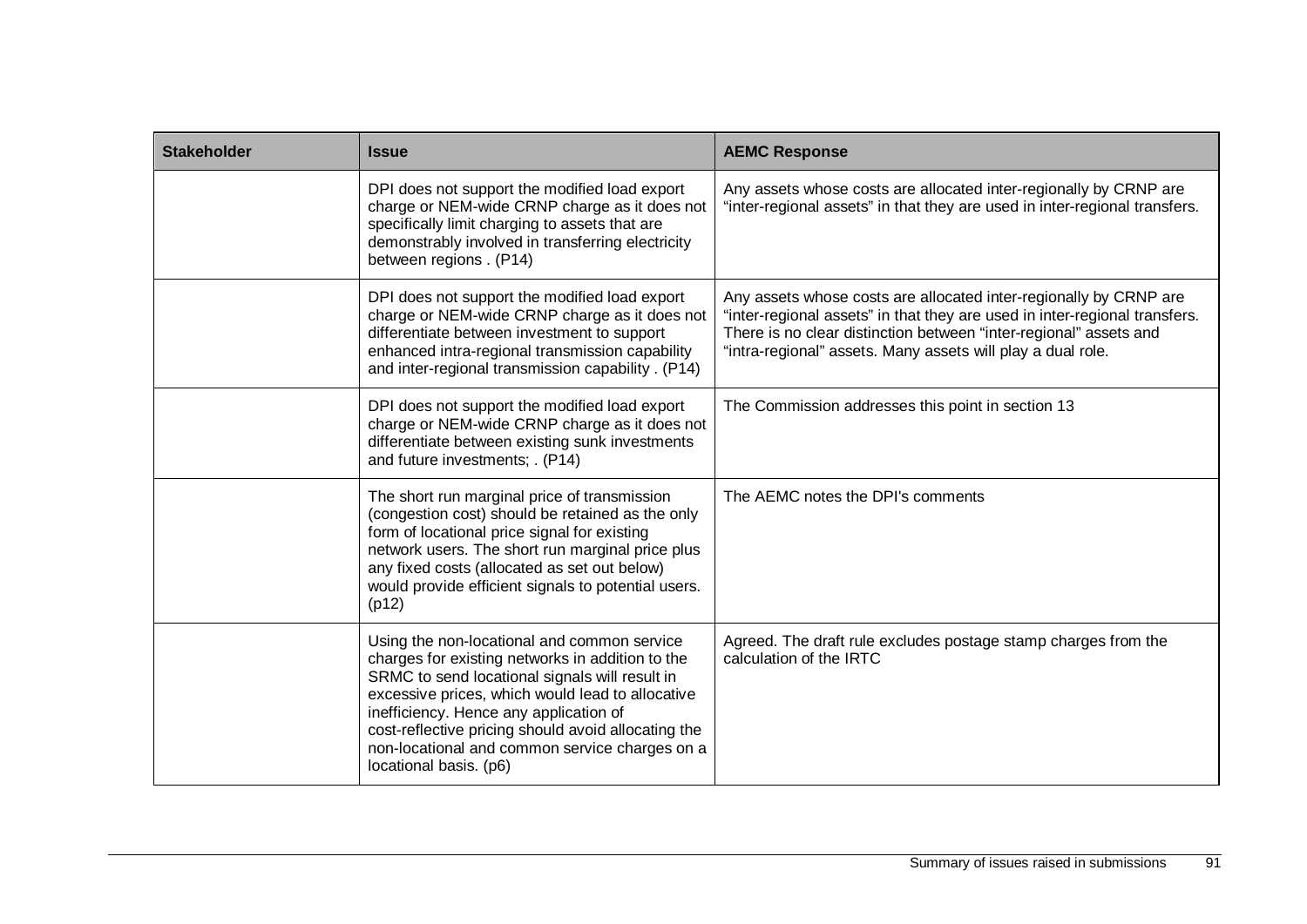| <b>Stakeholder</b>    | <b>Issue</b>                                                                                                                                                                                                                                                                                                                                                                                                                                                           | <b>AEMC Response</b>                                                                                                                                                                                                                                                                                                              |
|-----------------------|------------------------------------------------------------------------------------------------------------------------------------------------------------------------------------------------------------------------------------------------------------------------------------------------------------------------------------------------------------------------------------------------------------------------------------------------------------------------|-----------------------------------------------------------------------------------------------------------------------------------------------------------------------------------------------------------------------------------------------------------------------------------------------------------------------------------|
|                       | DPI does not support the modified load export or<br>NEM-wide CRNP charge as it proposes to<br>incorporate components of non-locational and<br>common service charges which will reduce<br>allocative and dynamic efficiency; and,)                                                                                                                                                                                                                                     | The draft rule excludes postage stamp charges from the calculation of<br>the IRTC.                                                                                                                                                                                                                                                |
|                       | As changes in the type and location of the<br>generating mix will cause most of the changes in<br>generation patterns and network flows (creating<br>the need to reconfigure and expand existing<br>networks) and as generators do not contribute<br>towards the recovery of fixed costs, the<br>inter-regional transmission charge would appear<br>to have little economic merit (as it would not be<br>levied on the participants driving the changes)<br>$(p10-11)$ | The AEMC argument is that changes in the generation pattern are<br>changing the flows on interconnectors and TUOS pricing needs to be<br>reformed to reflect this change. Introducing generator charges for<br>IRTC would result in a significant increase in the cost of<br>implementation for a minor part of revenue recovery. |
| <b>Grid Australia</b> | GA submits that the Commission would find it<br>difficult to demonstrate that extending the<br>existing transmission pricing methods to<br>inter-regional transmission pricing would in fact<br>generate net benefits in accordance with the<br><b>NEO (P8)</b>                                                                                                                                                                                                        | Since the administrative costs are expected to be very modest, the<br>rule change is expected to generate net benefits, even if its impacts on<br>NEM outcomes are small.                                                                                                                                                         |
|                       | It is unclear to GA how a "causer or beneficiary<br>pays" concept relates to marginal cost pricing<br>(p7)                                                                                                                                                                                                                                                                                                                                                             | Agreed. This determination refers simply to "pricing efficiency"                                                                                                                                                                                                                                                                  |
|                       | Current transmission pricing methodologies are<br>at best approximations to marginal cost pricing<br>(p8)                                                                                                                                                                                                                                                                                                                                                              | Agreed. Given lumpy investment it is difficult to exactly measure<br>"marginal cost" for transmission.                                                                                                                                                                                                                            |
|                       | Inconsistencies between replacement cost                                                                                                                                                                                                                                                                                                                                                                                                                               | Agreed. This is one of the major reasons why the second draft rule                                                                                                                                                                                                                                                                |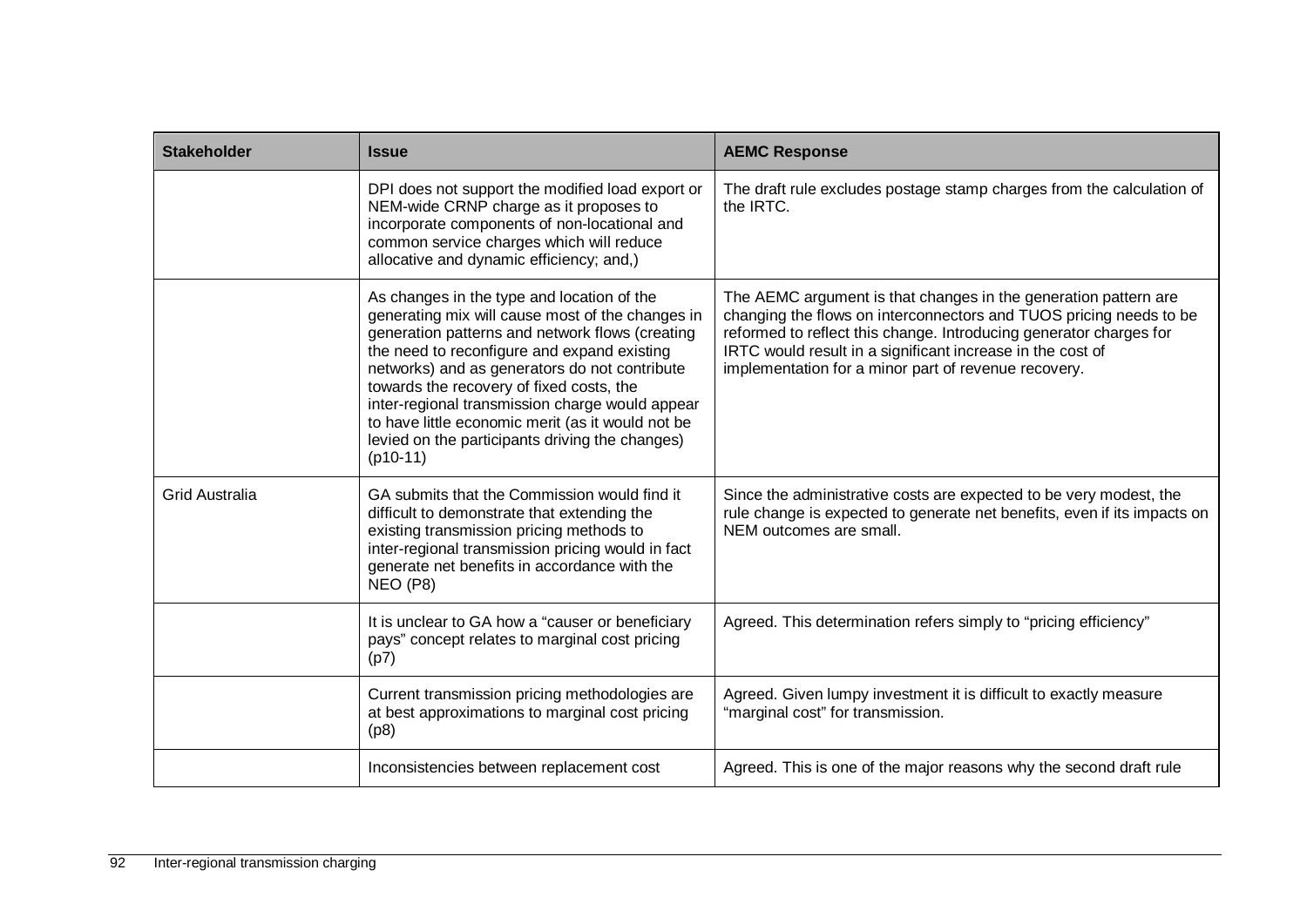| <b>Stakeholder</b> | <b>Issue</b>                                                                                                                                                                                                                                                                                        | <b>AEMC Response</b>                                                                                                                                                                                                                                                                                                  |
|--------------------|-----------------------------------------------------------------------------------------------------------------------------------------------------------------------------------------------------------------------------------------------------------------------------------------------------|-----------------------------------------------------------------------------------------------------------------------------------------------------------------------------------------------------------------------------------------------------------------------------------------------------------------------|
|                    | models present a fundamental obstacle to the<br>[NEM-wide TUOS] (p7)                                                                                                                                                                                                                                | uses an MLEC method, rather than NEM-wide CRNP                                                                                                                                                                                                                                                                        |
|                    | As noted in previous submissions,<br>inconsistencies between replacement cost<br>models used by TNSPs are to be expected but<br>do not impact on the calculation of a load export<br>charge at the boundary of a region (p6)                                                                        | Agreed. This means that the administrative costs of the MLEC method<br>are modest.                                                                                                                                                                                                                                    |
|                    | The measure of demand used for the calculation<br>of prices only affects customers within a region<br>and is not expected to impact on the calculation<br>of inter-regional charges (p6)                                                                                                            | Agreed. The second draft rule does not require demand measures.                                                                                                                                                                                                                                                       |
|                    | While the modified CRNP methodology is slightly<br>more complex than standard there is limited<br>scope for subjectivity in the calculation of line<br>ratings and utilisation factors (p4)                                                                                                         | Agreed. The main concern around the modified CRNP method is the<br>administrative costs for those TNSPs which do not currently use it.                                                                                                                                                                                |
|                    | The modified CRNP methodologies adopted by<br>both ElectraNet and Transend deliver<br>appropriate price signals to those customers on<br>lightly loaded radial lines. It does not materially<br>impact on the prices within the meshed network<br>or points of connection to adjacent regions. (p4) | Agreed. That is why the second draft rule requires use of the standard<br>CRNP. Although it may be appropriate for TNSPs currently using<br>modified CRNP to also use it for calculating MLECs, transparency is<br>improved (and administrative costs not significantly increased) if all<br>TNSPs use standard CRNP. |
|                    | AEMO's [10E] methodology doesn't capture the<br>conditions necessary for a credible inter-regional<br>charging methodology (p5)                                                                                                                                                                     | Agreed. During regional system peak, interconnectors are likely to be<br>importing and so calculated MLECs would be too low.                                                                                                                                                                                          |
|                    | GA considers that the [10E] method is<br>inappropriate as a mechanism for sending<br>demand side participation signals                                                                                                                                                                              | Agreed                                                                                                                                                                                                                                                                                                                |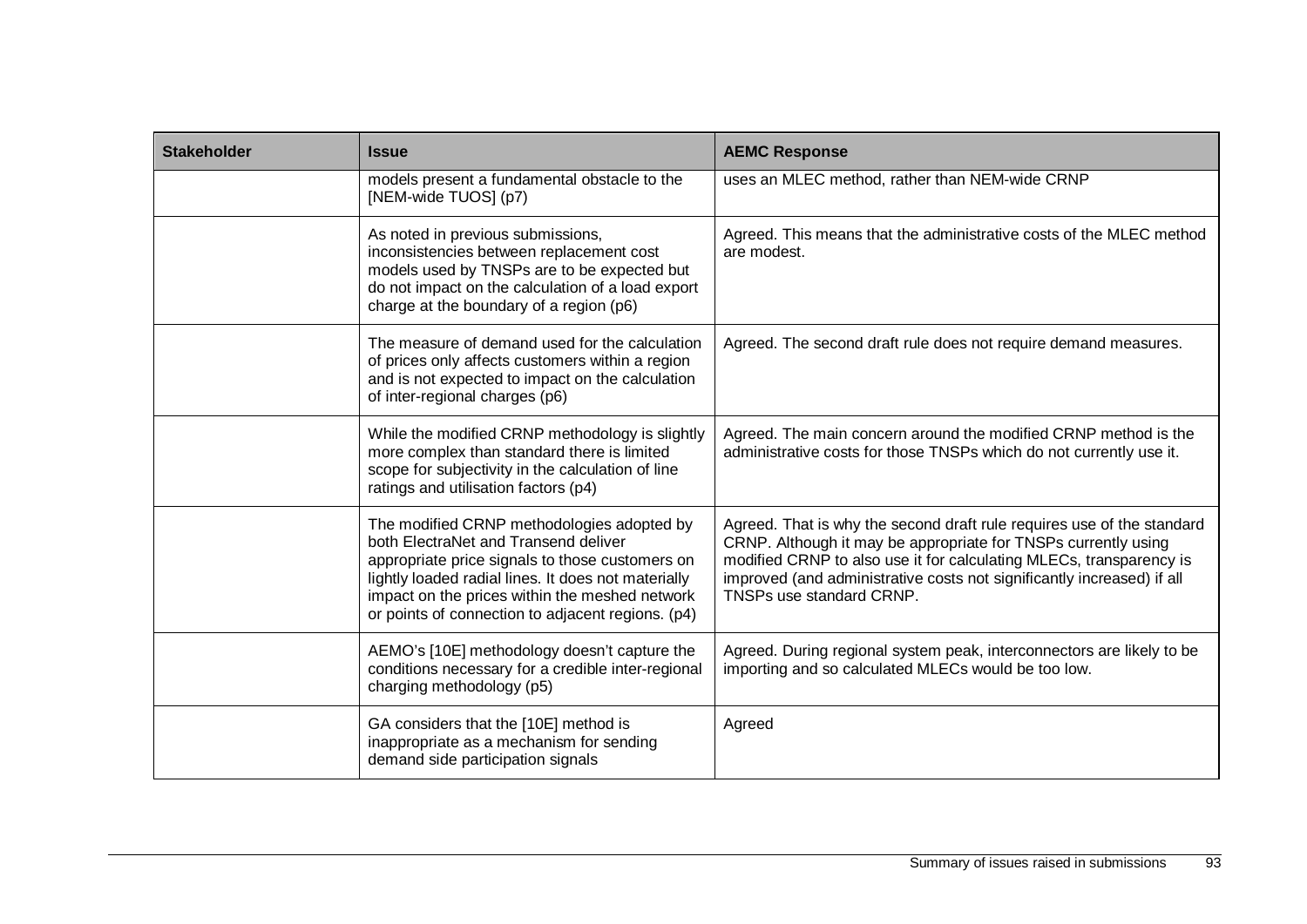| <b>Stakeholder</b> | <b>Issue</b>                                                                                                                                                                                                                                                                                                | <b>AEMC Response</b>                                                                                                                                                                                                                                   |
|--------------------|-------------------------------------------------------------------------------------------------------------------------------------------------------------------------------------------------------------------------------------------------------------------------------------------------------------|--------------------------------------------------------------------------------------------------------------------------------------------------------------------------------------------------------------------------------------------------------|
|                    | The flows on interconnectors at times of system<br>peak are not necessarily consistent with those<br>expected to drive network investment (p5)                                                                                                                                                              | Agreed. That is one reason why the "365C" approach is required under<br>the draft rule, rather than a "system peak" approach.                                                                                                                          |
|                    | With the exception [of 10E vs 365C] there is no<br>evidence that the minor differences between<br>intra-regional pricing methodologies will impact<br>materially on the original load export charge (p3)                                                                                                    | The modelling would appear to confirm this view. However, since the<br>definition of peak period (10E or 365C) is material, a LEC would give<br>rise to non-transparent pricing between Victoria (that uses 10E) and<br>other regions (that use 365C). |
|                    | "recovers the costs of an existing network"<br>implies the full inclusions of sunk costs in prices<br>on all occasions (p7)                                                                                                                                                                                 | That was not the intended meaning.                                                                                                                                                                                                                     |
|                    | GA remains firmly of the view that the load<br>export charge should be based on the locational<br>component of prescribed transmission services<br>only. $(p5)$                                                                                                                                             | The draft rule excludes postage stamp charges from the calculation of<br>the IRTC.                                                                                                                                                                     |
|                    | There is no obvious benefit in pricing sunk costs<br>at the boundary between regions (p8)                                                                                                                                                                                                                   | Noted.                                                                                                                                                                                                                                                 |
|                    | Priority should be given to ensuring that most<br>TNSPs would have the option of amending their<br>pricing methodologies to the extent required to<br>remove the requirement for a two-step CRNP<br>[method] (p8)                                                                                           | The AEMC agrees that there is no inherent benefit from pursuing a two<br>step methodology. However, it is unclear how the desired pricing<br>outcome can be achieved without requiring a separate calculation of<br>the IRTC.                          |
|                    | [The rules] should allow Victoria to maintain its<br>[10E] method for intra-regional pricing and do a<br>second run based on a methodology consistent<br>with the national principles, while all other<br>TNSPs couldimplement inter-regional charging<br>via relatively minor amendments to their existing | The second draft rule does not seek to amend the method used by<br>TNSPs for intra-regional transmission pricing.                                                                                                                                      |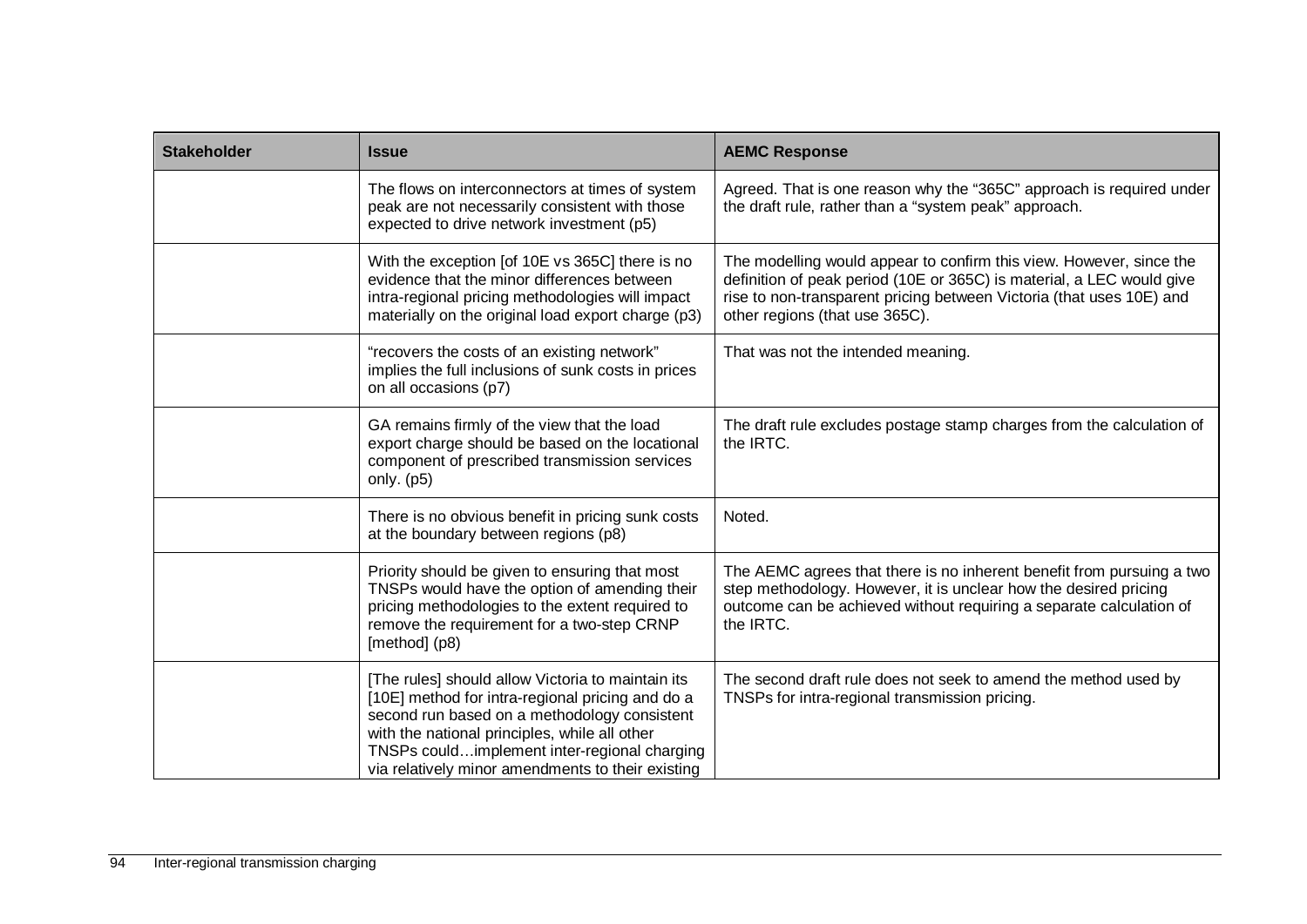| <b>Stakeholder</b> | <b>Issue</b>                                                                                                                                                                                                                                                                                                                                                                                           | <b>AEMC Response</b>                                                                                                                                                                                                                                                                   |
|--------------------|--------------------------------------------------------------------------------------------------------------------------------------------------------------------------------------------------------------------------------------------------------------------------------------------------------------------------------------------------------------------------------------------------------|----------------------------------------------------------------------------------------------------------------------------------------------------------------------------------------------------------------------------------------------------------------------------------------|
|                    | pricing methodologies (p9)                                                                                                                                                                                                                                                                                                                                                                             |                                                                                                                                                                                                                                                                                        |
|                    | The new options appear to be administratively<br>complex to implement as they represent a shift<br>away from the existing methodology TNSPs use<br>for their intra-regional charging. This will add<br>further complexity to an already complex pricing<br>regime which will not aid transparency to<br>customers. In addition it can be expected to take<br>longer to implement the new options. (p3) | It is anticipated that the additional administrative costs of MLEC<br>(compared to LEC) will be very modest. It is acknowledged that the<br>different approaches to intra-regional and inter-regional TUOS pricing<br>will create some additional complexity and loss of transparency. |
|                    | GA considers that the Commission should<br>maintain the current principles-based approach<br>to pricing in the Rules (p8)                                                                                                                                                                                                                                                                              | The Commission has maintained the pricing principles for transmission<br>charging.                                                                                                                                                                                                     |
|                    | The degree to which the Commission wishes to<br>deal with the pricing of sunk costs could also be<br>important in deciding between the CRNP based<br>and cost sharing options(p8)                                                                                                                                                                                                                      | The Commissions approach to pricing sunk costs for IRTC purposes is<br>the same as adopted for intra-regional pricing.                                                                                                                                                                 |
|                    | Principles in the Rules should be limited to (a)<br>choice of load conditions (b) quarantining from<br>each other under/over recoveries of<br>intra-regional and inter-regional charges (c)<br>ensuring that SRA proceeds only benefit<br>customers in the region intended (d) ensuring<br>that only the prescribed locational component is<br>to be charged across borders (p9)                       | The Commission has sought to isolate the impact of IRTC from the<br>other aspects of Transmission pricing such as SRA proceeds.                                                                                                                                                        |
|                    | The principle defining the [MLEC] methodology<br>should be defined in the rules with the detail to<br>be defined in the pricing methodology guideline<br>and the pricing methodologies in consultation                                                                                                                                                                                                 | Including the detail in the second draft rule makes it clear for all<br>stakeholders the approach the TNSP must adopt.                                                                                                                                                                 |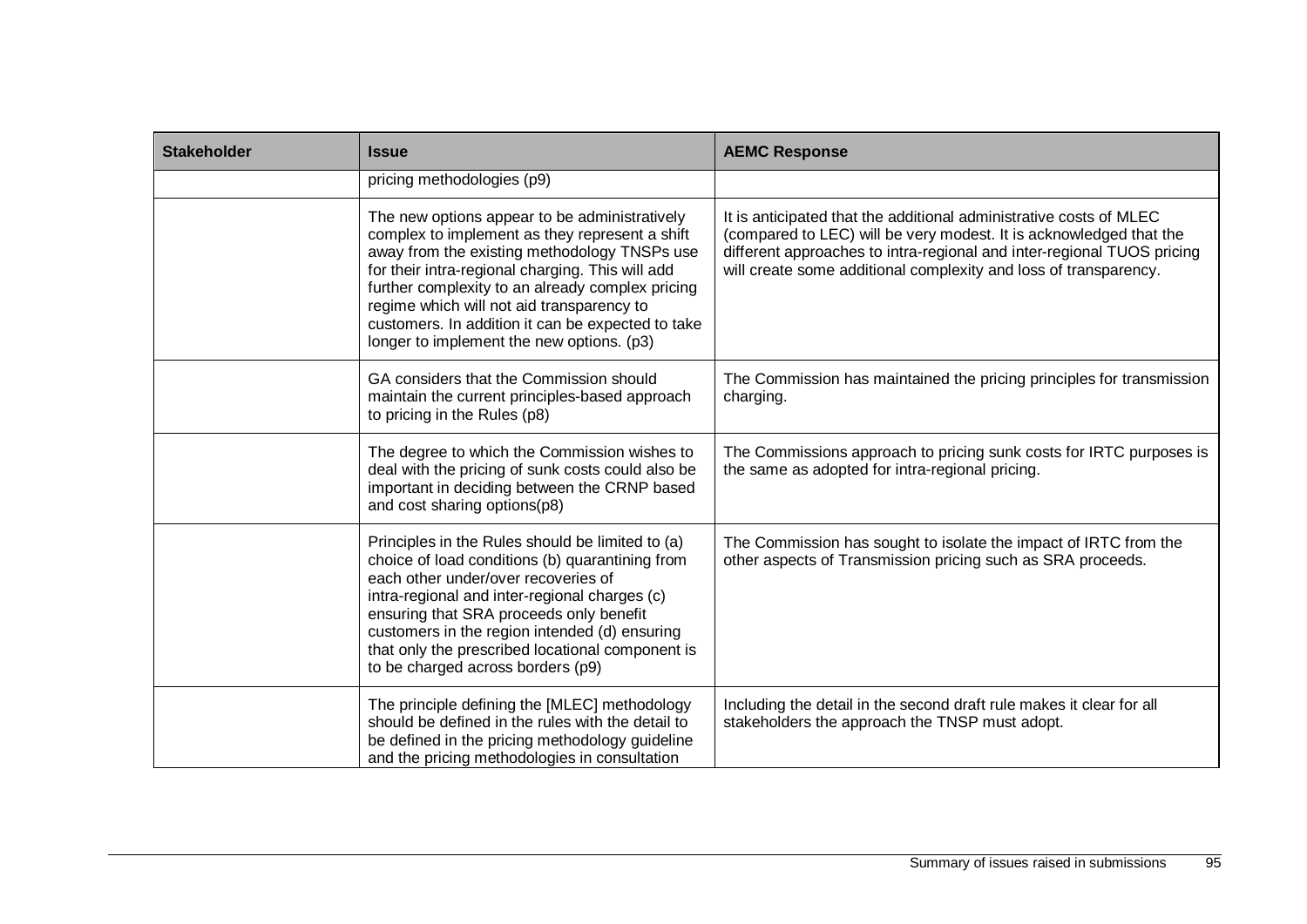| <b>Stakeholder</b>                                                                     | <b>Issue</b>                                                                                                                                                                                                                                                                                 | <b>AEMC Response</b>                                                                                                                                                                      |
|----------------------------------------------------------------------------------------|----------------------------------------------------------------------------------------------------------------------------------------------------------------------------------------------------------------------------------------------------------------------------------------------|-------------------------------------------------------------------------------------------------------------------------------------------------------------------------------------------|
|                                                                                        | with the AER. $(P15)$                                                                                                                                                                                                                                                                        |                                                                                                                                                                                           |
| Intergen                                                                               | IGA considers that broadening the consideration<br>of the Discussion Paper to include<br>non-prescribed services is relevant to the overall<br>efficiency of any proposed regional transmission<br>charging regime and methodology (p3)                                                      | Unregulated services fall outside the scope of the proposed rule<br>change.                                                                                                               |
|                                                                                        | IGA submits that any new rule associated with<br>inter-regional transmission charging should be<br>applied to both new and existing infrastructure<br>(including unregulated assets) (p1)                                                                                                    | While the Commission has included existing assets within the<br>operation of the second draft rule, unregulated services fall outside the<br>scope of the proposed rule change.           |
|                                                                                        | IGA submits that there may be further<br>opportunities to improve cost-reflecting network<br>pricing by expanding the scope to include<br>negotiated or unregulated services (p1)                                                                                                            | Unregulated services fall outside the scope of the proposed rule<br>change.                                                                                                               |
| <b>AGL Energy, Alinta</b><br>Energy, International<br>Power GDF-Suez,<br><b>LYMMCo</b> | This analysis of benefits relevant to each<br>purpose could be derived from the analysis<br>under the RIT-T process, or from any alternative<br>analysis of benefits that might be applied. (p4)                                                                                             | The purpose of efficient pricing is to signal future costs, not to allocate<br>historical costs.                                                                                          |
|                                                                                        | Any IRTCcharge should be on going and stable<br>unless and until a network planning decision<br>within the region re-allocates part or all of the<br>relevant network capability to another purpose<br>i.e. under-utilisation, of itself, should not lead to<br>re-allocation of costs, (p1) | The purpose of efficient pricing is to signal future costs, not to allocate<br>historical costs.                                                                                          |
|                                                                                        | the superior methodology of allocating cost, ex-<br>ante, on the basis of causation, is not available<br>for most transmission investments within a                                                                                                                                          | There is no reason why this could be applied within a reason, but also<br>no reason to apply it, given that efficient pricing is to signal future<br>costs, not allocate historical costs |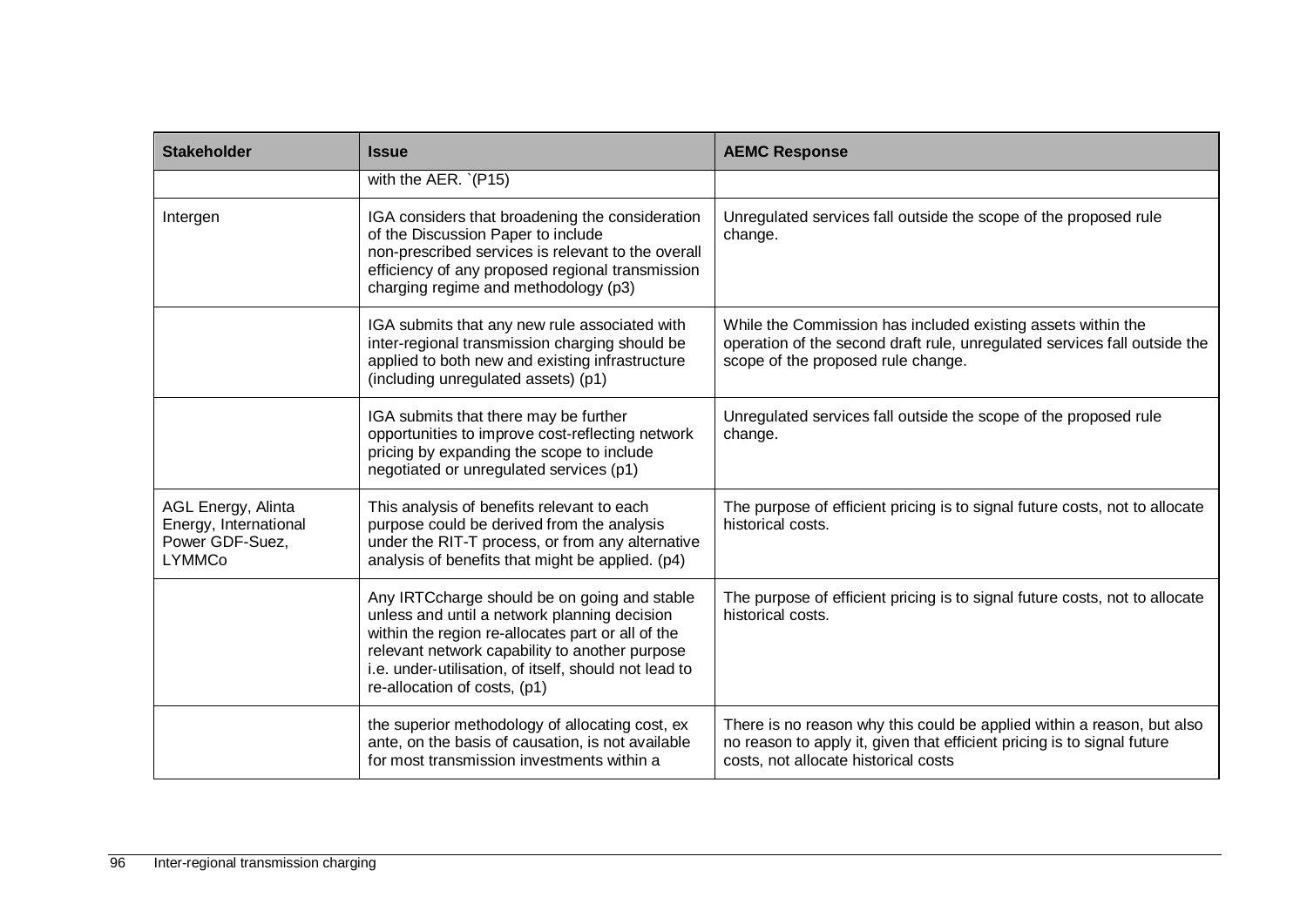| <b>Stakeholder</b> | <b>Issue</b>                                                                                                                                                                                                                                                                                                                                                                   | <b>AEMC Response</b>                                                                                                                                                                                              |
|--------------------|--------------------------------------------------------------------------------------------------------------------------------------------------------------------------------------------------------------------------------------------------------------------------------------------------------------------------------------------------------------------------------|-------------------------------------------------------------------------------------------------------------------------------------------------------------------------------------------------------------------|
|                    | region (P5)                                                                                                                                                                                                                                                                                                                                                                    |                                                                                                                                                                                                                   |
|                    | We propose that any IRTCcharge should be<br>based on the true causation of cost in the<br>transmission network, namely the decision to<br>invest in new transmission assets, and should<br>apply where the justification of new investment is<br>based, in part or entirely, on the expectation of<br>persistent energy flows from or through the<br>constructing region, (p1) | Expectation of future flows must be predicated on existing<br>consumption patterns and interconnector use. Thus, charging based<br>on this use is consistent with the expressed "causer-pays" philosophy.         |
|                    | We accept that ex-post cost allocation (such as<br>CRNP) is unavoidable for many transmission<br>costs within a region. This situation is one where<br>charges based on causation are beyond practical<br>reach and a plausible locational cost signal is the<br>best that can be achieved (p3)                                                                                | There is no significant distinction between inter-regional and<br>intra-regional in this respect. For this reason, CRNP is considered to<br>be an efficient pricing method for IRTC.                              |
|                    | The cases where ex-post cost allocation can be<br>avoided include investment for new generator<br>access, new large customer supplies, and<br>interconnectors. In each of these cases, the<br>cause of the cost will be clear at the time that the<br>investment decision is made. (P3)                                                                                        | The purpose of efficient pricing is to signal future costs, not to allocate<br>historical costs. An "ex ante" approach cannot signal future costs as<br>prices will not respond to changing consumption patterns. |
|                    | Since the actual costs of the transmission<br>network are determined on an ex-ante basis, we<br>contend that in all those cases where cost can<br>be allocated on the same ex-ante basis, it should<br>be. (p3)                                                                                                                                                                | The purpose of efficient pricing is to signal future costs, not to allocate<br>historical costs. An "ex ante" approach cannot signal future costs as<br>prices will not respond to changing consumption patterns. |
|                    | Where assets were built as Scheduled Network<br>Services, and subsequently converted to<br>regulated interconnectors, the AER has had the                                                                                                                                                                                                                                      | The purpose of efficient pricing is to signal future costs, not to allocate<br>historical costs                                                                                                                   |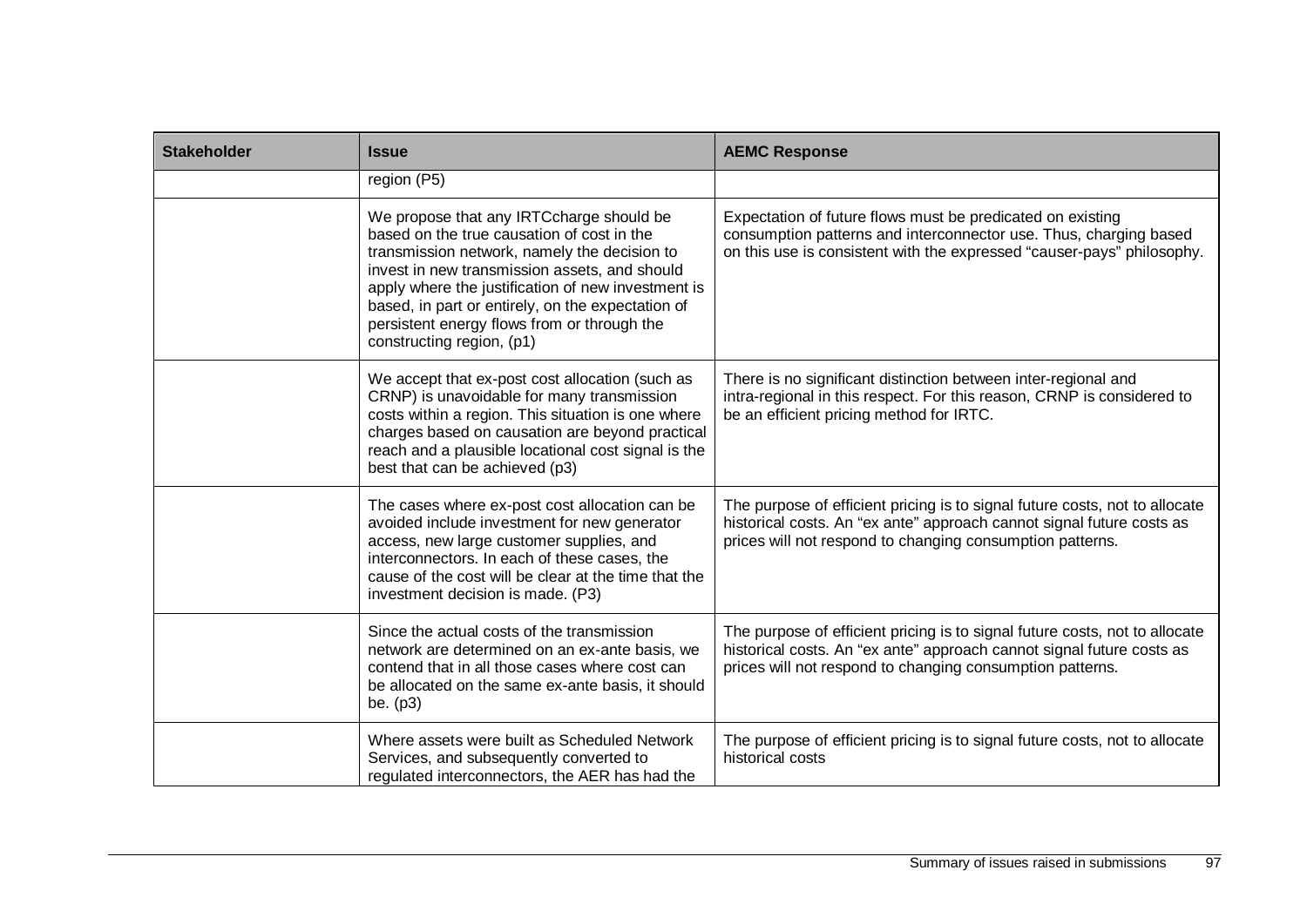| <b>Stakeholder</b> | <b>Issue</b>                                                                                                                                                                                                                                                                                                                                        | <b>AEMC Response</b>                                                                                                                                              |
|--------------------|-----------------------------------------------------------------------------------------------------------------------------------------------------------------------------------------------------------------------------------------------------------------------------------------------------------------------------------------------------|-------------------------------------------------------------------------------------------------------------------------------------------------------------------|
|                    | opportunity to divide the costs appropriately<br>between market regions (p3)                                                                                                                                                                                                                                                                        |                                                                                                                                                                   |
|                    | The costs of the existing network are already<br>being recovered. The allocation of costs between<br>the regions is generally based on the original<br>purposes for the investment. As discussed<br>above, we believe that there would be no benefit<br>in relation to the National Electricity Objective in<br>reallocating these sunk costs. (P7) | The purpose of efficient pricing is to signal future costs, not to allocate<br>historical costs.                                                                  |
|                    | The assessment criteria of "provides a signal for<br>future investment" should be secondary to<br>"administrative efficiency", "transparency" and<br>"stability and regulatory certainty, including cost<br>impacts". (P7)                                                                                                                          | Agreed. The "investment signal" arises only indirectly as a<br>consequence of demand response to the TUOS prices.                                                 |
|                    | We do not support any IRTCcharge based on the<br>cost of existing transmission assets (P1)                                                                                                                                                                                                                                                          | The cost of existing assets embedded in the CRNP method is a proxy<br>for the cost of future investment which the IRTC signal.                                    |
|                    | We submit that there is no justification in terms of<br>the National Electricity Objective in now undoing<br>these past decisions, by re-allocating these<br>historical and sunk costs. (p2)                                                                                                                                                        | The purpose of efficient pricing is to signal future costs, not to allocate<br>historical costs. If the demand pattern changes then TUOS prices<br>should change. |
|                    | This use is almost entirely beyond control as<br>power flows are determined by physics, not by<br>intentions. (p4)                                                                                                                                                                                                                                  | The asset use is determined by demand, which is under the control of<br>the consumer.                                                                             |
|                    | As we have noted earlier, such IR transmission<br>charges should be independent of the actual<br>power flows on the Network (p5)                                                                                                                                                                                                                    | Actual power flows indicate the level of utilisation of existing assets<br>which, in turn, indicates the likely need for, and cost of, transmission<br>expansion. |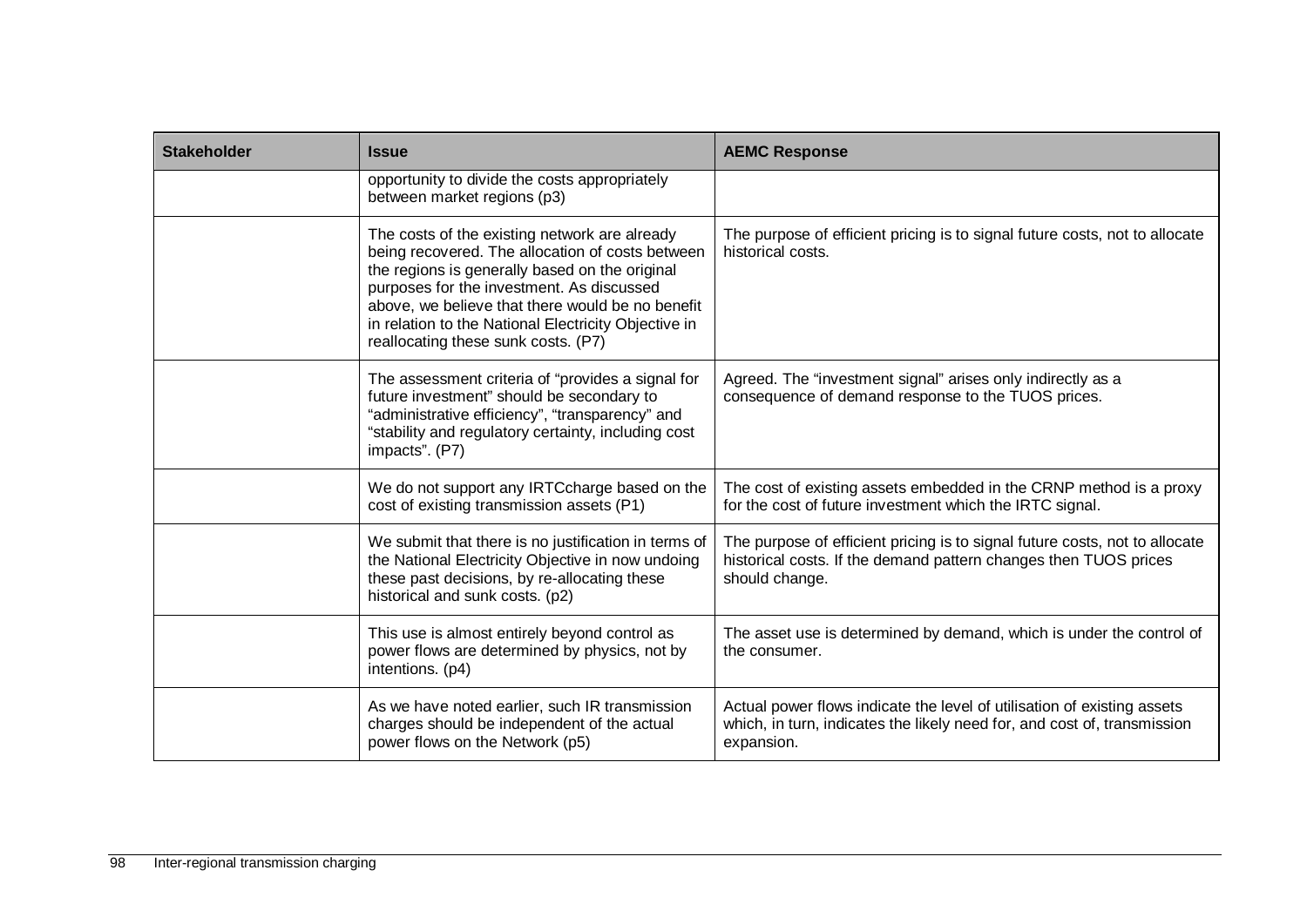| <b>Stakeholder</b>                                          | <b>Issue</b>                                                                                                                                                                                                                                              | <b>AEMC Response</b>                                                                                                                                                                                                                                                                                        |
|-------------------------------------------------------------|-----------------------------------------------------------------------------------------------------------------------------------------------------------------------------------------------------------------------------------------------------------|-------------------------------------------------------------------------------------------------------------------------------------------------------------------------------------------------------------------------------------------------------------------------------------------------------------|
|                                                             | The share of the asset cost previously supported<br>by the IRTCcharge would then be allocated in<br>accordance with the new use of the capacity, for<br>example to a generator if it now supports a new<br>generator access. (P5)                         | The purpose of efficient pricing is to signal future costs, not to allocate<br>historical costs                                                                                                                                                                                                             |
|                                                             | We note that opportunistic usage of the network<br>for purposes other than those originally<br>envisaged has no material impact on capital<br>charges, operational costs or maintenance costs.<br>(P7)                                                    | Agreed. But the TUOS charges are not intended to reflect the cost of<br>using the existing network but rather the expected future cost of<br>expansion based on current and projected use.                                                                                                                  |
|                                                             | We are proposing that only new inter-connector<br>assets are included in the IRTCcharge, and have<br>excluded sunk charges because in addition to<br>the reasons given above; this has the benefit of<br>reducing the price impact of the IRTCcharge (P7) | By definition, any assets whose costs are allocated inter-regionally by<br>CRNP are "inter-regional assets" in that they are used in inter-regional<br>transfers. Modelling indicates that price impacts under the draft rule<br>are reasonable and do not need to be reduced.                              |
|                                                             | The short-run marginal costs of transmission are<br>not directly met by TNSPs, are uncertain and<br>often perverse in their impact on a TNSP and we<br>therefore contend that no attempt should be<br>made to include them in an IRTCcharge (p2)          | Agreed. Only transmission asset costs are included in the second draft<br>rule.                                                                                                                                                                                                                             |
|                                                             | We note that these [IRTCcharges] have no<br>locational significance in either the sending or<br>receiving region, and therefore expect that they<br>would apply to costs recovered on a "postage"<br>stamp" basis on both regions (P5)                    | The Commission is of the view that recovery of these charges through<br>the locational component improves the pricing signal sent to<br>customers. While recognising that this signal is weakened by<br>combining it with the intra-regional charge it is still an improvement on<br>a postage stamp basis. |
| Office of energy planning<br>and Conservation<br>(Tasmania) | There are difficulties though in including some<br>existing assets: such as Basslink (P6)                                                                                                                                                                 | The rule change applies only to regulated network assets. Basslink is<br>unregulated.                                                                                                                                                                                                                       |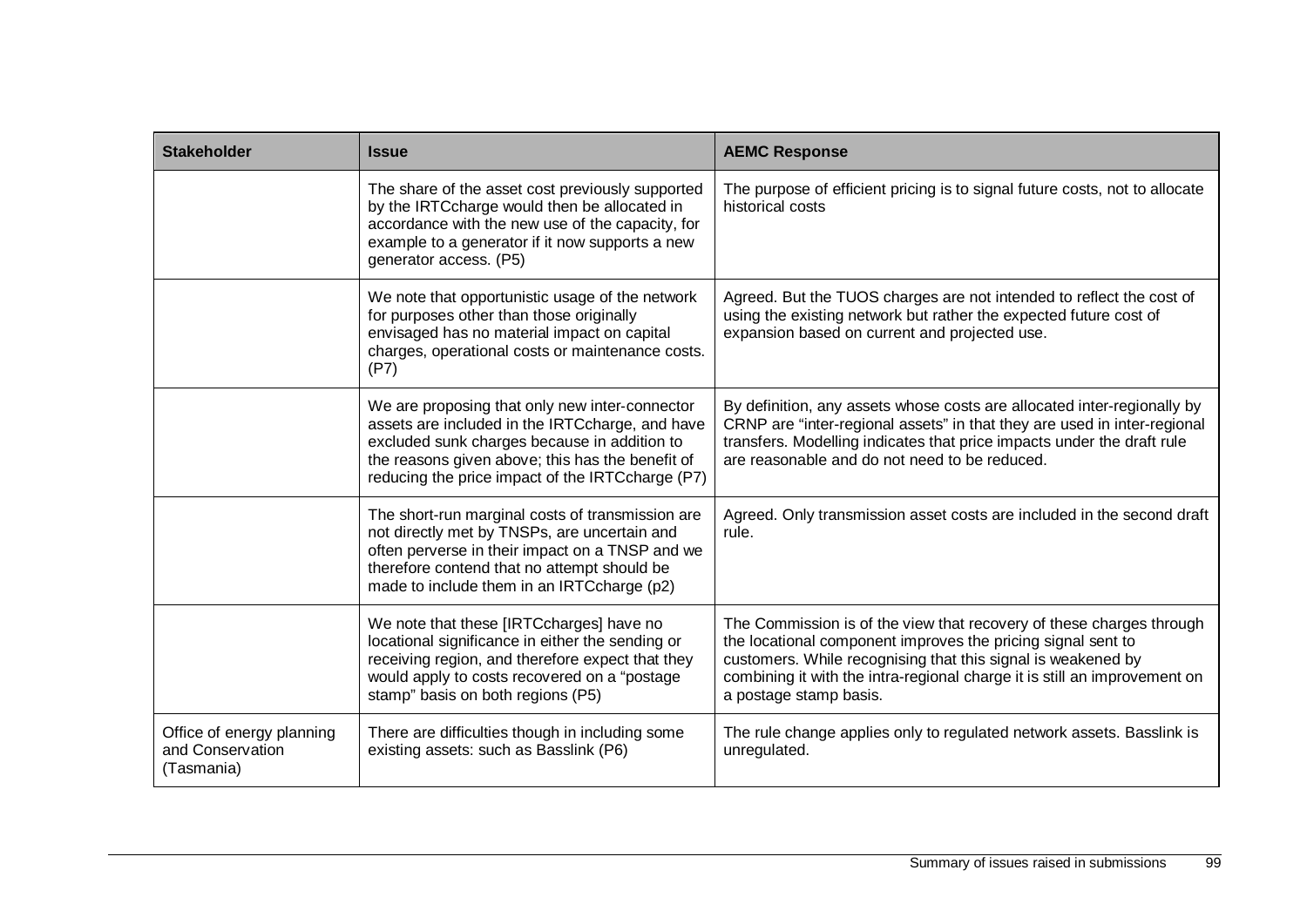| <b>Stakeholder</b> | <b>Issue</b>                                                                                                                                                                                                                                                                                        | <b>AEMC Response</b>                                                                                                                                                                                 |
|--------------------|-----------------------------------------------------------------------------------------------------------------------------------------------------------------------------------------------------------------------------------------------------------------------------------------------------|------------------------------------------------------------------------------------------------------------------------------------------------------------------------------------------------------|
|                    | some form of smoothing mechanism needs to be<br>introduced such that charges do not vary<br>significantly and unpredictably from year to year.<br>(P2)                                                                                                                                              | Modelling suggests that annual variations in IRTC are modest and so<br>a smoothing mechanism is not required.                                                                                        |
|                    | It is not clear to what extent non-adjoining<br>regions utilise each other's transmission assets.<br>This needs to be modelled to determine to what<br>extent the issue is material. If it is significant then<br>option 3 would become a strong candidate for<br>being the preferable option. (P5) | It is believed that the impacts of demand on non-adjoining regions is<br>small and the value of pricing that impact is not sufficient to offset the<br>higher administrative costs of NEM-wide CRNP. |
|                    | If cost-sharing or NEM-wide CRNP becomes the<br>preferred option, asset valuation will need to be<br>consistent for those methodologies to be applied.<br>Asset valuations are non-trivial exercises and it<br>is important to avoid excessive work and<br>duplication of effort.(P4)               | Agreed. This is one of the major reasons why the draft rule uses an<br>MLEC method, rather than NEM-wide CRNP                                                                                        |
|                    | While a standard CRNP may be easier to<br>implement in a uniform manner, a modified<br>CRNP provides better locational signalling and is<br>therefore more aligned with driving efficient<br>utilisation of the network.(p3)                                                                        | Use of modified CRNP, rather than standard CRNP, would not<br>materially change the level of MLECs but would impose significant<br>cost to those TNSPs who do not currently use it.                  |
|                    | The 10 day system peak methodology may lead<br>to volatility in locational price if major industrial<br>customers change their behaviours. (p4)                                                                                                                                                     | Agreed. Modelling results would seem to confirm this volatility.                                                                                                                                     |
|                    | Inter-regional transmission charges must not<br>include costs not directly relevant to the provision<br>of transmission services in the adjoining<br>jurisdiction (p2)                                                                                                                              | The second draft rule excludes postage stamp charges from the<br>calculation of IRTC.                                                                                                                |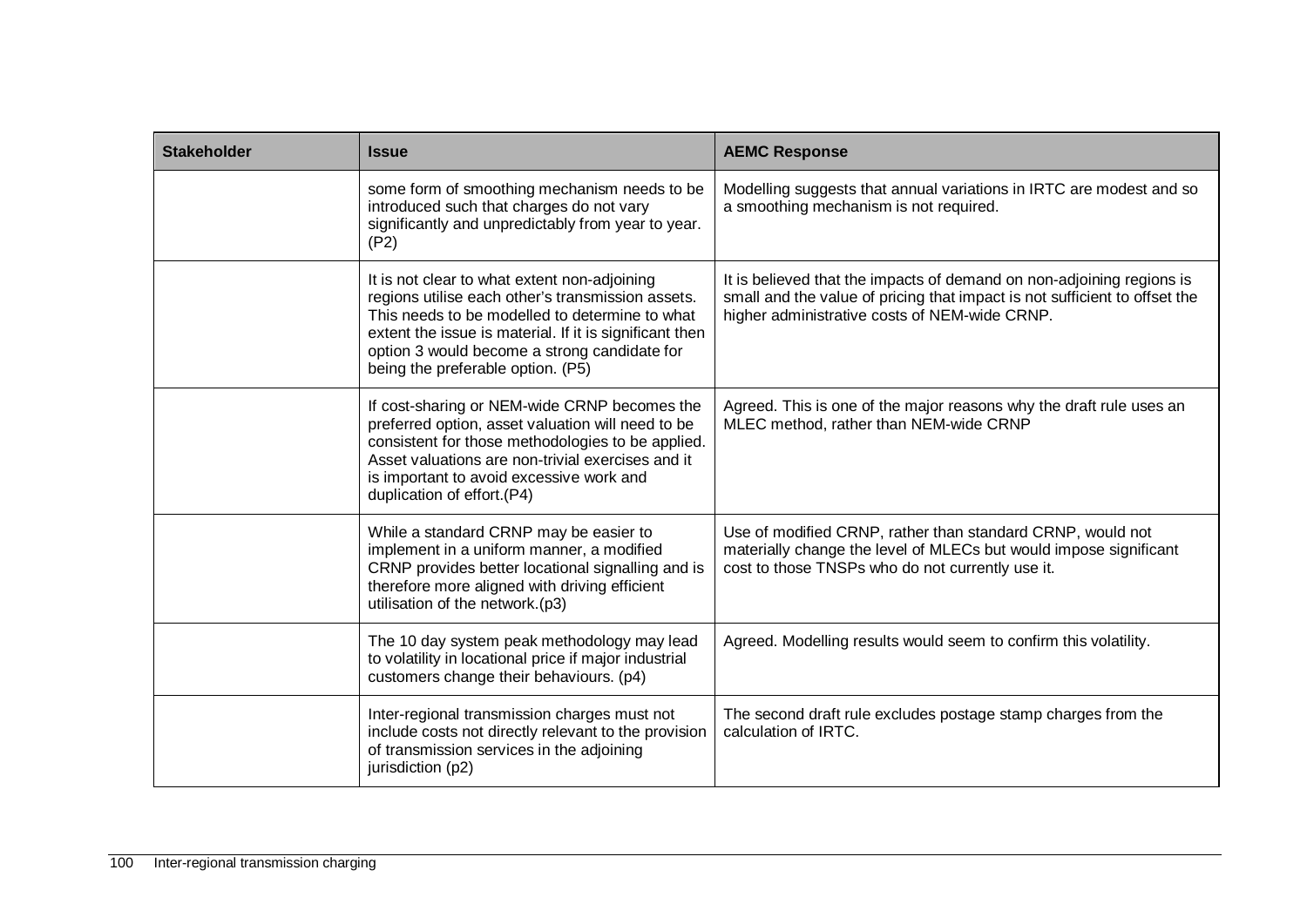| <b>Stakeholder</b> | <b>Issue</b>                                                                                                                                                                                                                                                                                                                                                                                                                         | <b>AEMC Response</b>                                                                                                                                                                                                                                         |
|--------------------|--------------------------------------------------------------------------------------------------------------------------------------------------------------------------------------------------------------------------------------------------------------------------------------------------------------------------------------------------------------------------------------------------------------------------------------|--------------------------------------------------------------------------------------------------------------------------------------------------------------------------------------------------------------------------------------------------------------|
|                    | The modified LEC would be preferable to the<br>original LEC as it is based on application of a<br>consistent methodology. This is on the proviso<br>that the benefits of carrying out an additional<br>uniform national CRNP methodology outweigh<br>the additional administrative costs of doing so<br>(P4)                                                                                                                         | It is anticipated that the additional administrative costs of MLEC<br>(compared to LEC) will be very modest                                                                                                                                                  |
|                    | Customers / stakeholders may find differences in<br>methodology between intra and inter regional<br>charging confusing, adding to an already<br>complex system of calculating prescribed<br>transmission charges. (P5)                                                                                                                                                                                                               | It is acknowledged that the different approaches to intra-regional and<br>inter-regional TUOS pricing will create some additional complexity and<br>loss of transparency. However, the scope of the rule change is<br>restricted to inter-regional charging. |
|                    | cost sharing represents a considerable departure<br>in methodology from existing intra-regional<br>methodologies, and other proposed options for<br>inter-regional charging. There is considerable<br>merit in having consistency between the<br>derivation of the inter-regional charge and the<br>intra-regional charge. Having two different<br>regimes adds complexity and raises questions as<br>to why two regimes exist. (P6) | Agreed. There are no substantive differences between intra-regional<br>and inter-regional transmission that would justify such different<br>approaches to pricing the two services.                                                                          |
|                    | The preferred option should be subject to<br>extensive modelling over an extended time<br>period (taking into account varying energy flow<br>patterns between jurisdictions) before it becomes<br>the final option. (P5)                                                                                                                                                                                                             | Some modelling has been undertaken and a report published.                                                                                                                                                                                                   |
|                    | TNSPs should not be required to negotiate /<br>agree in isolation on any components of the<br>methodology. Such negotiation / agreement                                                                                                                                                                                                                                                                                              | The common elements of the MLEC are set out in the second draft<br>rule. For all other matters the AER is required to update its guideline.                                                                                                                  |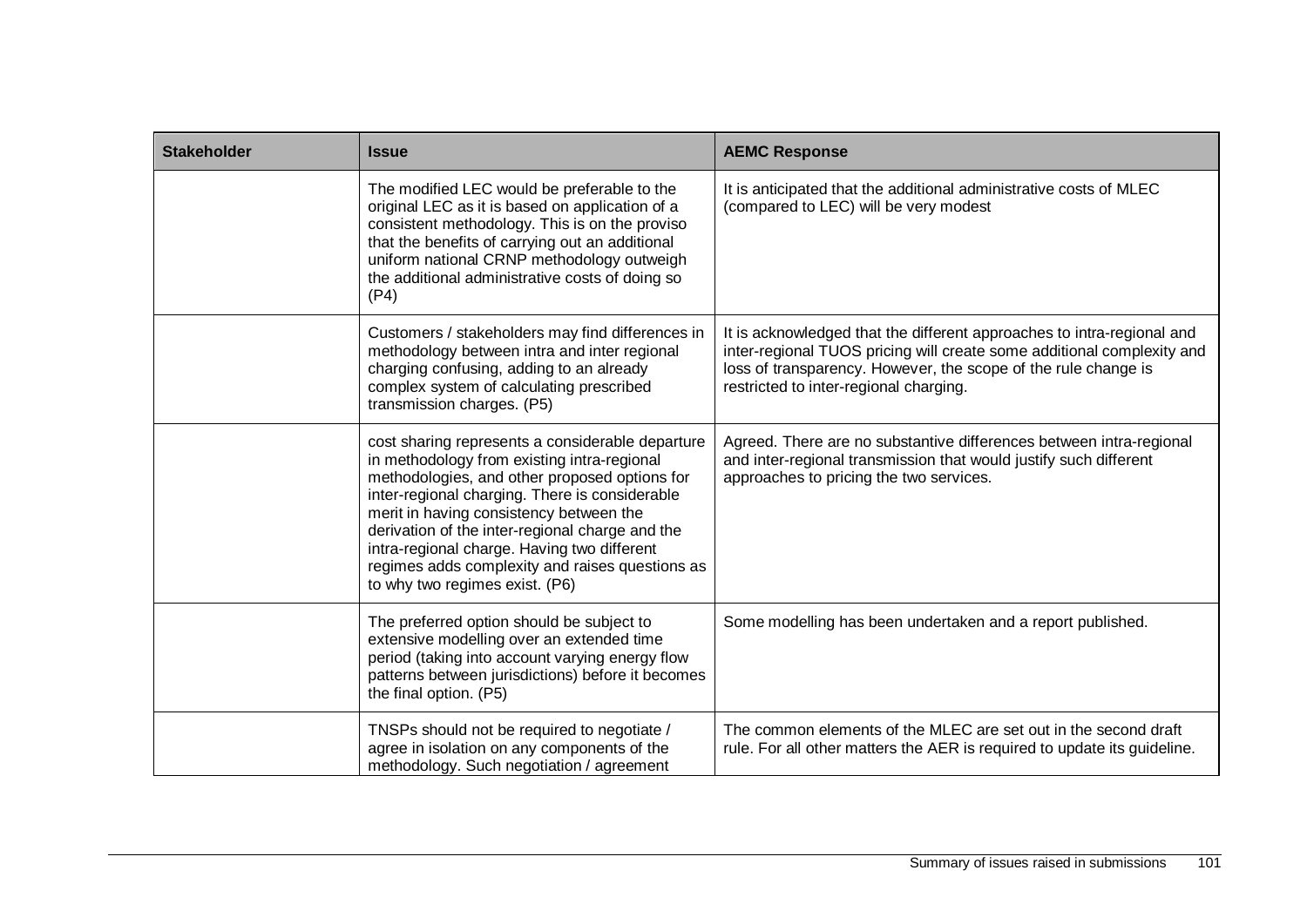| <b>Stakeholder</b> | <b>Issue</b>                                                                                                                                                                                                                                                                                                                                                                                                                    | <b>AEMC Response</b>                                                                                                                                                      |
|--------------------|---------------------------------------------------------------------------------------------------------------------------------------------------------------------------------------------------------------------------------------------------------------------------------------------------------------------------------------------------------------------------------------------------------------------------------|---------------------------------------------------------------------------------------------------------------------------------------------------------------------------|
|                    | should be carried out on a nationally consistent<br>basis and be overseen by an independent body,<br>such as the AER. (p2)                                                                                                                                                                                                                                                                                                      |                                                                                                                                                                           |
|                    | it is more important to establish some form of<br>inter-regional transmission pricing now even if<br>not perfect rather than wait until a 'perfect'<br>process can be developed. Any problems with<br>the initial regime can always be addressed in a<br>review after a few years. (p2)                                                                                                                                         | Agreed                                                                                                                                                                    |
| TruEnergy          | The AEMC needs to be satisfied that this<br>approach can be implemented and that its<br>benefits exceed its costs. We believe that before<br>any form of new pricing regime is introduced, the<br>AEMC needs to be satisfied that the benefits of<br>implementing that new regime should exceed its<br>benefits. (p5)                                                                                                           | Since the administrative costs are expected to be very modest, the<br>rule change is expected to generate net benefits, even if its impacts on<br>NEM outcomes are small. |
|                    | We acknowledge that the cost sharing option<br>would be easier to implement compared with the<br>other options given its simplicity of design.<br>However, in providing a simple inter-regional<br>transmission charging approach under this<br>methodology, the price signalling to customers<br>would be lost. In short, costs would be shared<br>between TNSPs and not based on the<br>proportionate use of the assets. (P4) | Agreed.                                                                                                                                                                   |
|                    | However, we understand that a MLEC - which<br>would recover inter-regional transmission<br>charges on a bilateral basis - has one major<br>shortcoming. And, that is that inter regional<br>charges can only be levied on TNSPs in                                                                                                                                                                                              | Agreed. The NEM-wide CRNP method does not have this limitation,<br>however the cost of implementing that approach would be significant.                                   |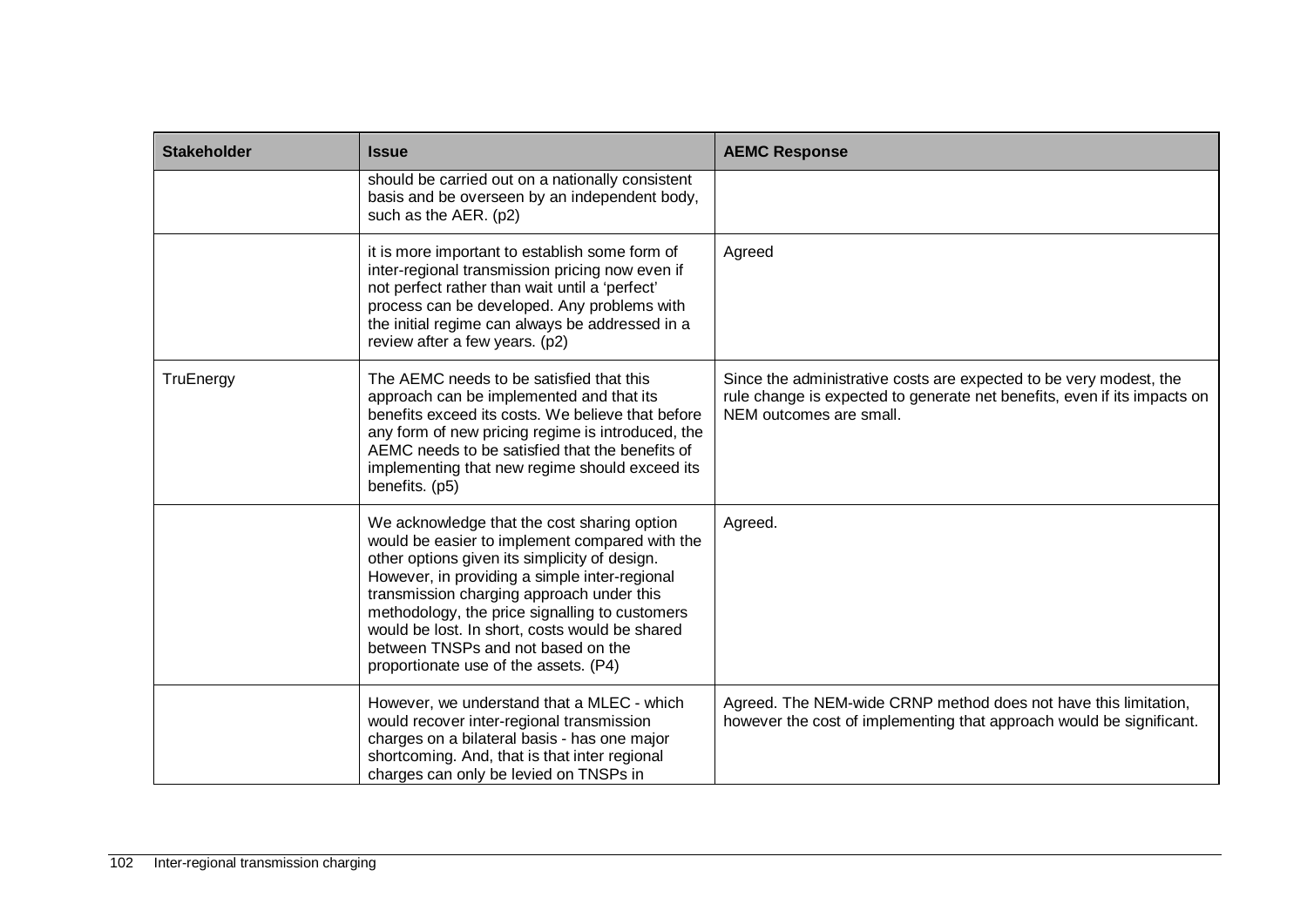| <b>Stakeholder</b> | <b>Issue</b>                                                                                                                                                                                        | <b>AEMC Response</b>                                       |
|--------------------|-----------------------------------------------------------------------------------------------------------------------------------------------------------------------------------------------------|------------------------------------------------------------|
|                    | adjoining areas under a MLEC. (P3)                                                                                                                                                                  |                                                            |
|                    | The inconsistent application of intra-regional<br>TUOS in the NEM would raise serious questions<br>regarding the efficiency of any inter-regional<br>transmission tariff developed under a LEC (P2) | Agreed. This is why the second draft rule adopts the MLEC. |

## **Modelling results**

| <b>Stakeholder</b>        | <b>Issue</b>                                                                                                                                                | <b>AEMC Response</b>                                                                                                                                                                                                                                                                                                                                                                                                                                                                                                                                             |
|---------------------------|-------------------------------------------------------------------------------------------------------------------------------------------------------------|------------------------------------------------------------------------------------------------------------------------------------------------------------------------------------------------------------------------------------------------------------------------------------------------------------------------------------------------------------------------------------------------------------------------------------------------------------------------------------------------------------------------------------------------------------------|
| <b>Private Generators</b> | Supports the introduction of an IRTC                                                                                                                        | Noted                                                                                                                                                                                                                                                                                                                                                                                                                                                                                                                                                            |
|                           | Do not support an IRTC based on existing<br>transmission assets                                                                                             | The Commission notes that the current intra-regional transmission<br>charging method includes existing assets. To not include these assets<br>in the IRTC introduces instability in charges and an inconsistency with<br>the basic principles of the intra-regional charging approach.                                                                                                                                                                                                                                                                           |
|                           | The IRTC should be based on the true causation<br>of the cost in the transmission network, namely<br>the decision to incest in a new transmission<br>asset. | The Commission notes that the benefits that can be derived from an<br>asset over time will change and that a CRNP based approach utilised<br>in the intra-regional transmission charge already changes to reflect<br>use of the assets rather than the basis on which they were<br>constructed. The Commission is of the view that the IRTC should take<br>into account the basis on which intra-regional transmission charges<br>are determined. A more fundamental review of transmission charging<br>is more appropriate to a broader review, such as the TFR |
|                           | Any decision to make a network investment will<br>lead to an IRTC should be reviewed by<br>independent authority such as the AER                            | The AEMC note that the TNSPs are subject to the RIT-T regardless of<br>whether the cost of that investment will be recovered intra-regionally or<br>through an IRTC.                                                                                                                                                                                                                                                                                                                                                                                             |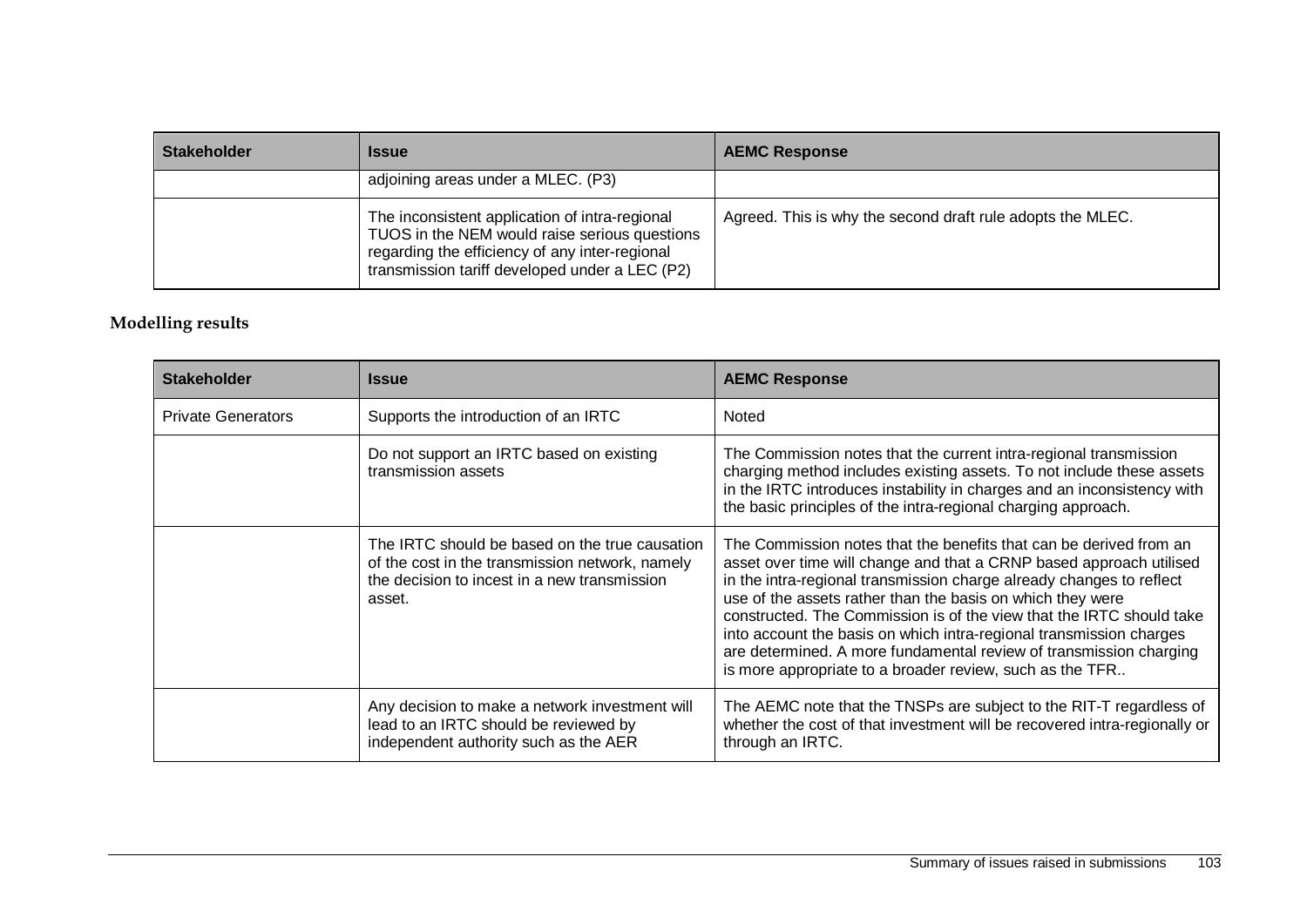| <b>Stakeholder</b>    | <b>Issue</b>                                                                                                                                                                                                                                                                                                                                | <b>AEMC Response</b>                                                                                                                                                                                                                                                                                                                                                                                                                                                                                                                                                                                                                             |
|-----------------------|---------------------------------------------------------------------------------------------------------------------------------------------------------------------------------------------------------------------------------------------------------------------------------------------------------------------------------------------|--------------------------------------------------------------------------------------------------------------------------------------------------------------------------------------------------------------------------------------------------------------------------------------------------------------------------------------------------------------------------------------------------------------------------------------------------------------------------------------------------------------------------------------------------------------------------------------------------------------------------------------------------|
|                       | Any IRTC should be on-going and stable unless<br>and until a network planning decision within the<br>region re-allocates part or all of the relevant<br>network capability.                                                                                                                                                                 | Stability of charges is just one relevant factor for consideration. The<br>other aspects of the AEMC's assessment framework are outline in<br>section 5 of this document.                                                                                                                                                                                                                                                                                                                                                                                                                                                                        |
|                       | The IRTC should be recovered through the non<br>locational charges.                                                                                                                                                                                                                                                                         | Recovering the charges through the locational component of the<br>intra-regional transmission charging method is more consistent with<br>using the locational component of TUOS in the calculation of the IRTC.                                                                                                                                                                                                                                                                                                                                                                                                                                  |
|                       | The short run marginal costs of transmission are<br>not directly met by TNSPs, are uncertain and<br>often perverse in their impact on a TNSP, and<br>we therefore contend that no attempt should be<br>made to include them in an IRTC.                                                                                                     | All TNSPs costs are recovered through their pricing method. The IRTC<br>seeks to extend this method to cover IRTC. It does not specifically<br>seek to address or separate the issue into short-run or long run<br>marginal costs.                                                                                                                                                                                                                                                                                                                                                                                                               |
| <b>Grid Australia</b> | Limited opportunities for engagement in the<br>modelling itself.                                                                                                                                                                                                                                                                            | The AEMC notes that most TNSPs were contacted at least once in<br>relation to the data collections process. Further, a sample set of results<br>were provided to TNSPs for comment consistent with the AEMC's<br>communication with them. The AEMC's consultant is know to all<br>TNSPs as he is the author of the pricing model they use. The TNSPs<br>were informed of the basis on which the modelling was to be<br>undertaken. Despite being aware that modelling was being undertaken<br>no attempt was made by TNSPs to seek further engagement with the<br>AEMC or the AEMC's consultant beyond that engagement initiated by<br>the AEMC. |
|                       | Agrees that for IRTC to be calculated at a<br>regional level a consistent method for allocating<br>charges between adjacent regions is required.<br>This could be a consistent pricing method which<br>could be overlaid on the existing arrangements<br>or a consistent pricing method for all TNSPs in<br>the NEM as proposed in the TFR. | Noted                                                                                                                                                                                                                                                                                                                                                                                                                                                                                                                                                                                                                                            |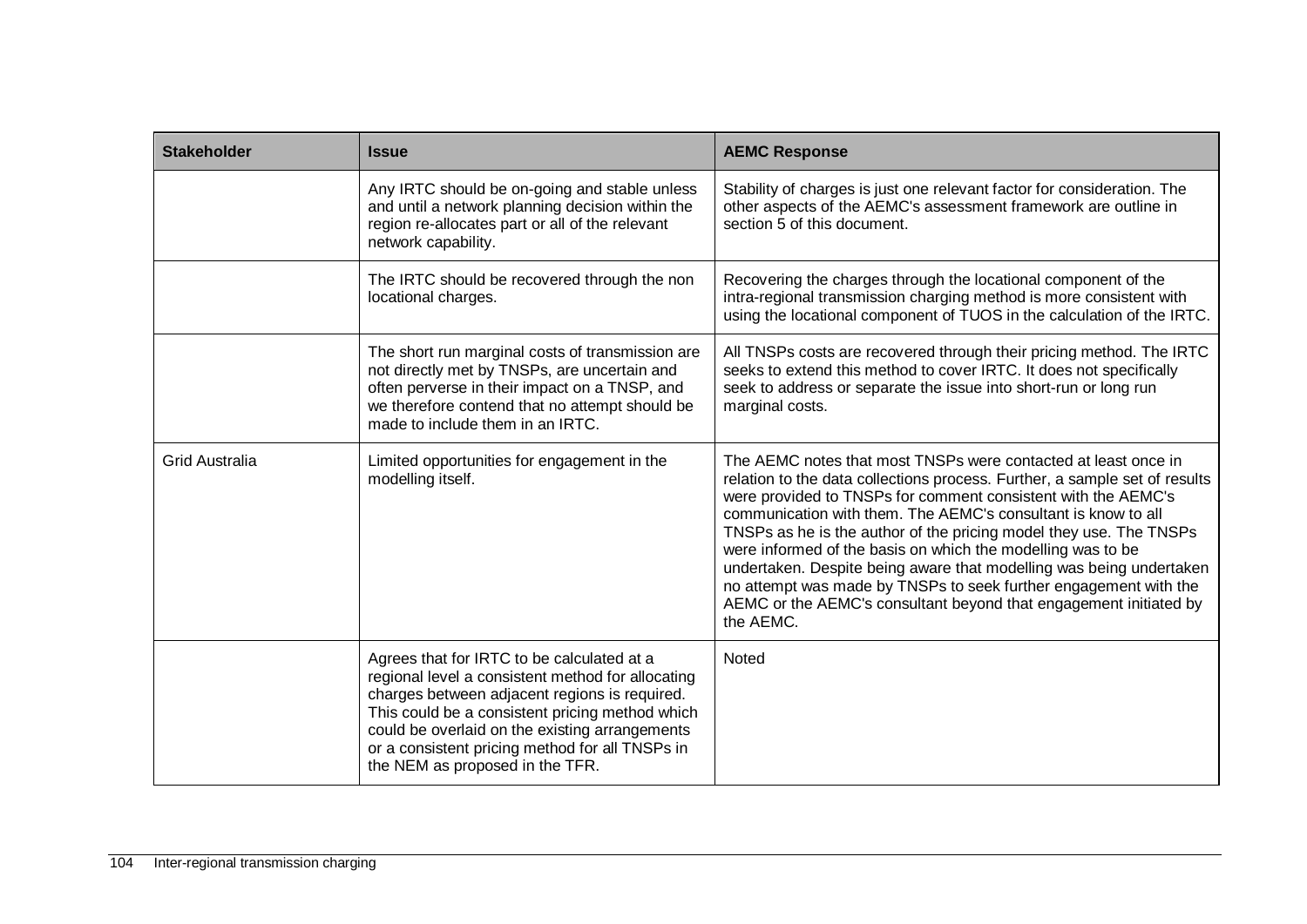| <b>Stakeholder</b> | <b>Issue</b>                                                                                                                                                                                                                                                                                                 | <b>AEMC Response</b>                                                                                                                                                                                                                                             |
|--------------------|--------------------------------------------------------------------------------------------------------------------------------------------------------------------------------------------------------------------------------------------------------------------------------------------------------------|------------------------------------------------------------------------------------------------------------------------------------------------------------------------------------------------------------------------------------------------------------------|
|                    | The modified CRNP method results used for the<br>reports modelling of MLEC provides limited<br>insight intot he application of the modified CRNP<br>in the rules. Modelling should give an indication<br>of the relative charges at the extremities of the<br>network under a standard or modified approach. | The AEMC choose to pursure the standard CRNP for the MLEC<br>because fo the significantly lower implementation costs. Grid<br>Australia's observations have been passed on for consideration as<br>part of the TFR.                                              |
|                    | Should the Commission pursue a consistent<br>national pricing regime under the TFR, a national<br>approach to replacement cost valuation of the<br>networks would be required.                                                                                                                               | Grid Australia's observations have been passed on for consideration<br>as part of the TFR                                                                                                                                                                        |
|                    | The use of 10 peak trading intervals is not<br>supported by Grid Australia as it is ulikely to<br>reveal the circumstances under which<br>augmentation of network elements would<br>contemplated as required under the rules.                                                                                | Noted. The AEMC discusses the selection of measurement intervals in<br>section 13.2                                                                                                                                                                              |
|                    | Grid Australia understands the intent of this<br>variation was to determine the flow on effects of<br>a new major interconnector asset on charges to<br>adjacent regions. A more robsut method would<br>involve identifying an interconnector asset in<br>each region and inflating its value.               | New assets only was selected to be modelled reflecting concerns<br>raised by some stakeholders that the IRTC should not apply to existing<br>assets. The AEMC believed that it was appropriate to conduct analysis<br>on an approach reflecting new assets only. |
|                    | Grid Australia supports the use of capacity mode<br>in conjunction with teh full year of trading<br>intervals. It is understood that the use of energy<br>mode for large sample sizes tends to diminish<br>the cost reflectivity of the method.                                                              | Agreed. The analysis of capacity or energy mode is outlined in section<br>13.3.                                                                                                                                                                                  |
|                    | Grid Australia is concerned that the AEMC has<br>characterised the quality of the load data                                                                                                                                                                                                                  | The AEMC notes that most TNSPs were contacted at least once in<br>relation to the data collections process. Further, a sample set of results                                                                                                                     |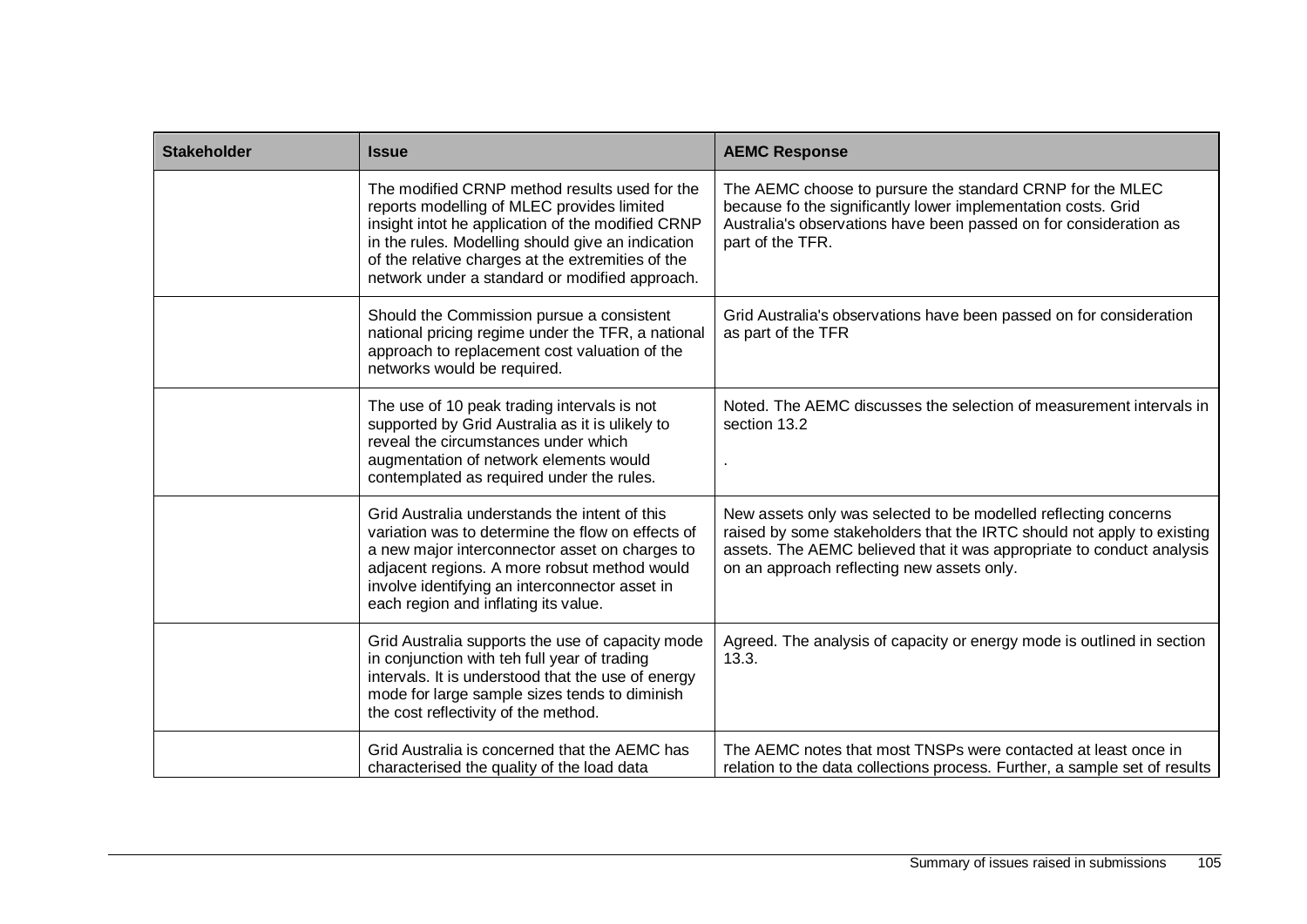| <b>Stakeholder</b>        | <b>Issue</b>                                                                                                                                                                                                                                                                     | <b>AEMC Response</b>                                                                                                                                                                                                                                                                                                                                                                                                                                                                                                                                                                                                                                                        |
|---------------------------|----------------------------------------------------------------------------------------------------------------------------------------------------------------------------------------------------------------------------------------------------------------------------------|-----------------------------------------------------------------------------------------------------------------------------------------------------------------------------------------------------------------------------------------------------------------------------------------------------------------------------------------------------------------------------------------------------------------------------------------------------------------------------------------------------------------------------------------------------------------------------------------------------------------------------------------------------------------------------|
|                           | provided as poor. It was expected that the data<br>acceptance process would involve a high degree<br>of collaboration between TNSPs and the<br>consultant. It was not apparent that all issues<br>identified in section 8 of the report were drawn to<br>the attention of TNSPs. | were provided to TNSPs for comment consistent with the AEMC's<br>communication with them. The AEMC's consultant is know to all<br>TNSPs as he is the author of the pricing model they use. The TNSPs<br>were informed of the basis on which the modelling was to be<br>undertaken. Despite being aware that modelling was being undertaken<br>no attempt was made by TNSPs to seek further engagement with the<br>AEMC or the AEMC's consultant beyond that engagement initiated by<br>the AEMC. The AEMC attempted to engage with TNSPs where data<br>issues were identified. It was not the AEMC's intention to keep data<br>validation and correction issues from TNSPs. |
|                           | Alignment of cost data with AEMO network<br>model may significantly complicate the cost<br>allocation process.                                                                                                                                                                   | The AEMC is not requiring this as part of the IRTC second draft rule<br>change.                                                                                                                                                                                                                                                                                                                                                                                                                                                                                                                                                                                             |
|                           | An IRTC should only be progressed only if there<br>is no decision to implement national pricing<br>under the TFR in the near term.                                                                                                                                               | As the TFR is a review rather than a rule change any changes to the<br>rules would be dependent on a rule change request being received<br>and the AEMC undertaking a review of the rule change request. The<br>timing and outcome of either of these aspects are uncertain. The<br>Commission has determined the introduction of an IRTC is consistent<br>with the NEO and second draft rule proposes the commencement of<br>operation of the rule on 1 July 2014                                                                                                                                                                                                          |
| Energy Australia          | The NEM wide CRNP was more likely to support<br>the NEO.                                                                                                                                                                                                                         | The Commission has determined not to introduce a NEM wide CRNP<br>because the current institutional arrangements are such that no<br>independent organisation currently possesses the skill set to<br>immediately be able to undertake responsibility for calculating the<br>NEM wide CRNP.                                                                                                                                                                                                                                                                                                                                                                                 |
| <b>Major Energy Users</b> | Any changes in usage that is caused by the<br>introduction of inter-regional charging will impact<br>the spot market and this needs to be taken into<br>account.                                                                                                                 | Any pricing method for transmission charges will have an indirect<br>impact on the spot market given all participants in that market pay<br>TUOS. It is the AEMC's position that the current arrangements are<br>more distorting in that they do not align costs and benefits for the use<br>of the transmission network if the beneficiary is in a different region to                                                                                                                                                                                                                                                                                                     |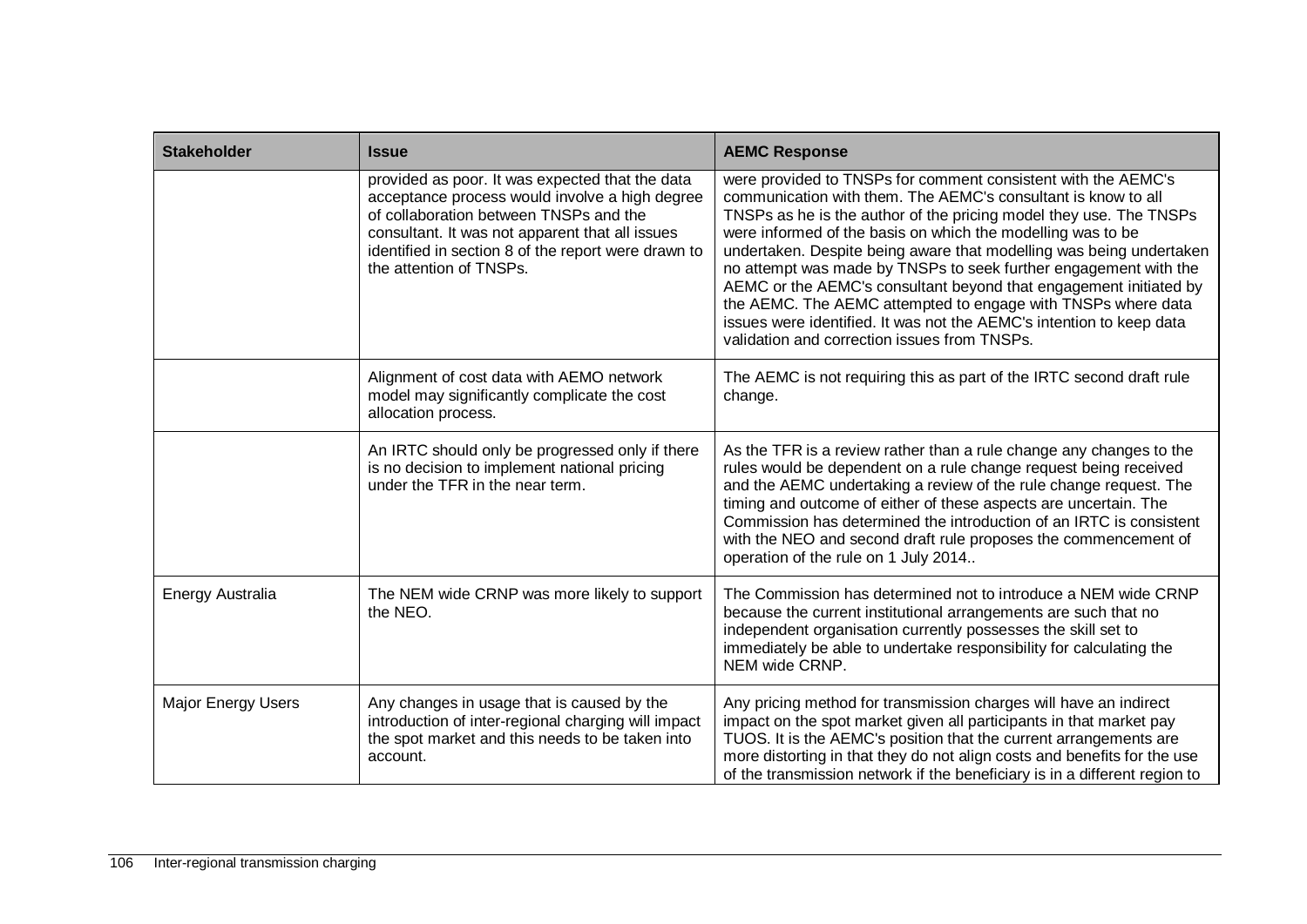| <b>Stakeholder</b> | <b>Issue</b>                                                                                                                                                                                                                 | <b>AEMC Response</b>                                                                                                                                                                                                                                                                                                                                                                |
|--------------------|------------------------------------------------------------------------------------------------------------------------------------------------------------------------------------------------------------------------------|-------------------------------------------------------------------------------------------------------------------------------------------------------------------------------------------------------------------------------------------------------------------------------------------------------------------------------------------------------------------------------------|
|                    |                                                                                                                                                                                                                              | the TNSP incurring the cost.                                                                                                                                                                                                                                                                                                                                                        |
|                    | Introducing an inter-regional charge will not<br>result in the lowest costs for customers as local<br>generation might give a lower cost to customers<br>than imported power.                                                | The IRTC is about the recovery of cost that are incurred. The MEU's<br>comment seems more relevant to the decision on whether to augment<br>the network rather than recover a cost that has already been incurred.<br>The process for investment in TNSPs is beyond the scope of this rule<br>change.                                                                               |
|                    | customers have little ability to change their<br>behaviour because their investment costs are<br>sunk and the only effect they can make is to<br>reduce their demand which might not affect the<br>amount of imported power. | The introduction of the IRTC improves prices signals as it more<br>accurately reflects the usage of the network.                                                                                                                                                                                                                                                                    |
|                    | Reliability is improved by interconnection.                                                                                                                                                                                  | Noted. However, in introducing an inter-regional transmission charge<br>the Commission had to consider costs of implementing a new<br>arrangement as well as the benefits that would be derived from doing<br>so. Trying to account for reliability increases subjectivity and<br>complexity of any calculation method. The AEMC's assessment<br>framework is outlined in section 5 |
|                    | Where there are two interconnections the<br>actuality of flows can be perverse, raising<br>complexities that impinge directly on the issue of<br>reliability and generator locations.                                        | The modelling results show that some approaches to the IRTC,<br>including the Commissions preferred approach, are stable across time.                                                                                                                                                                                                                                               |
|                    | The inter-regional charge is a cost to customers<br>which have little ability to manage or mitigate the<br>risk and costs.                                                                                                   | The IRTC does not change the revenue for TNSPs. So the IRTC is not<br>a cost to customers as a group. It will increase costs to some<br>customers while lowering costs to other customers based on their<br>location and usage. Most importantly it does so in a way that better<br>reflects the benefit that customers are currently deriving than the<br>current arrangements.    |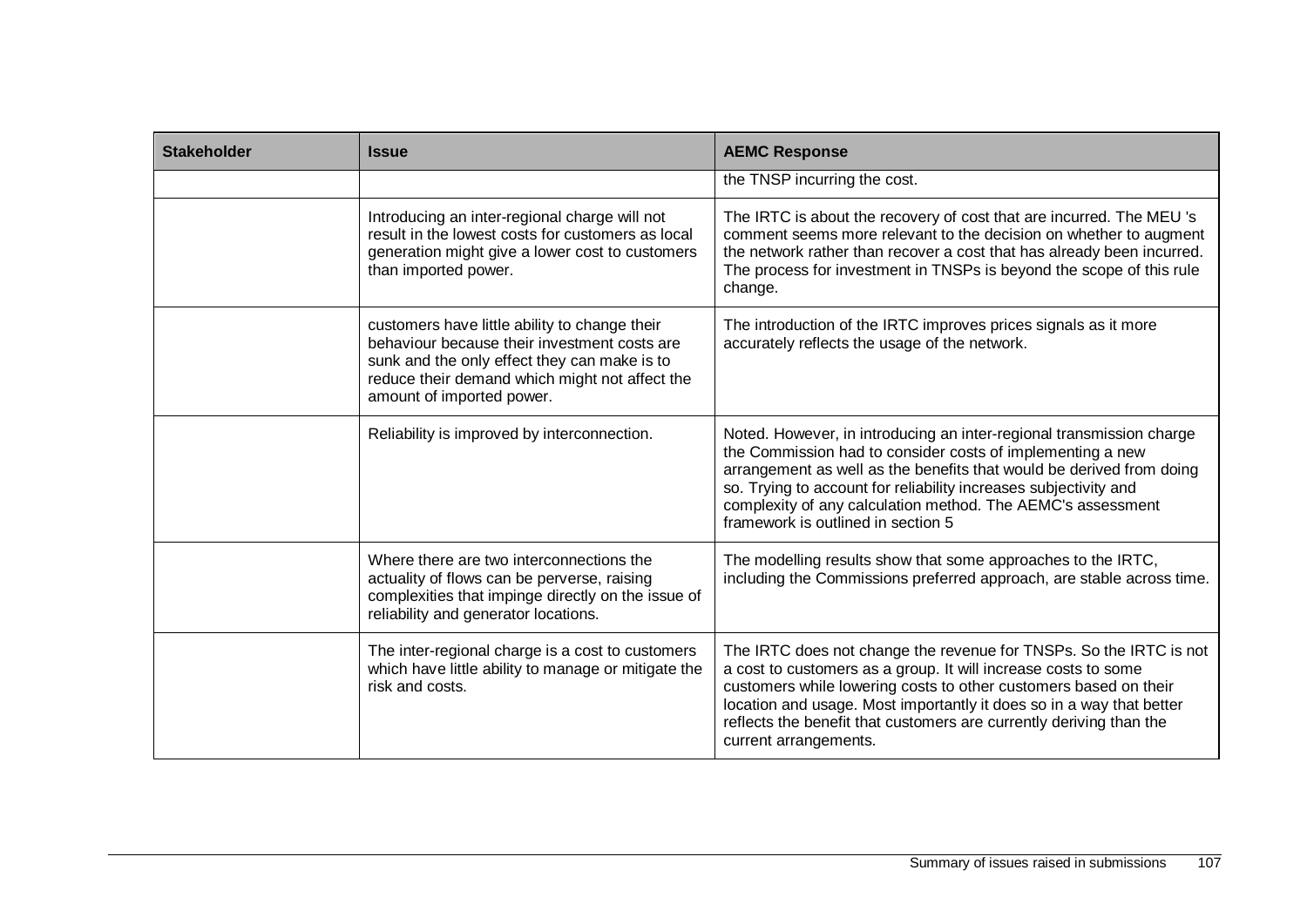| <b>Stakeholder</b> | <b>Issue</b>                                                                                                                                                                                                                                                               | <b>AEMC Response</b>                                                                                                                                                                                                                                                                                         |
|--------------------|----------------------------------------------------------------------------------------------------------------------------------------------------------------------------------------------------------------------------------------------------------------------------|--------------------------------------------------------------------------------------------------------------------------------------------------------------------------------------------------------------------------------------------------------------------------------------------------------------|
|                    | Options require a normalisation of cost<br>allocations in all regions which might not be in<br>the interests of customers because a different<br>approach used in one region might better benefit<br>customers in that region that the approach used<br>in another region. | The AEMC has consulted broadly on this rule change. Stakeholders<br>have overwhelming endorsed an approach to produce consistency<br>across methodologies.                                                                                                                                                   |
|                    | Because the inter-regional charge is levieed<br>purely as a transmission charge and does not<br>reflect the delivered cost to customer,<br>competitive neutrality between all parts of the<br>supply chain is put at risk.                                                 | Improving price reflectivity improves the signals to all aspects of the<br>market.                                                                                                                                                                                                                           |
|                    | Implementing a load export charge through<br>transmission costs that generators do not see,<br>less efficient location signals are provided to<br>generators.                                                                                                              | The current arrangements do not provide direct locational signals to<br>generators. The introduction of an IRTC do not change these<br>arrangements. Therefore, the Commission strongly disagrees with the<br>MEU's suggestion that the IRTC will produce less efficient location<br>signals for generators. |
|                    | For price signals to provide the outcome sough,<br>there must be consistency in bother their<br>development method and the actual prices.                                                                                                                                  | Agreed. Transparency of operation and outcome are part of the<br>AEMC's assessment framework.                                                                                                                                                                                                                |
|                    | An inter-regional charge needs to reflect basic<br>actualities.                                                                                                                                                                                                            | The IRTC is trued up for differences between actual and estimated<br>flows meaning that it reflects the actuality of the costs incurred by<br>TNSPs and the flows on their network.                                                                                                                          |
|                    | Perverse and inequitable outcomes are still likely<br>even with the new approaches to this<br>inter--regional charge                                                                                                                                                       | The AEMC requests that the MEU provides some evidence to support<br>this statement.                                                                                                                                                                                                                          |
|                    | The variability in costs is also a major concern in<br>regions that have a large degree of weather risk.                                                                                                                                                                   | Regulatory stability and outcome transparency are both part of the<br>AEMC's assessment framework. These assessment framework is                                                                                                                                                                             |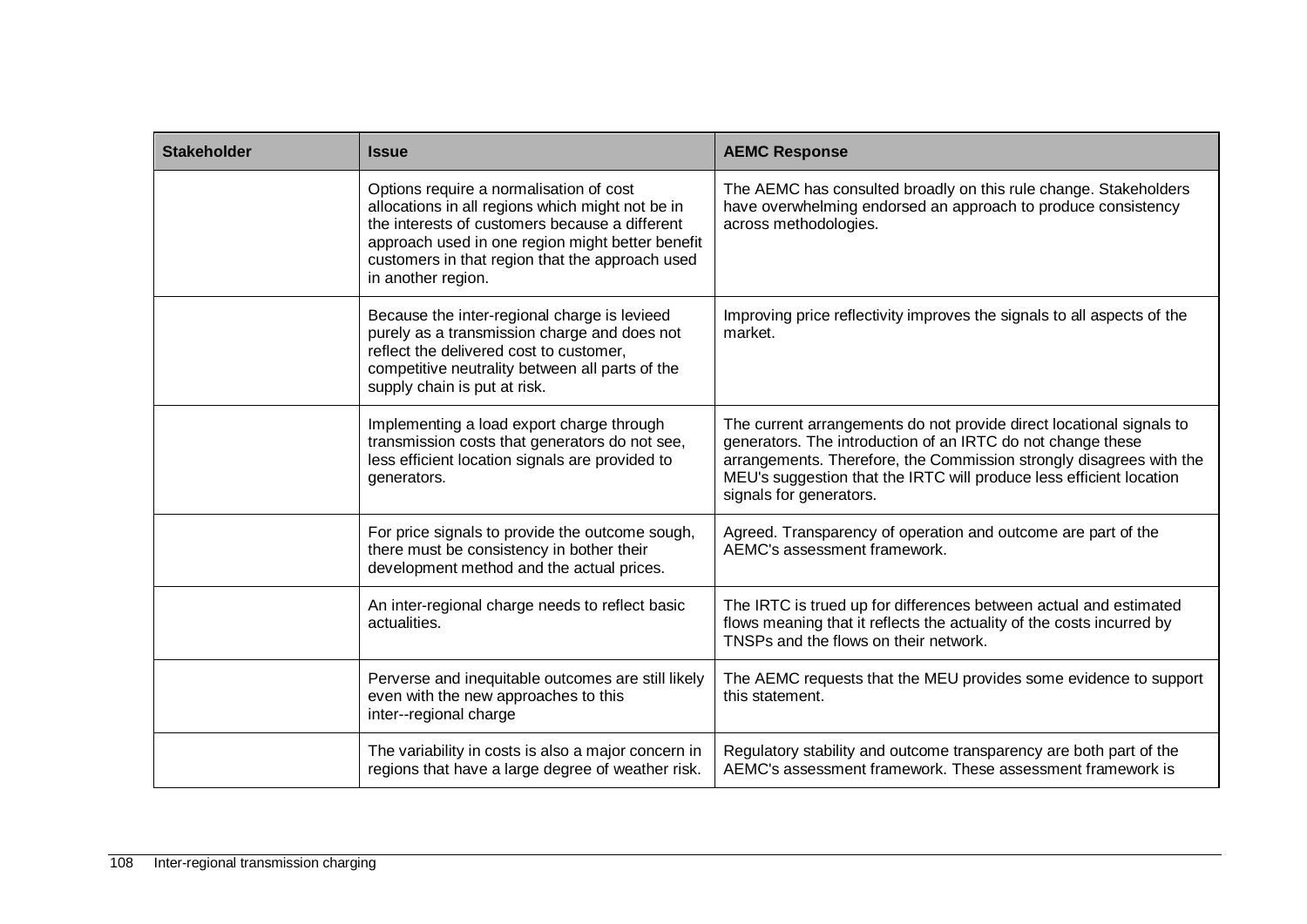| <b>Stakeholder</b> | <b>Issue</b>                                                                                                                                                                                                                          | <b>AEMC Response</b>                                                                                                                                                                                                                                                            |
|--------------------|---------------------------------------------------------------------------------------------------------------------------------------------------------------------------------------------------------------------------------------|---------------------------------------------------------------------------------------------------------------------------------------------------------------------------------------------------------------------------------------------------------------------------------|
|                    |                                                                                                                                                                                                                                       | outlined in section 5                                                                                                                                                                                                                                                           |
|                    | Without extensive modelling and analysis it is<br>difficult to fully evaluate approaches.                                                                                                                                             | The AEMC has published the results of all the modelling that it has<br>undertaken, this shows the extent of inter-regional transmission<br>charges. Stakeholder's should be able to evaluate the different options<br>under consideration by the AEMC.                          |
|                    | The MEU questions the benefits in the short or<br>long term given the issues and complexities.                                                                                                                                        | The AEMC's basis for its determination that the preferable draft rule<br>better meets the NEO are set out in the second draft determination.                                                                                                                                    |
|                    | It is not made clear as to the basis for the<br>modelling.                                                                                                                                                                            | The basis for the modelling is clearly spelt out in Rolib Pty Ltd's report<br>on the AEMC website.                                                                                                                                                                              |
|                    | The modelling report states that the IRTC should<br>be based on capacity transfer. Yet it does not<br>make it clear as to what capacities have been<br>used.                                                                          | The report refers to utilising the capacity (or peak) approach to<br>element use                                                                                                                                                                                                |
|                    | This assessment makes setting a LEC<br>somewhat problematical should the charge be<br>based on the annual usage in a particular year or<br>should they be based on the cost of the assets<br>that allow the flows as and when needed? | It is to get stakeholder feedback on this and other issues in relation to<br>the calculation of the IRTC that the AEMC has published the<br>discussion paper, modelling report and this second draft<br>determination.                                                          |
|                    | It is often the intra-regional transmission capacity<br>of a region that determines its ability to import<br>power from another region.                                                                                               | This would then be reflected in the level of the IRTC from other regions<br>to that region. If it is a result of insufficient transmission capacity then<br>that would be expected to be resolved by a TNSP seeking to augment<br>the network and the application oft he RIT-T. |
|                    | The modelling carried out reflects some<br>additional identified issues that need addressing<br>before the results of the modelling are robust<br>enough to be used for developing the basis of                                       | A lack of robustness to the modelling is not a view shared by either the<br>AEMC or its consultant.                                                                                                                                                                             |